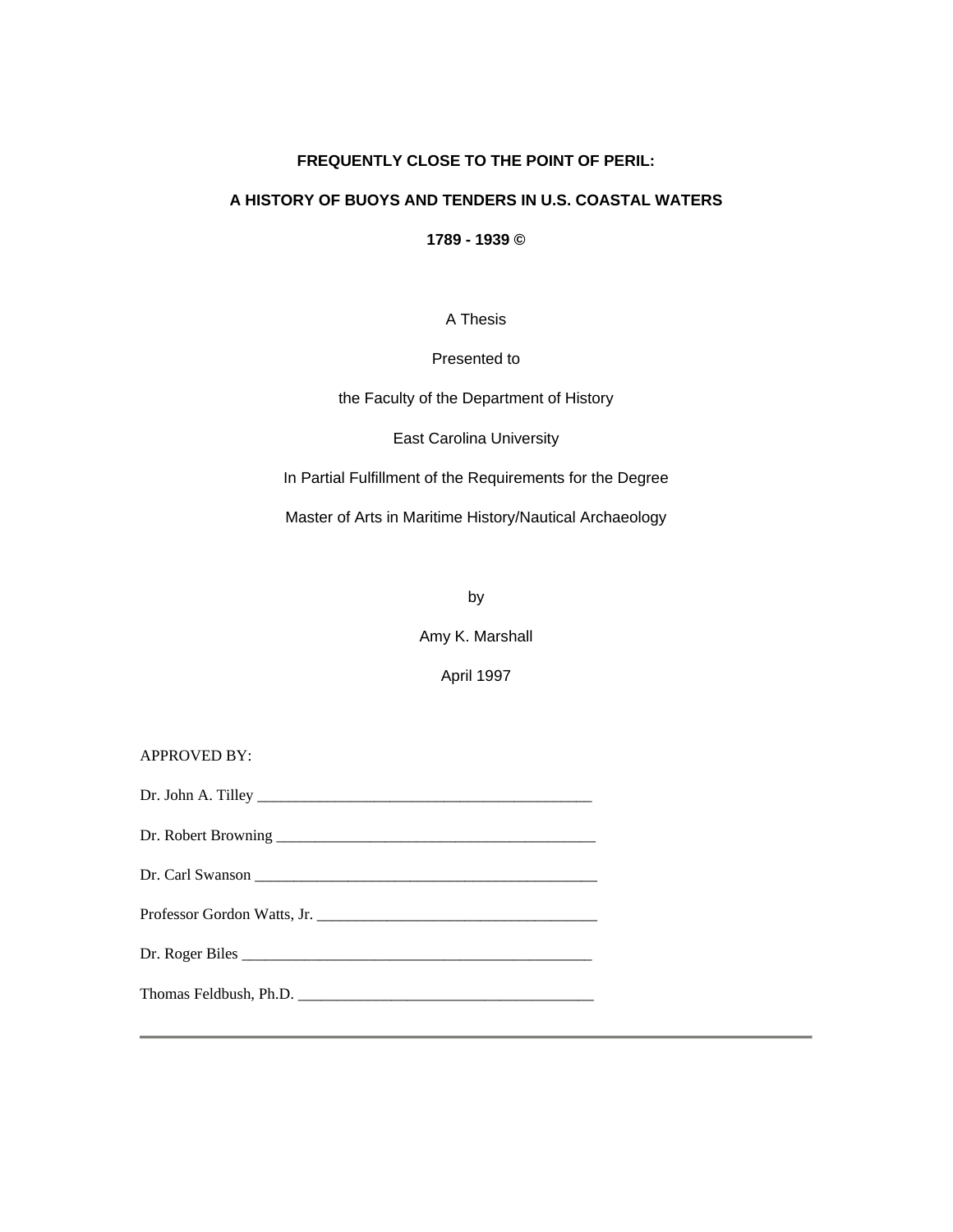# **ABSTRACT**

# Amy K. Marshall

### FREQUENTLY CLOSE TO THE POINT OF PERIL:

### A HISTORY OF BUOYS AND TENDERS IN U.S. COASTAL WATERS 1789-1939.

Under the direction of Dr. John Tilley East Carolina University Department of History April 1997

The purpose of this thesis is to provide insight into the establishment and administration of the many incarnations of the light house service of the United States, and demonstrate how changes in personalities involved as well as available technological advances were instrumental in providing the conduit for change in buoy and buoy tender designs. While a number of authors have treated the subject of lighthouses, no secondary source has treated the history of minor aids to navigation, the class to which buoys belong.

The thesis chronicles the administrative changes of the light house service in the United States under the Fifth Auditor Stephen Pleasanton, the Light House Board, and, finally, the Light House Bureau under George Putnam in the early 20th century. The organization and personalities of the service are reflected in changes to minor aids to navigation as technological advances were applied to buoy and buoy tender designs and construction. Nowhere is this correlation more pronounced than in the establishment of the Light House Board which included top scientists and physicists among its members, and the explosion of creative application of available technology for use in buoys and buoy tenders.

The thesis provides information and insight into a subject detailed only piecemeal elsewhere. To understand aids to navigation and changes in the designs of buoys and buoy tenders, it is necessary to understand the administration of each incarnation of the lighthouse service and the personalities that shaped its policies.

Table of Contents

| Chapter 1: A Nascent Service and a Brace of Bureaucrats, 1789-1852 10   |
|-------------------------------------------------------------------------|
|                                                                         |
| Chapter 3: The Age of Putnam: Early Administration and the Consequences |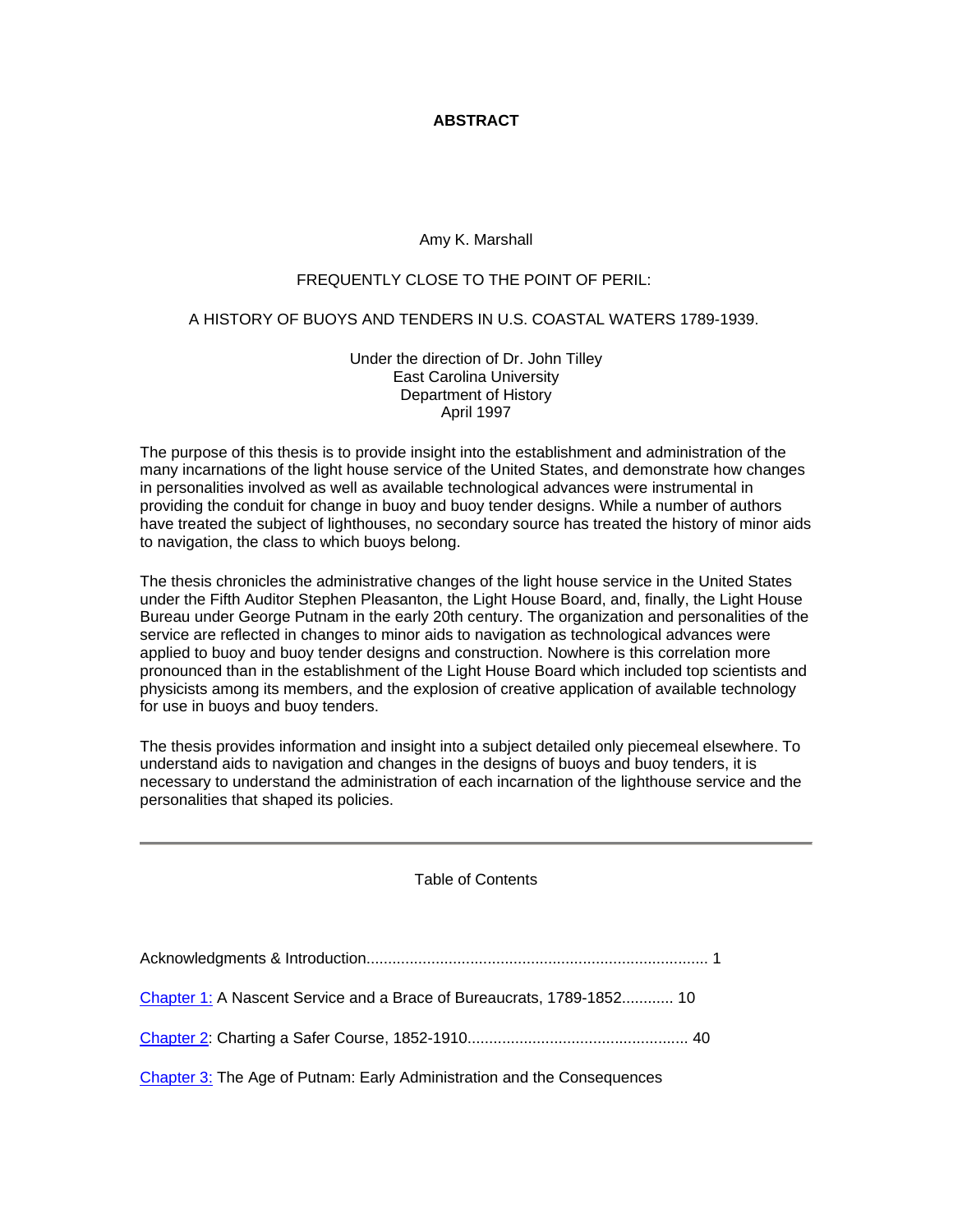| Chapter 4: The Age of Putnam: The U.S. Lighthouse Service Comes of Age, 1921- |  |
|-------------------------------------------------------------------------------|--|
|                                                                               |  |

# **ACKNOWLEDGMENTS**

No endeavor is completed without the influence and encouragement of family, colleagues, and friends. I want to thank the following individuals without whom this thesis would still be hidden among the records of the National Archives, manuscript sources up and down the eastern seaboard, and the files of my own library.

The enthusiasm of my mother and father, Winifred and Kenneth Knowles, and the numerous telephone calls that began with, "so, how's your thesis going?" were a source of motivation that is difficult to express completely. Their unconditional love and support continue to amaze me and constitute a debt I cannot begin to repay. I thank my husband, Tim, for his understanding when the final phase of this project took away most of my time; his understanding and helpfulness were and are more appreciated than he can ever realize.

I would also like to thank Dr. John Tilley at East Carolina University who provided guidance through his many suggestions. Dr. Carl Swanson and Mr. Gordon Watts, also at East Carolina University, were a source of direction in their suggestions and requests for more detailed information. I also thank Dr. Dennis Noble; our shared interest in the history of the Light House Service led to the reciprocal sharing of research for our individual projects. I would also like to thank Dr. Benjamin Trask and the staff of the research library at Mariner's Museum in Newport News, Virginia, for their assistance both research-wise and financial in their kind extension of the William D. Wilkerson Fellowship for the completion of this treatise. I owe a debt to the patience and understanding of National Archives archivist Angie VanDerReedt who oversees the Civil Service Records that includes Record Group 26. Her familiarity with Record Group 26 and willingness to work with me in providing the records were invaluable.

I want to thank the following individuals at the Coast Guard for their assistance: Lt. James W. Rice III at the National Aids to Navigation School in Yorktown, Virginia; Dr. Stan Walker and Mr. Wayne Danzig of the Aids to Navigation engineering division at Coast Guard Headquarters; the captain and staff of the minor aids to navigation division; the staff of the Coast Guard Public Affairs division—especially the editor and staff of the *Commandant's Bulletin*. I would also like to thank the officers and crew of the CGC *Red Birch* based at the Coast Guard Yard, Curtis Bay, Maryland. During the close of navigation in Chesapeake Bay in November 1995, I had the opportunity to witness the relief of standard lighted buoys and the placement of ice buoys. Freezing on the foc'sle with the Master Chief gave me a new appreciation for exactly what tender crews accomplished and their dedication to the task.

I would most of all like to thank Dr. Robert Browning, Chief Historian of the Coast Guard who suggested this topic with the words, "Have I got a thesis topic for you," during our first meeting in January 1993. His interminable inquiries into the status of this project were a prime motivating factor in its timely completion. His humor and encouragement were a source of inspiration that drove the project forward when sources were not as detailed as I would have liked. His familiarity with the overall subject, insights into sources, suggestions for further research as my own research progressed, and contacts proved invaluable as I hunted through manuscript collections and archives for information that we knew would be "down among the reeds."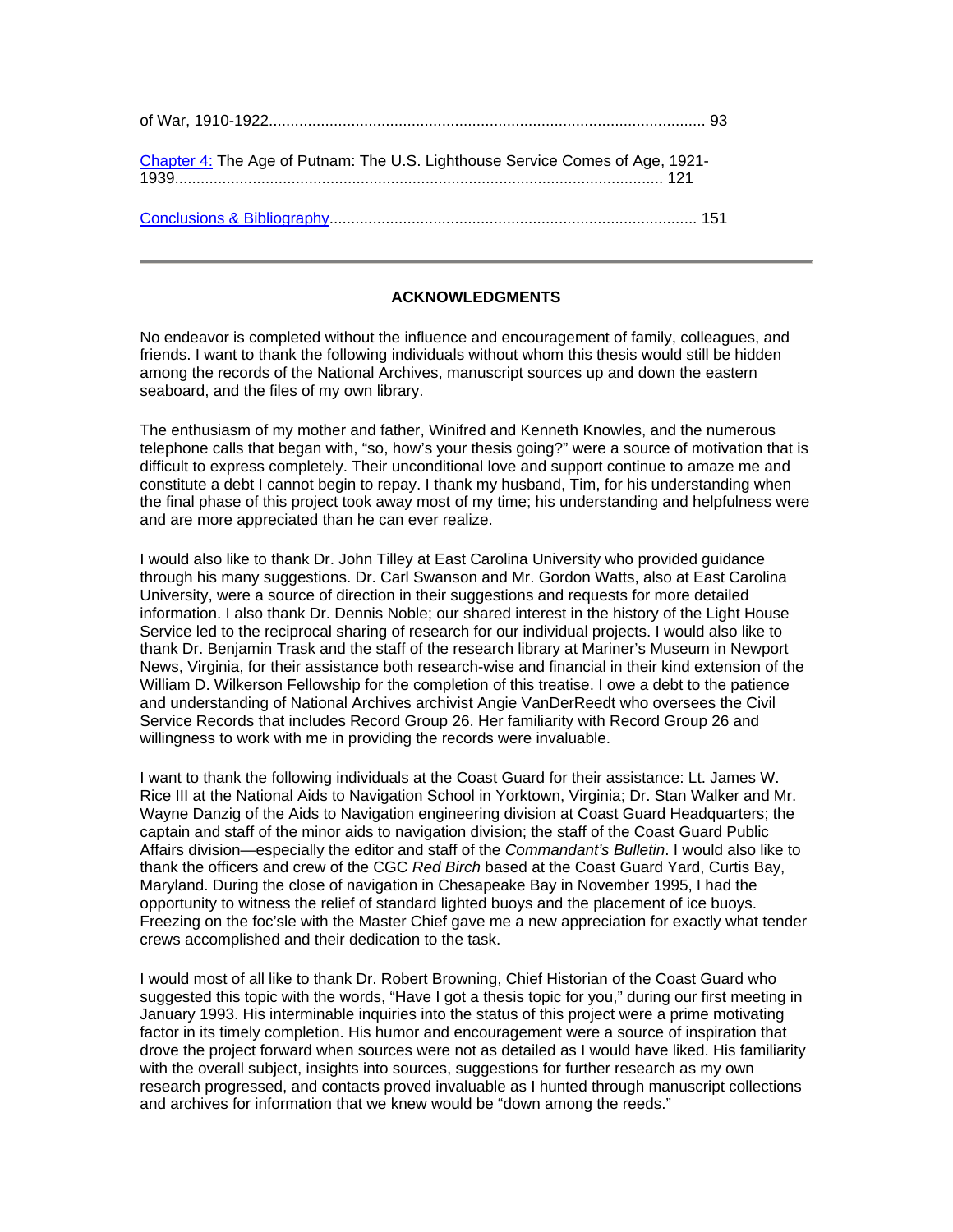#### **Introduction**

When identifying and studying changes in maritime trade, historians have traditionally described changes in vessel design and propulsion. Few have concentrated on the impact of navigational aids—and those who have noted technological changes have limited their studies to lighthouses. Off-shore, individual aids classified as minor aids, experienced phenomenal technological changes over a 150-year period administered by the light house organization of the United States. (1) From the earliest times, mariners, faced with approaches to unfamiliar shores, realized the need for dependable aids to navigation. Wind-swept lighthouses, so familiar in our history and folklore, represent the largest and most recognizable type of major navigational aid. Long before modern lighthouse structures, such as that of Pharos in the harbor of Alexandria in Egypt (erected in 279 B.C.)  $(2)$  mariners were most likely familiar with beacons in the form of fires arranged on hillsides as guides to port.  $(3)$  The romance of lighthouses has resulted in much research into individual lights of the world, and the publications of histories including those of Pharos and the hypothesized use of the Colossus of Rhodes as an aid to navigation, to the construction of the towers of Britain's Eddystone Light and similar structures in American and Canadian waters.

But lighthouses represent only a fraction of the story. This fixation on lighthouses and tales of keepers and their mermaids has overshadowed not only those who organized the building of the lights, but also the placement of so-called minor aids to navigation in the waters of the world. (4) For the scope of this study, minor aids to navigation may be defined as buoys of various shapes and sizes. Administration of lights and buoys has been, for the most part, relegated to the introductions and background chapters of major secondary sources that focus on lighthouses. As of this writing, there is no comprehensive treatment of the history of buoys and buoy tenders. The scope of this thesis is not sufficiently broad to cover the administration of navigational aids on a global scale, nor does it focus primarily on their administration in the United States; a history detailing changes in buoy and tender design and placement, however, cannot be completely divorced from its administrative contexts. To understand how buoys changed and what forces affected those changes, it is imperative to present concise information about the administration of buoys in American coastal waters under the aegis of the United States government.

The following chapters chart the course of the Light House Service as it sought to fulfill its objective of providing accurately marked sea lanes. The beginnings of the administration under the Department of the Treasury were marked by bureaucratic management and a lack of comprehension of nautical science sufficient to further an effective program of development and implementation of minor aids to navigation. The incorporation of the quasi-military Light House Board in 1852 marked a dramatic change, not only in how the United States administered aids to navigation, but also in the very aids available for experimentation and practical use. The convening of the Light House Board also brought with it an appreciation of the necessity for specialized vessels to handle new, larger buoys with a maximum amount of safety. Technological changes in buoy manufacturing techniques as well as the advent of steam navigation precipitated the need for larger, more visible buoys, and provided the main driving force behind the Light House Board's experimentation program. Steam-propelled vessels proved a boon to the board itself in that these vessels were more highly maneuverable than their sail-rigged counterparts, thus ensuring more accurate placement of buoys on triangulated stations. The 1910 re-invention of the Light House Board and the advent of commissioner George R. Putnam marked yet another turning point for buoys in the United States. By 1910, buoys were lighted with acetylene and Pintsch gas, and rigged with bells and whistles and experimental audible signals. Putnam recognized the need for even more specialized tenders—vessels that would protect his crews' safety as they relieved highly explosive gas buoys. In many ways, Putnam reaped the rewards of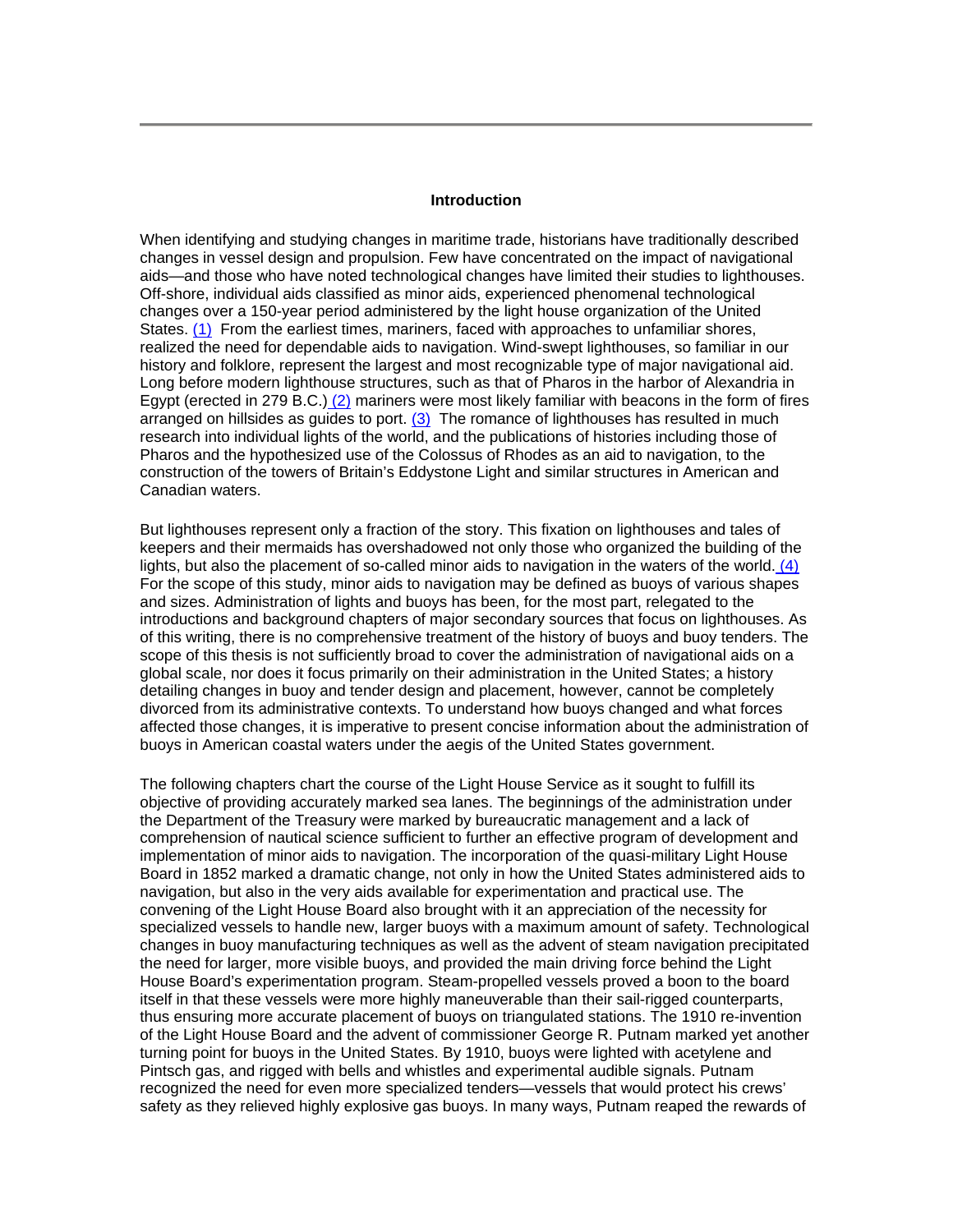his own determination and the rewards of over one hundred years of successful and steady advances in buoy and tender technology.

Conceding, however, that the United States' light house organizations did not exist in a vacuum, and, therefore, did not make decisions concerning buoy types and tender requirements without consultation, it is important to provide a brief sketch of the history of the administration of buoys and other navigational aids in Europe. (5)

Pharos, the Egyptian lighthouse at Alexandria, was, as far as any surviving documentary and archaeological evidence is concerned, the first such structure of its kind. Its size and visibility earned it a ranking among the Seven Wonders of the Ancient World. The magnitude of the construction effort and maintenance is a tribute to the importance, placed on maritime commerce by Mediterranean civilizations. Pharos would not, however, remain the only fire tower in the Mediterranean. The Romans, intent on maintaining their superiority in maritime trade, followed the Egyptians' lead. The Romans constructed and maintained their own lights in areas of strategic importance including the waterways near Antioch in the Gulf of Iskenderum and the Hellespont. (6) By the height of Roman dominance, lighthouses ringed the Mediterranean, ensuring the safety of maritime commerce. Yet, by design, engineers constructed lighthouses to be used as navigational aids while ships were a safe distance from the coast. Surely the ancients recognized the need for markers closer to shore—if not actual buoys; there is, however, no extant record of the existence of floating navigational aids during the Roman period.

During the medieval period, upkeep of major navigational aids fell to individual cities, which looked upon a safe sea road as imperative to the survival of their economies. According to La Compasso de Navigare, the first buoy ever recorded marked the approach to Seville in the Guadalquivir River. (7) The year 1323 marked the beginning of reliance on minor aids to navigation in Northern European waters; the Dutch placed floating aids in the Vlie, which leads to the Zuider Zee and the economic centers of Amsterdam and Kampen. The Dutch, in 1358, also marked the Maas River near the present-day Rotterdam Europort. (8) Individual towns collected tolls, called tonnengeld in Dutch, from mariners whose own economic and physical well-being relied heavily on the meticulous upkeep of navigational aids in and around the Zuider Zee.

Changes in the organization and administration of aids to navigation in Europe came with the 1514 Charter of the Trinity House in London. The charter itself resulted directly from a petition by the Guild of Shipmen and Mariners to King Henry VIII. The Guild respectfully complained that a profusion of inexperienced young pilots currently plying the rivers were a danger not only to the well-being of maritime commerce, but also to those who had taken the time and effort to become familiar with the art of pilotage. The Guild also warned the king against trouble that could be caused by an influx of foreigners eager to learn England's coastal and interior waters for the purpose of conducting their own trade without English pilotage regulations. (9)

Trinity House, far from being a single-mission entity, was charged with various charitable functions as well as the "superintendence of Navy Stores and Provisions." (10) It was not until 1594, under Queen Elizabeth I, that Trinity House received the right to erect "beaconage, buoyage, and ballastage" after the Lord High Admiral surrendered the right to the queen. (11) This new power did not, however, nationalize the aids to navigation effort. The crown authorized Trinity House to collect rents and tolls, and issue patents and grants; construction and maintenance of English navigational aids, however, continued in the hands of private individuals and concerns. This state of affairs continued until 1836 when Parliament finally authorized Trinity House to purchase existing navigational aids at a cost of £1,200,000.  $(12)$  The organizational makeup of the Trinity Board varied throughout its history, but the one constant in the administration was that the secretary of the board was always assisted by a technical staff comprised of scientists and experienced mariners who worked diligently to improve existing buoys and their accouterments.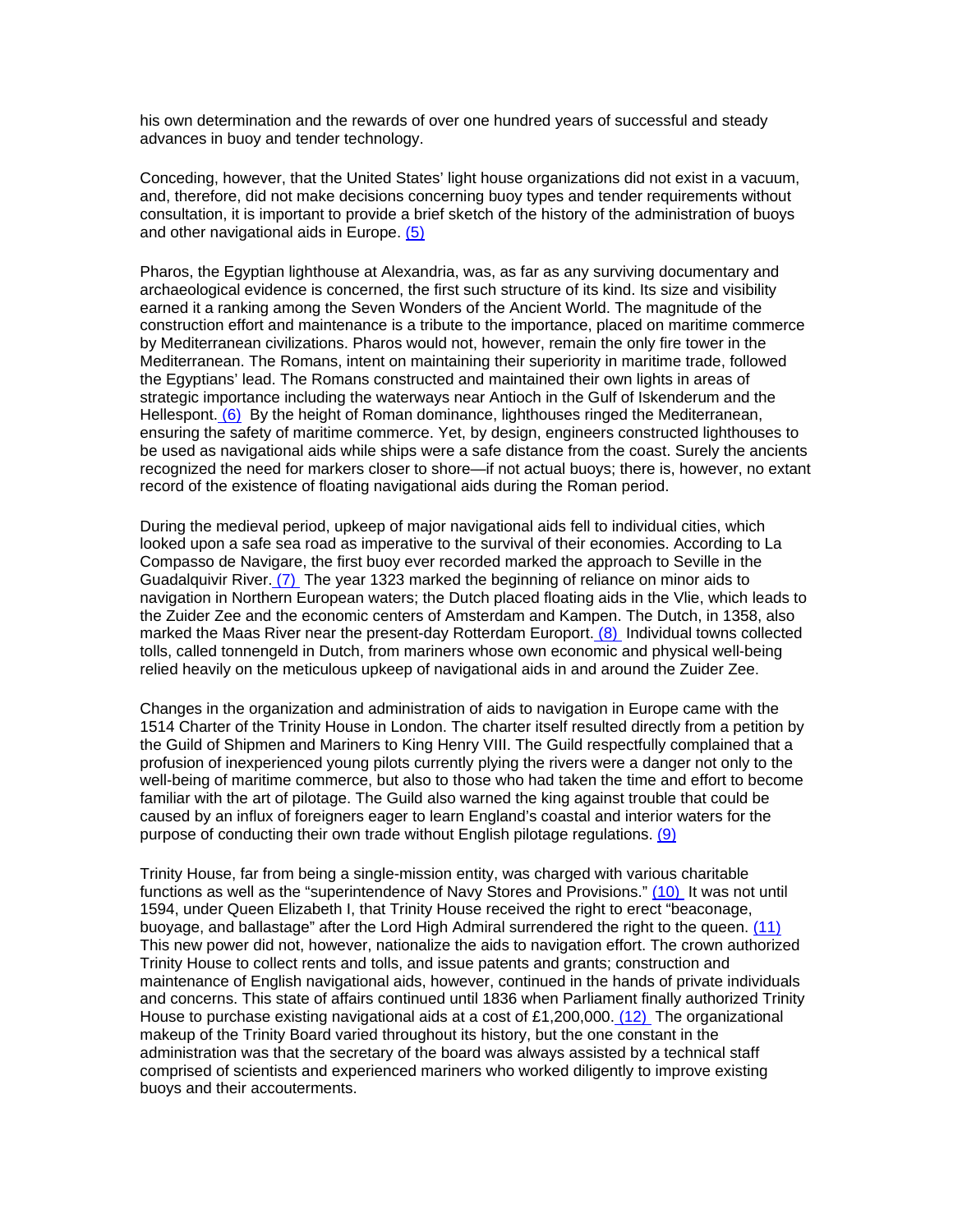The mission of Trinity House was and remains three-fold: as the General Lighthouse Authority, Trinity House commands "certain statutory jurisdiction [that] Commissioners apply for sanction to Trinity House before enacting or altering any seamark"; Trinity House represents the Pilotage Authority for the United Kingdom; and it administers a "charitable organisation dedicated to the relief of aged and distressed master mariners, their widows, and spinster daughters." (13) Trinity House also serves as a laboratory and proving ground for inventions designed to advance the effectiveness of aids to navigation—whether lighthouses, buoys, fog signals, or beacons. It was from this tradition of experimentation and invention that the U.S. Light House Board took its reformation in 1852.

Like other areas of the world that depend upon maritime commerce, colonial America possessed aids to navigation. Again, it is the lighthouses that are subject to the most documentation and research. Not surprisingly, the first lighthouse in America was located on Little Brewster Island near Boston. The placement of this light, erected in 1716, followed the established European pattern of aids to navigation concentrated near important trade centers. (14) A system of lighthouses erected along a proven British model, along with a few beacons and several cask buoys, represented the bulk of American navigational aids at the inception of the light house service in 1789.

The creation and 150-year perpetuation of such a government agency as the United States light house service illustrates the importance of maritime commerce to the nation. According to the sentiment of the time, the upkeep of safe and dependable sea roads along the American coasts was not only necessary for the continuation of the nation's maritime traffic, but it was also perceived as an international duty for the preservation of life at sea. It was from this traditional perception of the duties of maritime nations for the preservation of cargo, lives, and the vessels of transport, that the light house service of the United States took its mission; and, while the configuration of the light house service changed from its earliest inception in 1789 to its final incorporation into the Coast Guard in 1939, the mission remained constant: to facilitate commerce by ensuring the efficient lighting and marking of the United States' coast, and to provide safe and reliable navigational aids of all types. The Light House Service under George Putnam which saw re-invention for the last time in 1939 into the incorporated mission of the Coast Guard, was a focused and accomplished agency with a strong corporate memory and a dedication to the preservation of life and property for all the ships at sea.

### **INTRODUCTION ENDNOTES**

1) Fog horns are also classified as minor aids to navigation. The scope of this thesis is not sufficiently broad to cover these types of aids.

2) John Naish, *Seamarks: Their History and Development* (London: Stanford Maritime, 1985), 16. George R. Putnam, Commissioner of Lighthouses, in his 1937 work *Sentinel of the Coasts: Log of a Lighthouse Engineer* (New York: W.W. Norton and Co., Inc.), cites Strabo, Ceasar, and finally Edrisi, an Arabian geographer in 1154 as to the structure and longevity of the Pharos lighthouse. According to Putnam: "there is no full description or representation of it [Pharos], but it appears on many Roman coins. It is known to have been in actual use as a lighthouse for more than fourteen hundred years ... Edrisi [noted that] 'During the night it appears as a star, and during the day it is distinguished by the smoke.'", 163.

3) Francis Ross Holland, Jr., *America's Lighthouses: Their Illustrated History Since 1716* (Brattleboro, Vermont: The Stephen Greene Press, 1972), 1.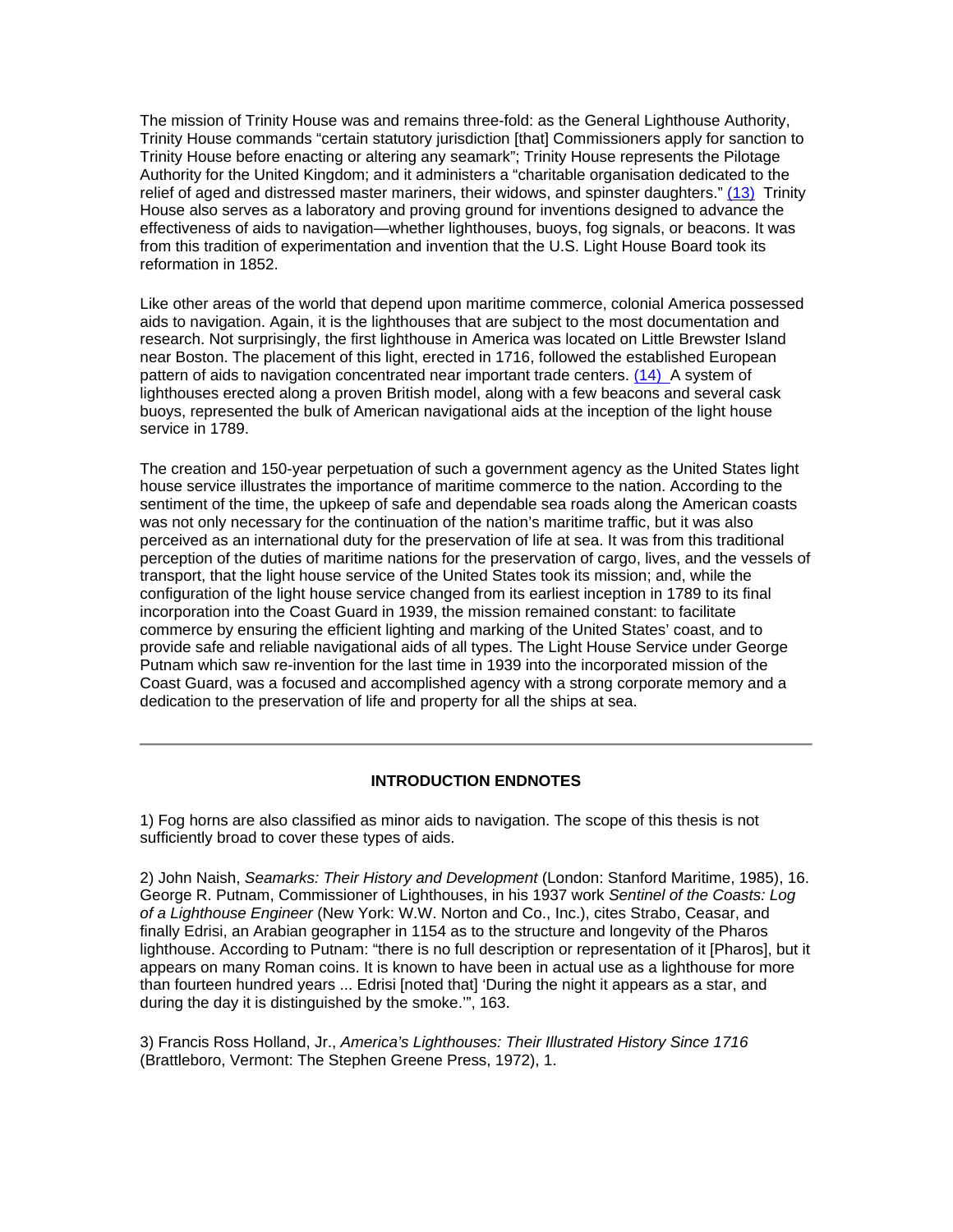4) Holland devotes some text to the construction and maintenance of Eddystone Light (erected in 1698), and includes the lyrics of a popular folk song:

> My father was the keeper of Eddystone Light And he slept with a mermaid one fine night. From this union there came three, A porpoise, a porgy, and the other was me. Yo, ho, ho, the wind blows free; Oh, for a life on the rolling sea.

5) The light house organizations of the United States included the original Light House Service 1789 - 1851, the quasi-military Light House Board 1851 - 1910, the Light House Service under the Department of Commerce 1910 - 1939, and the final incorporation of the service into the Coast Guard in 1939.

6) Naish, *Seamarks*, 17-18.

7) *La Compasso de Navigare* is a volume compiled in 1295 as a mariner's manual complete with sailing instructions for areas not only in the Mediterranean, but also along the coast of the Iberian peninsula.

8) Naish, *Seamarks*, 51.

9) Anon., *Trinity House, London* (n.p., n.d.), 1. This history of Trinity House was brought to the author's attention during a research trip to the National Aids to Navigation School in Yorktown, Virginia. None of the officers or staff of the N-ATON School knew where this publication originated, nor did they know the author or date of the publication. It exists as a booklet in their library and as a photocopy in the author's files.

10) Ibid., 1.

11) Ibid., 3.

12) Ibid., 2.

13) Holland, *America's Lighthouses*, 8.

14) Ibid., 8.Other major aids to navigation in colonial America included the Brant Point Light (1746 near Nantucket), Tybee Island Light (1748, Georgia), Beavertail Light (1749, Newport, Rhode Island), New London Light (1760, Connecticut), Sandy Hook Light (1764, New Jersey), Cape Henlopen Light (1767 Delaware Bay), Charleston (Morris Island) Light (1767), Plymouth Light (1769, Massachusetts), Portsmouth Light (1771, New Hampshire), and the Cape Ann Light (1771) on Thatcher's Island. See also Robert G. Bachand, Northeast Lights: Lighthouses and Lightships: Rhode Island to Cape May, New Jersey (Norwalk, Connecticut: Sea Sports Publication, 1989), 2; and Holland, America's Lighthouses, 9-12. These lights, representative of the major aids to navigation acquired by the United States at the end of the American Revolution, are mentioned in this study to facilitate the understanding of the importance of reliable navigational aids to a young country, the economy of which was heavily dependent on maritime commerce. It also illustrates the state of affairs at the beginning of the American light house service and the initial structures under its control.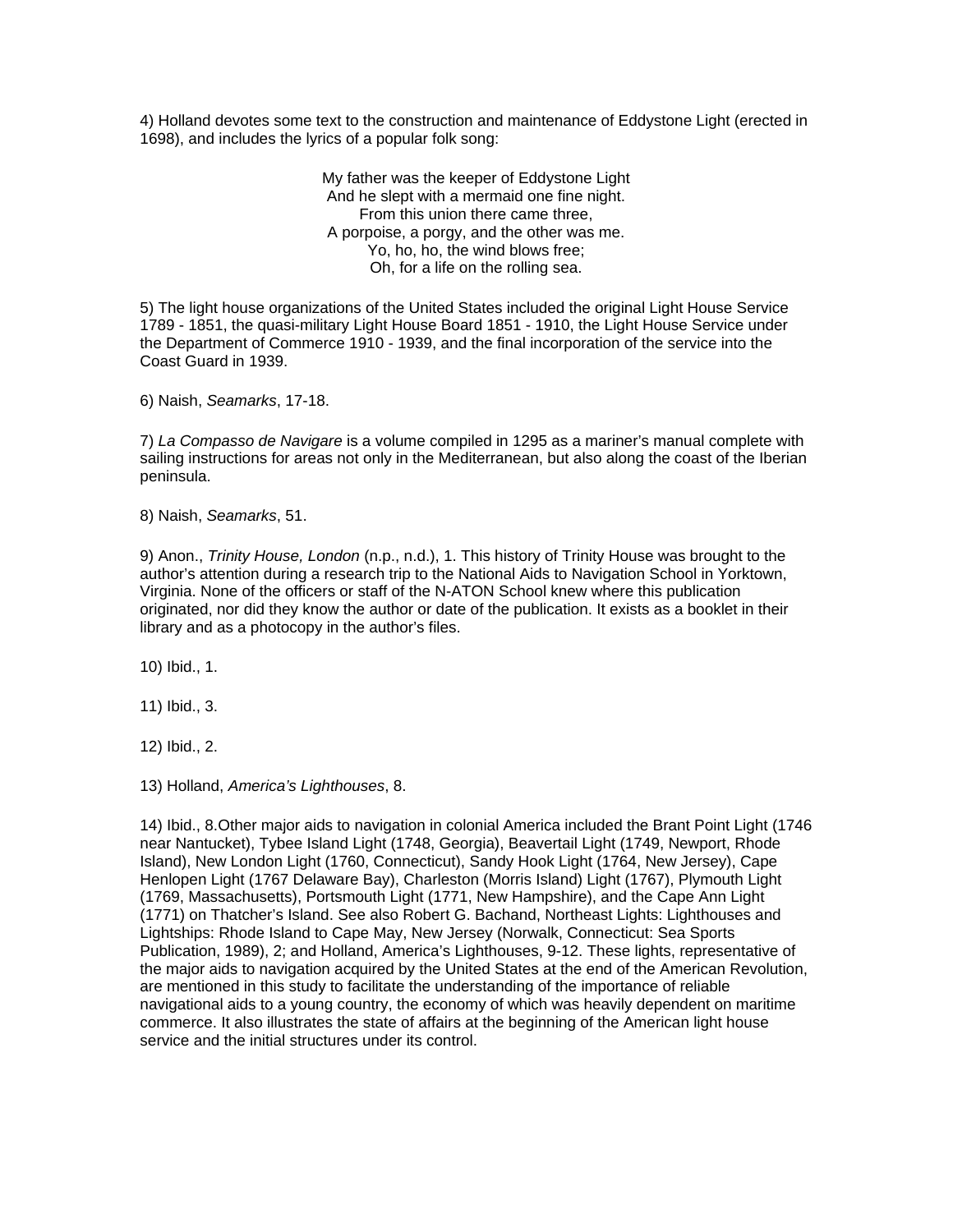## **CHAPTER I**

#### *A Nascent Service and a Brace of Bureaucrats*

### **1789 - 1852**

The earliest period of the United States light house establishment can be characterized by a lack of direction and thorough understanding of the fundamentals of nautical science and maritime experience necessary to administer aids to navigation effectively. The first superintendents and bureaucrats followed the English example of constructing lighthouses to benefit major ports and sea lanes. They did not, however, defer to or readily acknowledge the letters and requests of mariners and merchants for larger, more visible, and thereby more useful aids to navigation; instead, these early superintendents deferred to their hired contractors in the ports who, they believed, had the expertise and ability to mark obstructions accurately and preserve shipping.

It would be easy to denounce these early administrators, most specifically Fifth Auditor of the Treasury, Stephen Pleasonton, as bumbling nincompoops or incompetents, and, indeed, several introductory chapters of works about lighthouses do so. The study of history, however, demonstrates that situations that appear to have a monocausal force at work are actually affected by a number of factors. Such is the case with the early light house service. Pleasonton was not the horrible incompetent that Ross Holland and others condemn him to have been. He was a bureaucrat and, by definition, not very creative, in a position that required a creative and inquisitive character. He also fell victim to the influence of self-serving individuals who persuaded him to adopt inferior apparatuses and ignore the technological changes that continued to be adopted around the world. Pleasonton was the first of many individuals who would leave their mark on the administration of aids to navigation. He has the distinction of being the first full-time superintendent; his lack of maritime experience and understanding fueled the debate over his competence and ability to administer the early lighthouse service. During his tenure, the United States fell behind the rest of the western world in technological advances to minor navigational aids. It was not until late in his tenure that Congress realized the need for administrators with maritime experience and leading scientists to provide guidance for the light house service. In true government fashion, Congress thanked Pleasonton for his years of dedicated service while at the same time it, along with congressional appointees, denounced his handling of aids to navigation in numerous reports and debates.

The first Congress faced enormous challenges when it convened in August 1789. Services heretofore funded and supervised by the British suddenly became the responsibility of the new legislative body. A country reliant upon maritime commerce turned expectantly to its new government with requests for maintenance and improvement of vital sea lanes. Congress responded quickly with its August 7, 1789, law, An Act for the Establishment and Support of Light-Houses, Beacons, Buoys, and Public Piers. This law provided for the acceptance of and jurisdiction over all pre-existing aids to navigation in the United States. It also arranged for the maintenance of aids and payment of keepers.

Because of its link to customs and revenue, the newly-established Light House Service fell under the direction of the Department of the Treasury, and Alexander Hamilton became the first superintendent. Surviving documents from this period indicate that Hamilton took more than a passing interest in the establishment of minor aids to navigation. Prior to the placement of the Light House Service under the Treasury Department, approval of contracts and appropriations was handled personally by the President of the United States. Presidents Washington, Adams, and Jefferson all personally approved the earliest contracts and appropriations. Hamilton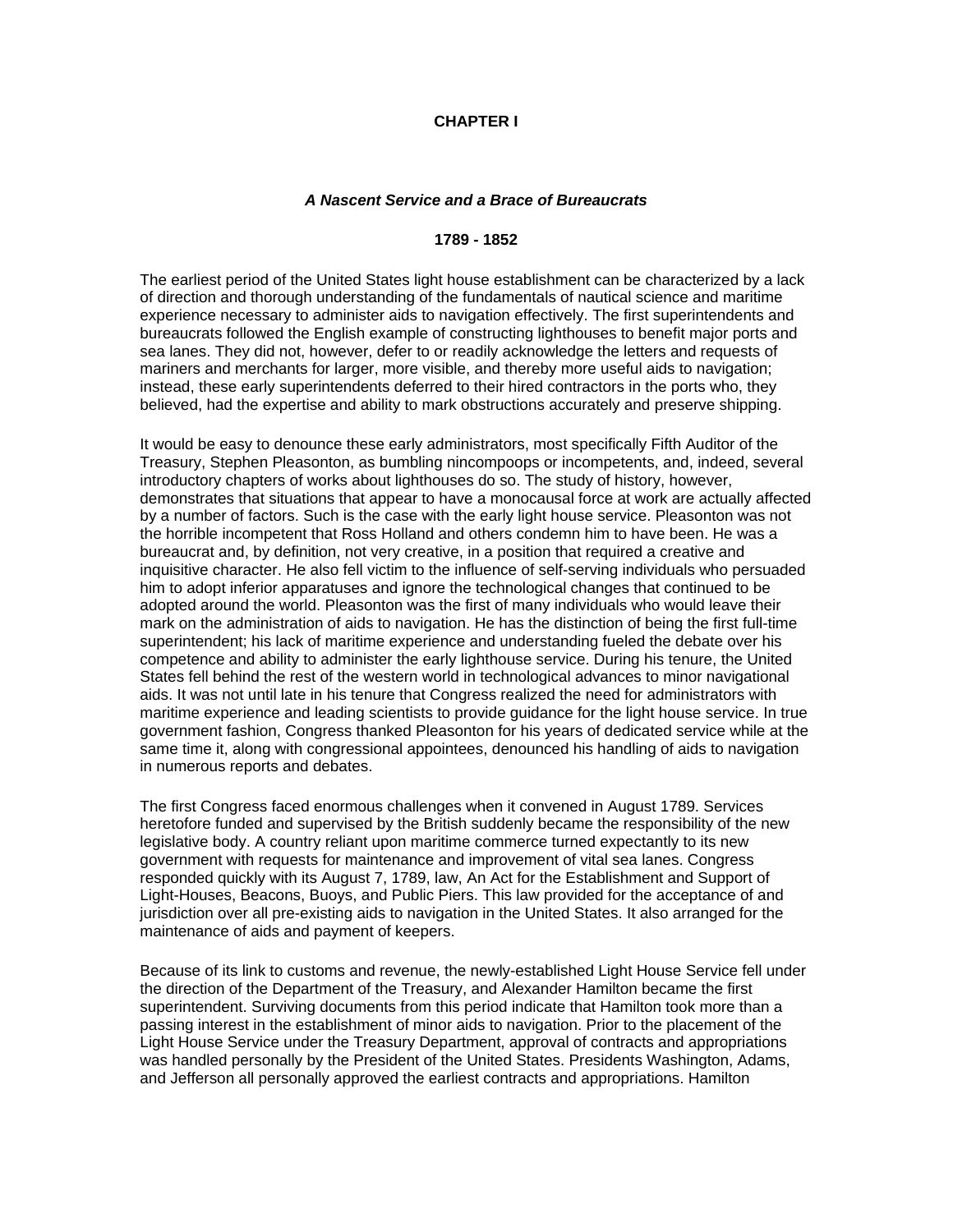handpicked his Superintendents of the Light House Establishment, and placed them at all major ports and in districts served by primarily riverine navigation.

Not only Hamilton, but the U.S. Congress continued to treat the subject of aids to navigation seriously through the first half of the 1790's. While the federal government supported the maintenance of safe sea roads, there was much debate over where the money should originate. Ship captains, local pilots, and merchants petitioned their representatives for the establishment of lighthouses and buoys in harbors vital to their individual interests. One such successful petition, which later became An Act to Provide for Placing Buoys on Certain Rocks of the Harbor of New London, and in Providence River, and Other Places, approved April 5, 1794, required the placement of buoys on a group of rocks around Black Ledge off New London, Connecticut. The buoys and deployment were limited to an amount not to exceed \$1,200. This law included a number of other petitions including buoyage for Providence River in Rhode Island and the Savannah River in Georgia. Payment for these buoys and beacons arose from "moneys ... from duties on imports, tonnage, the sum of two thousand five hundred dollars for the purpose aforesaid." (1)

Aids to navigation, however, did not rely solely on customs and tariff collections for funding. Until 1795, Congress appropriated generous sums to support a Light House Establishment that would rival the British Trinity House. In 1795, appropriations for the Light House Establishment dropped dramatically. It appeared that Congress had abandoned the Light House Service to the Department of the Treasury, and the funds received by collectors of customs slowly became its sole source of support. (2)

This decrease in financial support can be explained in part by Hamilton's 1792 transfer of his Light House Service to the newly created office of the Commissioner of the Revenue, where it remained until 1802. The seeming disparity between the 1792 transfer and the 1795 drop in funding may be explained by the newness of the federal government and the time needed to clearly define the roles of each bureau. The transfer of the service from the overall administration of the Department of the Treasury to the office of the Commissioner of Revenue had profound funding implications for the new service, but had the service stayed in the Treasury Department, it might have suffered similar funding losses as departments and offices vied for appropriations and faced splitting those appropriations to fit the department's defined mission. There is also evidence that Congress funded new construction through to completion in annual appropriations, and it was not until the appropriation cycle of 1795 that requests for funding for new construction by an office without the clout of the full Department of the Treasury failed to convince Congress. In 1802, the Treasury Department experienced a change of command when Albert Gallatin assumed the responsibilities of Secretary of the Treasury, and the full superintendency of the Light House Service. (3) The Light House Service remained firmly under the Secretary of the Treasury until 1813, when it was once again transferred to the office of the Commissioner of Revenue. The service continued under his control until 1820 when, after more bureaucratic shuffling, Congress concluded that the administration and advancement of aids to navigation would be more properly served by the office of the Fifth Auditor of the Treasury—one Stephen Pleasanton.

Yet, while the administration of the Light House Service continued its shift through the Treasury Department, provisions continued to be made and contracts let through individual superintendents of lights in various ports. The administration of the Light House Service on its most senior and political level was of little consequence to the local pilot, merchant, or ship captain who increasingly turned to the Light House Service's local representatives in the port for maintenance of local aids. A result of the bureaucratic shuffling was the establishment of more power for local representatives, who increasingly had to rely on their own individual experience and expertise and that of contractors some of whom were trustworthy and others who were not.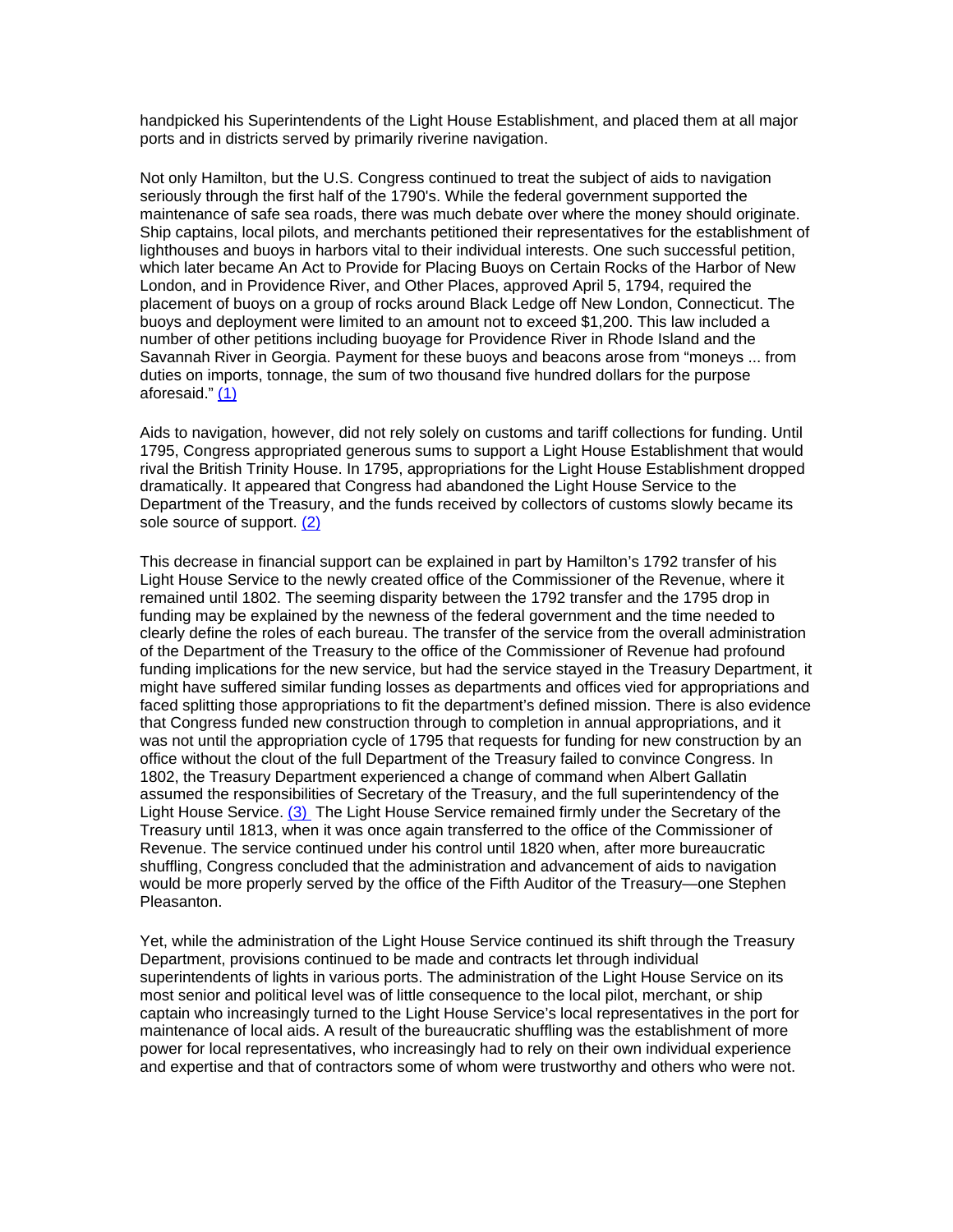The earliest buoys in U.S. waters were most likely the cask buoys as those described in the Delaware River before the American Revolution, and spar buoys such as those described in the waterways of Rhode Island, based on designs from Trinity House and other European buoys. Buoys were manufactured and deployed on a contract basis in the first quarter of the nineteenth century. Records of contracts from the 1790's are not extant in any of the official Light House Service records; the earliest recorded contract extant in the Light House Service file at the National Archives dates from 1801, when David Stephens, Superintendent of the Light House Establishment in Charleston, South Carolina, entered into a contract with James McIllhenny to service buoys moored on the bar at Charleston harbor. The terms of the contract required McIllhenny to take up all eight buoys on the Charleston Bar every three months (in February, May, August, and November), inspect and certify the integrity of the chains and sinkers, and ensure that all were "well breamed [sic], graved, and sprayed with a good thick coat of Turpentine and Sulphur, or Pitch and Sulphur."  $(4)$  For this service, James McIllhenny received \$520 annually. To guarantee "the due, just, and full performance of each and every part of the foregoing agreement, the said parties [Stephens and McIllhenny] bind themselves each unto the other in a penal sum of One Thousand Dollars." (5)

Comparison of contract budgets for different ports and regions provides insight into the importance of a port being tended. On the surface, the \$520 annual payment appears excessive when compared with the 1805 costs of buoy maintenance in the Neuse and Pamlico Rivers and Albemarle Sound in North Carolina. Those costs were \$96, \$90, and \$320 respectively, while in contrast, George Webber in 1804-5 received annual payments of \$500 to keep the buoys on the St. Mary's River in Georgia. (6) When viewed in light of each region or ports's importance, the records confirm that discrepancies in funding are explained by traffic volume.

While the Treasury Department required an annual letting of contracts, this did not prevent the establishment of monopolies of buoy supply and tending in some major ports. (7) The two most striking were those maintained by Robert Sutter of Providence, Rhode Island, and Winslow Lewis of Boston. In April 1800, George Olney, Superintendent of Stakeage and Buoys in the Providence River, entered into a contract with Sutter for the maintenance of one buoy and thirty-two stakes in return for a prepayment of \$120. The eight-month contract required Sutter to keep the buoys and stakes "fixed at the places hereinafter described," and they were "to be kept in constant repair." (8) The body of the contract did not specify any buoy type, but Sutter apparently completed his task to Olney's satisfaction, because Sutter continued to hold the contract until 1815.  $(9)$ 

Winslow Lewis's contract with Samuel H. Smith, Commissioner of Revenue, began in 1815, and gave Lewis a monopoly over the provision of winter pressed Spermaceti oil for lighthouses throughout the eastern seaboard. Lewis apparently continued in his contract after the reorganization of the Light House Service under Pleasanton in 1820. (10)

The federal government tossed the administration of the early Light House Service from department to bureau to office until it became clear that the government could not reliably supply and maintain buoys in the coastal waters of the United States. The 1820 appointment of Stephen Pleasanton marked a turning point for the service, and established some semblance of continuity. Pleasanton, in his capacity as Fifth Auditor of the Treasury, continued to administer aids to navigation in the U.S. until the convening of the Light House Board by order of Congress in 1852. Continuity and stability came at a price. The Light House Service was not Pleasanton's sole concern. In his broader capacities as Fifth Auditor of the Treasury, he was responsible for all domestic accounts pertaining to the Department of State and the Patent Office, all bankers, consular and diplomatic accounts in foreign countries, as well as census accounts, claims adjustments for foreign governments, and boundary commissioner accounts. As a result, Pleasanton continued to rely heavily on the collectors of customs who, under his direction, shouldered the responsibilities of district superintendents of lights.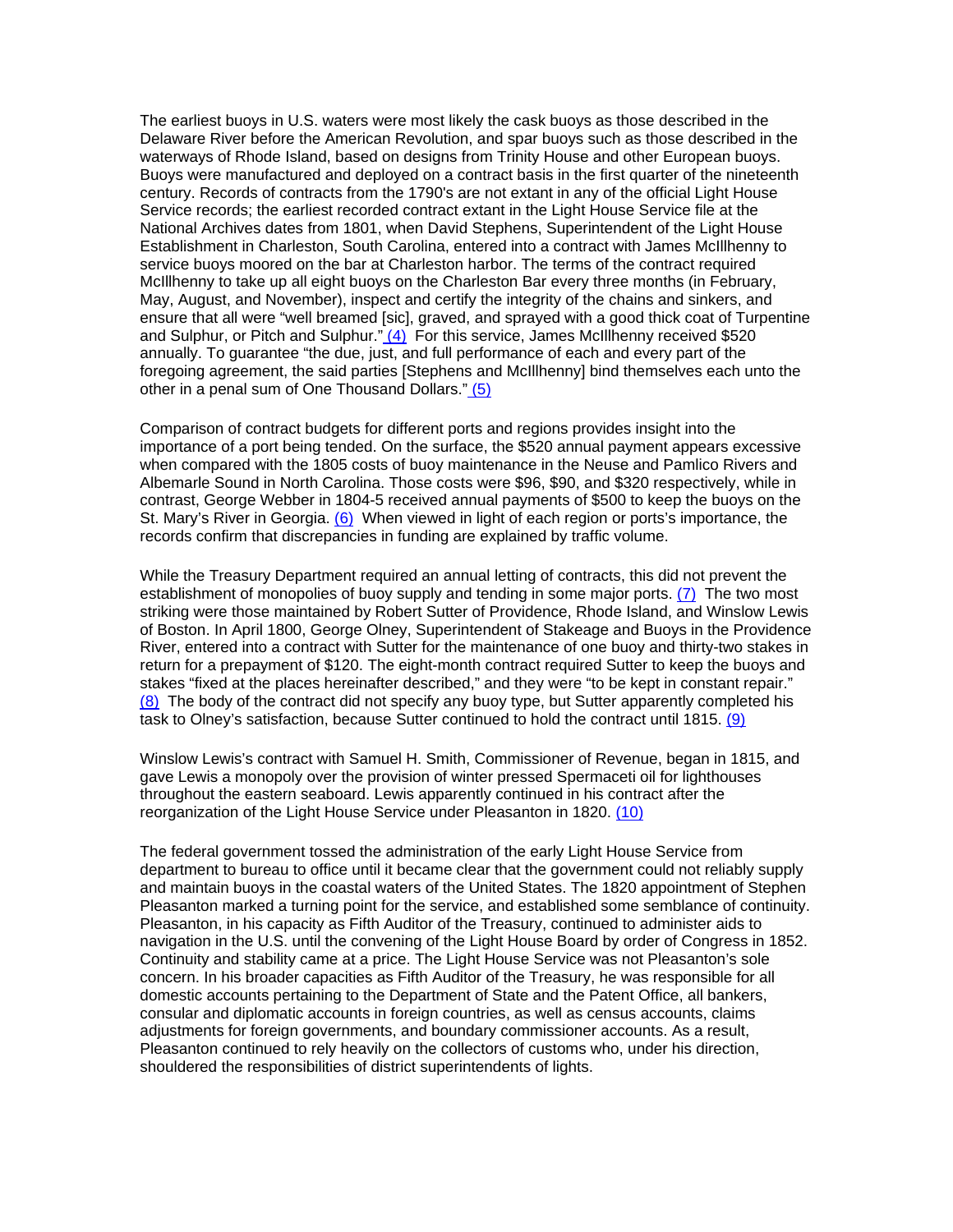Pleasanton gave his district superintendents the authority not only to select appropriate sites for lighthouse construction, but also to purchase the land for the purpose. According to surviving letters, the district superintendents assumed direct responsibility for the repair and construction of lighthouses in their respective regions. To that end, Pleasanton required his superintendents to conduct annual inspections of all district lights and to submit reports on their conditions. Other superintendent duties included the payment of keepers and conflict mediation. (11) Pleasanton was neither reckless nor frivolous with Light House Establishment funds. On the contrary, the report of the Congressional inspection of 1838 commended Pleasanton for his thrifty stewardship of Light House Service funds. This thriftiness, however, was brought about at the expense of existing aids to navigation.

Pleasanton was a bureaucrat with no maritime or nautical experience to sustain him in his decision-making role in the Light House Service. Perhaps nothing illustrates this lack of knowledge more than the incident involving the Diamond Shoals Lightship in 1826. (12) A powerful storm blew the lightship from her mooring. Her anchor, along with an extensive section of cable, ripped free and lay on the ocean bottom. Lack of a spare anchor and cable kept the lightship off station for a total of five months. Although the local superintendent immediately dispatched word to Pleasanton in Washington, D.C., of the situation, an incredible two months elapsed before Pleasanton took any sort of action. He had hoped to recover the anchor and cable, and offered a \$500 salvage reward. He believed that, in the long run, the reward would prove less expensive than the projected \$2,000 price of a new anchor and length of chain.

Pleasanton's lack of maritime experience also compromised him later in his friendly business relationship with Winslow Lewis, holder of the whale oil supply monopoly in Boston in the late-1810's. Lewis preoccupied himself in a number of aspects of Light House Service supply. He influenced Pleasanton later to adopt his parabolic and spheroid reflectors that became a mainstay for the Light House. Lewis's "patent lamp" continued to be the subject of severe criticism by mariners, scientists, engineers, and the publishers of navigation manuals. The quality of light produced by these reflectors was the subject of continuous attacks by Edmund and George W. Blunt, publishers of the American Coast Pilot. In lengthy correspondence with Pleasanton, they complained of the reflector lamps' inadequacies, the poor quality of the light, and changes in light characteristics without ample notice to mariners.  $(13)$  To clarify their position, they chided Pleasanton by reminding him that France and England had far outstripped the United States in new technology for aids to navigation, in that they had been quick to experiment with and later adopt the lenses perfected by Augustin Fresnel, a French physicist. For good measure, the Blunts forwarded letters they had received from irate mariners struggling to cope with a less-thanideal American system of aids to navigation. By 1842, the situation deteriorated to the point that Lewis's own nephew, a civil engineer and lighthouse inspector, criticized his uncle for gross negligence and plagiarism. I.W.P. Lewis complained that Winslow Lewis had copied his lighting system from the South Stack Lighthouse apparatus at Holyhead, England. Lewis also demonstrated that his uncle's reflectors were not truly paraboloid. Despite such attacks and criticism, Pleasanton continued to support Lewis and the lamp and reflector design of the lights in his charge. (14)

In 1822, Augustin Fresnel perfected a lens not based on the old lamp and reflector model. The Fresnel lens, with its unique shape and prisms strategically placed to maximize the intensity of light, represented a departure from outdated technologies and ushered in a new era of aids to navigation. The French and British quickly adopted the new lens, while the United States, almost inexplicably, lagged behind. Pleasanton did not even take notice of the new type of lens until a communication in 1830, in which he inquired about the cost. Cost (\$5,000 for a first order Fresnel lens), coupled with the influence of Lewis, became a deciding factor, and Pleasanton decided that the lamps currently in use were adequate to light the American coast. That decision proved difficult to defend. Pleasanton's blatant disregard for and lack of interest in technological advances in navigational aids, and his support of Lewis's outdated technology, led to the further Congressional investigations and eventual institution of the Light House Board. (15)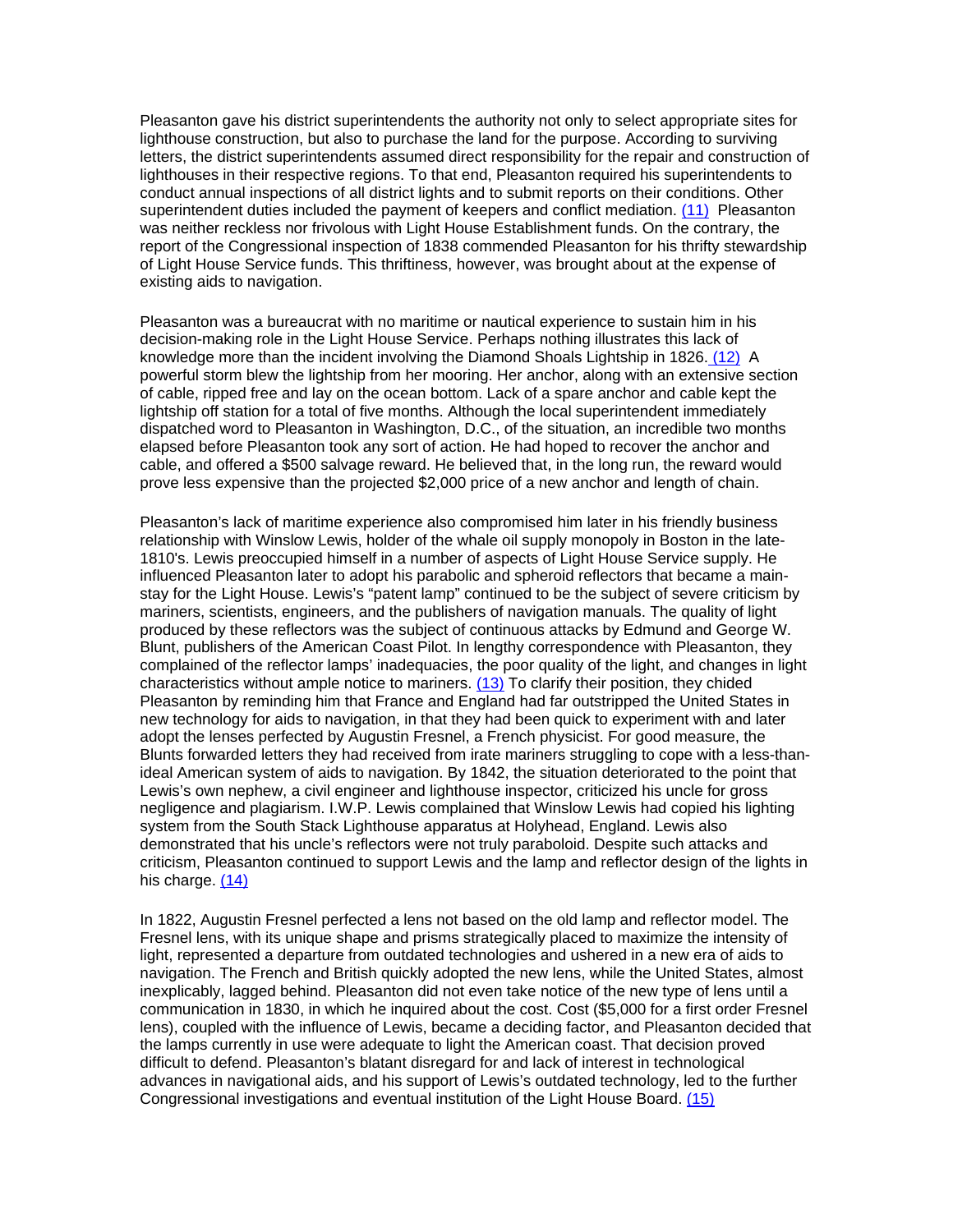Records of buoys under Pleasanton's administration are as sketchy as those from the earlier period. Since there was no official standardization of buoy types, collectors of customs in their specific ports let contracts and accepted or rejected proposals on a per-contract basis. Yet, while specifics of buoy design before 1840 are not extant in the Light House Service records, Congress enacted aids to navigation-specific legislation as early as 1825 with the passage of An Act More Effectually to Provide for the Punishment of Certain Crimes Against the United States, and for Other Purposes. Sections 7 and 9 of this act concern the vandalism of aids to navigation, and the purposeful wrecking of vessels on American shores. (16) This legislation was also responsible, in its 1850's interpretation, for denying ship masters rewards for recovering wayward buoys. (17)

While records concerning senior administration and contracts are extant for the period before 1820, descriptions of the actual buoys used are sketchy and scarce. Because buoy contracts were let from individual ports without a standardized form from the Light House Service, buoys in U.S. waters continued to be non-standardized. It is not until about 1825 that some buoy descriptions and requirements appear. Even then, these aids were not standardized. Spar buoys, according to hand-written notes in the records of the Fifth Auditor at the National Archives, were primarily cedar or juniper logs anchored by lengths of chain secured to stones. Extrapolating backwards from the complaints of pilots and ship captains in the late 1840's, the buoys in U.S. coastal waters were small and useless. (18) Because the same method of individual contracting continued as the standard operating procedure until the creation of the Light House Board in 1852, it is safe to assume that the contractors continued to supply buoys inadequate for navigation, but easy to place and relieve.

Records indicate that contractors set buoys with a combination of small boats and small sailing vessels. (19) Contractors would be less likely to put their vessels in danger for the sake of an adequate buoy accurately marking a rock ledge than a government vessel engaged in the same project. Wooden spar buoys, probably the most numerous markers during this period, or simple, small, riveted cans and nuns could be serviced using a simple hoist mounted forward on a small boat, similar to those used in the 1920's and 1930's to service small buoys in secondary river channels. The use of sailing vessels by contractors is merely a hypothesis since there is no recorded evidence of sailing vessels employed in buoy tending before 1830.

The Revenue Cutter Service and the Light House Service were never far from one another in administration or mission. Pleasanton admitted, in an 1851 letter to Secretary of Treasury Thomas Corwin, that he had used the services of Revenue Cutters and their crews to maintain buoys in "waters leading to our principal cities... I gave a few hundred dollars [to the officers] annually, in addition to their ordinary pay, for this service." (20) Pleasanton discontinued this practice in 1842 when

all extra pay from every branch of the service was cut off by law and I considered it improper to ask the Secretary of the Treasury to exact this as a duty from those engaged in the cutter service. In the district of New York a vessel is owned by the Department...which perform[s] this and other duties connected with the light house department. (21)

Because the earliest vessels used to tend buoys were privately owned and operated by individual contractors, details of their construction and tending capabilities are limited. No mention is made of the specifications for contractors' vessels; the only provisions in contracts called for an adherence to a schedule of buoy maintenance and relief. The first vessel appropriated for use in the Light House Service was the ex-Revenue Cutter *Rush*. A *Morris-Taney* class cutter, the *Rush* was built by Webb and Allen of New York in 1831. She was a topsail schooner, displaced 112 tons, and sailed with a complement of between twenty and twenty-four men. (22) The *Rush* measured 73' 4" between perpendiculars with a molded beam of 20' 2" and had a 7' 4" draft.23 Naval constructor Samuel Humphreys was the designer of the *Morris-Taney* class; his vessels reflected a trend toward the naval schooner concept. Often confused with the Great Lakes vessel *Benjamin Rush*, this vessel was officially called the *Richard Rush*. While still a Revenue Cutter in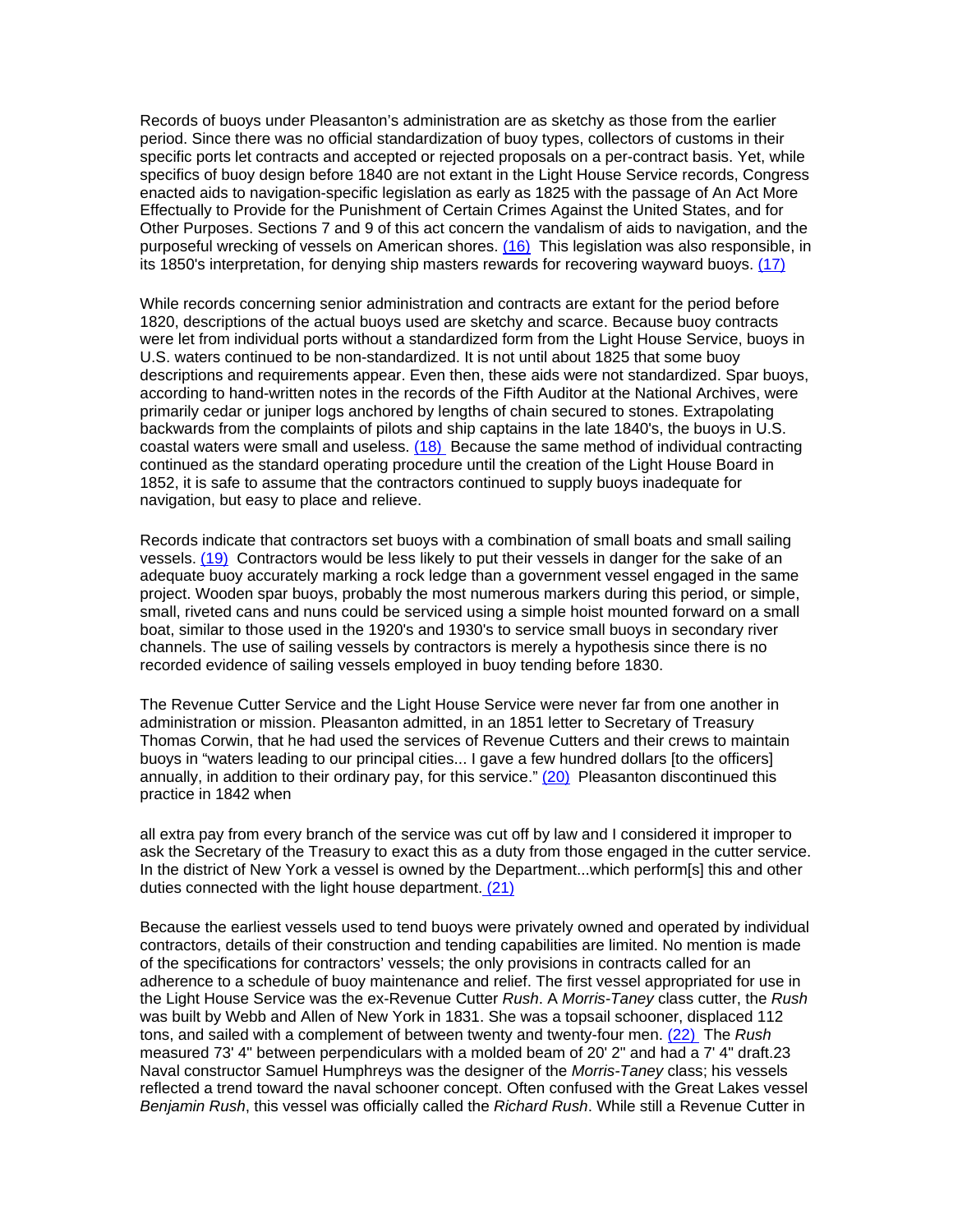1840, the *Rush* was beset by ice and severely damaged in New Haven, Connecticut. (24) She was offered to and accepted by the Light House Service on March 30, 1840 for service in the waters off New York.

The availability of the *Rush* to fill a light house tender role may have been more of a deciding factor for her acceptance than her suitability for the task. Indeed, the *Morris-Taney* class cutters were designed for missions requiring the "increasing use of revenue cutters in subsidiary navalsupport roles." (25) Vessels designed for one type of work often did not translate those talents to tender work well. The *Rush* was a two-masted schooner constructed after the Baltimore clippertype ship; her ends were sharp and she had a pronounced deadrise. This sharp deadrise made the *Rush* ill-suited for hoisting any appreciable weight. (26) The inability to hoist weight at moderate angles of heel plagued the Light House Service tenders and early tenders contracted by the Light House Board. A stable work platform was necessary to hoist and set buoys of any significant size. Such a vessel whose "midship section coefficient is large, with straight sides, and a broad forward deck" is more closely identified with the early steam tenders of the mid-to-late 1850's. (27)

As long as the Light House Service and its contractors were forced to rely on sailing tenders, the shapes and designs of minor aids to navigation could not progress. Not until the advent of steam tenders, beginning with the *Shubrick* in 1857, did an explosion of creativity occur concerning buoy design. There is a direct link between the ability of tenders to control, maintain, and set larger, more advanced buoys and the development of those aids in the United States.

The earliest printed call for bids for attending aids to navigation in the Light House Service records comes from John N. McIntosh, collector for the Port of Darien, District of Brunswick, Georgia, and is dated August 13, 1838. This request for bids required the successful contractor to maintain six buoys, their moorings, and chains for twelve months. This contract is the first that specifically mentions can buoys. All six buoys are described as can buoys, rather than spar buoys. Unfortunately, there are no specifics about the can buoys—no dimensions or descriptions, and no descriptions of the shackles or moorings.

A later bid proposal broadside, published in the *Baltimore Sun* in 1842, requested bids for "making FOURTEEN SPAR BUOYS for the Chesapeake Bay and the Patapsco River." (28) This call for bids also included a stipulation that the successful contractor provide two bids: one that projected the cost of the undertaking providing the spar buoys were protected with zinc, and another without the protective zinc coating. This suggests that, at least by 1842, the Light House Service had taken note of fouling problems with exposed wood and iron buoys. While there was no central scientific administration experimenting with anti-fouling paints and sheathing, the contractors and superintendents in the field were aware of technological advances in this vein.

By 1847, some collectors attempted to control the types of buoys placed in waters under their jurisdictions. Joseph T. Pease, collector and superintendent of the custom house in Edgartown, Massachusetts, was one such individual. His notice in the March 12, 1847, *Vineyard Gazette* stated:

PROPOSALS will be received at this office until the 27th inst., at 2 o'clock, P.M., for supplying and delivering at this port, as many Spar Buoys, of proper size, well painted, with chains and sinkers complete, or separate, as may be required during one year from the 1st day of April next. The proposals to state for what price, per foot, in length the buoys will be provided also, for what price the iron, of suitable size and of what quality, fitted to the buoys, will be furnished, per lb.

Also, for what price, each, as sufficient number of sinkers, drilled and fitted with a bolt to the Buoy, will be furnished and delivered as aforesaid to be of such weight as the superintendent may direct, not exceeding 2,000 lbs.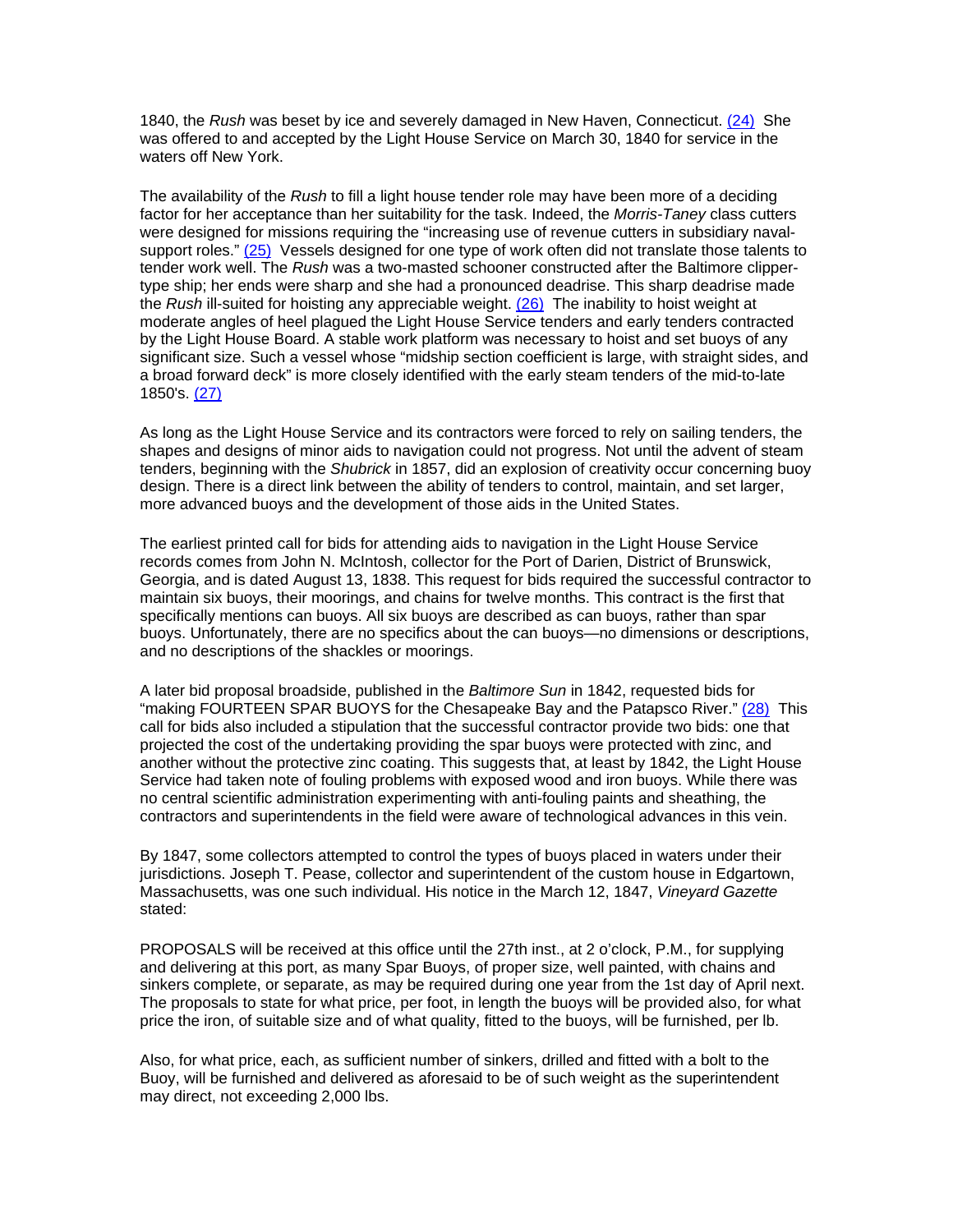Separate proposals will also be received, as aforesaid, for attending to and keeping all the Buoys in the District in their proper places when required, and also for taking up and delivering them at this port, when necessary. The proposals to state for what price each buoy will be rightly placed, and for what price, each, they will be taken up.

The undersigned reserve to himself the right to annul the contract at any moment, when the contractor shall fail to execute, strictly and faithfully its provisions.

For further information, inquire at this office.

JOS. T. PEASE

Coll. And Superintendent

While not remarkably detailed, this proposal for bids is certainly one of the most specific from the period before the advent of the Light House Board. The date of this contract is significant, because new forces were beginning to move across the waters that would change the administration of aids to navigation in the United States.

The concern for frugality that governed Pleasanton's decisions concerning the purchase of lenses was not matched in his stewardship of funds relating to the construction of lighthouses. By 1837, the situation had become intolerable, and Congress stepped in to ascertain the need for all proposed lighthouses. The results of the investigation included the establishment of a Board of Navy Commissioners on March 3, 1837. The Board's duty was to determine the necessity of proposed navigational aids and the best possible sites for their construction. Congress appointed twenty-two naval officers to the project; the results of the investigation found that of the proposed thirty-one light station sites, some of which had already received appropriations, were unnecessary. (29) In light of this finding, Congress cut appropriations and canceled all the proposed light stations. Although the official report of Congress congratulated Pleasanton on his efforts with the Light House Service, its overall tone reflected the mood of the legislature that something more needed to be done to protect maritime commerce.

On June 7, 1838, Congress passed an act that divided the country into individual lighthouse districts: six on the Atlantic coast and two on the Great Lakes. The act superseded the existing district superintendents by assigning naval officers to each region. These officers were charged with reporting the condition of individual aids to navigation and surveying and acquiring sites for new lighthouse construction. This represented the federal government's first attempt to appoint individuals with solid maritime experience to administer aids to navigation.

Meanwhile, the federal bureaucratic machine was busy churning out studies and reports on the administration of the Light House Service. In 1841, the House Commerce Committee began its research into whether a light house service under the Bureau of Topographic Engineers could operate more efficiently and less expensively. The House of Representatives took no action on the report. In 1845, Secretary of the Treasury Robert J. Walker dispatched two naval officers, Lieutenant Thornton A. Jenkins, Coast Survey, and Richard Bache, to Europe. Walker tasked them with the examination of improvements adopted by European light house establishments and to inquire into their organizations. They submitted their report to Congress, but the legislature took no action. (30) While the excerpt included here is rather long and detailed, it illustrates how far aids to navigation in the United States lagged behind their European counterparts:

There are more than 299 buoys and 48 beacons under the Trinity corporation on the coasts of England, which are supported by a charge upon the merchant shipping, as in the case of the lights. They are under the immediate control and management of the elder brethren; are distinctly marked, and kept well painted in different colors. They are distinguished by their size, shape,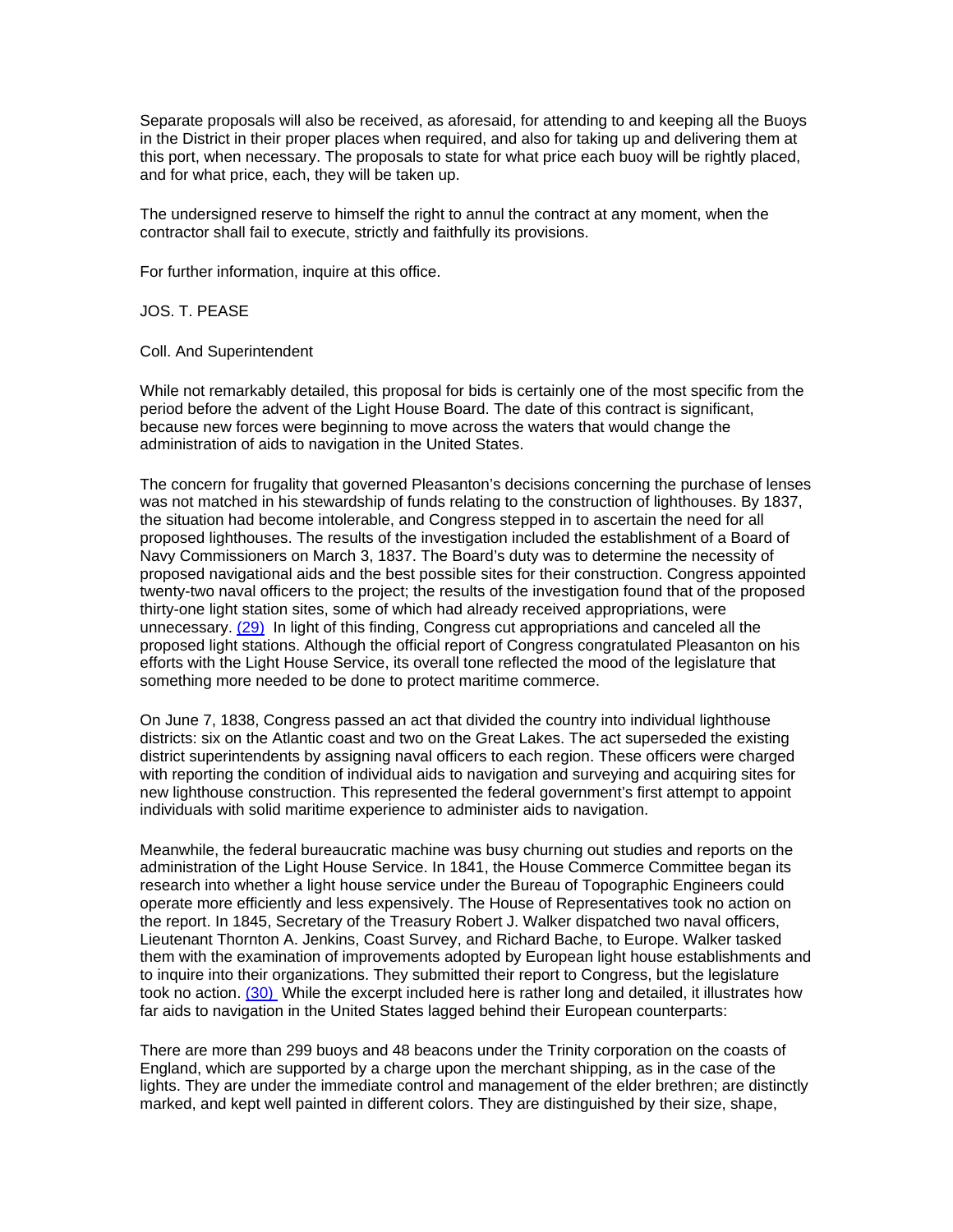colors, and at turning points, &c. By perches placed upon them. The system of having all the buoys of the same color placed on the same side of the main channels leading to harbors, is strictly adhered to throughout the whole coast.

The buoys are of wood - some hooped with galvanized iron, which effectually prevents rust, are changed twice a year, repaired, and painted at the same time their moorings are examined, and, if deemed necessary, changed also. Ordinary moorings consist of heavy blocks of stone secured to the condemned chains of the light-vessels. Captain Washington says: 'I am aware that the Trinity Board, within the last ten years, since the last House of Commons committee on lighthouses, have done a very great deal towards the improvement of lightage; but I think the buoying of our coasts is still in far from an efficient state.'

The inspection of the buoys, beacons, &c., are made by the agents and elder brethren, in the manner prescribed for lights. Information of a change or loss of a buoy is almost instantly communicated to the Trinity Board by the pilots or coast guard; and others being kept always ready for replacing them. The agents are supplied with buoys for wrecks, which are painted green. They are also authorized to place buoys upon any newly-discovered danger or obstruction to navigation, marked "dangerous" in large letters.

Captain Washington insists that none but thorough-bred seamen can properly place light-vessels and buoys, and that they should be replaced by measuring the angles between three wellestablished points on shore. (31)

By 1847, Congress became serious about reforming the Light House Service. In that year, and in response to a number of complaints, Congress removed the responsibility for the construction of six new light stations from the Fifth Auditor and transferred it to the supervision of the Corps of Engineers. When it became clear that this would not alleviate the underlying problems in the Light House Service, Congress felt compelled to deal the final blow to the Service under Pleasanton.

The congressional investigation begun in 1847 took more than four years to effect a change in the administration of aids to navigation in the United States. During those four years, congressional appointee Lieutenant Jenkins of the Coast Survey conducted interviews with pilots and mariners, and engaged in research both foreign and domestic. He was also involved in a number of hearings into aids to navigation administration from the collector of customs level to Pleasanton's and Secretary Walker's levels.

On March 3, 1851, Congress approved An Act Making Appropriations for Light House, Light Boats, Buoys, &c. In accordance with Section 8 of the act:

The Secretary of the Treasury is authorized and required to cause a board to be convened at as early a day as may be practical after the passage of that act to be comprised of two officers of the Navy of high rank, two officers of Engineers of the Army, and such civil officers of scientific attainments as may be under the orders or at the disposition of the Treasury Department, and a junior officer of the Navy to act as Secretary to said board, whose duty it shall be under instructions from the Treasury Department to inquire into the condition of the Light House Establishment of the United States, and make a general detailed report and programme to guide legislation in extending and improving our present system of construction, illumination, inspection, and superintendence. (32)

The creation of the Light House Board was the result of this mandate. Its original members were Cdr. William B. Shubrick, U.S. Navy; Cdr. Samuel F. Du Pont, U.S. Navy; Lt. Col. James Kearney, U.S. Topographical Engineers; Professor Alexander Dallas Bache, Superintendent U.S. Coast Survey; Professor Joseph Henry; and Lt. Thornton Jenkins, U.S. Navy, who acted as Secretary.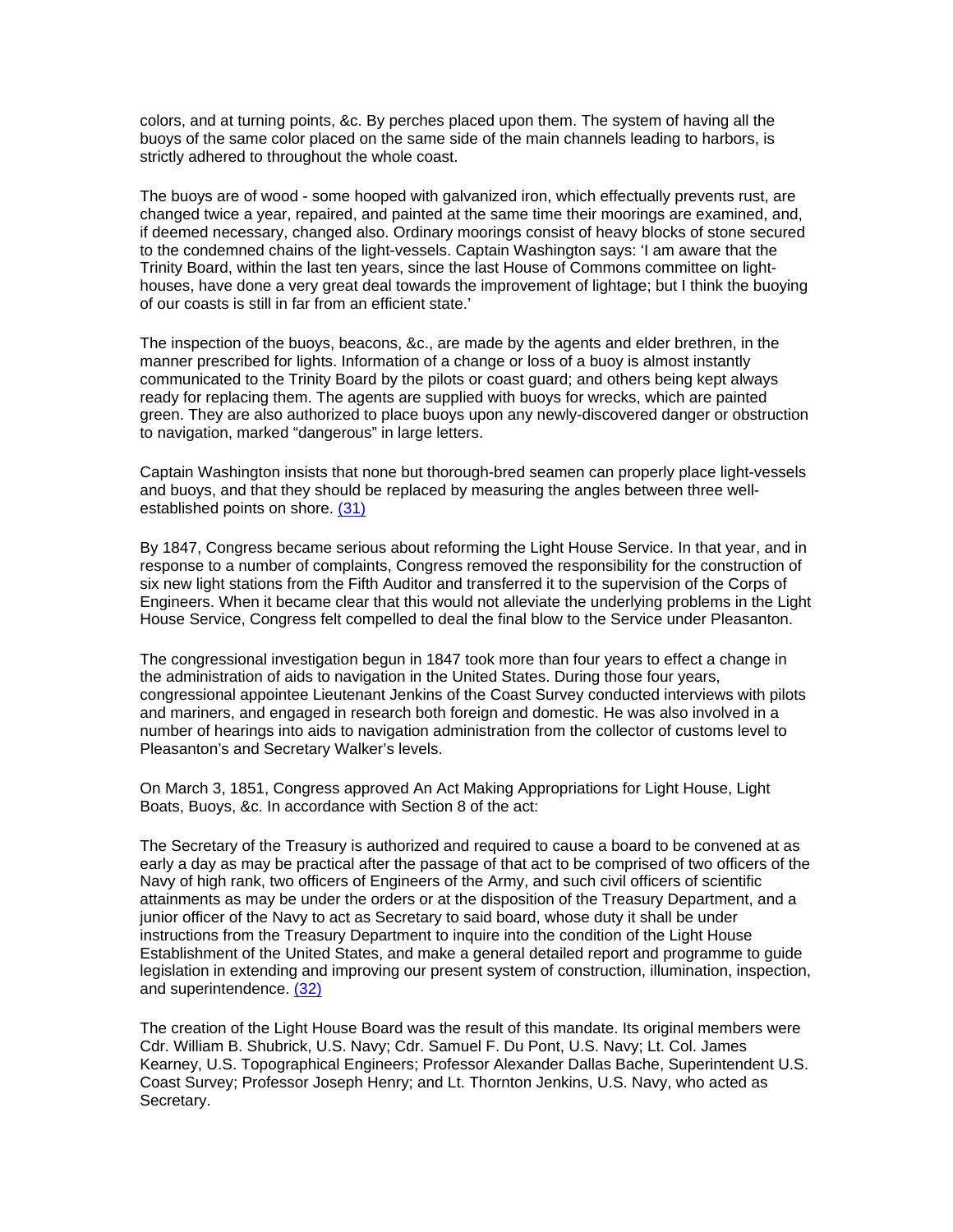The creation of the Light House Board essentially and effectively removed the jurisdiction of aids to navigation from civilian control and placed it with a quasi-military organization. (33) The convening of the Board on April 28, 1851, marked a new beginning for aids to navigation, but members of the Board faced a significant up-hill battle. Their first task was to address the inadequacies of the existing aids—a task that consumed the Board for its first few years of existence.

Pleasanton had inherited a Light House Service with no defined direction, and a sole purpose to provide guidance through adequate aids to navigation to pilots and mariners attempting to navigate U.S. waters. It would be easy to judge Pleasanton harshly—as a bureaucrat reaching to administer affairs beyond his comprehension. He relied heavily on his local collectors of customs and their knowledge of ports and their needs. He also relied too heavily on a friendship with Winslow Lewis that ultimately cost him his credibility. His concern with the financial bottom line threatened men and ships that approached the coast of the United States. His stubborn reluctance to embrace change compromised the safety of mariners everywhere. Although history could conclude that he did the best with what he had, Pleasanton refused to improve upon the resources he managed. This bureaucrat cost the U.S. dearly in terms of respectability abroad.

## **CHAPTER ONE ENDNOTES**

1) *Acts and Laws Relative to the Light House Service 1789 - 1852* (Washington: Government Printing Office, 1853), 7. This compilation includes commentaries about the laws and their effects. That Congress chose to fund aids to navigation through the collection of tariffs and special taxes related to tonnage that would remain to be used in the port in which they were collected indicates that it was influenced by the Dutch practice of collecting tonnengeld for the purpose of maintaining aids. Congress continued appropriating money for large aids, e.g. lighthouses, for each port that demonstrated a need. By 1805, however, records indicate that the majority of light house service funding came from congressional appropriations rather than port-specific tariffs. Yet, while these taxes were levied on those who profited from the maintenance of the aids to navigation in specific ports, Congress continued to appropriate money annually for new buoy and beaconage contracts.

2) According to the compilation *Acts and Laws Relative to the Light House Service 1789 - 1852*, Congressional appropriations for the establishment and maintenance of aids to navigation between 1789 and 1794 averaged between \$60,000 and \$80,000 annually. The 1794 act that required collectors of customs to collect special tariffs relative to tonnage and imports marked a change in the funding of both major and minor aids. The appropriation for the support of the Light House Establishment in 1795 contained "a sum of money not exceeding twenty thousand dollars." It also called "for making good a deficiency of appropriation for building a light-house at Bald Head, there shall be appropriated a sum not exceeding four thousand dollars." (p.10)

3) Albert Gallatin became Secretary of the Treasury in 1801, but no Light House Service documents allude to his superintendency of the service until 1802. It may be that he was unable to address aids to navigation issues until 1802.

4) National Archives, Records of the U.S. Light House Service, Record Group 26, Entry 45/NC-1.

5) Ibid.

6) Ibid.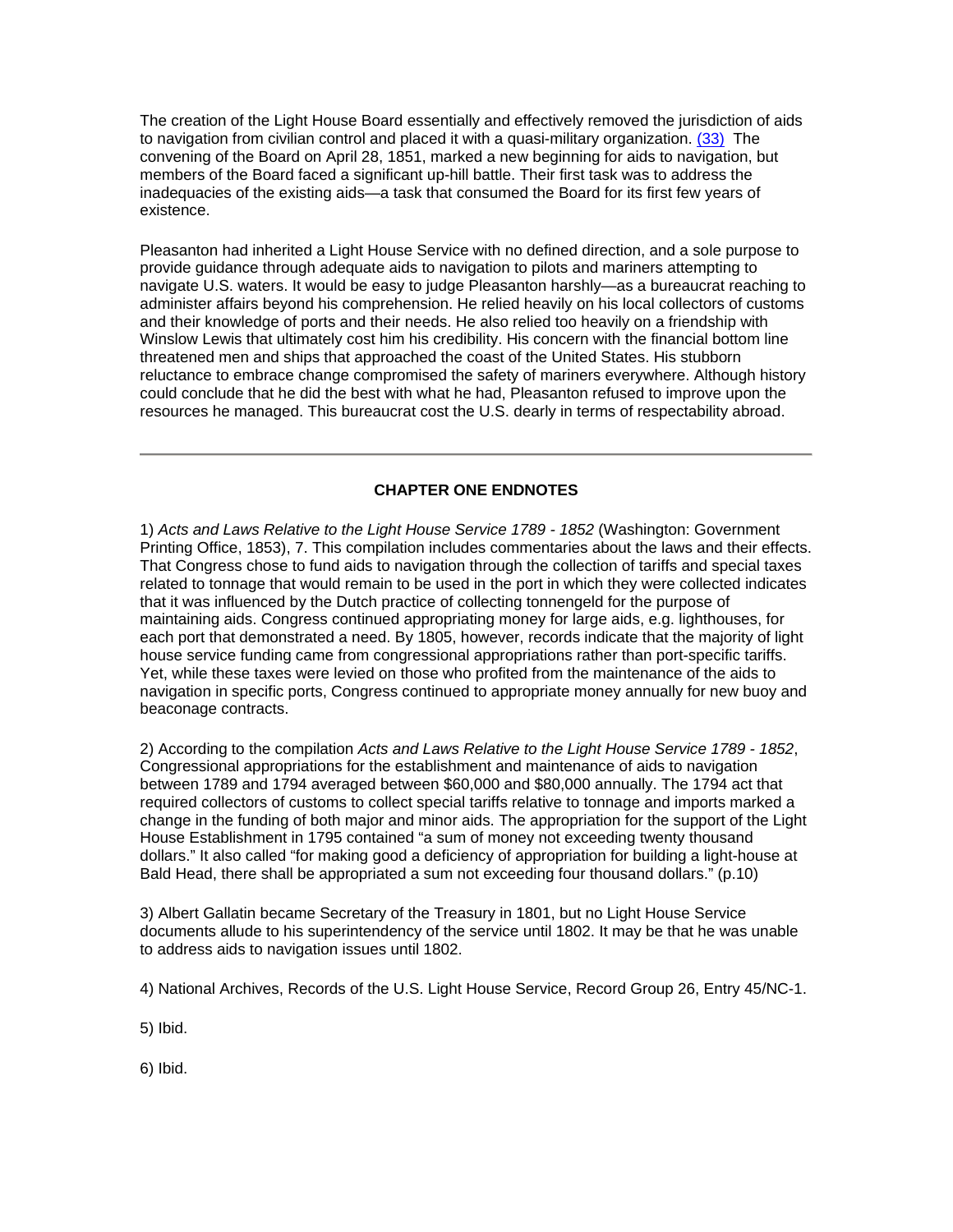7) In fact, the prevalence of monopolies for supplying goods and services to the Departments of Treasury, War, and Navy was so conspicuous that Congress attempted, in 1809, to quell the abuses in the system by passing *An Act Further to Amend the Several Acts for the Establishment and Regulation of the Treasury, War, and Navy Departments.* This act addressed the abuses of contractors who specifically supplied these departments, and required that "all purchases and contracts for supplies, or services which are or may, according to law, be made, by or under the direction of either the Secretary of the Navy, shall be made either by open purchase, or by previously advertising for proposals respecting the same: or by annual statement of all such contracts and purchases, and also of the expenditure of the moneys appropriated for the contingent expenses of the military establishment, for the contingent expenses of the Navy of the United States, and for the discharge of miscellaneous claims not otherwise provided for and paid at the treasury, shall be laid before Congress at the beginning of each year by the Secretary of the proper Department. Approved March 3, 1809." *Acts and Laws Relative to the Light House Service 1789 - 1852*, 34.

8) National Archives, Records of the U.S. Light House Service, Record Group 26, Entry 45/NC-31. This type of contract, which required the government to pay cash on the barrel head for services not yet rendered, was one of the factors considered in the 1848 investigation into the Light House Service by members of the U.S. Navy as appointed by Congress. After the inception of the Light House Board in 1852, this type of contracting ceased, and individuals who continued to complete contract work for the Light House Board received payment only after the conditions of the contract were met.

9) National Archives, Records of the U.S. Light House Service, Record Group 26, Entry 45/NC-31. As if to justify the holding of a government contract for 15 consecutive years and address concerns that, perhaps, a monopoly on the maintenance of the Providence River aids existed, Sutter did not receive the contract for 1816. He did, however, receive it in 1817, and continued to hold it until the Light House Service was reorganized under Pleasanton.

10) Ibid.

11) National Archives, Records of the Light House Service, Record Group 26. Correspondence, 1785 - 1852, File 17.

12) Reference to this incident can be found in the National Archives, *Annual Report of the Light House Service, 1826,* Record Group 26, Entry 6.

13) Some of their letters survive in the National Archives, Records of the Light House Service, Record Group 26, Letters Sent Regarding the Light House Service, 1792 - 1852, Entry 18.

14) Dr. Robert Browning, chief historian of the United States Coast Guard, presented the theory that Pleasanton continued to rely on Lewis's lamps instead of adopting Fresnel lenses due to the nature of the existing lighthouses along the east coast of the United States. There is evidence that the Fresnel lenses would have proved no better than the paraboloid lamps because of the low height of the lighthouse towers coupled with the Earth's curvature. Because of these factors, lights could only be seen a short distance.

15) As early as 1846, Congress appointed Lt. Thornton Jenkins, USN, to research and report on the state of aids to navigation in the United States as compared to the rest of the world. His report to Congress survives in excerpted form at the Mariners' Museum and in the National Archives, Record Group 26. He fails to support any theory of Pleasanton's refusal to adopt the Fresnel lenses other than Lewis's influence. Lieutenant Jenkins, however, was not an engineer, nor did he consult with any of the personnel of the Army Corps of Engineers. The fact that American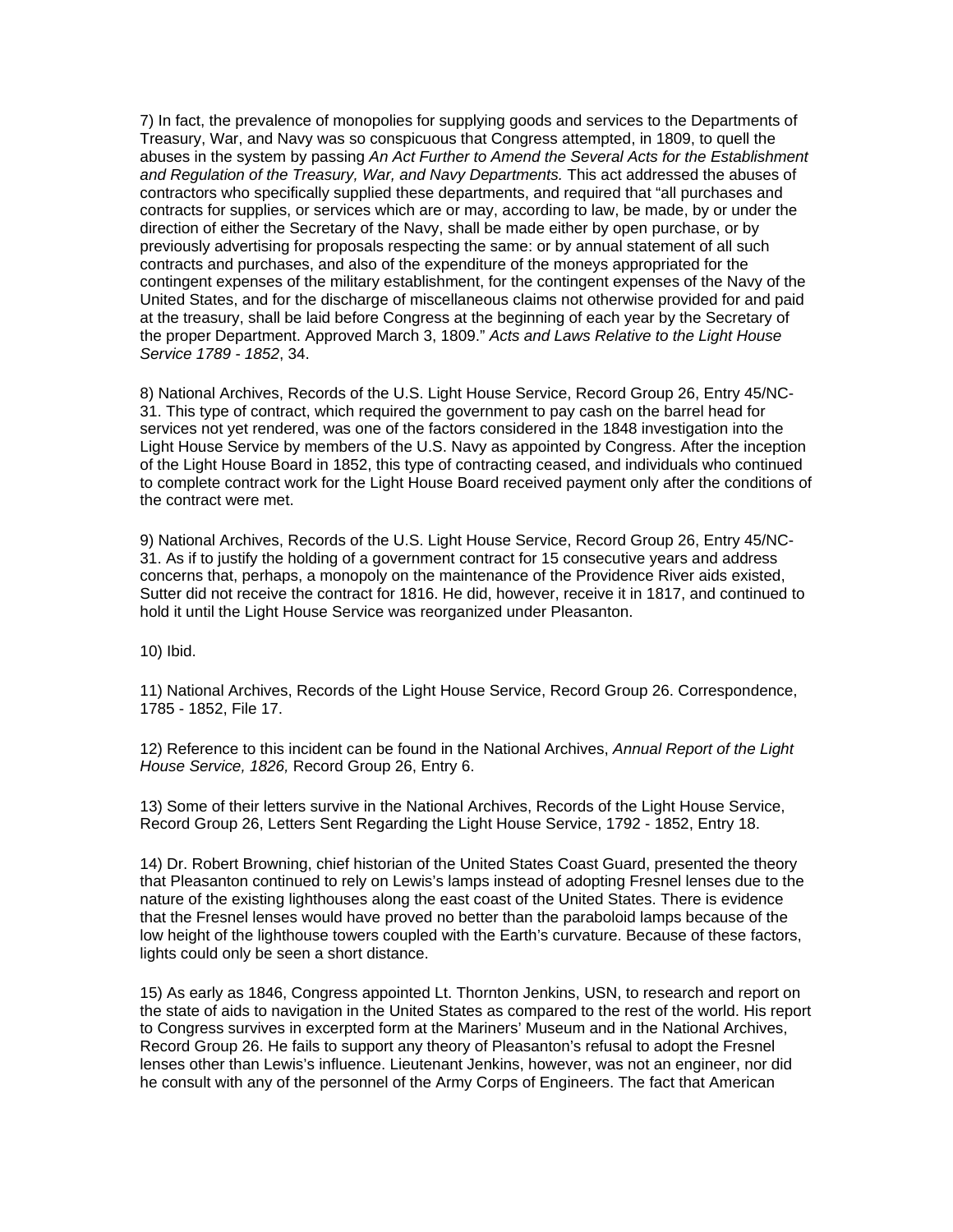lighthouse towers lacked the height to project light adequately from a Fresnel lens may have not been considered.

16) Light House Board, *Laws of the United States Relating to the Establishment, Support, and Management of the Light-Houses, Light-Vessels, Monuments, Beacons, Spindles, Buoys, and Public Piers, of the United States from August 7, 1789 - March 3, 1855, compiled by order of the Light House Board, June 30, 1855* (Washington: A.O.P. Nicholson, Public Printer, 1855), 68-69. These two sections of the act are significant enough to reproduce here:

Sec. 7. "And be it further enacted, That if any person or persons upon the high seas, or in any other of places aforesaid, with intent to kill, rob, steal, commit a rape, or do or perpetrate any other felony, shall break or enter any ship or vessel, boat or raft, or if any person or persons shall wilfully and maliciously cut, spoil, or destroy, any cordage, cable, buoys, buoy-rope, headfast, or other fast fixed to any anchor or moorings belonging to any ship, vessel, boat, or raft, every person so offending his or her counsellors, aiders, and abettors, shall be deemed guilty of a felony, and shall, on conviction thereof, be punished by fine not exceeding one thousand dollars and by imprisonment and confinements not exceeding five years, according to the aggravation of the offence."

\* \* \* \* \* \* \* \* \* \* \* \*

Sec. 9. " And be it further enacted, That if any person or persons shall plunder, steal, or destroy, any money, goods, merchandise, or other effects, from or belonging to any ship or vessel, or boat or raft, which shall be in distress, or which shall be wrecked, lost, stranded, or cast away, upon the sea, or upon any reef, shoal, bank, or rocks of the sea, or in any other place within the admiralty and maratime [sic] jurisdiction of the United States, or if any person or persons shall wilfully obstruct escape of any person endeavoring to save his or her life from such ship or vessel, boat or raft, or the wreck thereof, or if any person or persons shall hold out or show, any false light or lights, or extinguish any true light, with intention to bring any ship or vessel, boat or raft, bring or sailing upon the sea, into danger, or distress, or shipwreck, every person so offending his or her counsellors, aiders, and abettors, shall be deemed guilty of felony, and shall, on conviction thereof, be punished by fine not exceeding five thousand dollars and imprisonment and confinement to hard labor not exceeding ten years, according to the aggravation of the offence.

17) There are a number of letters in the Correspondence of the Light House Board Records in the National Archives from captains and merchants claiming salvage rewards for recovering drifting buoys. Some captains went so far as insisting the Light House Board reimburse them for damages to their vessels sustained during the recovery process. The Secretary of the Light House Board stubbornly maintained that buoys were not subject to the laws of salvage, thanked the captains for their service to their country, and denied all compensation.

18) The most vocal critic of useless buoys marking the approaches to major ports on the east coast of the United States was John Maginn, president of the New York Pilot Association. In his capacity as president of such an important maritime organization, he supplied the Fifth Auditor and the local superintendents with correspondence from mariners and pilots who complained bitterly about the state of buoyage in their respective ports. A number of these letters appeared in Lt. Jenkins' report to Congress in 1851.

19) Early contracts did not specify buoy requirements nor the types of vessels necessary for contractors to set buoys. Maginn, president of the New York Pilot Association, maintained that the greatest number of complaints from mariners revolved around the sizes of the buoys. Small buoys are easier to handle from a small boat or sailing vessel. While the government continued to rely on contractors to set buoys according to their own standards, buoys would not improve.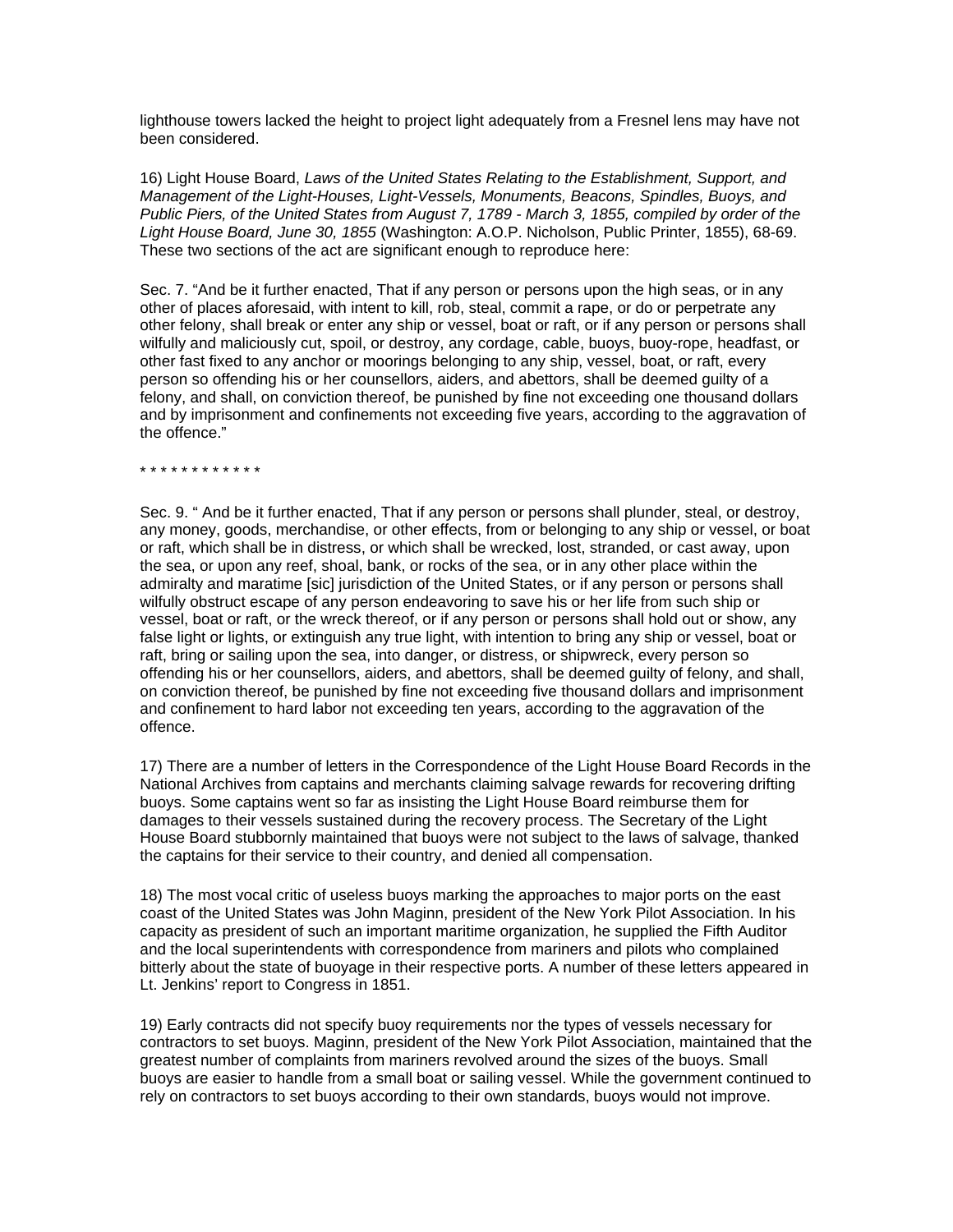20) Stephen Pleasanton, Excerpt of Letter/Report of Stephen Pleasanton to Thomas Corwin, Secretary of the Treasury, detailing information that he, as Fifth Auditor, handed over to Shubrick and the newly-created Light House Board, June 7, 1851, in *Compilation of Public Documents and Extracts Relating to Light-Houses, Light-Vessels, and Illuminating Apparatus, and to Beacons, Buoys, and Fog Signals, 1789 - 1871* (Washington: Government Printing Office, 1871), 440.

21) Ibid. The Revenue Cutter Service and Light House Service were both under the umbrella of the Treasury Department, but, as agencies, they were mutually exclusive. Money and manpower from one organization cannot be appropriated from one bureau to another. The situation persists in government today. For example, the U.S. Coast Guard and the Federal Aviation Administration are both contained within the Department of Transportation. While the larger department provides more clout when securing appropriations, the two agencies are mutually exclusive; the FAA may not appropriate funds or manpower from the Coast Guard, nor is the Coast Guard allowed to do the same to the FAA.

22) Donald L. Canney, *U.S. Coast Guard and Revenue Cutters 1790 - 1935* (Annapolis, Maryland: Naval Institute Press, 1995), 14.

23) Anon., draft report of early buoy tenders discovered in the Coast Guard Historian's Office in the Aids to Navigation file, n.d., n.p., 1.

24) Anon., draft report of early buoy tenders discovered in the Coast Guard Historian's Office in the Aids to Navigation file, n.d., n.p., 1.

25) Canney, *Coast Guard and Revenue Cutters*,14.

26) Anon, Aids to Navigation file, 2.

27) Ibid, 2.

28) National Archives, Records of the Light House Service, Record Group 26, Entry 45, newspaper clipping *Baltimore Sun*, September 2, 1842.

29) Robert G. Bachand, *Northeast Lights: Lighthouses and Lightships: Rhode Island to Cape May, New Jersey* (Norwalk, Connecticut: Sea Sports Publications, 1989), 4.

30) This report is no longer extant in the National Archives Records of the Light House Service, Record Group 26. Excerpts of the reports are located in the Mariners' Museum Collection. It is entitled: "Excerpts of Report to Walker (Secretary of Treasury) from Jenkins and Richard Bache concerning how Trinity House works to keep buoys under its care: from report dated June 22, 1846," and is extant in the *Compilation of Public Documents and Extracts Relating to Light-Houses, Light-Vessels, and Illuminating Apparatus, and to Beacons, Buoys, and Fog Signals, 1789 - 1871* (Washington: Government Printing Office, 1871), 482.

31) Ibid.

32) National Archives, *Journal of the Light House Board*, Record Group 26, Entry 1, Volume 1, 2.

33) The board recognized and commended Stephen Pleasanton for his thirty years of service to lighthouse administration. They noted that during his tenure aids to navigation in the United States had grown from twenty-five lights to 300, and that "'great credit is due to the zeal and faithfulness of the General Superintendent [Pleasanton] and to the spirit of economy which he has shown,' which spirit, perhaps, accounted for the 'lack of zeal exhibited for the adoption of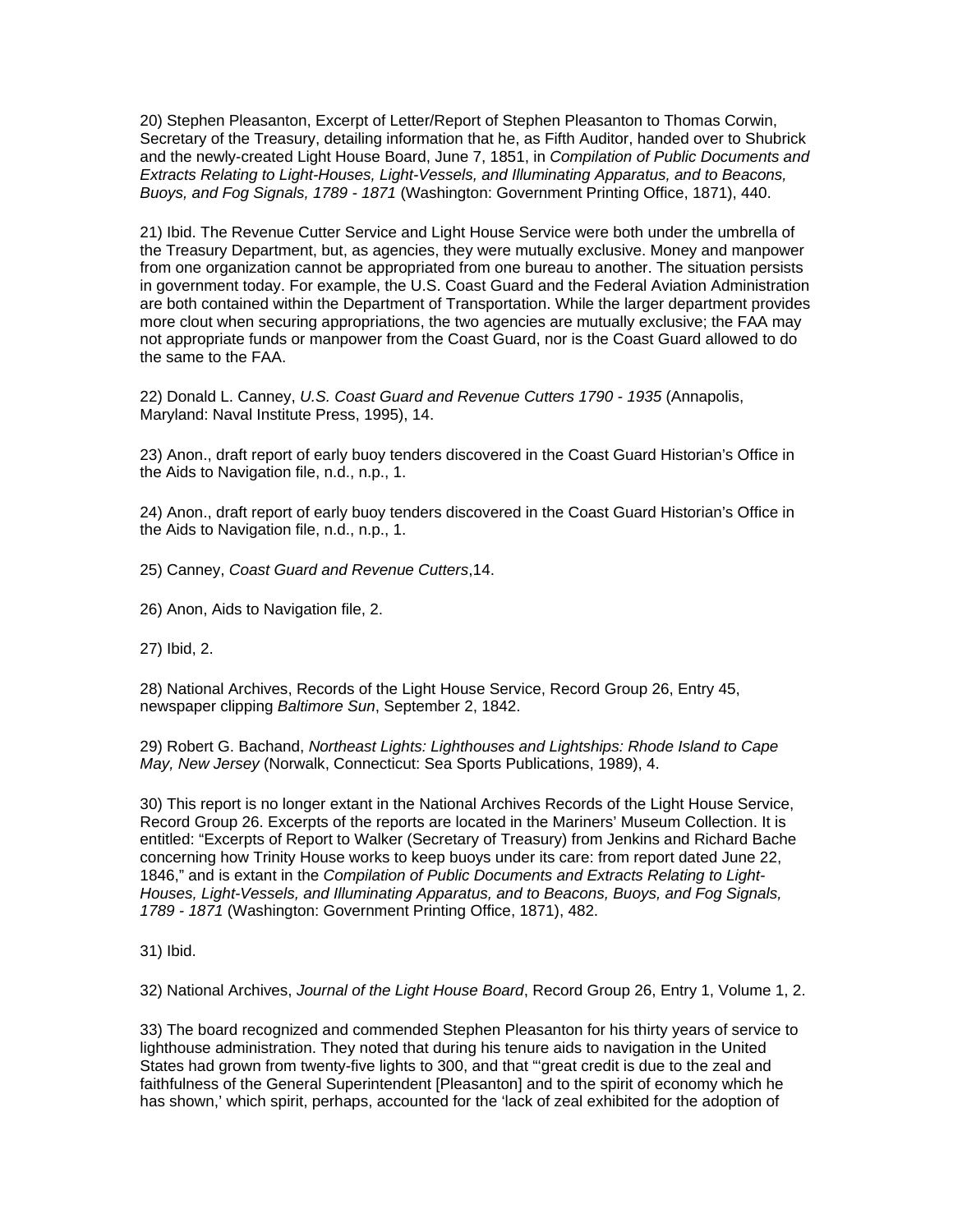modern improvements': [sic] but they asserted the impossibility that any one man should be able then to handle the system, and the necessity of organization and subdivision, and for a system comprehending the great and varied requirements necessary to a successful administration of the many separate and distinct interests constituting the establishment, and bringing all under consideration and final direction of a central head, which they proposed should be, instead of one man, a board of experts, having, or capable of obtaining, the knowledge necessary to every detail of each branch of the great and still growing establishment." "The U.S. Light House Establishment" in *Appleton's Annual Cyclopaedia 1880* (New York: D. Appleton and Co., 1881), 435.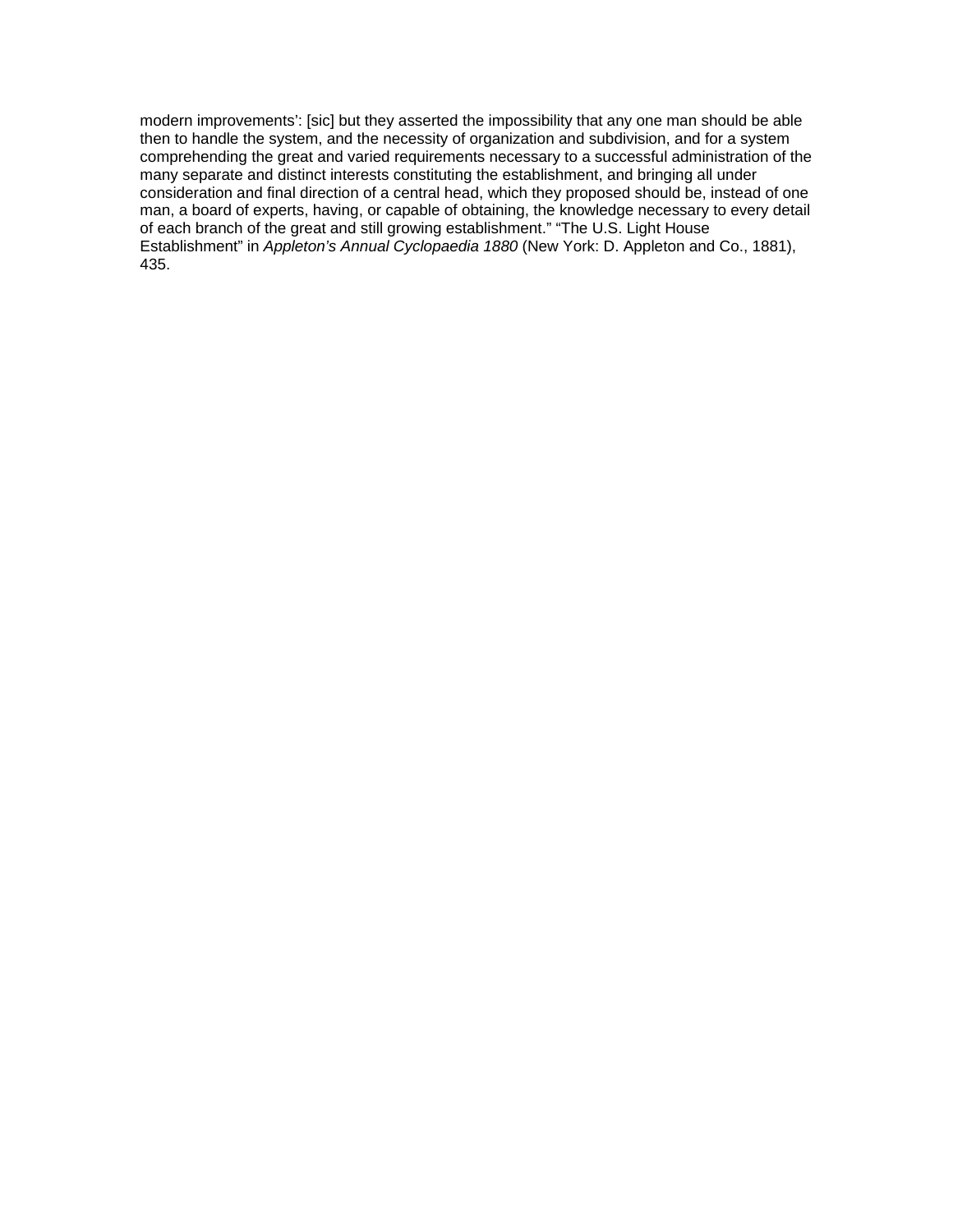#### **CHAPTER II**

#### *Charting a Safer Course*

1852 - 1910

Congress recognized the need for change in aids to navigation administration and acted accordingly. Recommendations by naval officers, congressional appointees, and private associations and individuals did much to sway the hand of the legislature to appoint a quasimilitary board to oversee aids to navigation and make improvements to the system in 1851. Shubrick, the Board's Secretary, and his fellow officers and appointed scientists convened their first meeting on April 28, 1851, and, with the establishment of that forum, administration of aids to navigation would take its largest leap toward modernization since its inception.

The Light House Board remained firmly under the superintendence of the Treasury Department, but the presence of naval and army officers and two of the leading scientists of the time, Professor Joseph Henry, Secretary of the Smithsonian Institution, and Alexander Dallas Bache of the U.S. Coast Survey, ensured that technological advances and theories would be empirically investigated and submitted to rigorous research and testing. The Board represented the United States' renewed commitment to responsible maintenance of approaches to its ports and waterways. Not only had Congress acted appropriately in appointing such qualified individuals to oversee aids to navigation; it began to provide funds consistently to ensure that those individuals could provide mariners with the most reliable system in the world. The Light House Board began addressing aids to navigation issues with its first meeting. (1) Among the Board's mandates, which included the placement of aids to navigation and their upkeep, was the requirement that it give notice to mariners "...in regard to changes in lights, beacons, buoys, and seamarks." (2) This resulted in the publication of annual Light Lists, which detailed all navigational aids present in the waters of the United States.

The transition of the Light House Service to the Light House Board was neither quick nor smooth. By June 1851, the Board reported that it had encountered some difficulty in obtaining information from the Fifth Auditor. Shubrick called upon Secretary of the Treasury Robert Walker in hopes of pressuring Pleasanton to expedite the transfer of appropriate documents. Along with other information, the Board specifically requested "a list of all the Buoys belonging to the United States specifying the positions geographically, and by number and color of each one, the kind of Buoy [sic] whether spar, can or nun Buoy whether of iron or wood." (3) Pleasanton's reply was a less than satisfactory manuscript entitled "A list of Buoys, Beacons, Monuments, Spindles, &c. located in the waters of the U.S. from 1795 to present time."  $(4)$  This was, in effect, a compilation of laws pertaining to buoys and their placements by state. Shubrick lamented that "from this paper no descriptive list can be made, nor can the kind, number, or location of the Buoys and Beacons at present existing be ascertained." (5) It was then that the members of the Light House Board realized the immense scope of their task.

On January 6, 1852, the Board issued a report on the status of navigational aids in the waters of the United States. Its conclusion was that "the floating lights of this country [U.S.] are comparatively useless to the mariner [as compared with those of France] in consequence of the very inferior apparatus employed in them." (6) The "very inferior apparatus" alluded to in Shubrick's statement was the lamp and reflector apparatus of Winslow Lewis's design. In order to bring American navigational aids into line with the available aids of other maritime powers, the Board demanded that the secretary of the Treasury "direct the introduction of the Fresnel Lens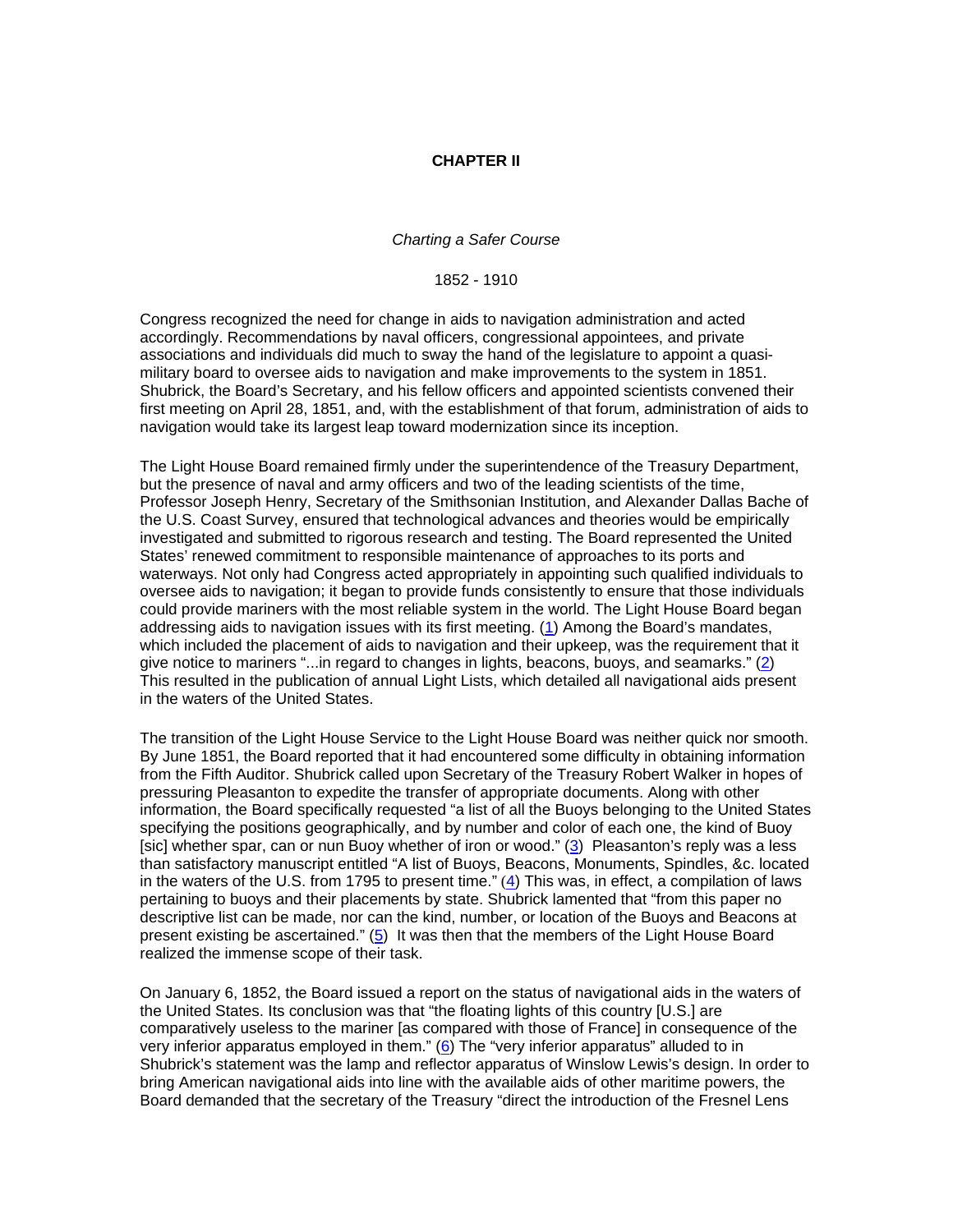apparatus into all new lights that are now, or that may be hereafter authorized to be enacted and also into all lights requiring new illuminating apparatus, in conformity with the 7th Section of the Act making appropriations for Lt. Houses, Lt. Boats, Buoys, &c. approved March 3, 1851."(7)

October 1852 was a benchmark in the organization of the Light House Board. During October, the Board resolved to arrange the Atlantic, Pacific, Gulf, and Great Lakes coasts into districts. (8) The Light House Board recognized the strength of consolidated power in Washington, D.C., but also realized the advantage of field personnel to handle daily management and operations. The Board divided the United States into Lighthouse Districts and assigned personnel to each, with the understanding that they would be responsible for aids to navigation in their regions. Each district had an inspector "who was either an army or a navy officer, and, as soon as needed, an engineer officer from the army were [sic] assigned to each lighthouse district. The inspectors, under the charge of the naval secretary, who also had charge, in the absence of the chairman, of the office of the Board, were charged with the maintenance of the lights and lighthouses and with the discipline of the light-keepers. The district engineers, under the direction of the engineersecretary, were charged with building the lighthouses, and keeping them in repair, and with the purchase, the setting up, and repairs of the illuminating apparatus. Both inspectors and engineers made regular and special reports to the Board, acting always under its direction, and the Board made a full annual report to the secretary of the Treasury, who, in turn, made a full annual report to Congress." (9) Districts were not static; under each reorganization of the Light House Service, the district boundaries were redrawn. Boundaries at this time tended to follow the established naval district lines. As Alaska and Hawaii gained prominence, districts were restructured and renumbered to include them. When the Light House Service merged with the Coast Guard in 1939, inspectors and aids to navigation personnel were assigned to existing Coast Guard districts.

Perhaps the most important senior administrative change occurred when the Board decided to divide its functions among committees. Shubrick, who had been appointed chairman, designated five committees to oversee the business of the Board. These were the Committee on Finance, composed of General Totten and Captain Du Pont; the Committee on Engineering under Colonel Kearney and General Totten; the Committee on Light Vessels (and Buoys), with Captain Du Pont and Professor Henry; the Committee on Lighting, under the aegis of Professor Bache and Colonel Kearney; and, finally, the Committee on Experiments, headed by Professors Henry and Bache. (10) The committees were established in such a way that correspondence relating to any of the subjects was handled by the individual committee, while the Board itself was concerned with the administration of aids to navigation in its broader sense.

The Committee on Experiments, under Henry and Bache, represented a departure from the ideals of the old Light House Service. This committee, specifically charged with the testing and evaluation of improvements in navigational aids, was also required to enhance existing aids to navigation in U.S. waters. These improvements took the forms of revolutionary types of buoys, lenses, beacons, and fog signals. For example, Joseph Henry conducted extensive experiments on a fog signal in the Penobscot Bay of Maine after mariners had complained about the erratic behavior of the signal. According to mariners, a fog signal placed on the rocks above the bay was audible at a range of six miles. At three miles, the signal was lost until the vessel was within one quarter mile of the source, and, consequently, the rocks. Clearly, this was a recipe for disaster. (11)

In July 1877, Henry, on Board the tender Iris, conducted an investigation into this phenomenon. A direct result of his experiments was the establishment of a dialogue between the Light House Board and its scientific counterparts at Trinity House in Britain. Henry concluded that a phenomenon that he called "ocean echo" caused the acoustical aberration, (12) while Dr. Tyndall (Henry's British counterpart) at Trinity House theorized that Henry's supposed "ocean echo" was actually caused by "the existence of a floculent [sic] or mottled condition of the atmosphere due to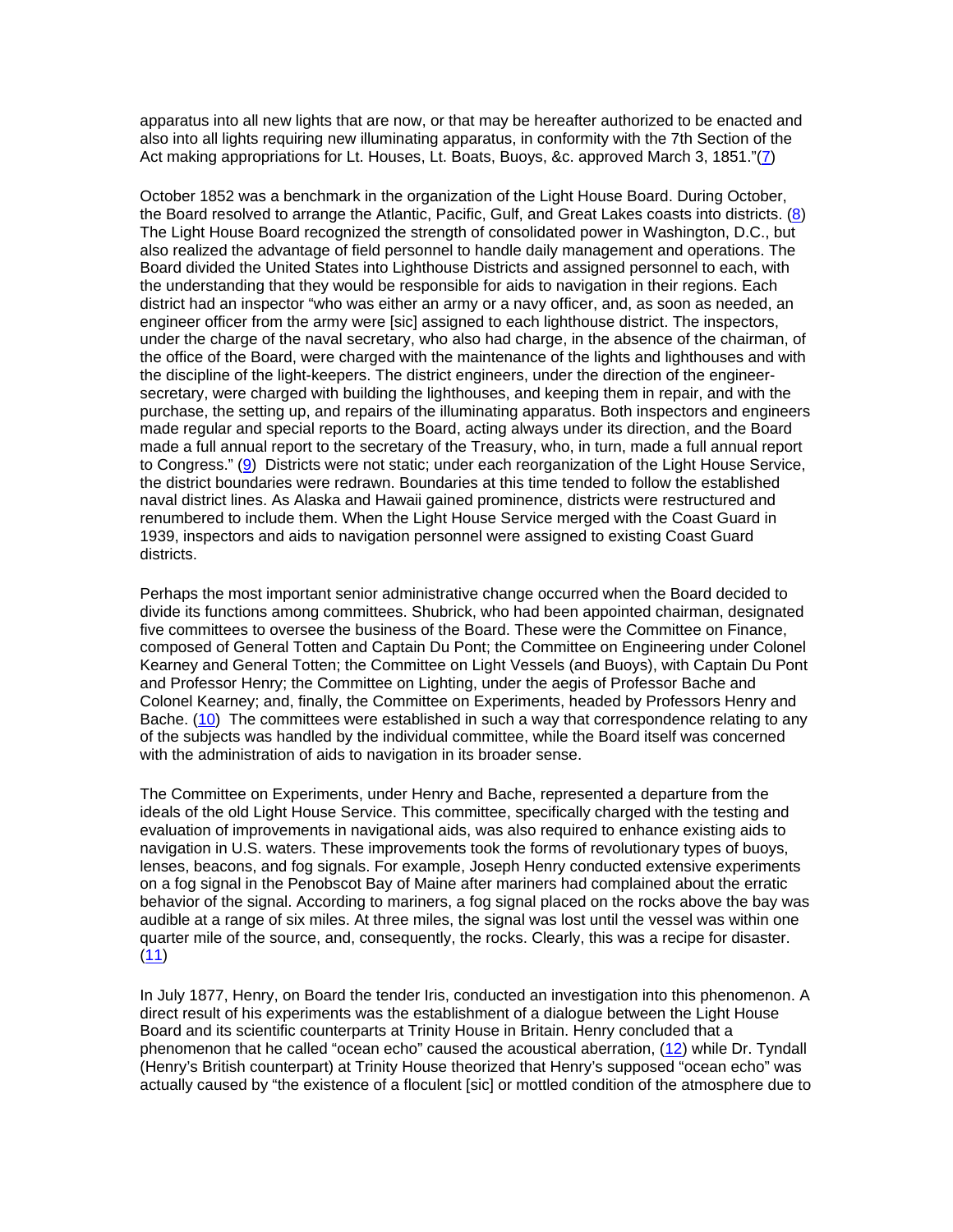the unequal distribution of heat and moisture which absorbing the sound - produces an atmosphere of acoustic opacity."(13)

Other experiments included the testing of various proposed buoys and lenses. These experiments will be treated in some detail. For the first time, the bureau responsible for the upkeep and deployment of navigational aids in the United States participated in technological advances, rather than as a simple profiteer of European nations' progress.

Mariners, insurance companies, and shipping concerns also brought petitions before the Board concerning the placement of navigational aids at various places along the coasts. Requests ranged from mere suggestions (e.g. "we believe a navigational aid would greatly benefit maritime traffic if it were placed at such-and-such a location.") to demands. A letter from lighthouse inspector Capt. A. Ludlow Case prompted a vehement response from the Board. The contents of the original letter are unknown, but according to the entry in the *Journal of the Light House Board*, the reply was abrupt and final:

the Board replies: "From the same [A.L. Case] in relation to service of placing buoys in Sag Harbor District. ---- ORDERED that the Contractor be required to conform to the terms of the contract - or payment refused. The opinions of the contractor in regard to the chart are of no value. This Office regulates the Buoyage &c. Itself - not the contractors. (14)

In addition to the placement of minor navigational aids, the Board found itself confronted with the problems of buoys picked up at sea after having broken their moorings. In February 1857, the Board concluded, in response to a communication from the Inspector of the Fourth Light House District, that "buoys &c. [are not considered] as fair objects of salvage, but that in cases in which they have been found adrift and proper and satisfactory evidence produced that they had been found actually adrift, a fair and reasonable allowance has been authorized to pay for the time and labor in restoring them to the Offices of the Government." (15)

The establishment of the Light House Board as the final authority concerning buoys and their placement led to a revolution of sorts in the 1850's. On the basis of available evidence, it appears that under Pleasanton's administration, contractors manufactured buoys in accordance with the handling capabilities of their own individual vessels. Contractors would surely not place their own ships in danger to set a navigational aid large enough to be useful to pilots. (16) Perhaps no one was more critical of buoyage in U.S. coastal waters than John Maginn, president of the New York Pilot Association. In a letter to Lieutenant Jenkins in response to his request for information, Maginn detailed the short-comings of the buoys in and around New York harbor:

As regards the buoys in the lower bay. I unhesitatingly say (and such also is the opinion of all ship masters, coasters, pilots, and others navigating that bay whom I have spoken to on that subject) that they [the buoys] are miserable in the extreme, and have been so for many years; but they are now worse than they were before. The buoys that were formerly black are now red. These red\* (\*The red paint being bad, is the cause of this) buoys cannot be distinguished in their color, even in the daytime, without you are near enough to touch them and at night it is utterly out of the question to tell whether it is a red or a black buoy you have made. (17)

Maginn derided the state of the buoyage and its uselessness in foul weather, and pointed out that certain aids on the bar are "mere apologies for buoys." (18) Lieutenant Jenkins condensed the pilots', mariners', and ship owners' concerns about American buoyage in a November 1851 letter to Alexander Dallas Bache: "The buoys in the United States are too small as a general rule; badly painted, of improper shapes, and often improperly moored." (19)

The concept of a system for buoyage in the United States was not new nor unique to the Light House Board. As early as 1846, Secretary of the Treasury Robert L. Walker was writing to Vice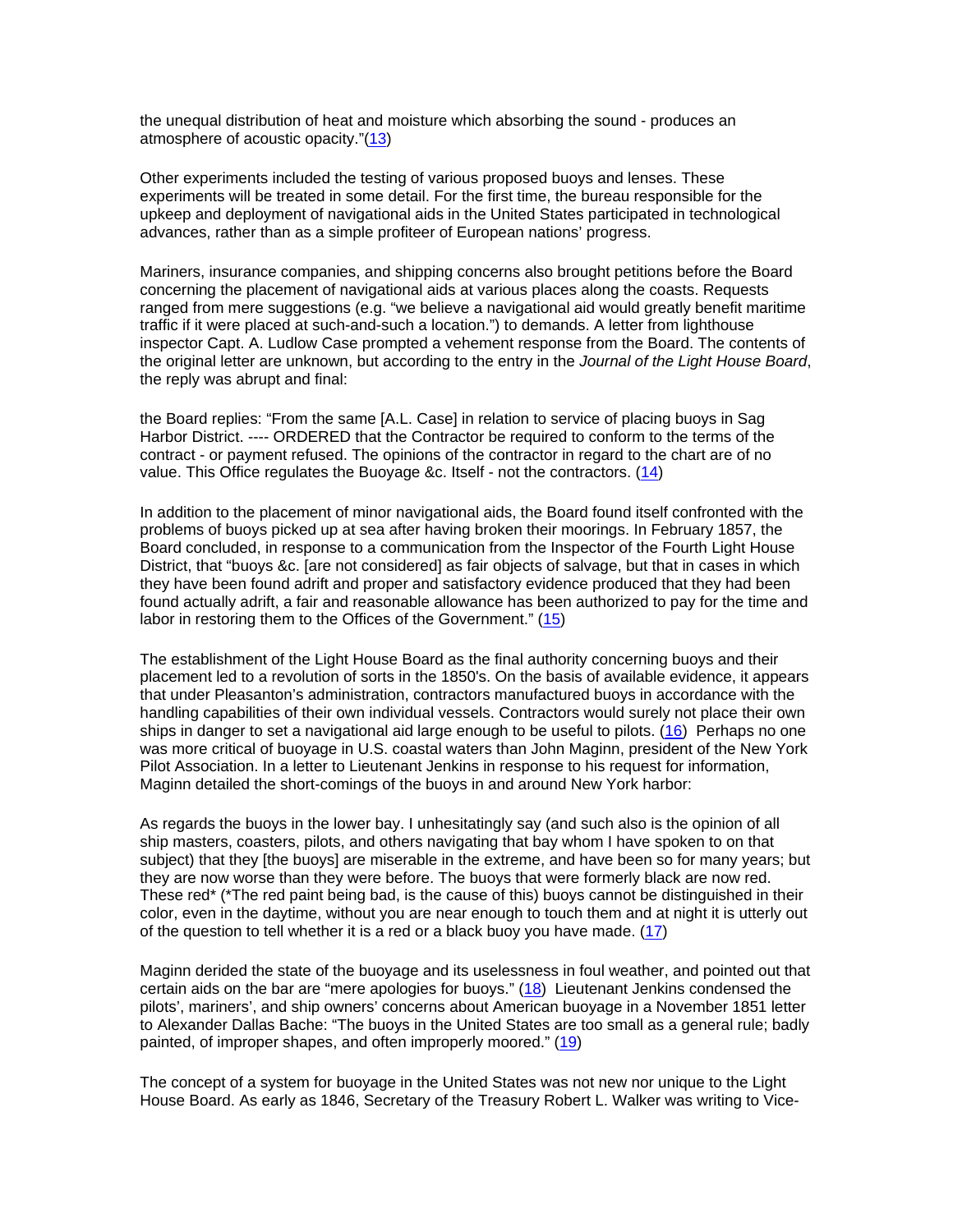President George M. Dallas espousing the great need for a centralized authority to oversee the proper placement of aids to navigation in accordance with some predetermined system as was currently in place in Europe. (20)

The most important part of this letter is included here; it is the first official mention of the idea of a standardized system of buoyage be implemented in U.S. waters. Secretary Walker wrote:

The buoys used in the entrances to our harbors are now placed by local authorities, and under loose regulations. A general system should be adopted of coloring and numbering, and should be so rigidly adhered to that the seaman would know his position as soon as he discovered a buoy. This is practicable, as will be seen from the interesting account in the report of Lieutenants Jenkins and Bache, or the intricate approaches to the port of Liverpool, which are rendered quite safe by the system of buoys, lights, marks, and tide signals. The natural marks which disappear yearly from our coast should be replaced by permanent ones; screw-piles for mooring buoys should in certain cases be supplied. The arrangements for placing buoys and verifying their positions require to be rendered systematic, and to be subjected to some general control. The navigator should have due notice of all changes from a source connected with the whole lighthouse system. (21)

A letter from Capt. Joseph C. Delano, commander of the Albert Gallatin, to the Light House Service in November 1851 indicated that no action was taken on Secretary Walker's request, because "Ignorant men, pilots, captains, coasters, anybody, in fact, are employed by contract to place the buoys, and they are seldom placed alike for two successive years....It often happens that a black buoy will be found ... where the chart calls for a white one, as the person who superintends this operation disdains reference to the coast survey, most likely because he could not understand it."(22)

Delano hoped that the appointment of the Light House Board would improve American aids to navigation as to "approach the standard of European excellence." (23)

One of the most significant standards of European excellence alluded to by Captain Delano was the existence of a system of buoyage as described by Lieutenant Jenkins in his report to Congress, and again by Secretary of the Treasury Walker in a letter to Vice-President George Dallas. Congress acted in September 1850 to remedy the lack of a buoyage system in the United States. The results of this act required that red buoys with even numbers be placed on the righthand side, and black buoys, with odd numbers, on the left-hand side of channels approached from the seaward; that buoys placed on wrecks or other obstructions, having a channel on each side, be painted with red and black horizontal stripes that those buoys placed in mid-channel, and which indicate that they must be passed close-to to avoid danger, be painted with white and black perpendicular stripes and, finally, that perches, with balls, cages, etc., when placed on buoys, will indicate a turning- point, the color and number of the buoy showing the side on which they are to be passed. (24)

Perhaps the most important catalyst to effect changes in the design, sizes, and moorings of buoys was the advent of steam navigation in the 1840's and 1850's. The proliferation of larger, faster vessels demanded larger, more visible, and more accurately placed navigational aids. It is not coincidental that the bulk of complaints concerning American buoyage were concentrated in the late 1840's; nor is it coincidental that the Light House Board convened at a time when technological advances in ship design and propulsion far outstripped the ability of the United States to provide safe sea-lanes.

The Light House Board lost no time in addressing mariners' and pilots' concerns about inadequate buoyage. Environmental and biological effects on buoys were well documented by the 1840's, and contractors and inventors busily worked to apply solutions. Design, size, and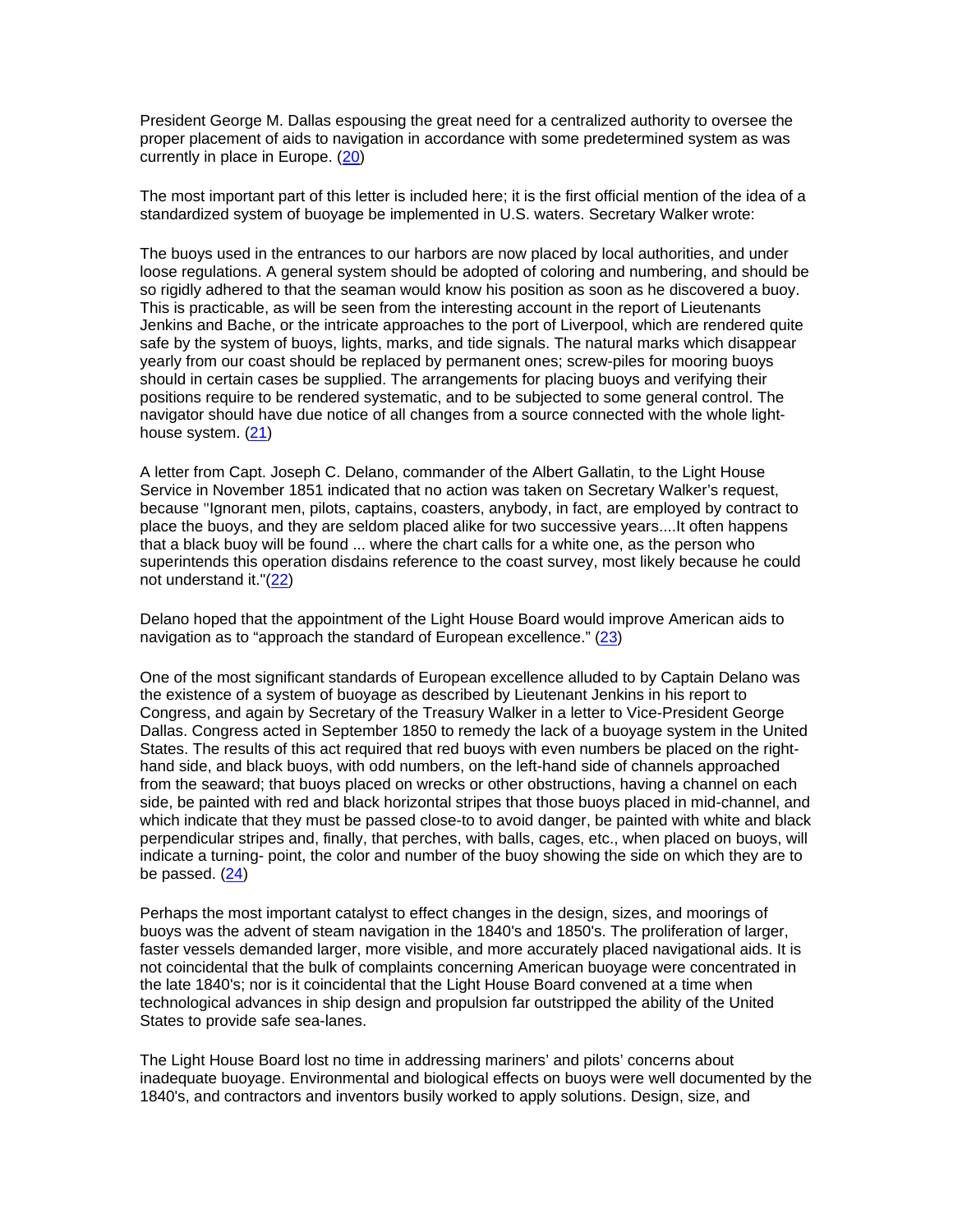experience with wooden spar and cask-type buoys revealed a vulnerability to Teredo navalis and its effects. To combat these, contractors began experimenting with buoys constructed of boiler iron. (25) The earliest extant rendering of an iron riveted buoy appears in Patent No. 15,845 issued October 7, 1856, to a Mr. William M. Ellis.  $(26)$  Ellis, however, was not seeking a patent for a specific nun buoy design; his improvements to buoys patent involved changes in the shackle system for mooring. The earliest can and nun buoys were riveted boiler plate iron. As Light House Inspectors noticed the effects of ramming by steam vessels, the standard nuns and cans were redesigned to include a number of compartments— much like the hulls of ships— separated by water-tight bulkheads. The designers believed a buoy of this design, if struck by a passing ship, could remain afloat until a tender could be dispatched to replace it.

The Board recognized the importance of steam navigation and realized the benefits of using a maneuverable platform capable of accurately setting larger buoys. In 1856, Congress appropriated \$60,000 for the construction of a steam tender for the Light House Board. The *Shubrick*, built at the Philadelphia Navy Yard in 1857, was the first tender constructed from the keel up expressly for lighthouse tender service. A side-wheeler with a harp and steeple singleexpansion steam engine, the *Shubrick* was 140 feet long with a 22-foot beam and drew nine feet—a draft which made her able to relieve buoys in relatively shallow water. Her 284 horsepower engine propelled her at a top speed of eight knots. The hull was constructed of Florida live oak and white oak, and she displaced 350 tons fully loaded. (27) "To better withstand buoys scraping her side, the Shubrick's hull was painted black, topped with a white ribbon and waist." (28) Like most other steamships of the 1850's, the *Shubrick* was equipped with auxiliary sail; when in use, her sails were rigged as a brigantine.

Once completed, the *Shubrick* was assigned to the Pacific Coast in belated response to the California Gold Rush of 1849. The gold rush ushered in huge volumes of maritime traffic as commerce sprung up almost overnight. The approaches to San Francisco, before the *Shubrick's* arrival, were marked with a few lighthouses and no buoys—a situation that could only lead to disaster for the new boom market. The *Shubrick* completed her duties faithfully on the Pacific Coast until her transfer to the Revenue Cutter Service in 1861. After six years as a Revenue Cutter, the *Shubrick* was transferred back to the Light House Board in 1867. The *Shubrick* continued the task of tending aids to navigation in California until the arrival of the *Manzanita* in 1880; the *Shubrick* was transferred to Oregon where she continued to work for six years. On March 20, 1886 in Astoria, a man from San Francisco purchased the *Shubrick* for \$3,200.29. After twenty-nine years of government service, the first steam lighthouse tender retired from the fleet.

The Light House Board was extremely successful in its early days. The service, however, was hobbled in its early years with the daunting task of bringing contractors into line with new regulations and ensuring that individual contractors realized that the abuses they could perpetrate under Pleasanton would no longer be tolerated. Not until after the Civil War would the most impressive work of the Committee on Experiments and the Light House Board as a whole be accomplished.

This study would be more dramatic if it could assert that the secession of the southern states and the beginning of hostilities in 1861 had a profound affect on the Light House Board. In fact, they did not. Apart from a string of correspondence in early 1861 from southern lighthouse keepers resigning their commissions, the effect of the war, according to Light House Board documentation, was negligible. Early on, the Board temporarily lost one of its members; the Union Navy ordered Cdr. Samuel F. Du Pont to command the South Atlantic Blockading Squadron. The Board did, however, have some difficulty procuring money at times during the war, as evidenced by a personal loan Du Pont made to the Board in order to relieve the Board from a difficulty caused by the impossibility of obtaining cash for a treasure Draft at Port Royal .... [As a result] the Board tendered their thanks to Flag Officer Du Pont, Commander of the South Atlantic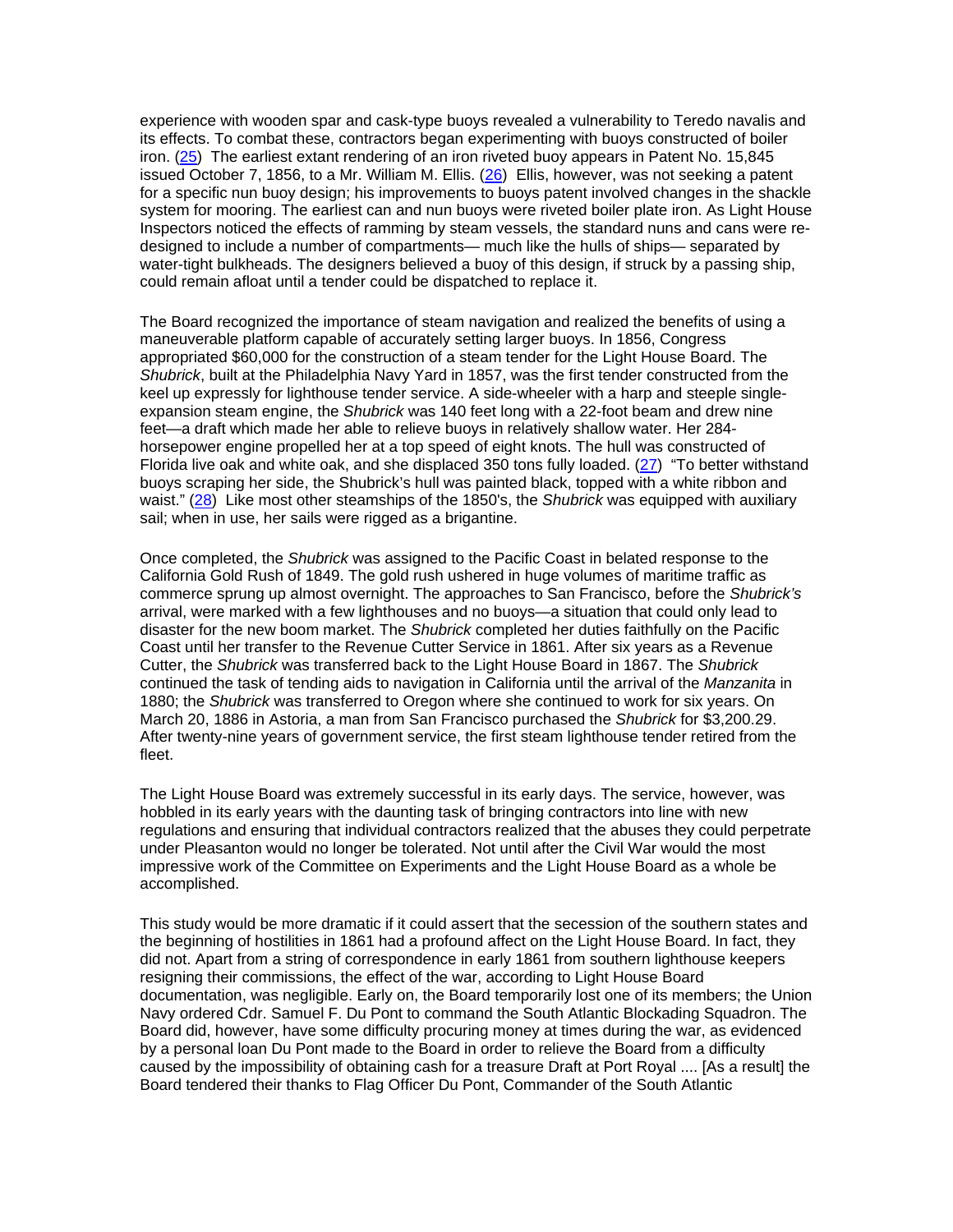Blockading Squadron for his kind and effective action in reference to the payments to be made to their employees at Port Royal. (30)

Save for this once reference to the South Atlantic Blockading Squadron and Du Pont, there is little in the Light House Board records to substantiate that a war was in progress. There are fewer references to navigational aids in southern states, but the content of the documentation does not change. Not included in the Light House Board archives is a February 1862 letter from Salmon P. Chase to Shubrick in which Secretary Chase informed Shubrick of a bill before the Senate that, if accepted, would have transferred the Light House Board to the Navy. Chase closed by requesting comments of the Light House Board concerning the transfer to be forwarded to him. Professor Bache replied rather firmly that "the construction, dimensions, placing, mooring, etc. of light vessels, and proper system of floating lights, the system of buoys, beacons, and sea-marks requires the scientific and practical navigator, who is to be found in connection with our government, as a rule, in the Navy." (31) Interestingly enough, a letter arrived from a Mr. G.F. Watson relaying that a Mr. J.T. Gillaspie of Virginia wished to undertake the supply and repair of buoys on both coasts, sea and bay, of the eastern shore of Virginia in December 1862. (32) The Board accepted the offer at a rate of \$1,000 per year. In January 1863, a letter arrived from a Mr. T.T. White of Norfolk, Virginia, who proposed to deliver juniper spars for buoys at Baltimore and Alexandria for twenty-eight cents per running foot. (33) This offer was also accepted.

In terms of administering its own navigational aids, the Confederacy was by no means idle. (34) According to the Confederates' own documentation, the first official function of the Confederate Light House Board was to procure copies of the latest version of the Practical Navigator as well as various books and charts of the South Atlantic Coast. This was quickly followed by a copy of the 1852 Act that created the U.S. Light House Board ("U.S." was crossed out and "C.S." written over it). (35) The Confederate Light House Board was thus established along the lines of its Union counterpart. Like the Union Light House Board, the Confederate Light House Board was also relegated to the Treasury Department. Once convened, the agency, as one author has blithely put it "stumbled into action." (36)

Raphael Semmes, later of C.S.S. *Alabama* fame, became the father of the Confederate Light House Board whether he liked it or not. He, however, was not the bureaucratic type, and, once open hostilities broke out, was openly restless in his newly-assigned desk job. He wrote to Jefferson Davies requesting a vessel, and, on April 18, 1861, Semmes got his wish; he departed for New Orleans and his new command, the C.S.S. *Sumter*. His replacement was Ebenezer Farrand, who ran the shaky bureau valiantly despite criticism over the need for it and complaints from the Confederate States Navy, which accused Farrand of hoarding supplies it desperately needed.

On June 7, 1861, Farrand dispatched a circular to all the Confederate Superintendents of Lights. (37) This circular, sent out from Richmond, Virginia, does much to dispel the Civil War myth of Confederate vandalism of lights and other aids to navigation. It also helps to blow away some of the mist that has hung over what has come to be one of the major assumptions about the Confederacy during the Civil War. The circular reads:

Circular Confederate States of America

Light House Bureau

Richmond, VA June 7th. 1861

Sir,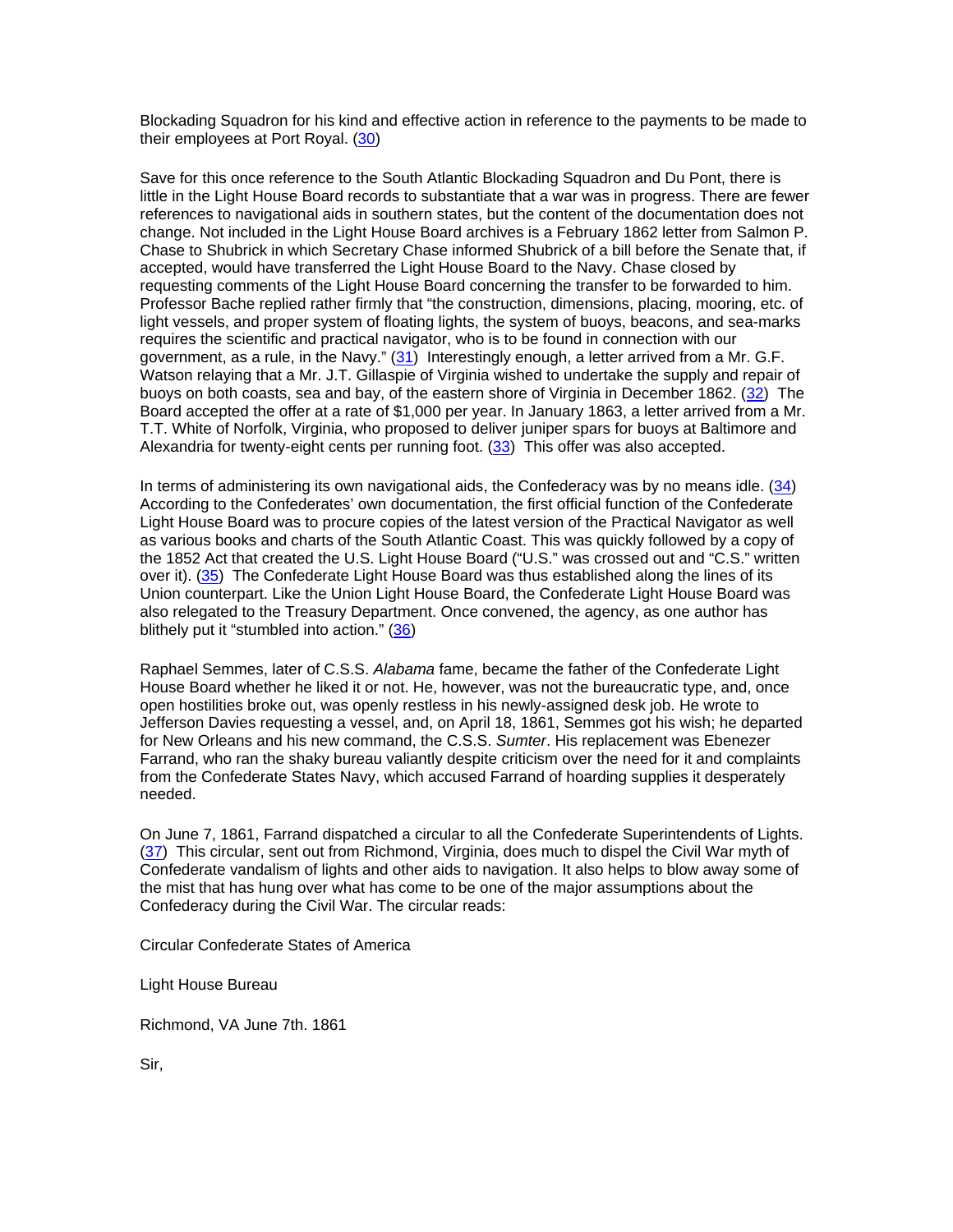I have to request that you will upon the receipt of this communication cause all the lenses, fixtures and appurtenances of the Light Houses within your district together with the Oil and other public property appertaining thereto, to be removed to some place of safety, with as little delay as possible.

The lenses and other machinery should be moved with great care, and when the work shall have been accomplished, you will report the fact to the Bureau. You will also forward your Estimate for the Expenses of removal.

Very Respectfully

Your Obtsvt.

Eban. Farrand

Chief of Lt. Ho. Bureau (38)

The lenses and other navigational aids were removed for several reasons: to deny any navigational aids to the Union blockading squadrons; to prevent their falling into enemy hands should they be captured; and to ensure that, once the war was won, the Confederacy would have the wherewithal to restore the lights quickly and resume maritime commerce. This image of Confederate stewardship contrasts sharply with the popularly reinforced image of Confederate troops smashing Fresnel lenses and showing blatant disregard for what the Union still believed was federal property.

Common sense decries the Union perception of the Confederates as vandals. The Confederates viewed the lighthouses and other navigational aids as Confederate property. At \$5,000 for a first order Fresnel lens, it is only reasonable that the Confederate superintendents would care for the lenses, if for no better reason than to save money. Also, the South relied heavily on maritime traffic to ship its raw materials to overseas markets. Once the war was won, any significant delays in the resumption of maritime trade due to faulty or lacking navigational aids would mean money lost.

The circular, however, was the source of some confusion over the extent to which the superintendents had to go to carry out the order for removal. Some, like Joseph Ramsey, Superintendent of Lights in Plymouth, North Carolina, simply moved their tenders upstream and crated lenses to be shipped to warehouses, while others went to further extremes. (39) There are records of a superintendent in Galveston, Texas, who reportedly "paid a contractor \$250 to entirely dismantle an 80-foot tower. The iron Bolivar Point lighthouse was taken down, bolt by bolt and plate by plate."(40)

Meanwhile, the Confederate Light House Board continued to crumble. By September 1861, Farrand was returned to active duty with the C.S. Navy and was replaced by Thomas Martin, who remained in the chief position until the implosion was complete.

A major set-back for not only the Confederate Light House Board, but also the Confederacy was a whole, was the taking of New Orleans by Adm. David Farragut in April 1862. The Coast Survey Vessel Sachem, Mr. Gerdes commanding, proved indispensable during the planning stages of the passage of the forts of Jackson and St. Philip.(41) Cdr. David Porter wrote to A.D. Bache about Sachem's role as to the success of the Passage of the Forts, assuring Bache that Porter would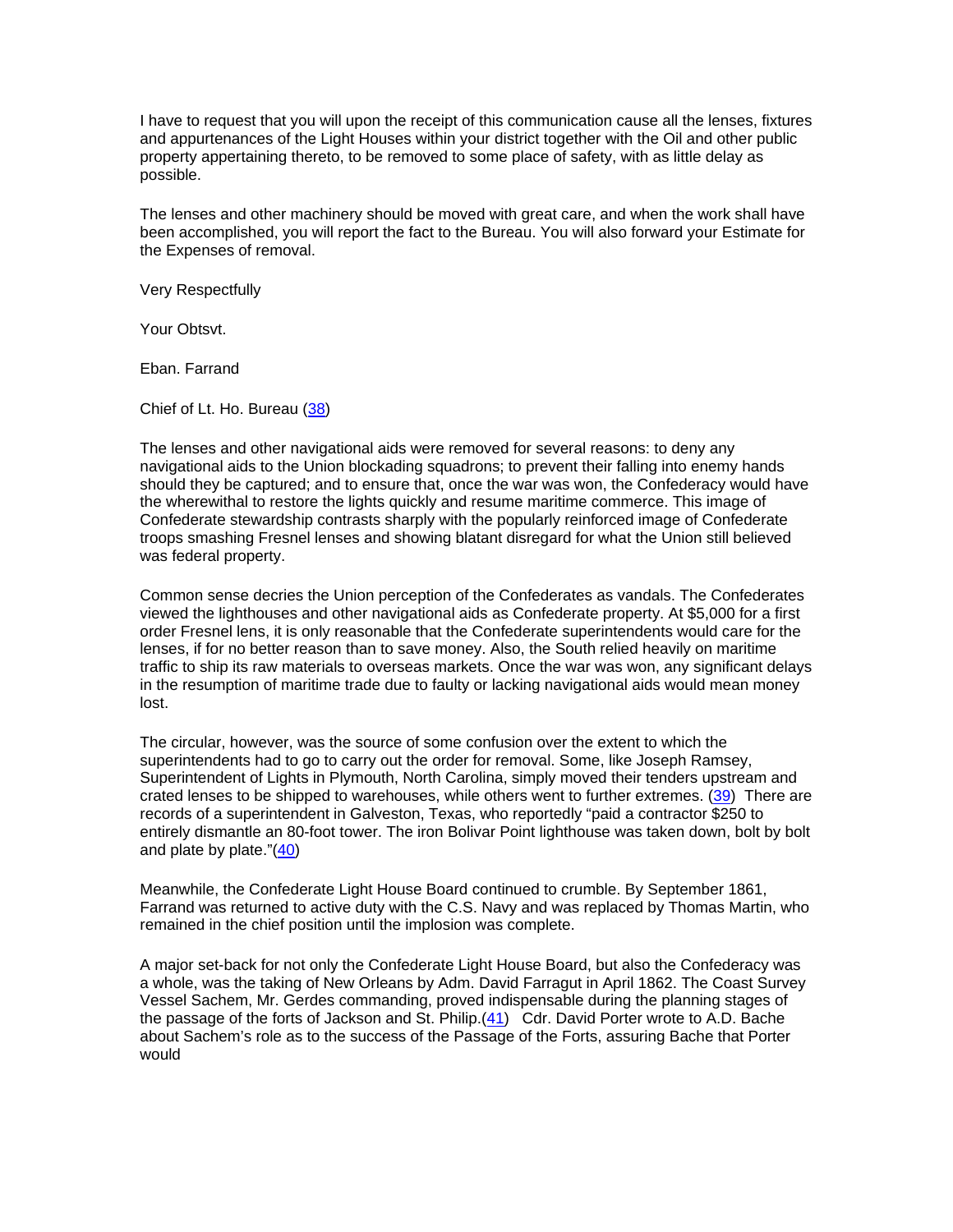...never undertake a bombardment unless I have them at my side [Messrs. Oltmanns and Harris]. Mr. Gerdes has been indefatigable in superintending the work, laboring late at night in making charts and providing officers in command of the ships with them marking the positions of obstructions in the channel, and making all familiar with the main way. No accident happened to any ship going through, notwithstanding the gentlemen in the forts thought the obstructions impassable. (42)

Gerdes and his staff were busy after the fall of New Orleans "in looking up the numerous buoys which these people [Confederates] have stowed away or wantonly destroyed, as they have nearly everything else. When found he [Gerdes] will put them all down in their proper places." (43) What was not mentioned in the *Official Records of the Union and Confederate Navies in the War of the Rebellion* was the fact that the New Orleans Mint housed nearly \$50,000 worth of lighthouse material, "perfectly crated and labeled for quick reassembly." (44)

The post-Civil War years witnessed exceptional advances in aids to navigation in U.S. waters. Since, by the late-1850's, the price of whale and porpoise oil (the primary fuel for illuminated aids) had topped \$2.20 per gallon, Professors Henry and Bache continued extensive experiments on alternative fuels - mostly lard oil. By 1862, the French had two electrically lit lighthouses, but they were prone to problems and deemed impractical by the Light House Board.(45) The end of the Civil War meant that funds previously committed to restoring the Union could be used to advance commerce and trade. Technological advances in aids to navigation were part of that boom. The end of the Civil War brought a renewed interest in the advancement of aids to navigation designs. The Committee on Experiments and independent inventors worked diligently to find new ways to make buoys more visible.

The concept of equipping buoys with lights began to form in the 1850's, but it was some time before the technology was available to put the idea into practice. Charles Babbage, Esq. of London, writing in 1851, identified the challenges presented by early floating lights. The primary concern, using available technology, was the ability to supply such lamps with fresh oil and the necessity of trimming the lamps. (46) More fundamental and theoretical problems arose in that Galvanic processes seem to present a similar difficulty. The chemical discoveries of recent times, however, offer some hope of removing it. By the destructive distillation of peat, or coal, and of shale, as well as other methods, a variety of combinations of hydrogen and carbon have been obtained. Some of these only remain liquid under a pressure of two or three atmospheres. They possess considerable illuminating power, and by confining them in a close vessel, and allowing a very small aperture for their escape in the state of gas, a jet of flame may be produced of uniform magnitude, and without the use of a wick, until the last drop of fluid has evaporated. If such a fluid could be produced at a moderate price, a quantity might be enclosed within the buoy, sufficient to last several weeks, if not months. (47)

Babbage maintained that the problems of trimming and lighting could be addressed by equipping buoys with a mechanism similar to that of clocks. Problems with this sort of mechanism include logistical cost of deploying a tender and crew to wind it. Babbage proposed that this problem might be solved by having within the buoy a heavy pendulum, or perhaps two such, swinging at right angles to each other. If the perpendicular motion of the buoy could be secured, then the winding up pendulums must be maintained horizontally be means of a powerful spring. These, by the action of the waves, would be continually winding up the springs which drive the mechanisms. This might be so arranged that it would never over-wind them. (48)

In regard to fuel for these buoys, Babbage theorized that, since benzol, spirits of turpentine, and similar compounds are gaseous at low temperatures, if one were to conduct such a gas by means of a heated, thick metal rod, this would be sufficient "to produce a continuous stream of gas to supply the burner until the last drop of fluid is exhausted."  $(49)$  While lamps of this type were relatively common ashore, subjecting such a mechanism to the stresses constantly encountered by buoys at sea was risky. While Babbage's theories were well known by Professors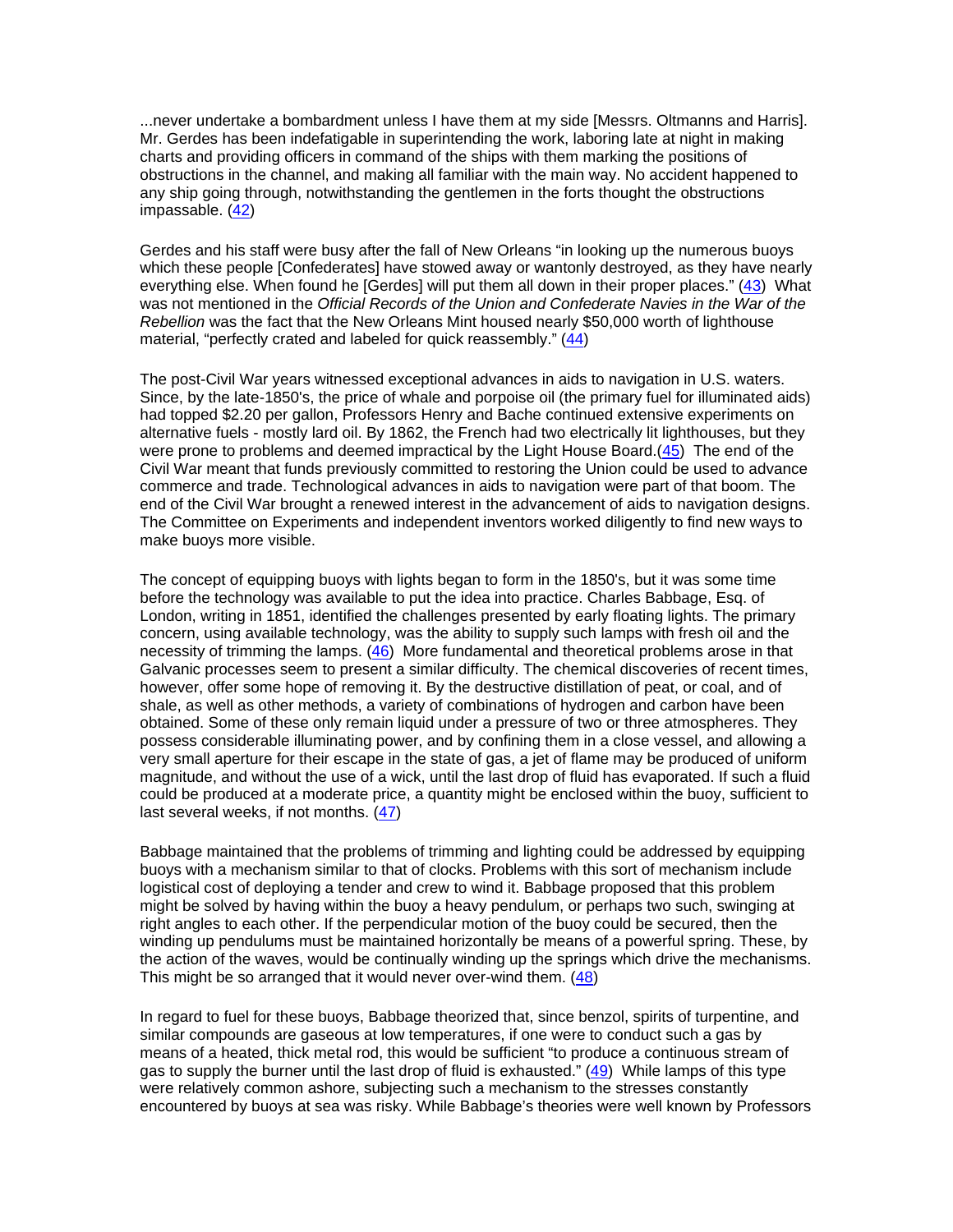Henry and Bache, it was more than twenty-five years before adequate technology was available to attempt a lighted buoy.

Like most things, a lack of technology sufficient to carry out ideas did not daunt would-be inventors from patenting designs for lighted buoys and presenting ideas to the Light House Board. John Moody and James Kane presented two of the most fanciful buoys ever to go before the Board. Moody patented his floating lighthouse buoy on March 12, 1867. The patent description detailed a star-like shape "for the purpose of preserving steadiness in a rough sea." (50) Kane's design received patent No. 151,398 on May 26, 1874. Never before had one buoy proposed to do so much. Kane designed these buoys to be used in a sequence in busy harbors. According to Kane's patent statement, these buoys worked with a motion sensor, which, upon detecting a vessel passing close-to, lit the buoy's lamp, sent up a flare, and sounded a fog horn. If the Kane buoy had worked as advertised, a busy night in New York harbor would have resembled a Fourth of July celebration.

The most successful designs of the early lighted buoys relied on compressed gas for illumination. The earliest patent for a buoy of this type was issued to Richard Pintsch of Berlin, Prussia, in May 1877. The patent, No. 190,979, describes the illuminating apparatus and capabilities of the buoy as "consisting of a recipient for compressed illuminating-gas, with charging inlet closed by a valve, combined with a regulator and gas-burner arranged and operating substantially." (51) John M. Foster quickly followed Pintsch with a design of his own using compressed gas.

Pintsch redesigned his compressed-gas buoy in 1883. The new buoy had a hull upon which was mounted an iron framework that supported the lantern. (52) This was the first of the modernlooking buoys to be tested and adopted by the Light House Board. Foster patented a series of improvements to his own design after Pintsch patented his design. Foster's first attempt in 1886 (53) was based solidly on the design of the John Courtenay's Whistle Buoy. "Improvements" to the design followed in 1893, when Foster proposed lighted bell and lighted whistle buoys. Foster's designs were complete failures. Among the problems encountered with the design was its tendency to roll in a swell, tip over, and extinguish itself. The Foster design was discarded in favor of the Pintsch design.

In 1888, the Light House Board began conducting experiments with electrically lit aids to navigation. Rather than use a design like those advocated by Pintsch and other inventors, the Light House Board chose the familiar spar buoy as its test design for an electrically lit buoy. (54) The first spar buoys with lamps affixed to their tops were placed on station in Gedney's Channel in New York harbor. These buoys were connected to Sandy Hook by a series of cables. The spar buoy was chosen because experience has shown that a buoy in the form of a long spar fixed in place, having its lower end shackled direct to a heavy anchor or sinker resting on the bottom, is best adapted to withstand the effects of heavy seas and floating ice, and least liable to be displaced or broken adrift or being run down by passing vessels, and this form of buoy was therefore adopted as a support for the proposed light. (55)

The *Annual Report of the Light House Board* for 1888 contained an appendix detailing the electrically lit spar buoys in Gedney's Channel. The system of buoyage for the channel was lit "at night by means of electric lamps operated through submarine conductors connecting with a generating apparatus on shore, for the purpose of defining the main entrance to the harbor of New York." (56) The Light House Board felt the lighting of this channel was the responsible thing to do since the majority of approaches and anchorages in New York harbor were lit by range lights, lighthouses, or other beacons. Strangely enough, at a time when Pintsch and Foster were experimenting with their compressed gas buoys, the Light House Board believed that the "most practicable form of light for the purpose was an incandescent electric lamp operated by a current generated on shore and conveyed through a cable laid on the bottom of the sea."(57) The Light House Board differentiated the individual buoys by using different colored glass for the lanterns. Lt. Cdr. M.R.S. Mackenzie, U.S. Navy, and 1st Lt. John Mills, Army Corps of Engineers, assured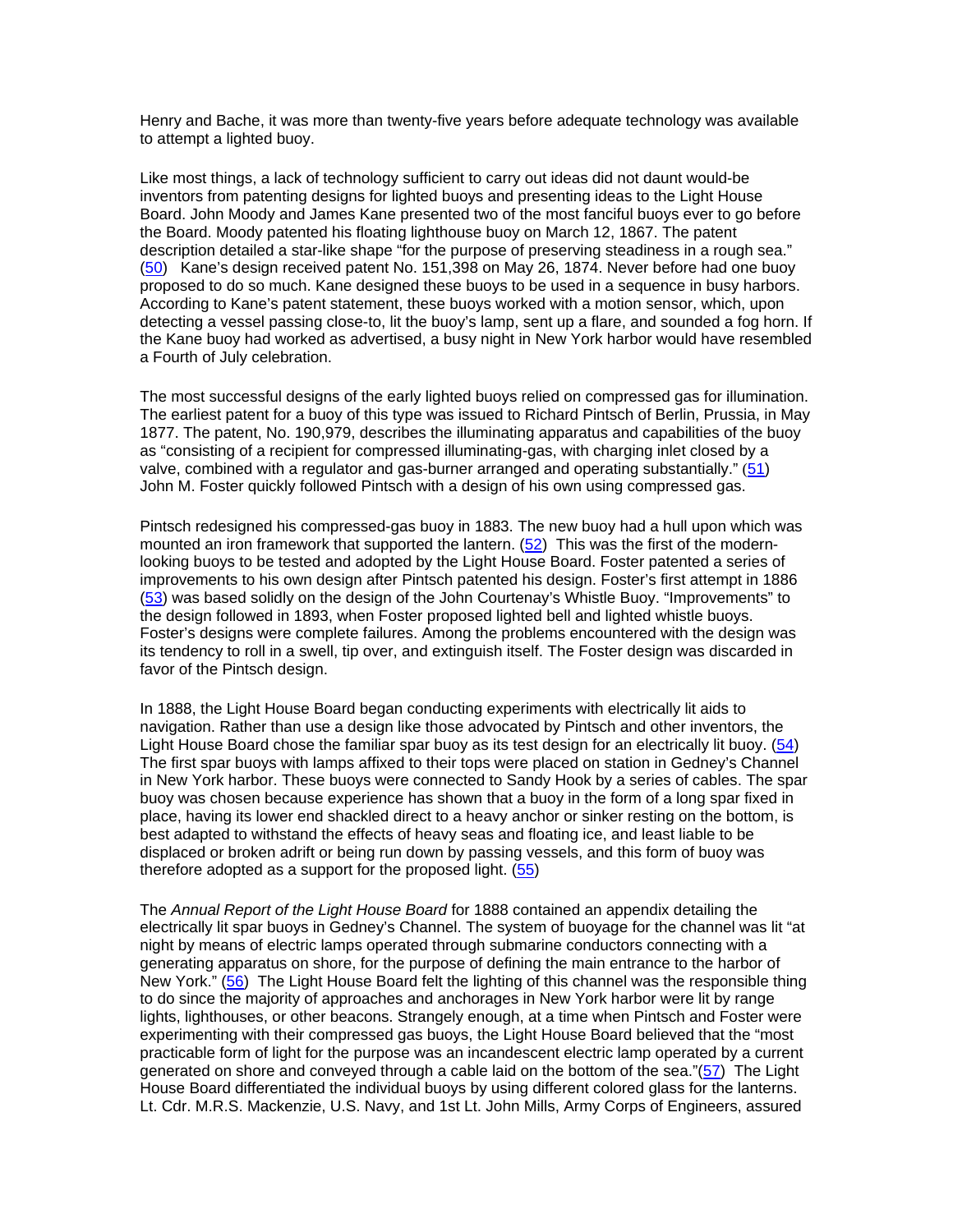Congress of the continued success of the lighted spars in that they believed "that this method of establishing a light at sea has been put in a form which, if not the most efficient possible, is at least practicable, and it is hoped that besides answering the purpose in the particular locality for which it was designed, a similar system, with such changes as experience may suggest and other conditions require, may have a more extended application." (58) What the designers and engineers had not counted on was the fact that propellers from passing deep-draught ships were responsible for severing the cables. Although the experiment persisted until 1903, the Gedney's Channel buoys proved to be failures.

Lighted buoys were not the only navigational aids affected by advances in technology. The Light House Board actively sought new technology and designs for audible signal buoys. The Light House Board had experimented with bell-boats as early as the 1850's; Arnold Johnson, chief clerk of the Light House Board in 1890, described one of them as "a most clumsy contrivance, liable to be upset in heavy weather, costly to build, hard to handle, and difficult to keep in repair." (59) The first audible buoy adopted by the Light House Board was the Brown's Bell-Buoy designed by an officer in the Light House Establishment. (60) The buoy itself had a diameter of six feet six inches; the buoy body was decked over in order to provide a platform for the erection of a three-inch angle-iron frame, which stood nine feet high. A 300-pound bell was rigidly attached to the frame.

As the buoy rolls on the sea this ball rolls on the plate, striking some side of the bell at each motion with such force as to cause it to toll. ... the bell-buoy sounds the loudest when the sea is roughest, but the bell-buoy is adapted to shoal water ... and if there is any motion to the sea, the bell-buoy will make some sound ... the bell-buoy is preferred in harbors, rivers, and the like, where the sound range needed is shorter and smoother water usually obtains [sic].(61)

By 1889, there were seventy buoys of this type in the waters of the United States. Beginning in 1876, there was a sharp increase in audible buoys of various designs. The most successful of these designs belonged to Mr. John M. Courtenay for what would later become known as the Courtenay's Buoy. Arnold Johnson, in his 1890 *The Modern Light-House Service*, maintained that Mr. John M. Courtenay of New York patented this buoy. There are no records in the United States Patent Office or the National Archives that support this claim. F.E. Chadwick, writing in 1881, (62) stated that Courtenay had been involved in the East India Company before emigrating to the United States, and during his tenure with the East India Company he developed the buoy that bears his name. (63)

According to F.E. Chadwick, Courtenay got the idea for his buoy by

observing that the water in the interior of a steamer's smoke-pipe which was being hoisted aboard [the vessel on board which he served] at the cape of Good Hope, remained at a comparatively constant level whatever the motion of the sea about the exterior. Thus when the buoy rises with the sea there is a large air space in the cylinder to be filled with air from without; with the buoy begins to fall, the valve attached to the tube permitting the ingress of air is closed, and the air is forced out through the whistle, which is the ordinary one, such as is used for steam whistles. (64)

Professor Joseph Henry documented his tests on the Courtenay's Buoy; he concluded that, while the physics of the buoy had not been perfected, the Courtenay's Buoy should be adopted by the Light House Board, which should take the responsibility to "introduce them at all points where their presence will be of importance to the navigator." (65)

The appearances of whistle and lighted buoys did not sound the death knell for the familiar nun, can, and spar buoys. In fact, spar buoys continued to be heavily used in the waters of the United States. A children's book entitled *All Among the Lighthouses: The Cruise of the "Goldenrod,"*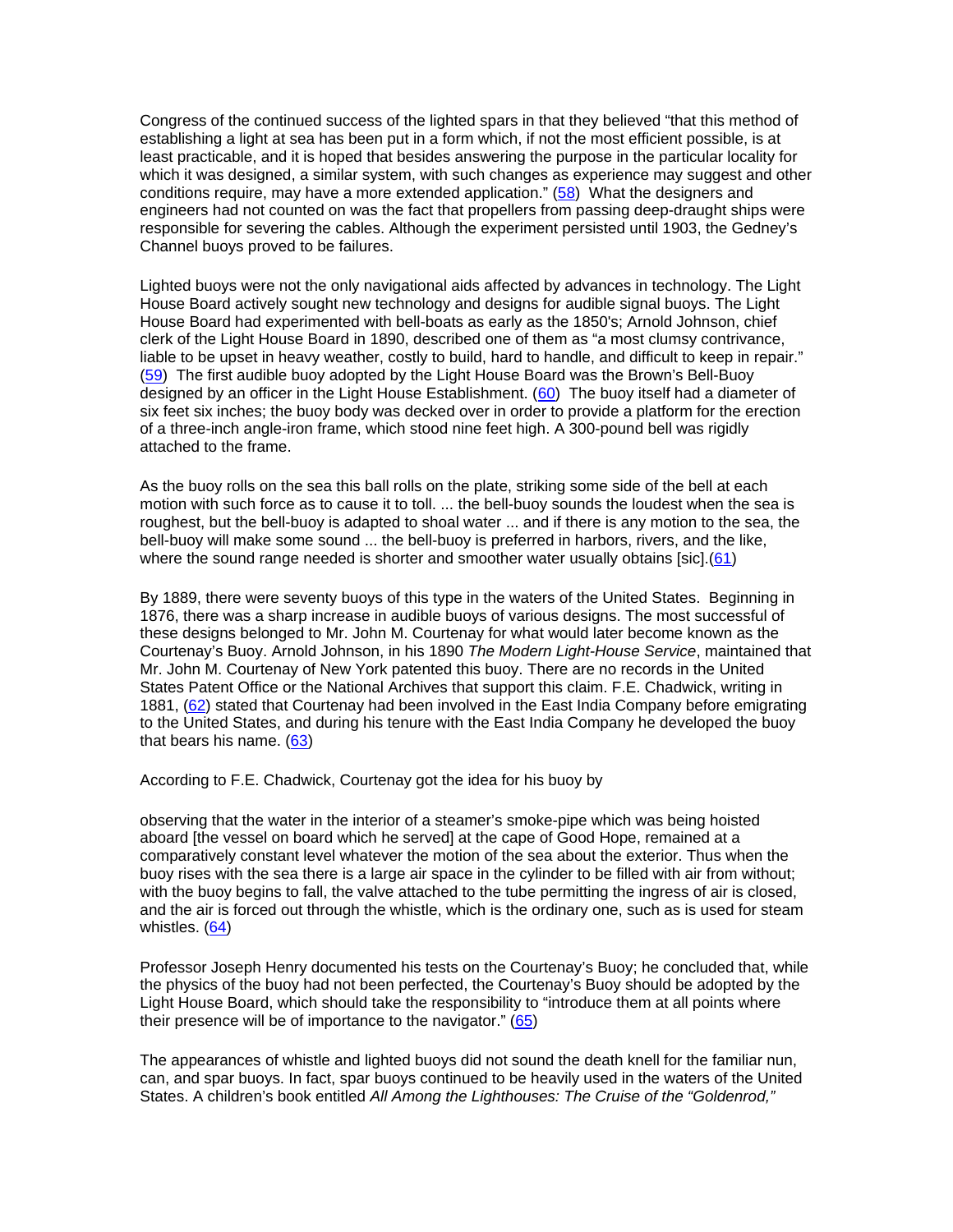written by Mary Bradford Crowninshield in 1886, includes a rare, if not the only, extant description of setting a spar buoy from a steam tender. (66) Because Ms. Crowninshield's narrative is unique in all of light house service literature, excerpts are included to describe the setting of a spar buoy off the coast of Maine:

..the boys noticed there was unusual activity on the forward deck.

"What is going on down there in front, Violet?" asked John.

"I think they must be getting ready to set a buoy. They seem to be pulling a long one forward, even with the opening, and they've taken away the rail."

"What sort of buoy?" asked Courtland.

"A spar buoy, I suppose, of course," returned Violet. "We haven't any other on board. It's that long, red, mast-looking thing that you see sticking out past the opening there."

"How long is that buoy, Uncle Tom?" asked John.

"About forty-five feet long, my boy. It is a red one, as you see, and we shall set it on the starboard side. After that, we shall have to set a black one, so you will have a good opportunity to see the operation; and what you fail to comprehend during the first trial, you can inquire about on the next."

The boys looked over, and saw that the rail on one side of the forward deck had been unshipped, leaving that side quite open to the sea. It looked very unsafe as the men walked carelessly past this opening, stepping sometimes on the very outer edge of the deck, the blue water rushing past below them, making the boys dizzy to look at it.

"Do you see the red buoy sticking forward there, past the opening? It has, as you see, an iron strap fastened high up on either side; and at the bottom the strap hold, as you see a strong iron ring. Now look at that enormous block of granite on the deck there. That is what we call a sinker. That is the buoy's anchor, and moor it in its place."

"How much does it weigh, Uncle Tom?"

"About three ton, I guess sir, that one," [replied the captain]. "Sometimes we hev'em [sic] weigh five ton when we are puttin' down a big thing like a bell- buoy, 'specially ef [sic] the weather's likely to be rough out there."

There came the rumbling sound of the working of the steam winch.

"Now, boys, the derrick comes into play. See the derrick," the boys looked upward, "how it is swinging around. Now the tackle lowered, and Mr. Guptil puts the heavy iron hook into the ring on top of the stone [sinker]."

"Hoist away!" shouted the captain. "Go ahead with the winch!" And the immense stone was lifted as if it were but a feather's weight, and, was deposited close to the edge of the steamer.

"Now look at Robson," said Uncle Tom. "He hands Mr. Guptil that short piece of chain; and now Mr. Guptil is fastening it to the end of the buoy with a shackle, and Robson shackles the other end to the ring in the sinker."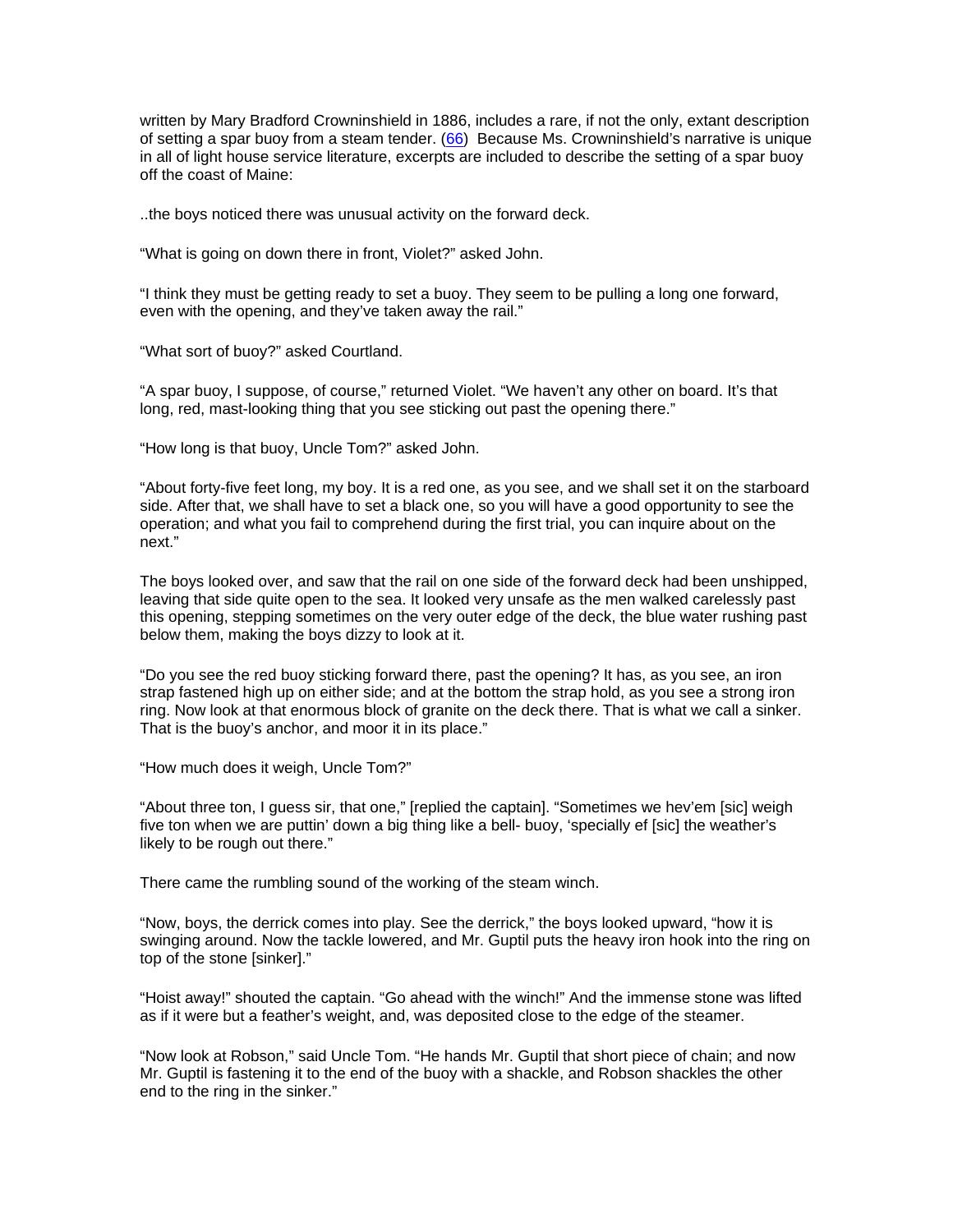"Stand clear!" shouts Mr. Guptil. The lines that hold the buoy in place, by men stationed for the purpose, are slipped; and at the same moment the great rock, pushed from its position on the edge of the deck, tips over the side, and, with a great splash which send the water high overhead, sinks swiftly to the bottom. The steamer starts ahead and the buoy bobs and jerks and whirls round about for a moment, and then settles down as a channel guide in its proper place, until broken off by some reckless vessel, or swept away by some overwhelming sea. (67)

After the Civil War, the Light House Board continued its program of buoy tender construction. The Board was not averse to taking advantage of the Navy's construction projects during the war. Some tenders, such as the *Cactus*, originally built by the Navy for the Union blockading effort, were purchased by the Light House Board and rebuilt after hostilities ceased. (68)

The Light House Board followed the lead of the Navy, but where the Navy exhibited its conservative nature in the hesitant adoption of steam propulsion, the Light House Board saw the advent of steam as a boon to the more accurate placement of buoys. Sailing tenders were at a distinct disadvantage when attempting to place buoys; steam-propelled vessels were more maneuverable, and tender captains could be more confident of accurate placement. Like the Navy, however, the Light House Board did not abandon auxiliary sail completely. The tender *Manzanita*, built in 1878, was schooner rigged, even though it had a capable 300 horse-power steam engine and was screw-propelled.  $(69)$  Even as late as 1897, the Light House Board refused to abandon auxiliary sail; the *Mangrove*, which had a double-screw propeller, is also described as being schooner rigged. (70) The Light House Board's innovative construction program ensured that the service was well-equipped with tenders. By 1890, the fleet numbered twenty-eight steamers and two schooners "ranging from 18 to 550 tons burden." (71)

The Light House Board continued under the aegis of the Treasury Department until 1903, when it was transferred to the Commerce Department. (72) A more serious reorganization came in 1910. Holland, in his work *America's Lighthouses*, maintains that "the nine-member Light House Board proved too cumbersome an administrative head to manage effectively and efficiently the country's aids to navigation." (73) This notion is incredible when one considers the accomplishments of the Light House Board in its fifty-eight years of administration. It single- handedly raised the United States from an aids to navigation backwater to one of the leading forces for advanced navigational support in the world. Buoys and tenders progressed in their construction and usefulness far beyond what the original Light House Board believed possible. The dedication and thoroughness of men like Henry and Bache coupled with the military and governmental background of Shubrick, Jenkins, and others, set the United States light house organization on a path that challenged its heirs to emulate. Holland later, and more correctly, noted that Congress wished to do away with the military's role in aids to navigation to "eliminate this paramountcy of the military and create a civilian aura around this primarily civilian service."  $(74)$  The head of the new Bureau of Light Houses was George R. Putnam, an individual exquisitely non-military and not constrained by purely bureaucratic tendencies. He had a reputation as a cartographer and explorer, as well as ties he maintained with the Coast and Geodetic Survey. (75) Putnam would prove to be an individual capable of sustaining and driving the Bureau of Light Houses by the sheer force of his will alone.

#### **CHAPTER TWO ENDNOTES**

1) National Archives, *Journal of the Light House Board*, Record Group 26, Entry 1, Vol. I, 2. The first volume of the Journal includes information concerning the structure of the Board, its membership and how it was chosen, and how the Board would address specific issues of aids to navigation. Far from being complete, the Journal volumes allude to communications received by and dispatched from the Board to individual lighthouse district inspectors and interested parties seeking information about aids to navigation placement in specific areas. A large number of these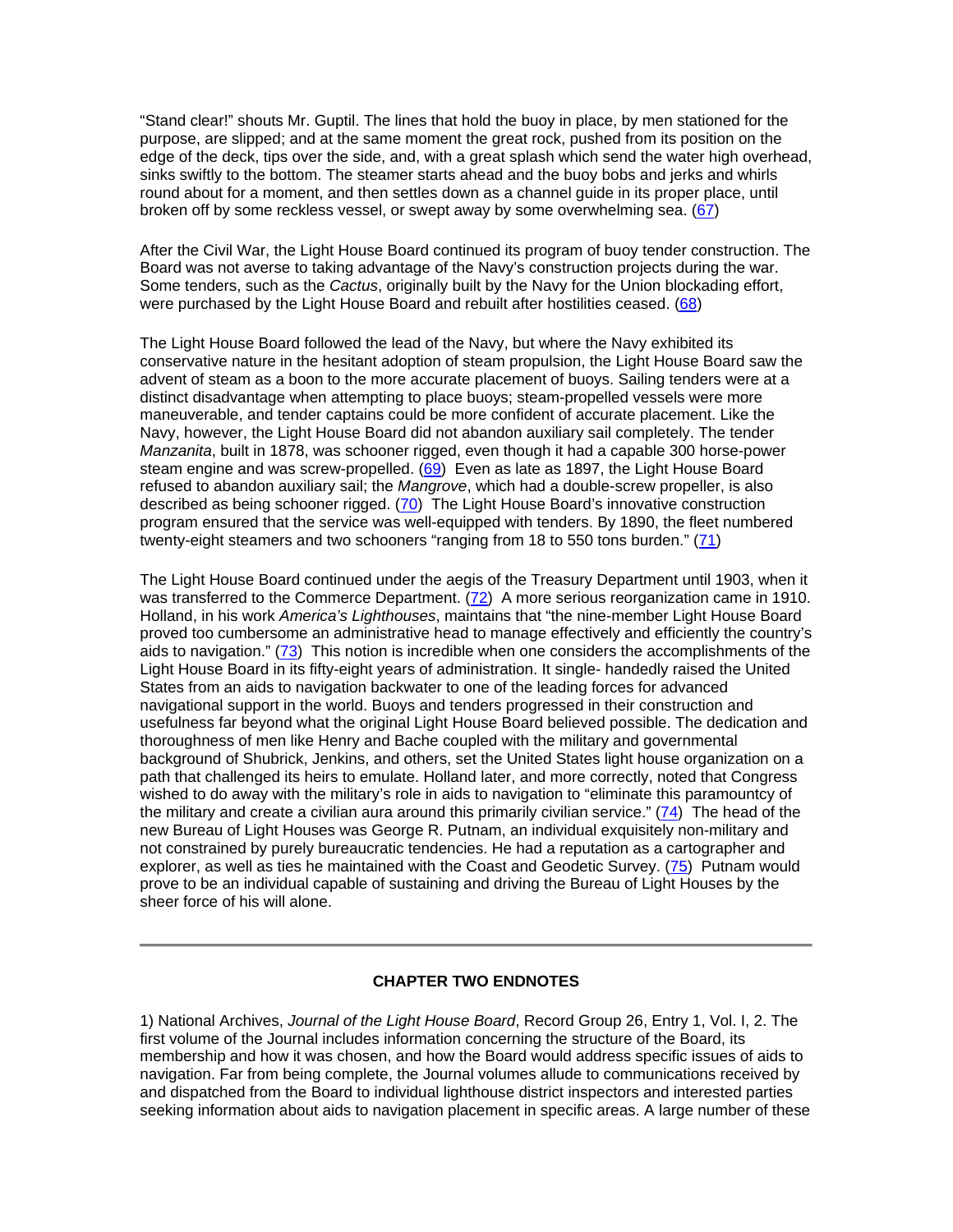communications are not extant in the Records of the Light House Service. Therefore, the only extant evidence researchers have of their existence is their inclusion, however sketchy, in the Journal.

2) National Archives, *Journal of the Light House Board*, Record Group 26, Entry 1, Vol. I, 7. This change is significant. Whereas Pleasanton relied on his individual collectors of customs in their specific ports to give notice to mariners should some change in the characteristic of an aid be made, the Light House Board assumed the responsibility of establishing a central clearing house for such information. Shubrick and his counterparts realized that such information should be disseminated as broadly as possible, since ship captains and navigators would not have similar direct access to potentially life-saving information that local pilots had, and could not rely on the characteristics of aids to navigation to remain constant from season to season.

3) National Archives, *Journal of the Light House Board*, n.d., Record Group 26, Entry 1, Volume I, 24.

4) National Archives, *Journal of the Light House Board*, July 9, 1851, Record Group 26, Entry 1, Volume I, 43.

5) Ibid.

6) National Archives, *Journal of the Light House Board*, January 6, 1852, Record Group 26, Entry 1, Volume I, 43. The Light House Board based this statement not only on the lack-luster report provided by Pleasanton, but on research conducted by Lt. Thornton A. Jenkins who became Secretary of the Board. Charged by Congress, Jenkins, in the 1840's, conducted a number of interviews with pilots, ship captains, and other interested individuals into the state of aids to navigation in the United States. His report, which now survives only as excerpts submitted to Congress, damned the administration of navigational aids under Pleasanton and led to the creation of the quasi-military Light House Board.

7) National Archives, *Journal of the Light House Board,* January 6, 1852, Record Group 26, Entry 1, Volume 1, 44.

8) National Archives, *Journal of the Light House Board*, October 12, 1852, Record Group 26, Entry 1, Volume I, n.p.

9) "The United States Lighthouse Establishment" in *Appleton's Annual Cyclopaedia 1880* (New York: D. Appleton and Co., 1881), 436.

10) National Archives, *Journal of the Light House Board*, October 22, 1852, Record Group 26, Entry 1, Volume I, n.p.

11) Joseph Henry Papers, Report to Light-House Board and undated correspondence between Dr. Henry and d. Tyndall, July 1877. Joseph Henry Papers, Correspondence, Smithsonian Record Unit 7053 (Washington, D.C.: Smithsonian Institution, n.p., n.d.), 13-35.

12) "Ocean echo...consists in a prolonged echo from the horizon in the direction of the prolongation of the axis of the trumpet. It is always heard with a sufficiently loud blast of sounds and occurs during clear and foggy weather with the wind in different directions. The explanation of the phenomena is very difficult...The only explanation, which is in accordance with all the facts is that they are due to the refraction of the sounds caused by the action of a wind moving in opposition to the motion of the sound wave. The upper strata of such a wind moving more rapidly than the lower would retard the upper part of the sound wave more than the lower and, therefore,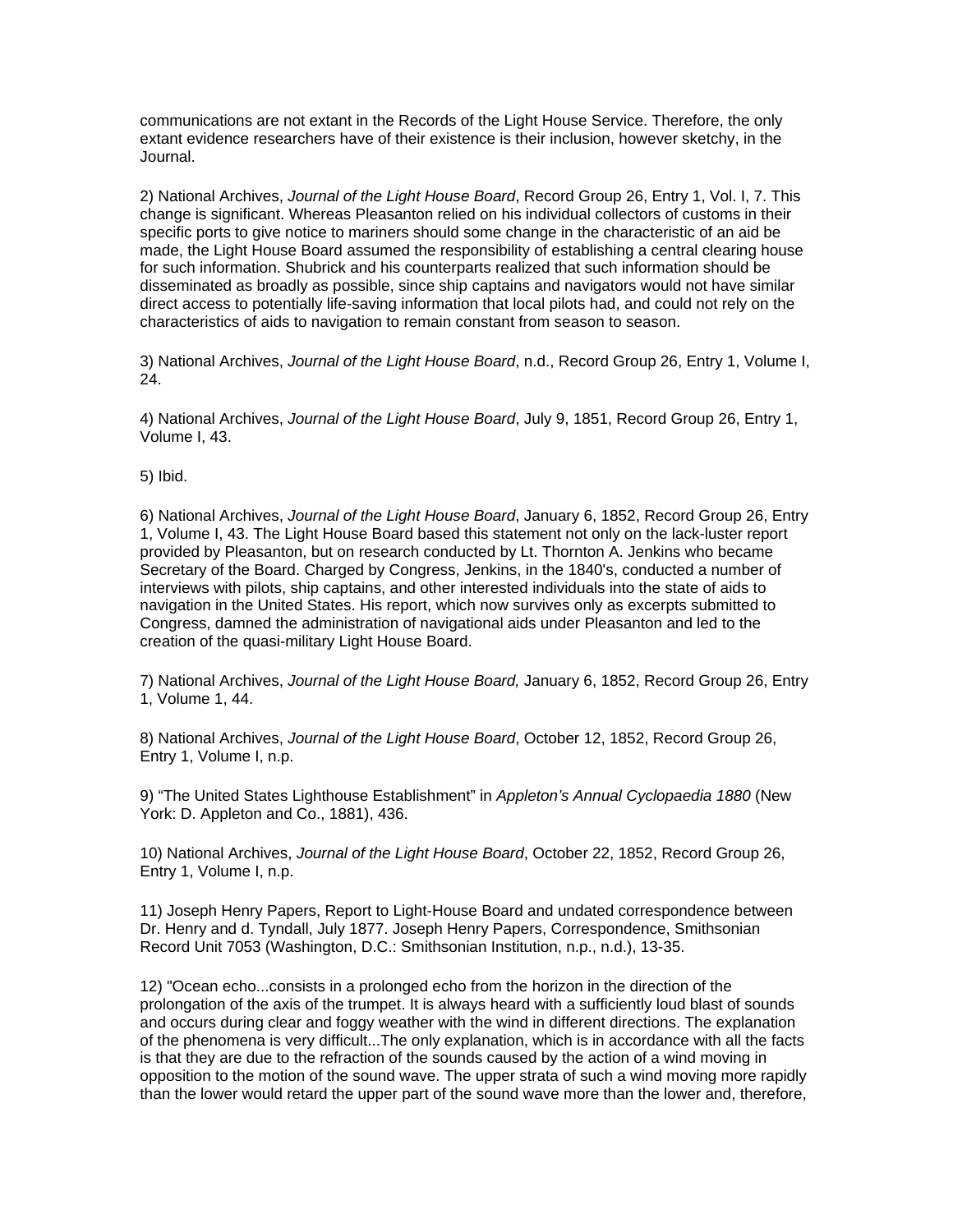on the principle of the refraction of light, would cause the wave to take on an obliquely upward direction so as to pass above the head of the observer." Joseph Henry Papers, Report to Light-House Board and undated correspondence between Dr. Henry and D. Tyndall, July 1877. Joseph Henry Papers, Correspondence, Smithsonian Record Unit 7053 (Washington: Smithsonian Institution, n.p. n.d.), 13-35.

13) Joseph Henry Papers, "Report to the Light House Board" concerning correspondence between Drs. Henry and Tyndall, Smithsonian Record Unit 7053 (Washington, D.C.: Smithsonian Institution, n.p. n.d.). Henry paraphrased Dr. Tyndall's theory of ocean echo.

14) National Archives, *Journal of the Light House Board*, November 16, 1855, Record Group 26, Entry 1, Volume III, 264. The Board firmly believed that this kind of supposition on the part of the contractors coupled with the contractor's ability to convince local collectors of customs or lighthouse inspectors led to the bulk of the problems of the administration on the local level under Pleasanton. This belief is solidly grounded; proof of the abuses were indicated in the report submitted to Congress by Thornton A. Jenkins. The Light House Board, to its credit, firmly continued to administer the contracts and charts from a central authority. The lighthouse inspectors were no longer autonomous, but acted as agents of the centralized power in the individual districts.

15) National Archives, Journal of the Light House Board, February 20, 1857, Record Group 26, Entry 1, Volume II, 394-5.

16) While it is true that Pleasanton sometimes compensated Revenue Service captains who assisted with aids to navigation, such assistance was sporadic at best and it was not within Pleasanton's scope of power to commandeer Revenue Cutters for such service. Until the purchase of the *Belle* and construction of the *Shubrick*, the *Rush*, based in New York harbor, was the only government vessel entirely dedicated to the light house service. While *Rush* certainly assisted in setting and relieving buoys, she is referred to in later compilations of vessel documents as being a light house supply vessel, which included such duties as ferrying construction material and supplying goods to lighthouses.

17) U.S. Light-House Establishment, *Compilation of Public Documents and Extracts Relating to Light-Houses, Light-Vessels, and Illuminating Apparatus, and to Beacons, Buoys, and Fog Signals 1789 - 1871* (Washington, D.C.: Government Printing Office, 1871), 791. Excerpt of Letter from John Maginn, President, New York Pilots Association to Lieutenant T.A. Jenkins, USN from New York, June 30, 1851.

18) Ibid., 792.

19) U.S. Light-House Establishment, *Compilation*, 751. Excerpt of Letter from T.A. Jenkins, Coast Survey Office, Washington, D.C. to A.D. Bache, Superintendent Coast Survey, November 5, 1851.

20) R.L. Walker, Secretary of the Treasury to Vice-President George M. Dallas, August 5, 1846, in U.S. Light-House Establishment, *Compilation of Public Documents and Extracts* (Washington: Government Printing Office, 1871), 444-445.

21) Ibid.

22) Excerpt of letter from Captain J.C. Delano, November 25, 1851, from New Bedford, Massachusetts in U.S. Light-House Establishment, Compilation of Public Documents, 744.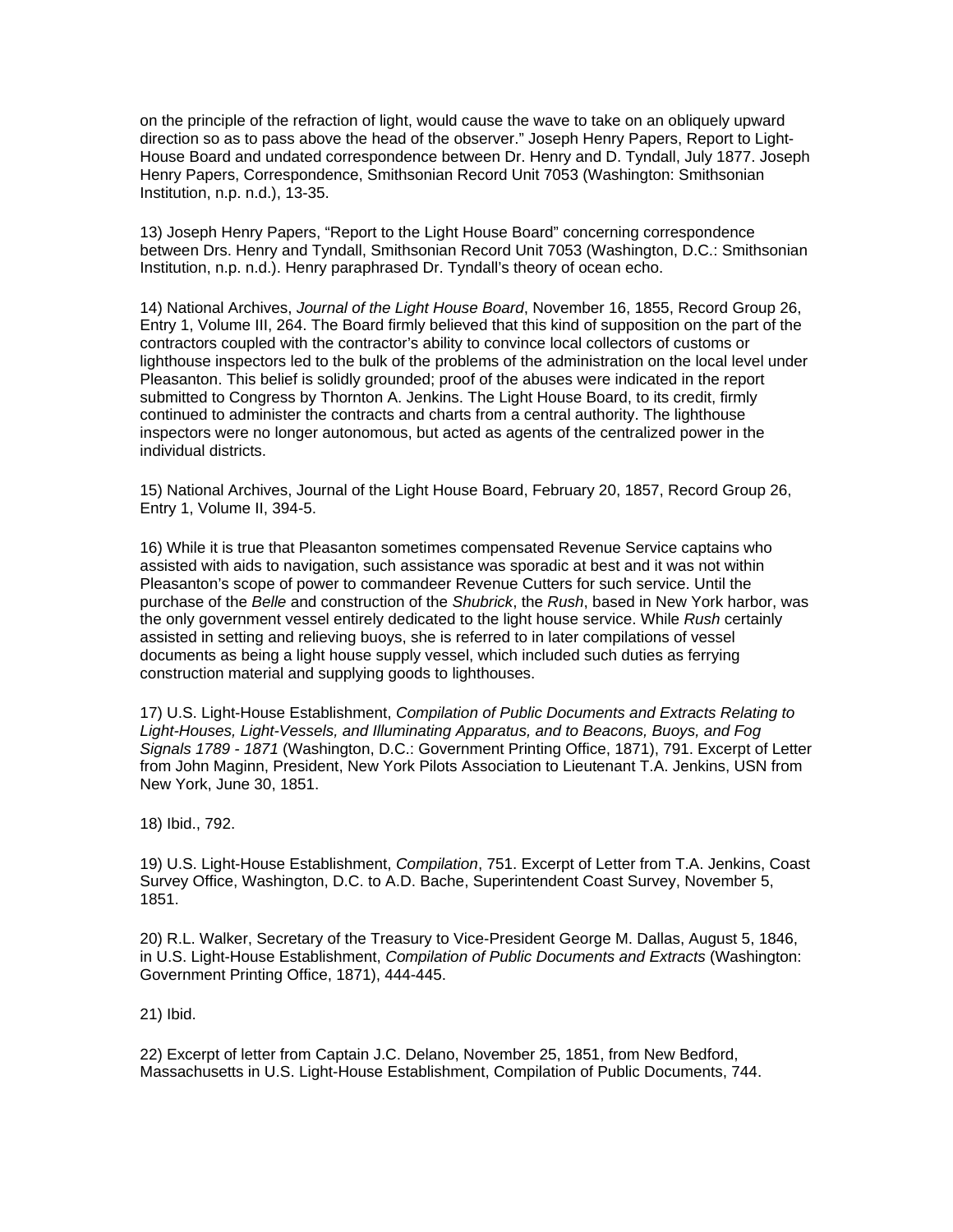23) Ibid., 744.

24) Arnold Burges Johnson, *The Modern Light House Service* (Washington: Government Printing Office, 1890), 45.

25) An anonymous, undated manuscript in Record Group 26, Entry 16, Box 8, NC- 31 of the National Archives entitled *Specifications for Iron Nun and Can Buoys* describes the construction of these buoys in detail. "The shape of the buoys is determined by the revolution of a partly curved and partly straight line around the vertical axis. All rivets and plates for these buoys must be made of the best quality of charcoal iron. ... The plates must be put together with hot rivets, and the joints be made perfectly water-tight; the use of paint, iron-filings, or any other kind of cement will not be permitted for the purpose of making close joints.", 1.

26) Mr. Ellis approached the Light House Board with his design. An entry in the Journal of the Light House Board for November 14, 1857, acknowledges receipt of Mr. Ellis's plans and proposal, but regretted "a lack of funds" for experimentation. Whether there was truly a lack of funds or simply a hedge to this effect by *Shubrick* is unclear from extant documentation. The Board also states unequivocally that it had no desire to change the design or moorings of buoys at that time. In truth, the Board was watching the development of an experimental "screw mooring" being tested by Trinity House.

27) "Tenders and Light Vessels," Aids to Navigation file, U.S. Coast Guard Historian's Office, n.d., n.p. This source states that the *Shubrick*, in 1869, after her rebuilding at San Francisco Navy Yard, displaced 305 tons.

28) Richard D. White, Jr., "Saga of the Side-Wheel Steamer *Shubrick*: Pioneer Light House Tender of the Pacific Coast" in *American Neptune*. Vol. XXXVI, No. 1, 1976, 47.

29) "Tenders and Light Vessels," Aids to Navigation File, U.S. Coast Guard Historian's Office, n.d., n.p., 150.

30) National Archives, *Journal of the Light House Board*, June 10, 1862, Record Group 26, Entry 1, Volume II, 641-2.

31) Alexander Dallas Bache, A.D. Bache to S.P. Chase in response to Chase's letter of February 17, 1862, A.D. Bache Papers 1821 - 1869, Smithsonian Record Unit 7053, n.p., Smithsonian Institution, Box 5. As Superintendent of the Coast Survey, Bache, in his reply, appears oddly allied with the Navy. The Coast Survey built its reputation on the accuracy of its charts and in the good standing it achieved in its placement of navigational aids. To turn over such an undertaking to the Navy was ill-advised. While the Light House Board was a quasi-military commission, the maintenance and placing of navigational aids did not fall to the Navy, but were handled with Light House Service tenders. This was the first time Congress wrestled with the issue of the disposition of the Light House Service in war-time. It was the first time Congress toyed with the idea of placing aids to navigation exclusively under the jurisdiction of the Navy, and was the first and only time Congress failed to transfer the duties and/or personnel of the Light House Service to the Navy during war-time.

32) National Archives, *Journal of the Light House Board*, December 6, 1862, Record Group 26, Entry 1, Volume III, 17. This reference to the Eastern Shore of Virginia is significant in that there has been some debate over the loyalties of this region during the Civil War.

33) National Archives, *Journal of the Light House Board*, January 17, 1863, Record Group 26, Entry 1, Volume III, 25.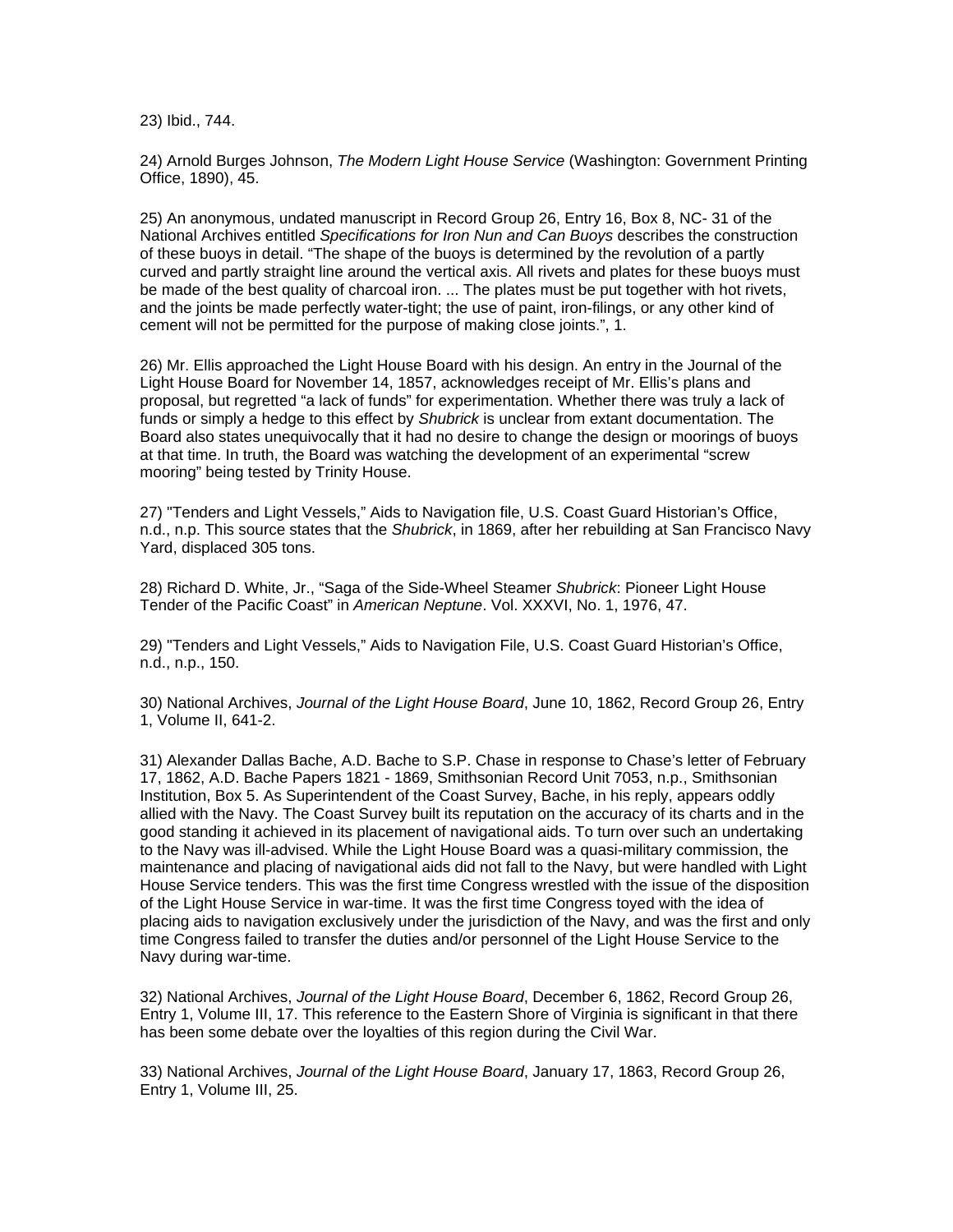34) Records of the National Archives are woefully incomplete and sketchy, but they may be supplemented by records from other collections - most notably the Southern Historical Collection at the University of North Carolina at Chapel Hill.

35) National Archives, *Nautical Technology and Science: KL. Lighthouses and other navigational aids*, Subject File of the Confederate States Navy, 1861-1865, Naval Records Collection of the office of Naval Records and Library, Record Group 45, microfilm M1091, n.p.

36) David L. Cipra, "The Confederate States Light House Bureau: A Portrait in Blue and Gray," in *The Keeper's Log*, Volume VIII, No. 2, Winter 1992, 8.

37) Most of the Confederate Superintendents were ex-Union superintendents who continued in their previous positions upon resignation of their U.S. posts and allegiance.

38) G.C. Memminger, Secretary of the Treasury, Confederate States of America to Eban. Farand, Chief of the Confederate Light House Bureau and to Jos. Ramsey, June 7, 1861, Southern Historical Collection, Papers of Joseph Ramsey, Collector of Customs and Superintendent of Lights in Plymouth, North Carolina, University of North Carolina at Chapel Hill. This is the actual form that the circular took as it was dispatched to all superintendents of lights. Ramsey's reply to this circular was to move a tender vessel upstream in the Roanoke River, and remove a lens from a light at Plymouth.

39) Joseph Ramsey to Confederate Light House Board, June 14, 1861, Southern Historical Collection, Joseph Ramsey Papers, University of North Carolina at Chapel Hill, n.p.

40) David L. Cipra, "The Confederate States Light House Bureau," *The Keeper's Log*, Volume VIII, No. 2, Winter 1992, 10.

41) Extracts from a letter from Commander Porter, USN, to the Superintendent of the U.S. Coast Survey, acknowledging efficient services rendered. West Gulf Blockading Squadron from February 21 to July 14, 1862, U.S.S. Harriet Lane, Forts Jackson and St. Philip, April 29, 1862, *Official Records of the Union and Confederate Navies in the War of the Rebellion,* Series I, Vol. 18 (Washington, D.C.: Government Printing Office, 1904), 395.

42) Ibid.

43) Cdr. David Dixon Porter, USN in a letter to the Superintendent of the U.S. Coast Survey, A.D. Bache, West Gulf Blockading Squadron from February 21 to July 14, 1862, U.S.S. *Harriet Lane*, Ship Island, May 16, 1862, *Official Records of the Union and Confederate Navies in the War of the Rebellion*, Series I, Volume 18 (Washington: Government Printing Office, 1904), 395.

44) David L. Cipra, "The Confederate Light House Bureau," *The Keeper's Log*, Volume VIII, No. 2, Winter 1992, 10.

45) Dr. Henry's proposed appendix to the 1878 *Annual Report of the Light-House Board*, Joseph Henry Papers, Smithsonian Record Unit 7053, n.p., but associated with articles detailing the Courtney's Buoys experiments and the benefits of Gisborne Anti- Fouling and Anti-Corrosive Patent Paint, Smithsonian Institution.

46) Charles Babbage, Esq. Excerpts from "Notes Respecting Light-Houses" in *U.S. Light-House Establishment Compilation of Public Documents and Extracts Relating to Light-Vessels and Illuminating Apparatus, and to Beacons, Buoys, and Fog Signals 1789- 1871* (Washington: Government Printing Office, 1871), 733. Babbage's report is dated November 1851.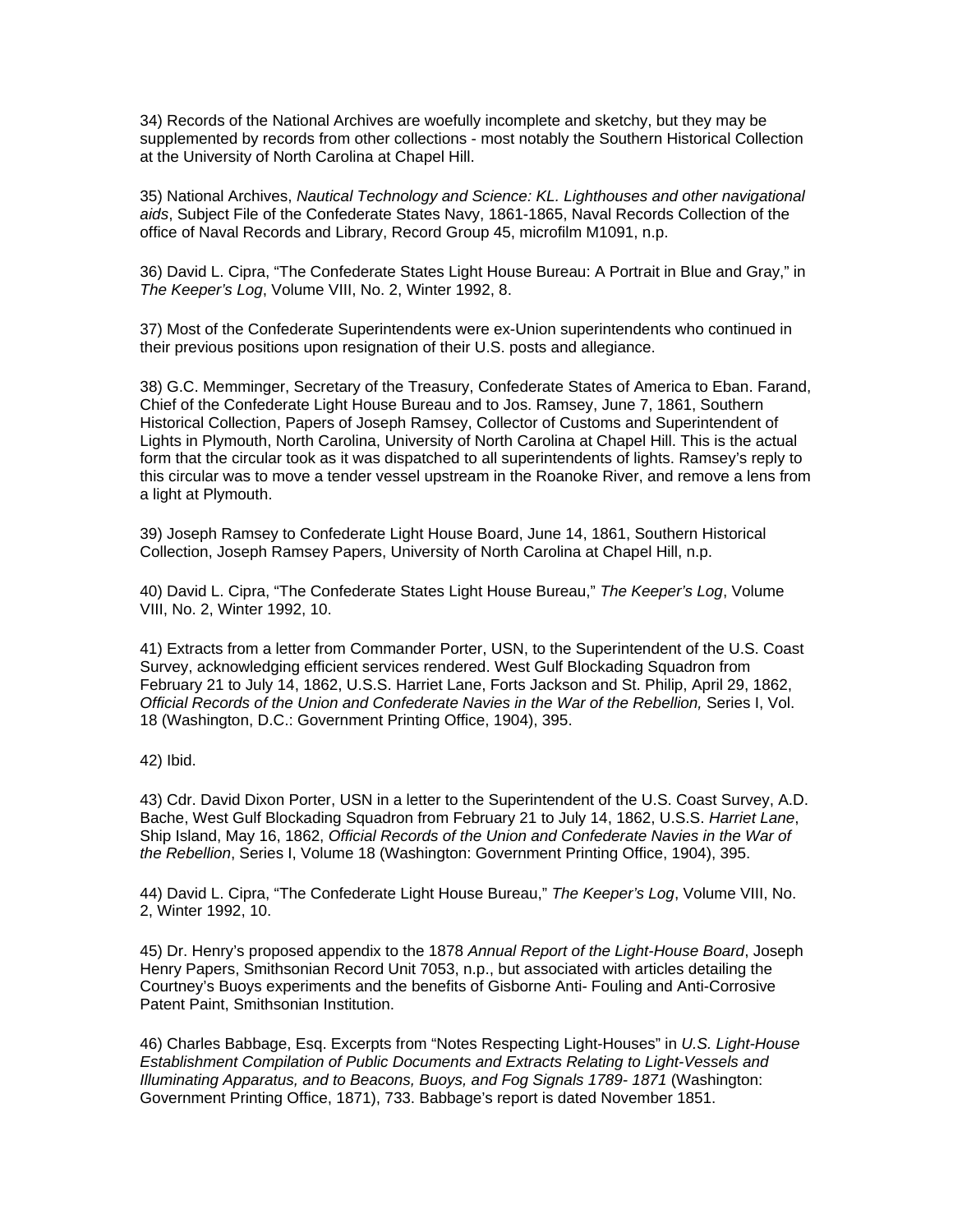47) Ibid., 733.

48) Ibid., 733.

49) Ibid., 734.

50) U.S. Patent Record Office, Patent No. 62,870 presented to Mr. John Moody of York, England, March 12, 1867.

51) U.S. Patent Record Office, Patent No. 190,979 presented to Mr. Richard Pintsch of Berlin, Prussia, May 1877.

52) U.S. Patent Office, Patent No. 282,115 presented to Mr. Richard Pintsch of Berlin, Prussia, July 31, 1883.

53) U.S. Patent Office, Patent No. 355,157 presented to Mr. John Foster.

54) These buoys were used in series—five in all. One of the original Gedney's Channel buoys is currently in the possession of the Montauk Museum, Long Island, New York.

55) Lieutenant Commander M.R.W. MacKenzie, US Navy, and First Lieutenant John Mills, Corps of Engineers, US Army, "Report upon the Electric Lighted Buoys in Gedney's Channel, New York Harbor," Appendix No. 3 of the *Annual Report of the Light House Board* (Washington: Government Printing Office, October 29, 1888), 193.

56) M.R.S. Mackenzie and John Mills, "Electric Lighted Buoys in Gedney's Channel, New York Harbor" in *The Annual Report of the Light-House Board* (Washington: Government Printing Office, 1888), 191.

57) Ibid., 193.

58) M.R.S. MacKenzie, "Electric Lighted Buoys in Gedney's Channel, New York Harbor" in *The Annual Report of the Light House Board* (Washington: Government Printing Office, 1888), 231.

59) Arnold Johnson, *The Modern Light-House Service* (Washington: Government Printing Office, 1890), 44.

60) According to extant records, this buoy was never patented.

61) Johnson, *The Modern Light-House Service*, 44.

62) F.E. Chadwick, "Aids to Navigation" in *Naval Institute Proceedings*, Vol. 7, No. 17, 1881, 255- 296.

63) There are many different types of buoys that were patented in the U.S. in the late-19th century. A majority of these buoys were never considered for experimentation or investigation by the Light House Board. It may be that since the Courtenay's Buoy was not subject to patent laws that it was so readily adopted by the Light House Board - an adoption that came as early as 1878 when Professor Henry conducted experiments with the buoy and reported favorably in what would become his last appendix to an *Annual Report of the Light House Board*. Dr. Henry died on May 3, 1878.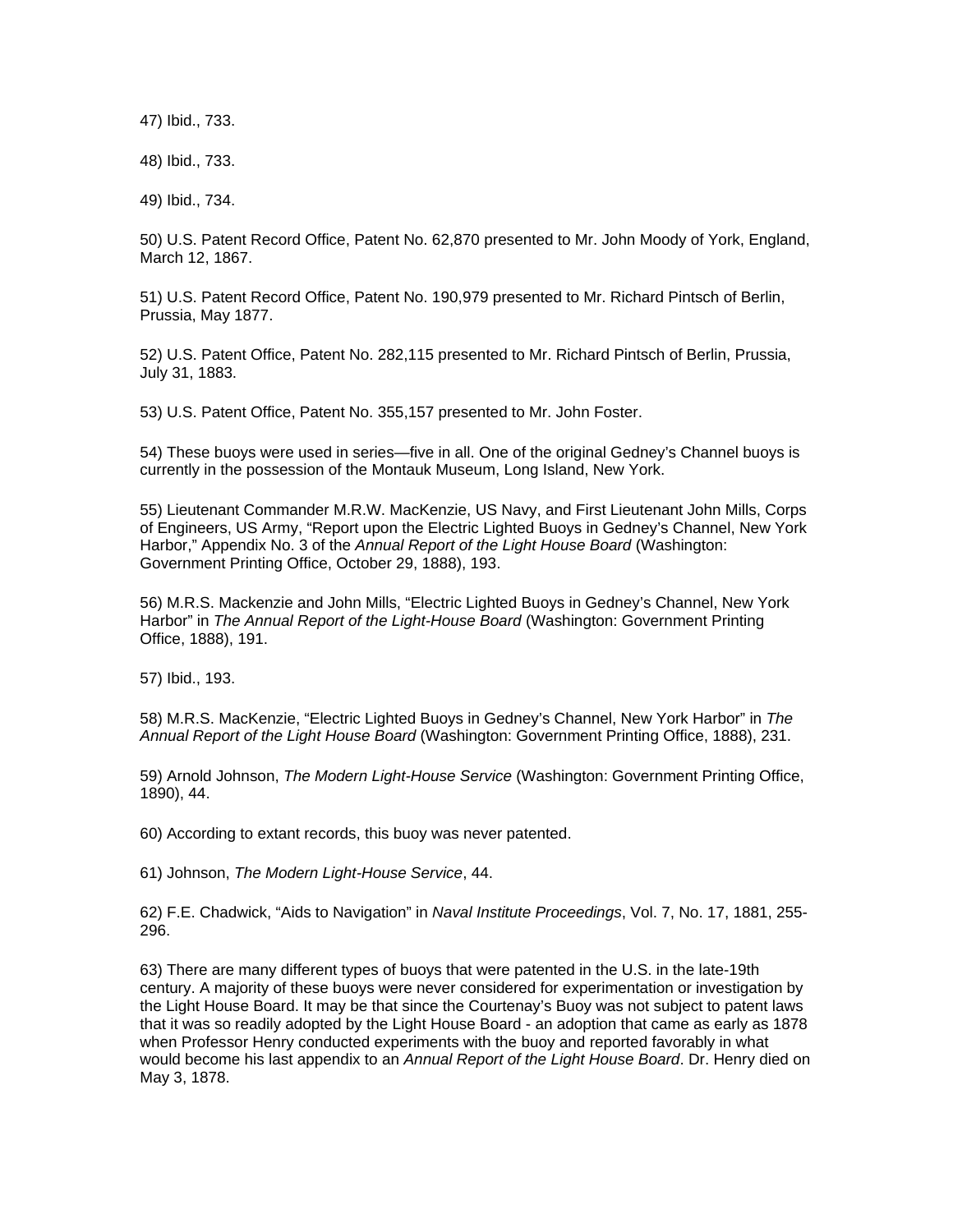64) F.E. Chadwick, Aids to Navigation, 255.

65) Joseph Henry Papers, handwritten notes for his proposed appendix to the 1878 *Annual Report of the Light-House Board*, Smithsonian Record Unit 7053, n.p.

66) According to "Tenders and Light Vessels" from the Coast Guard Historian's Office, Congress did not make appropriations for the *Goldenrod* until 1887, and her planned construction was such that she would be used in western rivers. The *Willow* also used on western rivers details how the *Goldenrod* would have appeared after her construction. There is some confusion over the identity of the tender on board which Ms. Crowninshield observed the buoy setting, and it may be simply that she liked the name *Goldenrod* and used it in place of the tender's real name. The *Iris* was the tender in use in the waters off Maine in 1886. Built in 1863 and originally named the *Willet Rowe*, the *Iris*, acquired from the Navy, was a steam propeller-driven vessel measuring 85 feet in length and 19 feet in the beam. The vessel's draft was 9 feet 6 inches, and she displaced 280.50 tons. Her acquisition from the Navy in October 1865 cost \$13,000, and her 1871 refitting cost the Board an additional \$27,945. During the course of her repairs and refitting, the contractor, Dialogue and Wood of Philadelphia, "proposed to build a new hull complete and place the old machinery, properly repaired therein, and fit-ready for the sea. This was done." ("Tenders and Light Vessels"). Professor Henry used this vessel in his "ocean echo" experiments in Penobscot Bay in 1877, and *Iris* continued to serve the navigational needs of the First District until her sale in 1897 for \$2,200 to an unnamed buyer.

67) Mary Bradford Crowninshield, *All Among the Lighthouses or the Cruise of the "Goldenrod,*" (Boston: D. Lothrop Co., 1886), 183-5. While this description is rather long and detailed, it is important to note that spar and ice buoys continue to be placed today under similar circumstances. While tenders today rely on differential global positioning capabilities to fix accurate positions, they continue to place the buoys in a manner consistent with those available to the crew of the *Goldenrod* in 1886. The differences between the tenders in the late-nineteenth century and those of the late- twentieth century are many: construction and design advances, as well as differences in boom capabilities. There are also many safety features available to crews of late- twentieth century tenders, but the fundamental procedures for setting these kinds of buoys are not so far removed from those of the late-nineteenth century.

68) "Tenders and Light Vessels" mentions the *Cactus* as a side-wheeled steamer built in 1863 in Brooklyn, New York, and sold to the Navy. She measured 129 feet in length with a 21 foot six inch beam and a five foot draught. She displaced 200 tons, and the Light House Board purchased her in 1865. She was not rebuilt and refitted until 1870. The *Cactus* continued to serve as a tender until her decommissioning in January 1909.

69) "Tenders and Light Vessels," n.p.

70) "Tenders and Light Vessels." The Crescent Ship-yard of Elizabeth, New Jersey built *Mangrove* for \$72,000. She measured 165 feet in length with a beam of 30 feet. She displaced 392 tons and was equipped with a 650 horse-power engine.

71) Arnold Johnson, *The Modern Light House Board*, n.p.

72) *The Laws and Regulations Relating to the Light House Establishment of the United States* (Washington: Government Printing Office, 1904) documents this change of departmental jurisdiction. Whereas the secretary of the Treasury had jurisdiction over the Light House Board, the new regulations required that "The Secretary of Commerce and Labor shall be ex officio president of the Light House Board. (Sec. 4654 Rev. Stat.)," 7. It is interesting to note that this compendium of regulations includes one directed specifically at masters of tenders. Approved in an act dated June 16, 1880, this regulation required that "Masters of light house tenders shall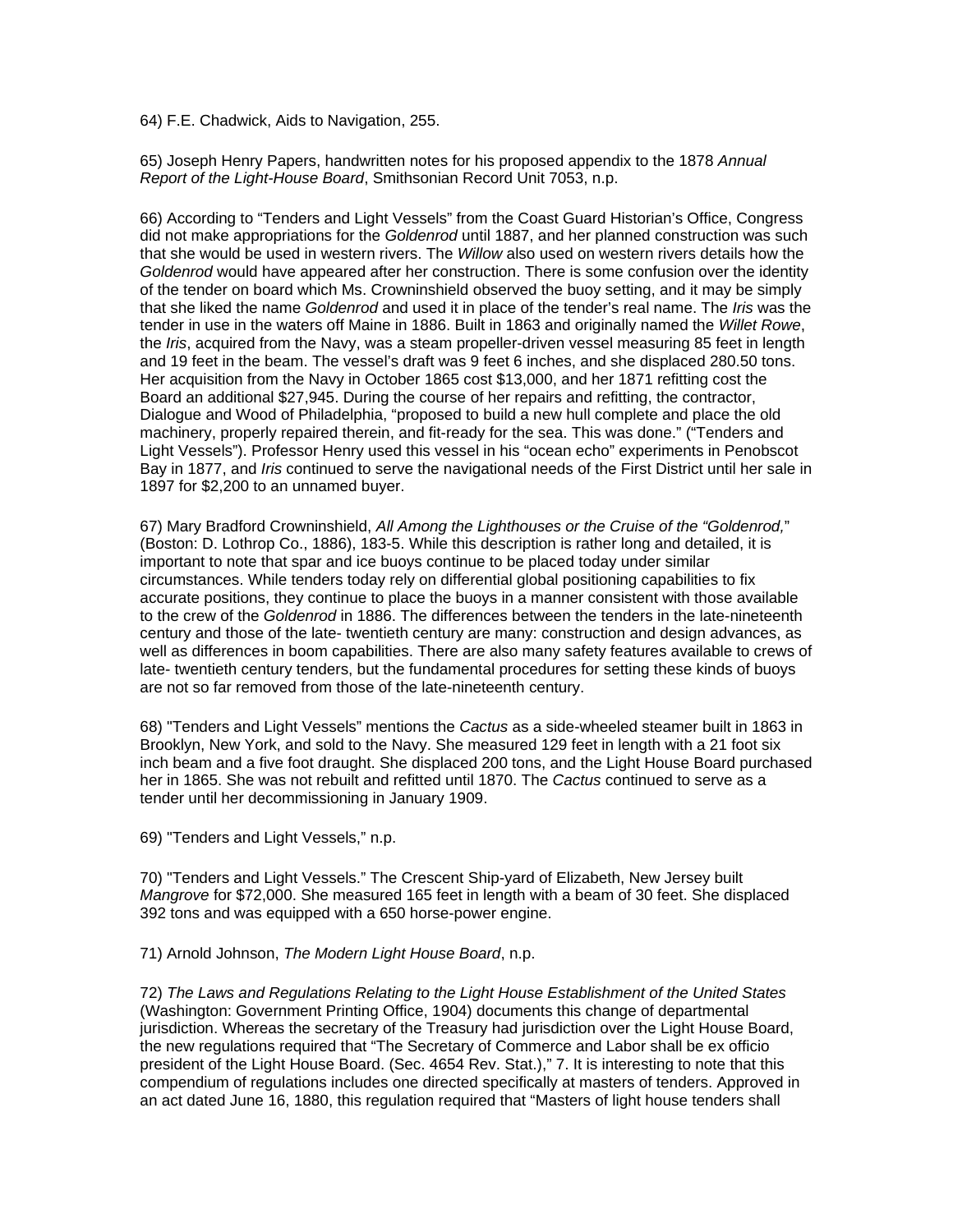have police powers in matters pertaining to Government property and smuggling. (Act approved June 16, 1880, vol. 21, U.S. Stat., p. 263)," 38. Other laws and regulations pertaining to buoyage and the specifics of numbering and color, shape and size, and uses of anti-fouling paints (e.g. zinc) or coal tar remained consistent with regulations provided when the board was under the jurisdiction of the secretary of the Treasury.

73) Holland, *America's Lighthouses*, 37.

74) Ibid., 37.

75) George R. Putnam, Sentinel of the Coasts: The Log of a Lighthouse Engineer (New York: W.W. Norton and Co., Inc., 1937), various references.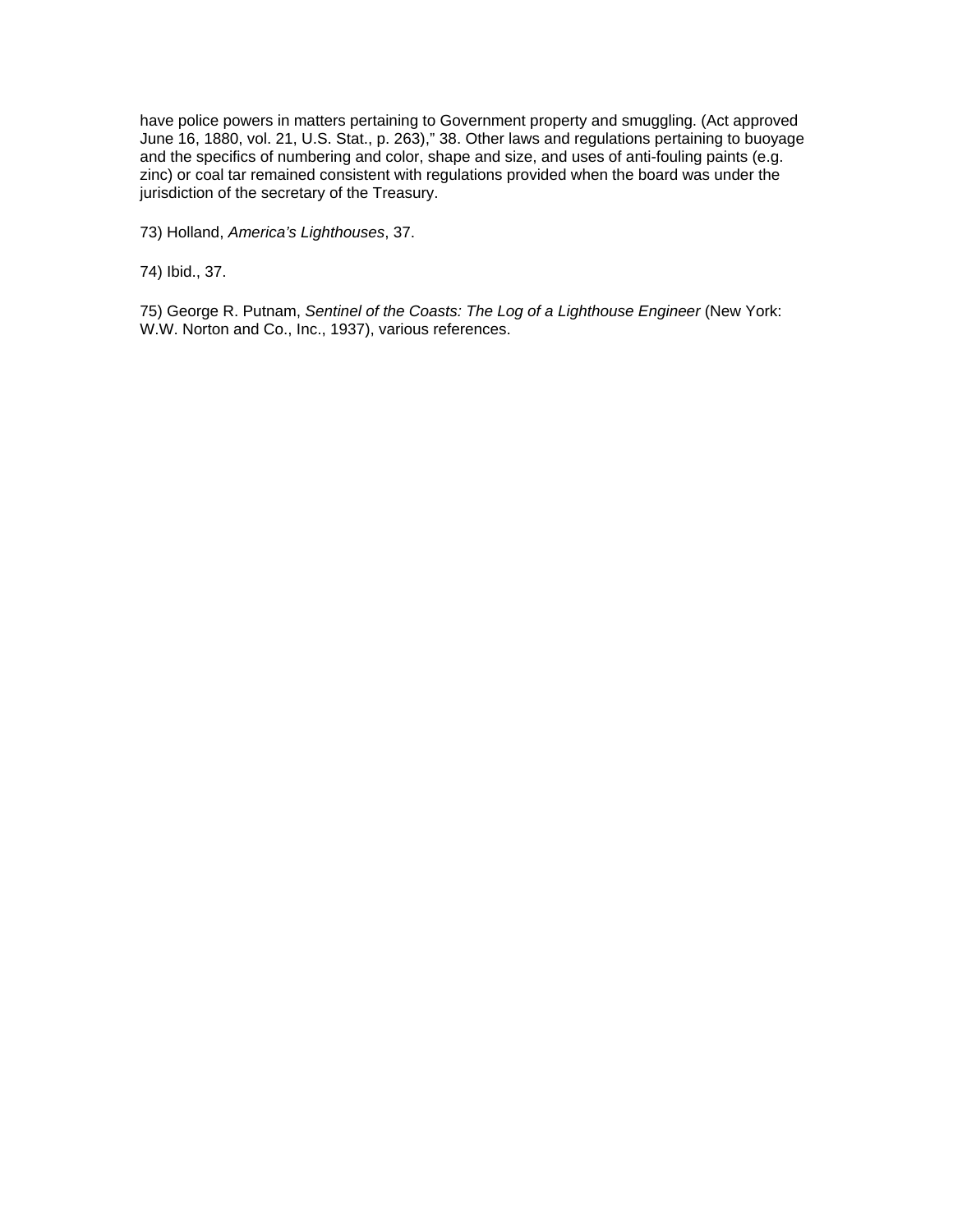#### **CHAPTER III**

# *The Age of Putnam: Early Administration and the Consequences of War*

#### 1910-1922

President William H. Taft, with the stroke of a pen on June 17, 1910, mandated the Congressionally-supported reorganization of the quasi-military Light House Board that had faithfully served the cause of American aids to navigation for over seventy years. The new Light House Bureau faced a future of decentralization with the "consolidation of the general work in each lighthouse district under a single officer, the lighthouse inspector." (1) The new act of Congress also provided for the gradual appointment of civilian inspectors. (2) This was a complete reversal of the 1840 revolution that sought to place aids to navigation and their maintenance under a quasi-military organization. As stated earlier, Ross Holland believed that this administrative change was due to the unwieldy nature of the nine-member Light House Board. John S. Conway, who served as Deputy Commissioner of Lighthouses under George R. Putnam, noted that the trend toward decentralization was the driving force behind the reorganization. Conway praised the decision to decentralize the service, and wrote in 1923 that the reorganization was a complete success in that "as a result [of the reorganization] it [the Light House Bureau] has the smallest proportion of personnel in Washington, only forty persons in all being stationed there out of the 6,000 in the Lighthouse [sic] Service." (3)

The head of this new bureau was George R. Putnam, who moved from a post with the U.S. Coast and Geodetic Survey to the position of Commissioner of Lighthouses in 1910. Putnam was no stranger to the workings of government; when he accepted the appointment to the top post of the Light House Bureau, he was already celebrating twenty years of government service. On July 1, 1890, Putnam entered the Coast and Geodetic Survey as a recorder. During his tenure with that service, he conducted numerous experiments and was accorded many honors and promotions; he assumed responsibility for a project that documented a series of transcontinental gravity measurements; these measurements confirmed the hypothesized isostatic condition of the earth's crust. The Coast Survey appointed Putnam as the first director of coast surveys in the Philippine Islands, 1900 to 1906, and in this capacity, he organized the Coast Survey work there. (4) Putnam had the scientific expertise and organizational experience and skills necessary to bring American aids to navigation to the forefront and make the service an internationally recognized entity.

Putnam continued the Light House Board's commitment to the testing and adoption of new and improved designs of buoys and fuels for lighted buoys. He also recognized and sought to capitalize on design advances in other countries—specifically from Great Britain. As early as the second issue of *The Lighthouse Service Bulletin* in February 1912, the bureau mentioned experiments conducted by Trinity House involving a clock-like device for switching lighted buoys and beacons on and off. (5) The very institution of *The Lighthouse Service Bulletin* is a credit to the decentralization of the new bureau, in that the *Bulletin* provided the major source of information to the diffuse staff of tender captains, crews, keepers, and others in the field. (6)

The Light House Bureau continued using improved lighted buoy designs by Pintsch, as described in Chapter 2. The Pintsch buoys of 1910 were more advanced than those tested under Professor Henry with the Light House Board. Pintsch gas buoys were available to the Light House Bureau in 1910 through the Safety Car Heating and Lighting Company of New York City. The company, in a 1913 booklet directed to "Lighthouse and Marine Authorities," described the new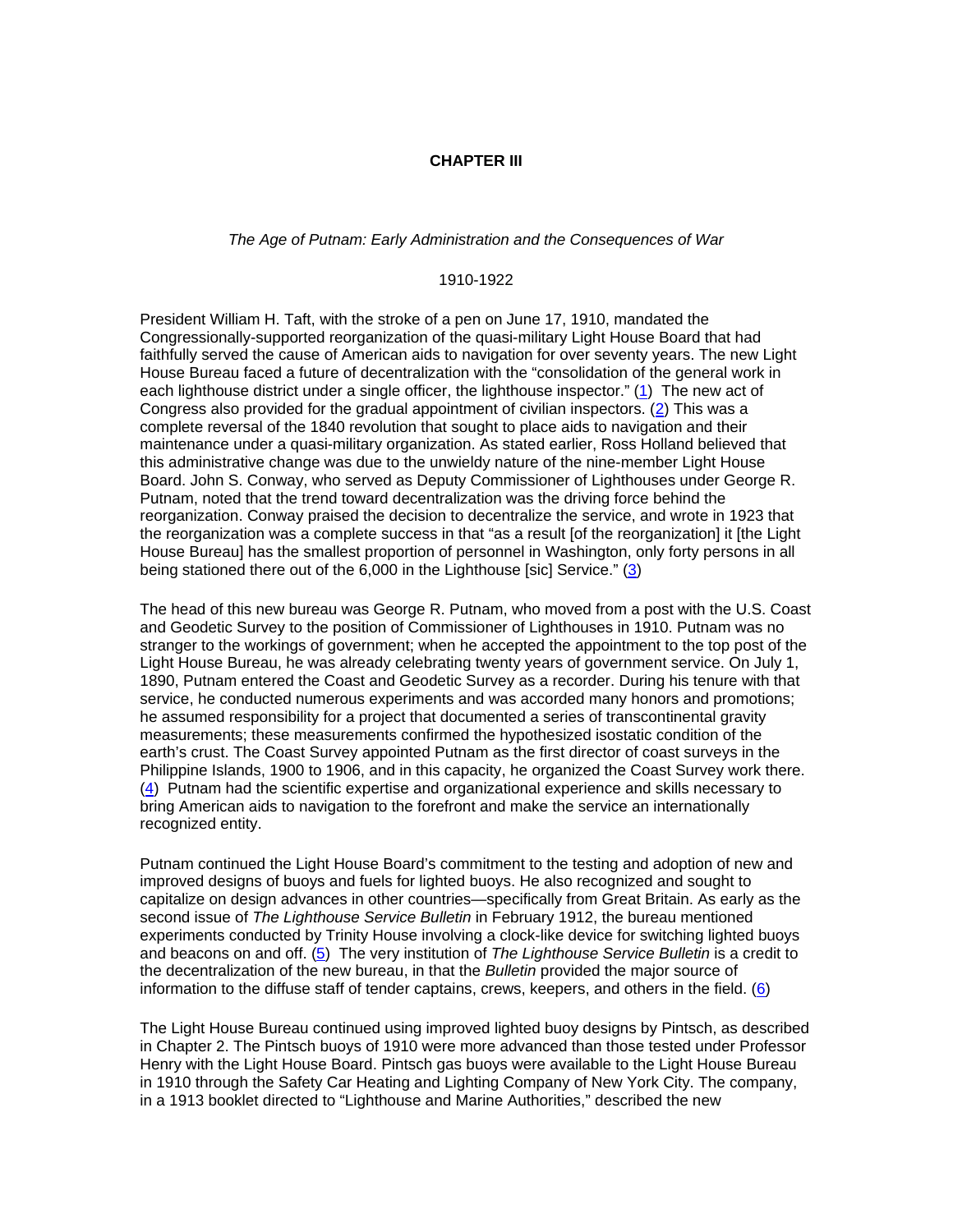development of a high pressure Pintsch system. This system allowed the compression of Pintsch gas into small steel cylinders at 100 atmospheres pressure with a gain of 30 per cent effective capacity [that] has made the Gas [sic] particularly adaptable for use on Shore Beacons, Lightships, and Unwatched Lighthouses [sic]. This system is also recommended for transport and buoy charging, for through equalization of pressure from these cylinders, a buoy may be charged to its full capacity without the aid of a compressor. (7)

While these advances in fuel storage technology allowed tenders to visit buoys less frequently, they also contributed to a phenomenon heretofore unknown to the Light House Service—the appearance of buoys as explosive hazards to crews and engineers of lighthouse tenders.  $(8)$  In light of the tragic first death associated with pressure testing a buoy, the Light House Bureau reprinted Circular 78, Instructions for Water-Pressure Test of Pintsch Gas Buoys and Tanks, in the subsequent Lighthouse Service Bulletin for the information of all bureau employees. (9) Despite instructions and warnings of pressure testing of these buoys, negligence and unfamiliarity with the proven dangers of the procedure persisted, though not in the numbers of incidents that might have been expected. (10)

In 1904, a pilot steered the steamer Ancon through the newly-completed Panama Canal. This journey through American-built locks in a foreign land opened a new chapter in the history of aids to navigation for the United States—not in the canal itself, but in the consequences of the marking of the new route across the isthmus. When President Theodore Roosevelt realized the completion of the engineering marvel that was the Panama Canal, it seemed natural that the marking of the route would fall to the Light House Board of the United States. Instead, responsibility for the design and maintenance of aids to navigation fell to the U.S. Commission of Fine Arts. (11) The commission did not award the contract for navigational aids to an American company, but looked abroad. The contract was let to and successfully completed by a Swedish firm: Svenska Aktiebolaget Gas Accumulator of Stockholm.(12)

The original Svenska Aktiebolaget Gas Accumulator American concern was located in Philadelphia and was founded in 1909. The Elizabeth Division of the Elastic Stop Nut Corporation of America is the most recent incarnation of the Svenska AGA, which in 1916, moved a plant to Elizabeth, New Jersey. The company's chroniclers credit the completion of the Panama Canal contract for Svenska AGA's expansion into the American market. By 1916, with the Elizabeth, New Jersey, plant established, the company began manufacturing operations. Soon after the establishment of a plant, American managers replaced the resident Swedish managers. American investors recognized the investment potential and bought the company's stock. (13) It is significant that the primary American investor was the Du Pont family—an interest that continues to dominate the manufacture of marine aids to navigation today.

The Light House Bureau adopted and deployed American Gas Accumulator (AGA) buoys by 1913 when detailed handling instructions appeared in *The Lighthouse Service Bulletin*. These buoys operated through a process by which "acetylene gas is absorbed in acetone, which has the capacity of taking up several times its volume of gas, and is given out continuously."14 These buoys were also prone to explosion when handled inappropriately, as demonstrated by the accident at Portsmouth, Virginia, depot on September 24, 1915:

The buoy had been relieved by the tender on Sept. 18, and on the 22d [sic] the tank pocket covers were removed and the gas tank connections disconnected. On the 24th, the day of the accident, the gas tanks were removed from the pockets and about one hour afterwards the blacksmith applied a flame from a kerosene blow torch to the drop bolts for the tank pocket covers, to burn off old paint and rust on the threads and make the nuts work freely. The torch had been in operation about 10 minutes when the explosion occurred, burning the two men who were working on the buoy. The condition of the buoy indicates that the explosion took place in the buoy body, and was probably caused by the accumulation of gas through one or more joints in the connection between the tank pockets and the body. (15)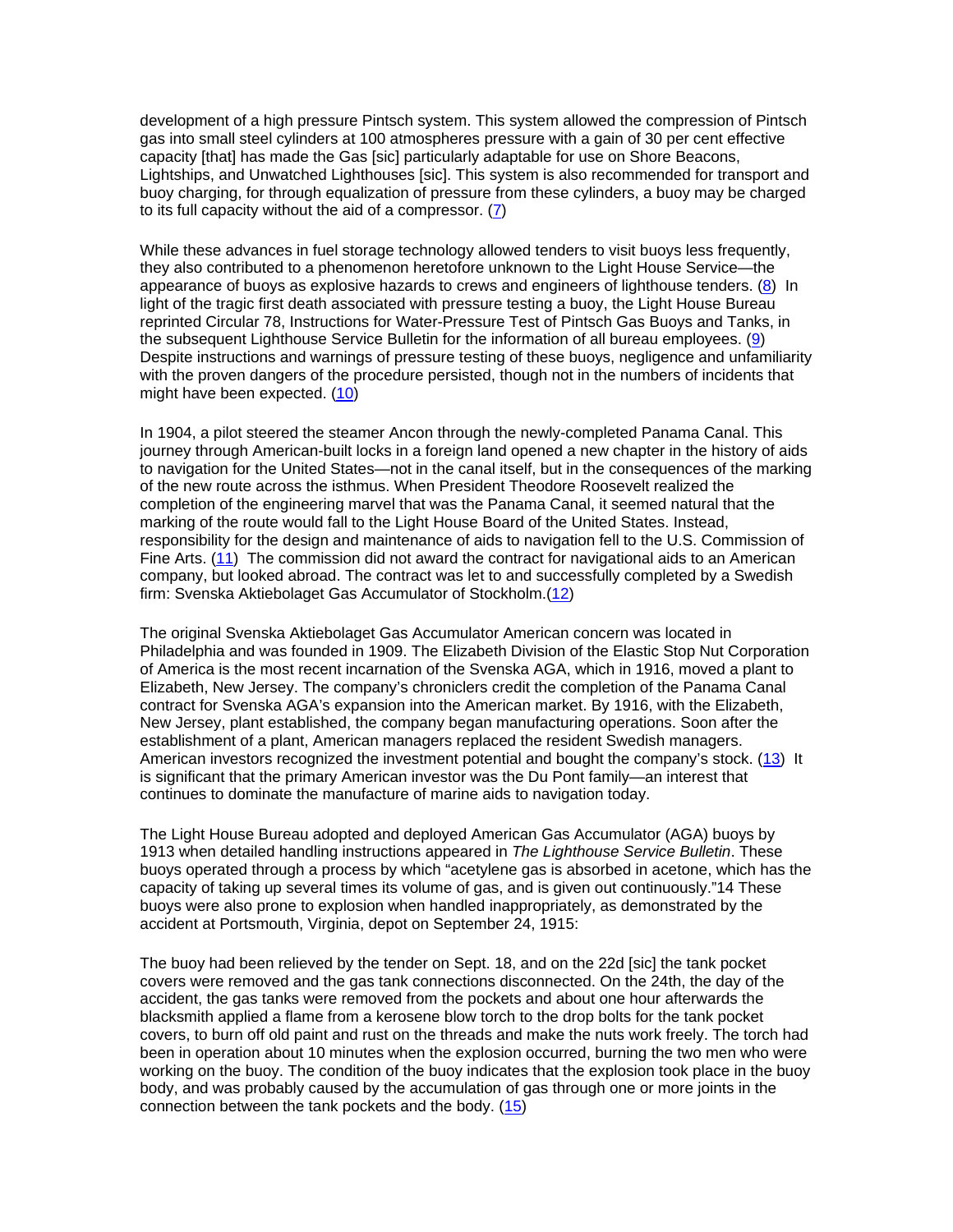While the Pintsch and AGA buoys continued to be the most popular and numerous lighted buoys in the Light House Bureau arsenal for the early years of the twentieth century, a new type of buoy using a very different type of fuel began to gain favor with lighthouse inspectors. Patented in May 1905 by its inventor Thomas Leopold Willson, the Willson Automatic Gas Buoy, patent number 791,119 was marketed to the Light House Bureau as an alternative fuel buoy for use in areas where it was uneconomical to bring in Pintsch gas. The fuel for the Willson buoy consisted of calcium carbide and its reaction with water to form gas for lighting the buoy's lamp. The March 1913 edition of *The Lighthouse Service Bulletin* contained exceedingly detailed instructions for handling this most explosive of buoys. Paramount in all instructions is the handling of the calcium carbide for charging the buoys to ensure the safety of the crews. According to the instructions:

4. Calcium carbide will not generate gas when wet with kerosene oil and the danger of explosion will be greatly lessened if carbide and sides of chamber are wet with same before carbide is placed in chamber. A small quantity of kerosene dumped into chamber during or after filling will remain on top of water in tube when buoy is placed in water, and to an extent will prevent after generation. Too much kerosene may cause burners to clog and the lens to be smoked.

5. Do not change buoy in wet weather. Do not permit any lights or allow anyone to smoke in the immediate vicinity of the buoy. Do not permit anyone doing the work to place his face over the carbide door. (16)

These buoys were subject to the same accidents as plagued the Pintsch and AGA buoys. The most serious transpired on board the tender Hibiscus in December 1913. The incident involved a 9 ½ Willson gas and whistling buoy off the coast of Maine. The explosion injured the tender's first officer. According to documentation "It is reported that the sea was calm, with very little wind, and that work of filling the new buoy with carbide was about half completed." (17) The crew testified that they had taken all precautions advised by the Light House Bureau for charging that type of buoy. The Light House Service investigators concluded that the cause of the explosion could not be determined, but "it was possibly caused by a spark resulting from a lump of carbide striking against the shell of the buoy." (18)

By 1915, the Willson Company was slowly fading from the scene. Secretary of Commerce and Labor William Redfield, testifying before the House Appropriations Committee during hearings concerning the Sundry Civil Appropriations Bill of 1915 stated:

The Willson concern, making another type of acetylene buoy, has practically gone out of business. It sold its plant and moved it away and is doing almost no business now. We regard those buoys as dangerous. We lost the life of a good officer this summer—a man personally known to me—by the explosion of one of them indirectly. He was injured by the explosion, soon after contracted pneumonia, and died. Others have exploded. (19)

Until 1916, the Light House Bureau relied on 375mm cut-glass lenses for lighted buoys in the United States. Experiments at the Tompkinsville, New York, lighthouse depot with pressed-glass lenses changed the perception of the bureau and reversed its policy on pressed glass. According to the inspector of the third district "pressed glass lenses, which from practical tests both with the naked eye and with the photometer have proven of equal efficiency to the cut-glass lenses, can be made for about \$150 each—a savings of \$250 over the cost of the cut-glass lenses."(20) Appealing to the frugality that had always governed aids to navigation in the United States, the administration took the recommendations to heart and mandated that all 375-mm lenses purchased after 1916 would be of the pressed-glass variety.

The United States was not the only country experimenting with different types of fuel for buoys. Due to George Putnam's influence, the International Congress of Navigation met in Philadelphia in May 1912. (21) Delegates from every major maritime nation in Europe attended, and fuel for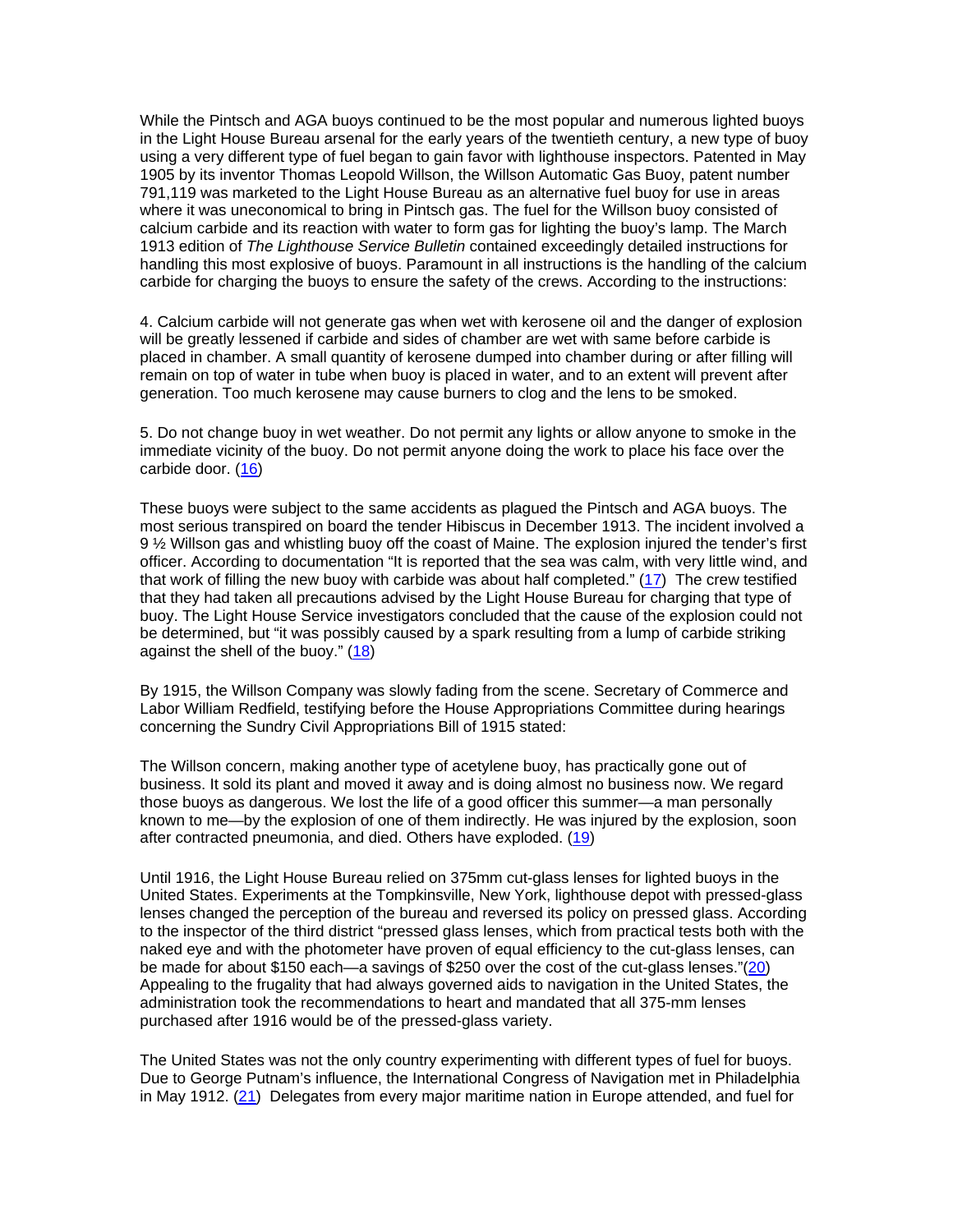lighted buoys provided a topic for much debate. The chief engineer of the Central Service Lighthouses and Beacons of France, Monsieur de Joly, reported that the French service relied heavily on oil-gas buoys, and tended to discourage the use of buoys powered by electricity or mineral oil. In addition, de Joly reported the conducting of experiments with coal-gas buoys and Blau gas; the results, however, were not favorable enough to persuade the French to abandon oil-gas. "Acetylene has not been adopted for buoys in France, but it is used for some beacons, with mantles to give an incandescent light."  $(22)$  Regierungsbaumeister Braun of Berlin reported on the lighting of the coast of Prussia, revealing that his service preferred the light produced by Blau gas over oil gas. Herr Braun, like Monsieur de Joly, spoke hesitantly about electrically lit buoys, and those dependent upon petroleum for fuel. $(23)$ 

Lighted buoys did not stand alone as subjects for experimentation. Sound-producing buoys also fell under close scrutiny as early as 1911. The first of the bell buoys, the Brown's Bell Buoy, was extensively described in chapter two. The early- twentieth-century equivalent was built on this simple design, but did not change greatly as evidenced by John Conway's description of a bell buoy in 1923:

Bell buoys have a hemispherical-shaped hull, built of steel plates, with a flat deck, and carry a structural-steel superstructure which supports a bronze bell and usually four iron clappers. The motion of the buoy in the sea causes these clappers to strike the bell, so that the action is entirely automatic...This type of buoys is especially efficient in harbors or inside waters for marking points where a sound signal is desired. Bell buoys weigh about 6,900 pounds each, complete, and are moored by means of a bridle or chain attached to lugs on the opposite sides of the hull near the water line, the main mooring being shackled to the middle and lowermost part of the bridle and extending in the customary scope of chain with a swivel to a heavy cast-iron sinker on the bottom. A large-sized ballast ball is shackled to a mooring eye at the bottom of the buoy, and the whole effect of this arrangement is to assist in the pendular motion necessary for ringing the bell. (24)

Ice presented the greatest danger to this type of buoy (besides collisions with passing vessels), since the ballast ball as described above exhibited the tendency in heavy ice of striking the hull of the buoy, sometimes rupturing and sinking it. Conway prescribed the remedy for this condition by the attachment "of a fixed hollow counterweight of cast iron poured with lead, bolted fast to the lower end of the buoy." (25)

October 26, 1911, marked the establishment of the first submarine bell buoy, which was placed on Barnegat Shoal, New Jersey.  $(26)$  It was a prototype buoy, and the bureau tracked its progress carefully. The bell ringing mechanism for this buoy was an innovation. The size of the swell in which the buoy rode determined the regularity of the bell's sounding. The movement of the swells stretched a spring, which, when it reached a predetermined point, retracted and allowed the clapper to strike the bell. Light House Bureau engineers found no objection to the variations of the interval at which the bell was struck since this peculiarity "distinguish[ed] the buoy from any submarine bell on shore or light vessel which may be established in the vicinity, and which is rung at regular intervals, but only during thick and foggy weather." (27)

Whistle buoys constructed after the John M. Courtenay design continued to be the whistle buoy of choice among lighthouse inspectors.  $(28)$  The hardiness of the design is evidenced by the epic journey of the whistle buoy that marked the station of the *Nantucket Shoals* Light Vessel off Massachusetts. This buoy broke its mooring on January 20, 1915, and embarked on a cruise that covered at least 3,300 nautical miles in a span of nineteen months. Vessels sighted the buoy repeatedly during its journey, but efforts by lighthouse tenders to locate and recover the buoy were fruitless, although "its characteristic shape and conspicuous red painting, with the regulation marks LV/N, together with the fact that the whistle continued to operate as usual, made the buoy readily distinguishable." (29) When a passing vessel captured the buoy and towed it to port in August 1916, the district lighthouse inspector noted that bits of the mooring chain were still attached, and that, in spite of its lengthy cruise, the buoy was in good condition.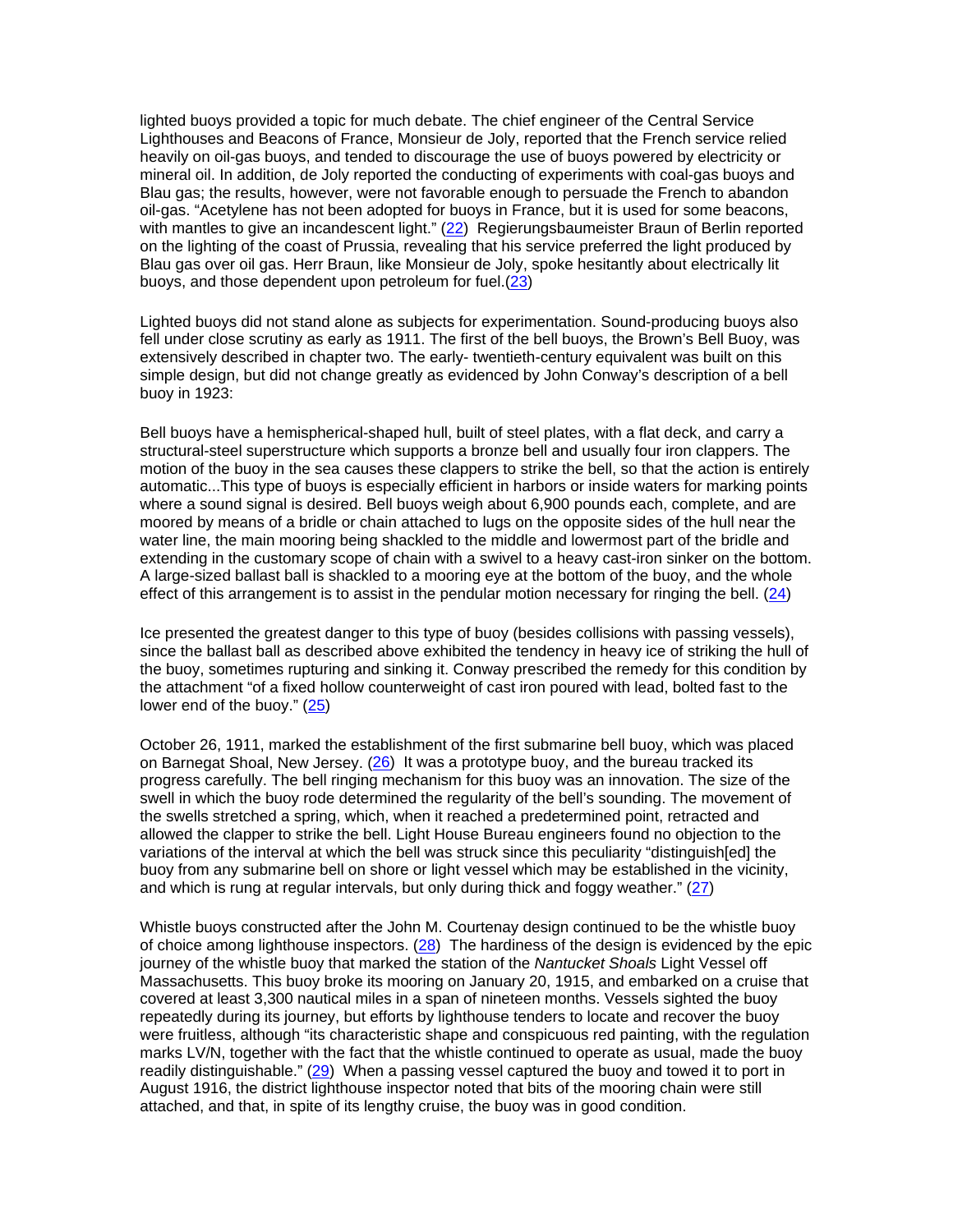The more numerous and dangerous buoys employed by the Light House Bureau demanded newer, more advanced tenders. In 1914, the wreck of the tender *Armeria* off the coast of Alaska served as the impetus for an ambitious new tender construction program. (30) Citing the recent losses of commercial shipping off the coast of Alaska as well as the loss of thirty-two lives, Secretary Redfield and Commissioner Putnam pressed their request for funds for a new tender before the House of Representatives during 1915 hearings on the subject. Putnam described the intended vessel as being 200 feet long overall with a 37-foot beam. Fully-loaded, she displaced 2,000 tons and boasted a carrying capacity of 800 tons. (31) Redfield was quick to add that, until a suitable vessel could be built, the Light House Bureau personnel were reliant solely on the Revenue Cutter Service for transportation. (32)

Congress approved the 1915 appropriation for \$325,000 to construct a tender for use in Alaskan waters. The *Cedar* was the largest lighthouse tender of her time. Along with the dimensions described above, the *Cedar* boasted all-steel construction, a double-bottomed hull, and a single screw propelled by a triple-expansion steam engine. Two 3-furnace Scotch-type boilers burned oil as fuel and provided the steam, while a schooner rig on the *Cedar's* twin masts supplied auxiliary power. (33)

The Light House Bureau commissioned two more tenders in 1915: the *Laurel*, for service in the fifth district, and the *Fern*, built to serve the needs of the interior waters around the Alaskan coast. The *Laurel* measured 104 feet six inches in length overall with a 22-foot molded beam and a displacement of 190 tons. The *Laurel* was "a single-decked vessel, constructed of wood with steel watertight bulkheads surmounted by a wooden house on top of which the pilot house and deck officers' quarters [were] located." (34) The *Laurel* was also outfitted with a single pole mast "with boom, derrick rigged, and operated by a steam-driven, three-drum hoisting engine located in the forward cargo hold and operated by levers on the main deck." (35) The *Fern* also boasted allwood construction, but whereas the *Laurel* was equipped with steel watertight bulkheads, the *Fern's* bulkheads were made of wood. The *Fern* was larger than the *Laurel*, measuring 112 feet overall with a 22-foot molded beam. She displaced 236 tons and had a mean draft of seven feet in salt water.36 Another difference between the two vessels was the type of fuel used by each: the *Laurel's* boilers relied on coal, while the more modern boilers of the *Fern* used oil. (37)

When the United States began preparations for entry into World War I, the mechanism for turning the Light House Bureau over to the War Department and Navy had already been established. The traditional naval aspect of the Light House Board administration defined in 1852 almost assured that personnel and equipment necessary were ready to assist the Navy in times of conflict. The Union Navy realized this necessity during the Civil War when it called upon the resources of the Light House Board for assistance in fighting against the Confederate States' forces. (38) World War I was no different; all that the Light House Bureau needed was the approval of the president, and vessels and personnel required for naval operations were ready to enter the Navy's command. The naval appropriation act of August 1916 reinforced the fact that such a transfer was possible in times of emergency and by order of the president. Commissioner Putnam received the call when an executive order crossed his desk on April 1, 1917. The order transferred thirty tenders to the War Department, and an additional fifteen tenders, twenty-one light stations, and four light vessels came under Navy control along with the 1,120 people associated with them. (39)

The Navy took full advantage of the transferred vessels during the war. Commissioner Putnam, testifying before Congress in 1920, stressed the lengths to which the Light House Bureau went during the war, and reminded the legislature of how the Navy used tenders to "plant mines, to place and remove defensive nets, [and how they were] employed on patrol duties and were required to place buoys and aids for military uses." (40) The Navy required that Light House Service personnel assigned to various light stations report on submarine movements within sight of their stations as well as the movements of surface vessels on a continuing basis. The Light House Bureau suffered a loss with the sinking of the *Diamond Shoals* light vessel by a German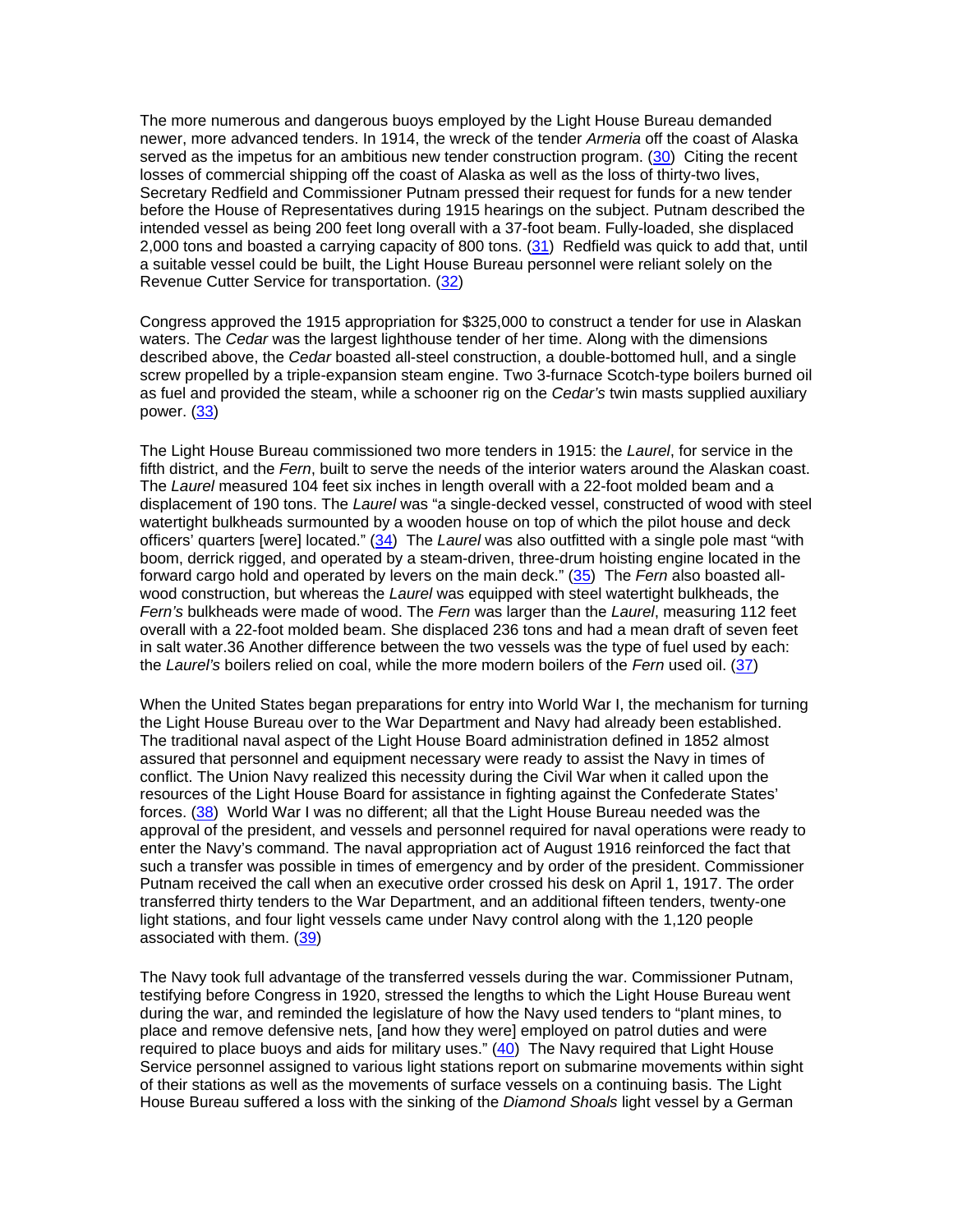submarine; before she was lost, her radio operator managed to warn other vessels in the vicinity of the danger. Light vessels were not the only ships in danger of attack. Putnam reminded Congress that the Light House Service vessels working in the coastal waters were almost certainly in real and constant danger, and "on several occasions, immediately after vessels were torpedoed, they [tenders] were sent out to locate these vessels and buoy them." (41) When the Navy deployed the tender *Cypress* out of South Carolina on May 5, 1918, to search for a German submarine reported 180 miles off the coast, Putnam realized the danger of destruction to his tender fleet and the loss of life that threatened the crews. (42)

In an opinion dated September 1, 1917, the solicitor of the Department of Commerce stated that the Light House Service tenders "are actively employed for war purposes and may therefore be properly classed as war vessels."(43) This statement proved vital to Putnam when he went before Congress in 1920 to fight for Light House Bureau personnel who served the country well as part of the Navy. The Navy Department retransferred all Light House Service vessels and personnel to the Department of Commerce in July 1919. (44) The end of the Great War marked the beginning of Putnam's fight for the rights and benefits of his people and his service.

When Putnam received the authorization for new tenders and light vessel construction in 1920, there was no appropriation attached. Undaunted by the lack of funds for financial year 1921, Putnam proposed a construction plan to Congress for financial year 1922 totaling \$5,000,000. When Putnam, his Deputy Commissioner John Conway, and Chief of Naval Construction Edward C. Gillette appeared before the House Appropriations Committee, Putnam arrived armed with condition reports on various tenders, and a detailed plan for thwarting the Congressional move to push inappropriate ex-Shipping Board vessels and ex-Navy minelayers on the Light House Service. The war had taken its toll on the aging fleet. Putnam relied heavily on the fact that the war had stopped vessel construction for the service, and that six existing vessels had been lost or condemned during the war. (45) It took some time for Putnam and his allies to explain thoroughly to the committee the importance of a specific type of vessel to tend lighthouses and buoys. Even so, after exhaustive testimony replete with illustrations (mentioned throughout the text), the committee still pressed the question: "Have you inquired of the Shipping Board whether they have any vessels suitable for your purposes?"  $(46)$  Putnam politely replied that the inquiry had indeed been made, but the answer received in September 1920 was negative. (47)

Combined with Congressional insistence on the incorporation of ex-Shipping Board vessels into the Light House Bureau fleet was the push for the acceptance of ex-Navy mine-layers for use as tenders. In an attempt to reduce the \$5,000,000 construction request, Congress reasoned that the decommissioned minelayers would be suitable for buoy tending since buoy tenders had been employed as minelayers during the war. Both Putnam and Gillette fought the transfer of the minelayers - arguing that the ships would still be insufficiently prepared to discharge the duties of a tender. Deputy Commissioner Conway, writing in 1923, described the most essential attributes of a lighthouse tender and how the design differed from vessels of comparative size:

[the vessel has a] low forward deck and the buoy-handling gear, whereby the foremast is rigged as a derrick, with a boom and falls for reaching over the side. The construction of the hull, the framing of the deck and all parts of the superstructure, also all mechanical appliances, are designed with a large reserve of strength, and are made as simple and sturdy as possible. As these vessels are frequently required to take and keep the sea even in the face of the most violent storms, a high degree of seaworthiness is essential, and as the nature of their duty requires them to be handled around shoals, rocks, and other obstructions in the placing and relief of buoys, their economic maximum draft is proportionally limited, and unusually strong hulls are required to prevent damage from accidental grounding which such work frequently entails. (48)

Putnam and Gillette lost the battle with Congress and, in January 1923, published a notice of acceptance of six mine planters in *The Lighthouse Service Bulletin*. The less-than-enthusiastic notice asserted that: "The needs of the Lighthouse Service for the larger types of seagoing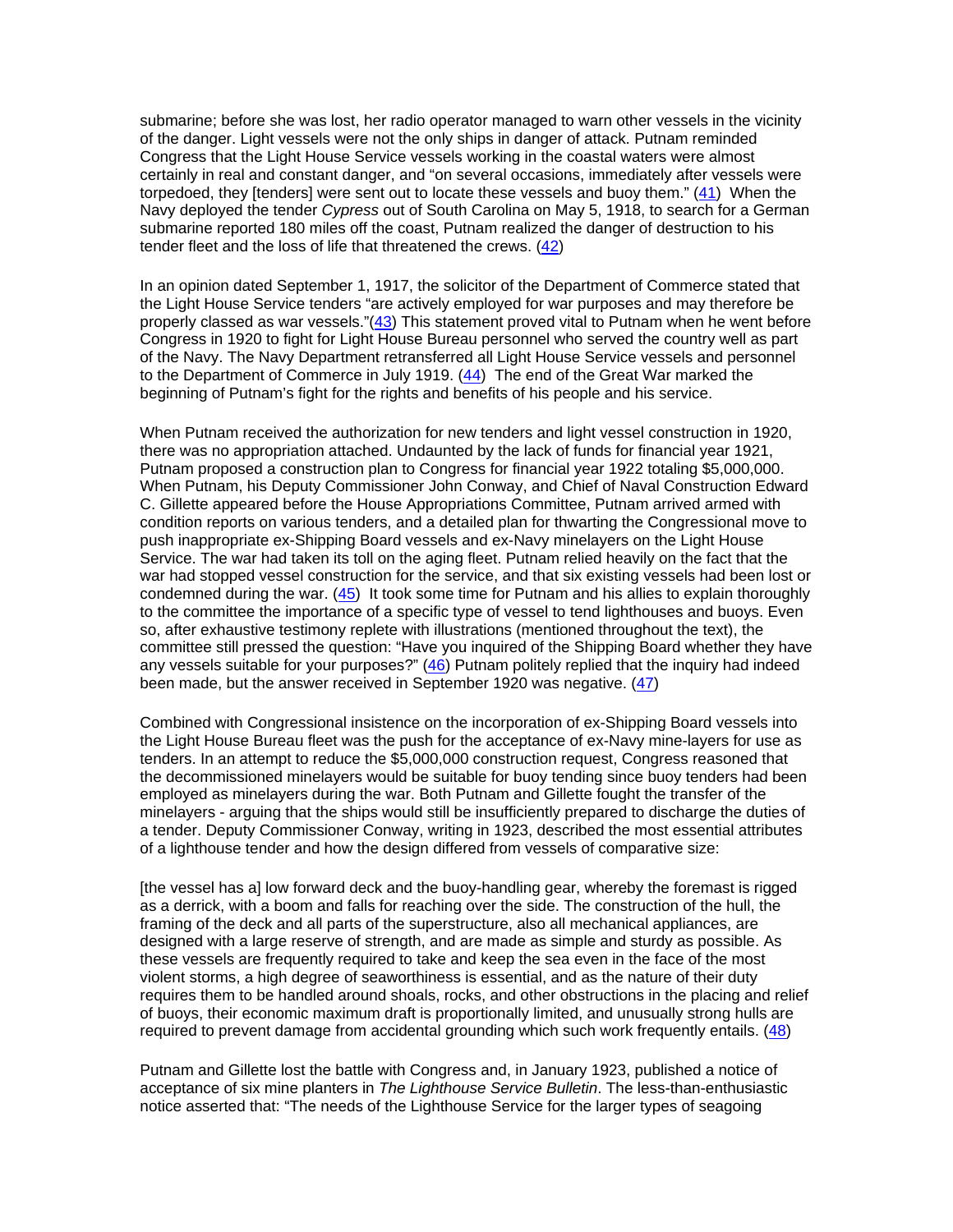tenders have been met for the next two or three years by the transfer of six mine planters from the War Department." (49) The acceptance and implementation of the vessels and the prominent publications of a notice to that effect must have placated Congress, but the news raised eyebrows throughout the service since inspectors, keepers, masters, and crew knew, as Deputy Commissioner Conway would later write, that the average life of a tender was approximately twenty-five years. In the end, Congress could claim only a hollow victory.

The transfer of the Light House Service to the Navy directly affected 1,284 employees. (50) That tender and light vessel masters and their crews were placed in considerable danger of enemy attack and that they performed duties vital to the war effort is not debatable. What was the subject of debate during meetings of the Committee on Interstate and Foreign Commerce in 1921 was the ambiguous status of Light House Service personnel in the military. (51) Putnam produced a letter dated June 2, 1917, that provided unequivocable evidence of the inferior treatment of Light House Service personnel as being civilians caught up among so much military:

As a single instance of the unjust and humiliating conditions existing at present I may cite a report which came to me not long since. The tenders *Orchid* and *Juniper* were working in Hampton Roads in conjunction with a motor yacht owned and operated by a patriotic landsman who had turned the vessel over to the Naval Reserves. This gentleman was commissioned an ensign in the Naval Reserves, and so outranked the captain of the *Orchid*, with whose experience, capability, and value there could be no fair comparison. (52)

What upset Putnam most was that his personnel received no credit for military service during World War I, and they have no standing as veterans. There is a great deal of discrepancy in the actions of the various departments. They were allowed the benefits of the war risk insurance; they are to be allowed Victory medals; but they did not receive the war bonus; they are not mentioned in the military records as having performed any service. They are not in the class of war veterans, although many of them took far more risks than a great many who now have the status of war veterans.(53)

Putnam produced correspondence to support the measure, H.R. 136: S. 211, and respectfully reminded the committee of the not-so-distant past when aids to navigation relied on a quasimilitary organization for placement and maintenance. In September 1921, Secretary of Commerce Herbert Hoover dispatched a letter via Putnam to the chairman of the Congressional Joint Committee on Pay and Allowances of the Army and Other Services. Hoover stated that he believed the omission of Light House Bureau personnel was not intentional on the part of Congress, "but was due to the matter not then coming to notice under the circumstances under which this legislation was enacted."(54)

Putnam's victory in winning veterans' rights for Light House Bureau personnel who fought in World War I inspired him to lobby for more sweeping changes concerning pay and allowances. The most significant of these were his fight to win disability compensation for personnel injured in the line of duty, and compensation for those retiring from the bureau.

While Putnam and other high-ranking officials were before Congress debating tenders and compensation, technological changes in the post-war years accelerated until the most important contribution to world-wide aids to navigation burst onto the scene. It was not an innovation from a major European maritime power—not from Trinity House, nor the French Bureau des Phares that changed aids to navigation, it was an innovation from the United States. With the development and testing of the first radio beacon in 1921, sea lanes and America's coasts would never look the same.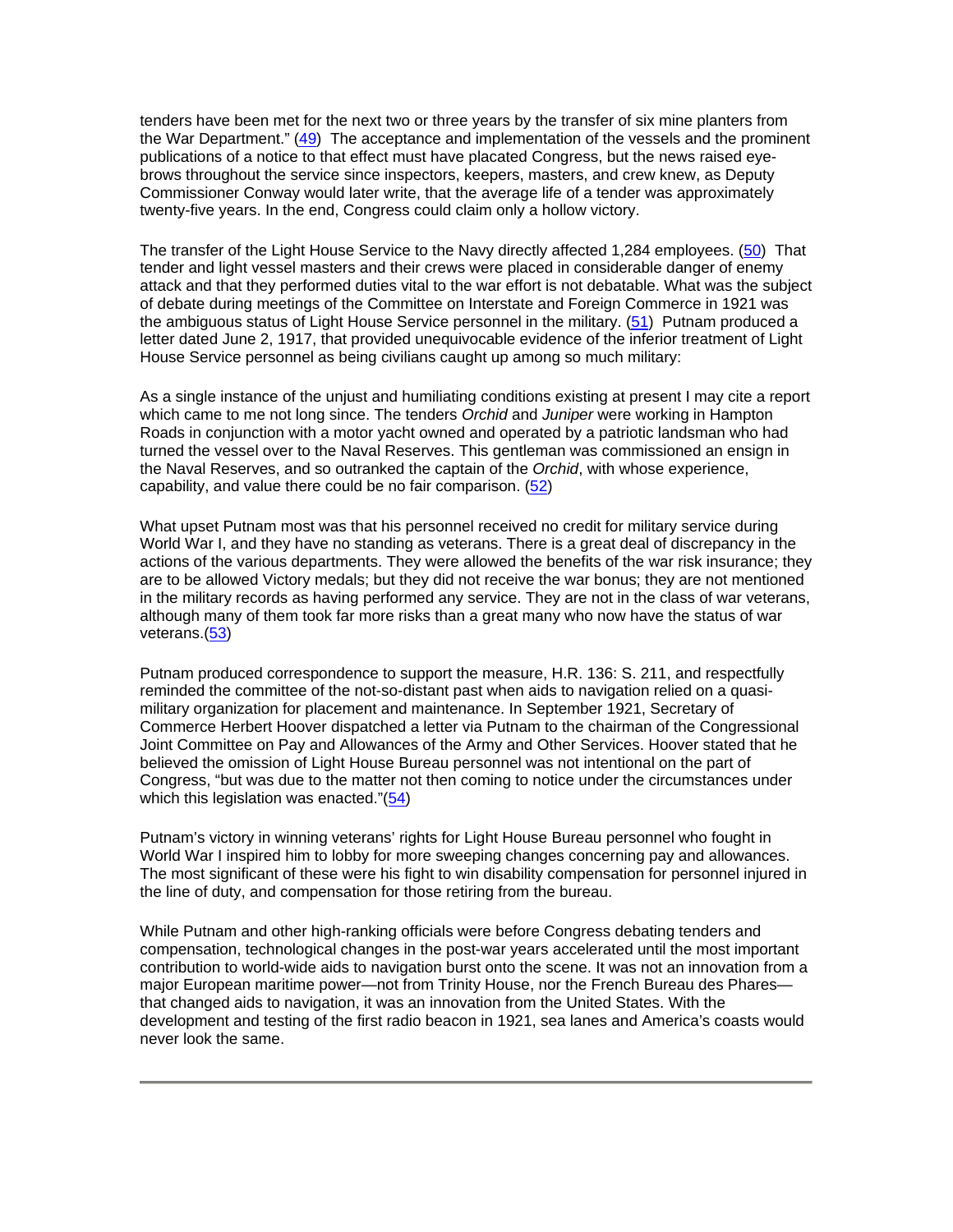## **CHAPTER THREE ENDNOTES**

1) *The Lighthouse Service Bulletin*, No. 1 (January, 1912), 1.

2) According to the August 1912 issue of *The Lighthouse Service Bulletin*, this program of selecting civilians for what were military positions was deemed necessary for the "success of the plan of reorganization adopted by Congress. These positions are under the classified civil service, and therefore it is essential that they be filled in accordance with civil service rules," 29.

3) John S. Conway, *The United States Lighthouse Service 1923* (Washington: Government Printing Office, 1923), ii.

4) *The Lighthouse Service Bulletin*, Vol. IV, No. 66 (June 1935), 207. This information is taken from an article that appeared in The Lighthouse Service Bulletin describing Putnam's career on the occasion of his retirement from the Light House Bureau after forty-five continuous years of government service.

5) *The Lighthouse Service Bulletin* described this new device as consisting of "a clock mechanism for use in gas buoys and beacons. This clock opens and shuts off the supply of gas, so that the light will burn from about an hour before sunset to an hour after sunrise automatically changing with the season of the year. The clock itself is wound by the gas, which after is burned in the light," 5.

6) *The Lighthouse Service Bulletin* contained information of scientific interest, anecdotes of wayward buoys, stories of lamplighters who performed their duties under extraordinary circumstances, and practical information such as "Instructions for Water- Pressure Test of Pintsch Gas Buoys and Tanks" (reprinted from Circular 78 in Vol. I, No. 2), and "Instructions for Handling Willson Acetylene Gas Buoys," August 1912, No. 8. These two illustrate another component of the Light House Bureau that was rarely admitted to by the Light House Board: safety concerns and the safe handling of potentially explosive aids to navigation, namely lighted buoys.

7) The Safety Car Heating and Lighting Company, *Aids to Navigation Lighting Apparatus for Coasts, Harbors, and Rivers* (New York: n.p., 1913), i.

8) The premier issue of *The Lighthouse Service Bulletin* described an incident on board the lighthouse tender *Amaranth* in connection with a Pintsch gas buoy. According to the documentation: "On the morning of the 18th of December [1910], at the Detroit lighthouse depot, eleventh district, during a pressure test of the B III type Pintsch gas buoy [see Fig. 20], the buoy blew up, and John A. Dunbar, machinist attached to the tender *Amaranth*, was killed. The test was made with Pintsch gas at a pressure of 18 atmospheres (approx. 270 pounds), and the buoy exploded as Mr. Dunbar closed the valve, the compressor having been shut down about five minutes before the accident. The top of the buoy separated from the barrel portion of the buoy at or near the weld, taking the cage work with it. The cage carried away the mainmast of the *Amaranth* and fell to the dock. The cone landed on and broke through the roof of the lamp shop some distance away. The barrel portion of the buoy and counterweight went through the dock. Paragraph: 'Test of gas buoys and tanks,' page 34 of the Regulations of the United States Lighthouse Service [sic], provides for the test of buoys by hydrostatic pressure and not by gas or air. The bureau regrets the loss in the line of duty of an efficient and conscientious employee. This is the first buoy accident of this character in the United States Lighthouse Service," 3.

9) In addition to this information, the Light House Bureau published detailed instructions for handling and lighting Pintsch gas buoys in its No. 14, February 1913 edition of *The Lighthouse Service Bulletin.*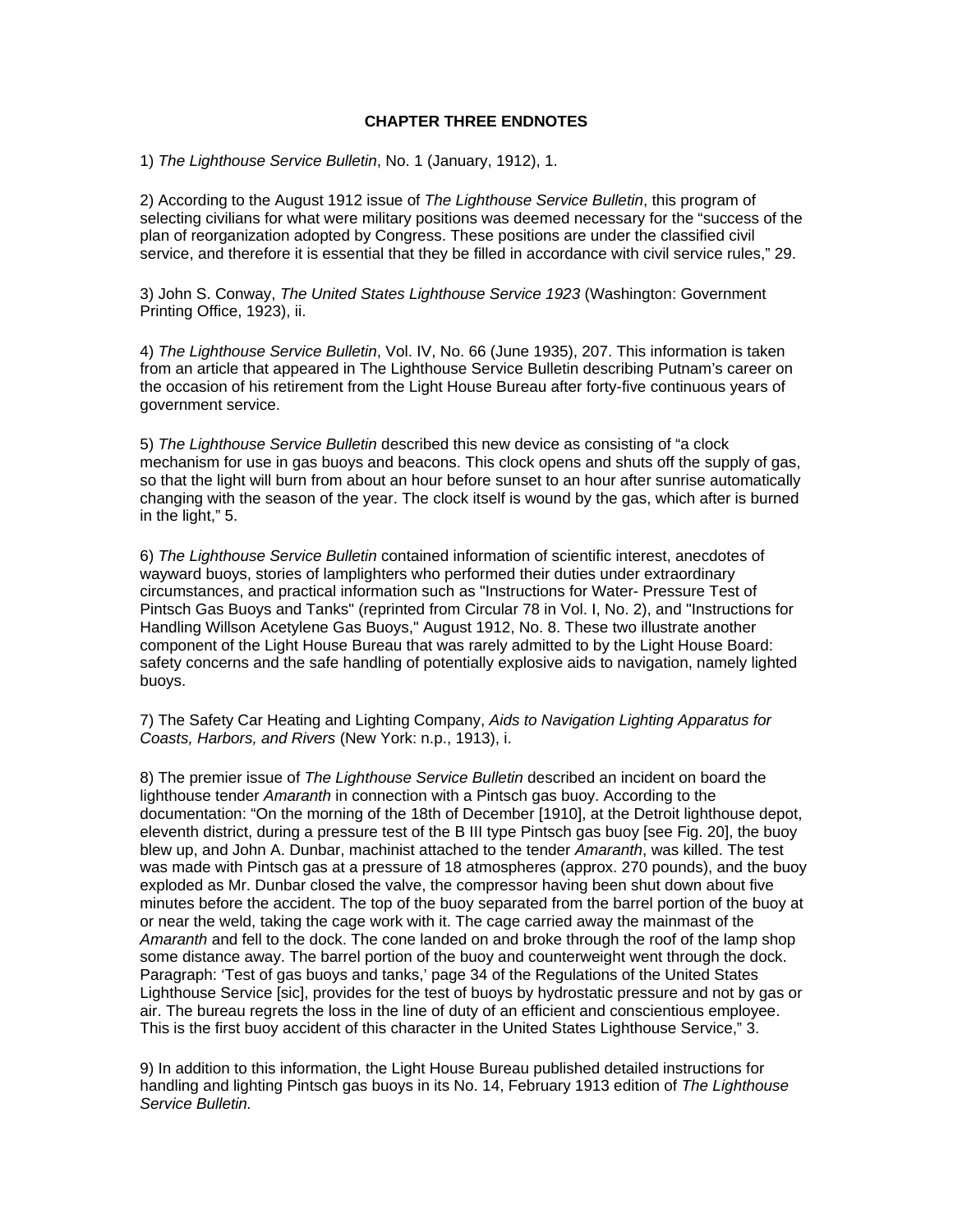10) The April 1919 issue of *The Lighthouse Service Bulletin* relates the incident of a buoy bursting during test: "On March 11, while under test at a lighthouse depot, a gas buoy burst, injuring two employees who were assisting in the test, one of whom subsequently died as a result of these injuries. From the report and photographs of the damaged buoy received, it appears probably that the hydrostatic pressure was applied too quickly, thereby causing a dynamic force which imparted a hammer-like blow, the force of which can hardly be estimated, causing the buoy to burst. Hydrostatic pressure should be applied slowly and all of the air expelled from the buoy. Observance of these simple precautions would have prevented this accident," 70.

11) This choice is never fully explained in any of the texts, manuscripts, and governmental documents consulted for this study.

12) In the company's commissioned history This is ESNA, the company's historians maintain that AGA was the original holder of patents for acetylene powered marine beacons. This contention is open to debate, although ESNA may have held a Swedish patent for the acetylene powered beacon; the name does not appear on U.S. patents.

13) This is ESNA, n.p., n.d., 1. This manuscript dates from ca. 1970. It exists in photocopy form at the National Aids to Navigation School in Yorktown, Virginia, and in the author's files. It appears that this document was produced as part of an orientation packet for new members of the ESNA team or for individuals considering the possibility of using ESNA for their supply needs.

14) U.S. House of Representative, House Appropriations Committee. *Congressional Hearings Relating to the U.S. Lighthouse Service* (Washington: Government Printing Office, 1925), 1347. Secretary of Commerce and Labor William Redfield appeared before the House Appropriations Committee in 1915 to answer questions relating to the Sundry Civil Appropriations Bill of 1915, and offered this explanation of the workings of the AGA buoys to the committee.

15) *The Lighthouse Service Bulletin*, No. 48 ( December 1915), 192.

16) *The Lighthouse Service Bulletin*, No. 15 (March 1913), 60.

17) *The Lighthouse Service Bulletin*, No. 25 (January 1914), 99.

18) Ibid.

19) U.S. House of Representatives, House Appropriations Committee. *Congressional Hearings Relating to the U.S. Lighthouse Service* (Washington: Government Printing Office, 1925), 1347. Secretary of Commerce and Labor William Redfield testifying before the House Appropriations Committee about the Sundry Civil Appropriations Bill of 1915.

20) *The Lighthouse Service Bulletin*, No. 59 (November 1916), 244.

21) An earlier conference was held in Washington, D.C., in 1889. The International Marine Congress was attended by delegates from 28 maritime nations. This conference sought to establish guidelines for the marking of channels. It confirmed the use of the lateral system worldwide. A later conference held in St. Petersburg, Russia, in March 1912 sought to reverse the earlier ruling on the lateral system, but was largely ignored by maritime nations as the safety of the system in place had already been demonstrated.

22) *The Lighthouse Service Bulletin*, No. 6 (June 1912), 20.

23) Ibid.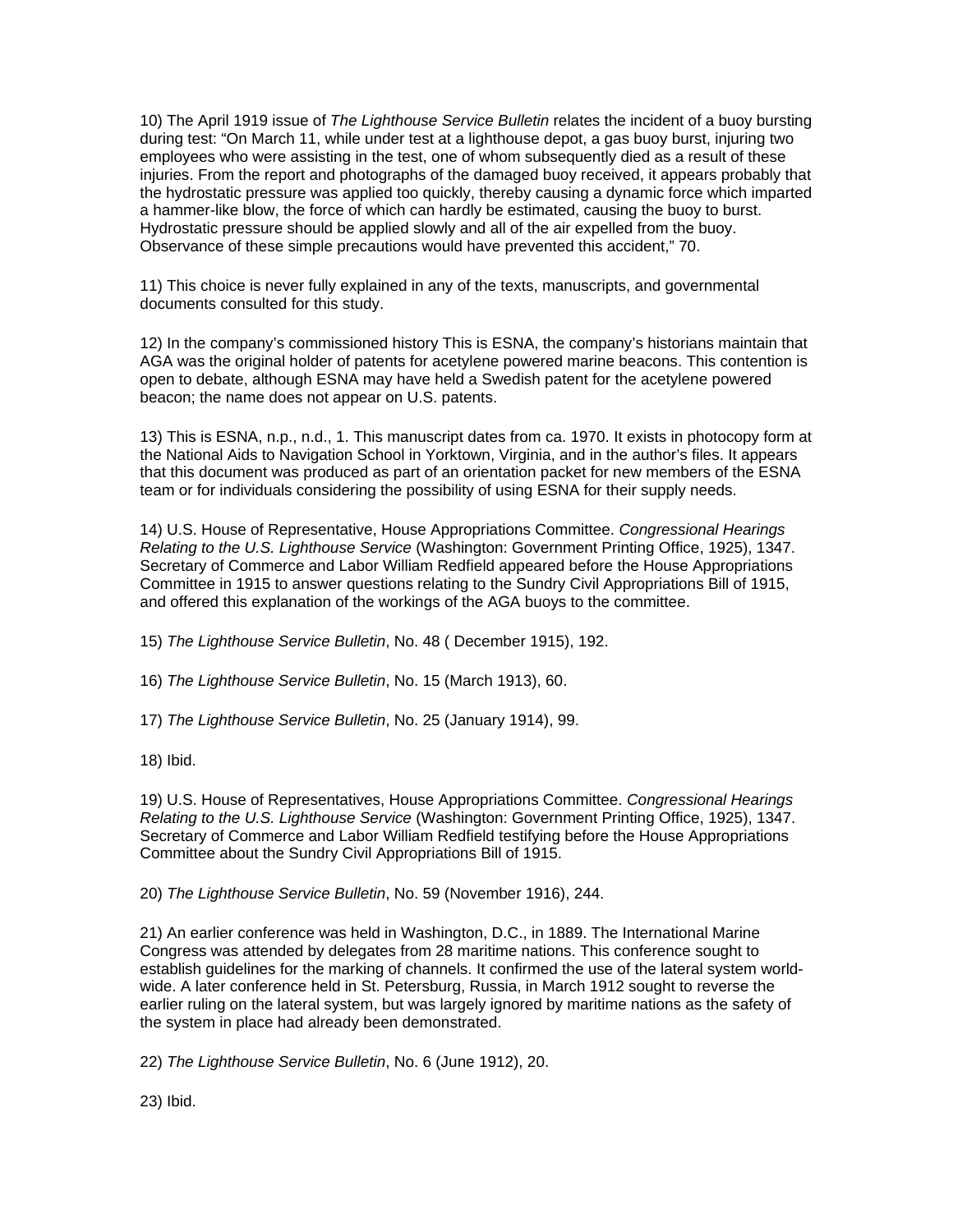24) John S. Conway, *The United States Lighthouse Service 1923* (Washington: Government Printing Office, 1923), 57.

25) Ibid.

26) A submarine bell is a submerged bell that marks a shoal or other danger to navigation. It is sounded automatically in the water and had a superior range to an audible signal sounded in air. Vessels equipped with specialized direction finding apparatus were able to record the signal from a submarine bell at ranges from ten to thirty miles away. Specialized equipment on board magnified the tone (each bell equipped with a distinctive tone), and navigators were able to plot a course relative to the aid. Signals recorded on the beam were superior to signals recorded on the bow or aft of the vessel. Submarine bell signals also allowed navigators to triangulate their positions when two submarine bells could be identified. Further information about submarine bells and their applications is available from Austin M. Knight, *Knight's Modern Seamanship*, 8th Ed. (New York: Van Nostrand and Reinhold Co., Inc., 1945), various citations.

27) *The Lighthouse Service Bulletin*, No. 5, May 1912, 18. Preliminary reports from mariners to the bureau proved encouraging: "The steamer Almirante reported that the bell was heard on February 14 at a distance of 17 miles, moderate sea; and it has been reported repeatedly as having been heard for distances of from 10 to 15 [sic] miles."

28) John S. Conway described these buoys in *The United States Lighthouse Service 1923* as being "built of steel plates, and consist[ing] of a pear-shaped body with the smaller end uppermost, with a long open tube on the lower end. This tube extends through the length of the buoy, and is closed at the upper end by a headplate on which is mounted a check valve and a whistle on the superstructure of the buoy. The sound is produced by the air in the supper portion of the tube being compressed by the falling of the buoy in the waves, its means of escape being through the whistle. Like the bell buoy, the sound is automatic, depending solely on the motion of the waves, and therefore the whistle may be silent when the sea is very smooth. [It] is employed for important points with a single chain of the proper scope and a heavy iron sinker. The weight of the buoy is about 6,500 pounds. For great depths, where the necessary quantity of chain impedes the floatation of the ordinary size of this buoy, a special and larger size is in use similar to the regular size in design and operation but weighing about 11,000 pounds. Occasionally an additional buoy is shackled to the bight of the mooring chain when the water is unusually deep," 56.

29) *The Lighthouse Service Bulletin*, No. 59, November 1916, 237.

30) In a letter to the Hon. James R. Mann of the House of Representatives, Secretary Redfield acknowledge that the bureau was supporting aids to navigation in Alaska with the Columbine, but that the tender was not equipped to discharge her duties effectively. Redfield pressed his suit for a larger tender to support Alaska in that "the coast of Alaska is at once the most dangerous we have and the most difficult to protect. It is subject to much stormy weathy [sic] and its waters are very turbulent. A small though seaworthy vessel can not operate in them continuously, by which I mean that however safe she may be she can not do the work in the open sea which the nature of the service requires. Again, the distances are very great. From Ketchikan to Unalaska along the cost [sic] is 1,400 miles. To Bristol Bay and the Yukon district is still farther. A vessel is needed of sufficient size not only to keep the sea in rough weather and do her work, but also to have a coal supply sufficient to avoid making duplicate trips back and forth, and also to enable her to carry supplies sufficient for the entire coast when it shall be fully lighted without having to return and take a second cargo for lack of carrying capacity." Congressional Hearings, 1336-7, Letter from Secretary William C. Redfield to the Honorable James R. Mann, M.C. dated April 17, 1914.

31) Congressional Hearings, 1337.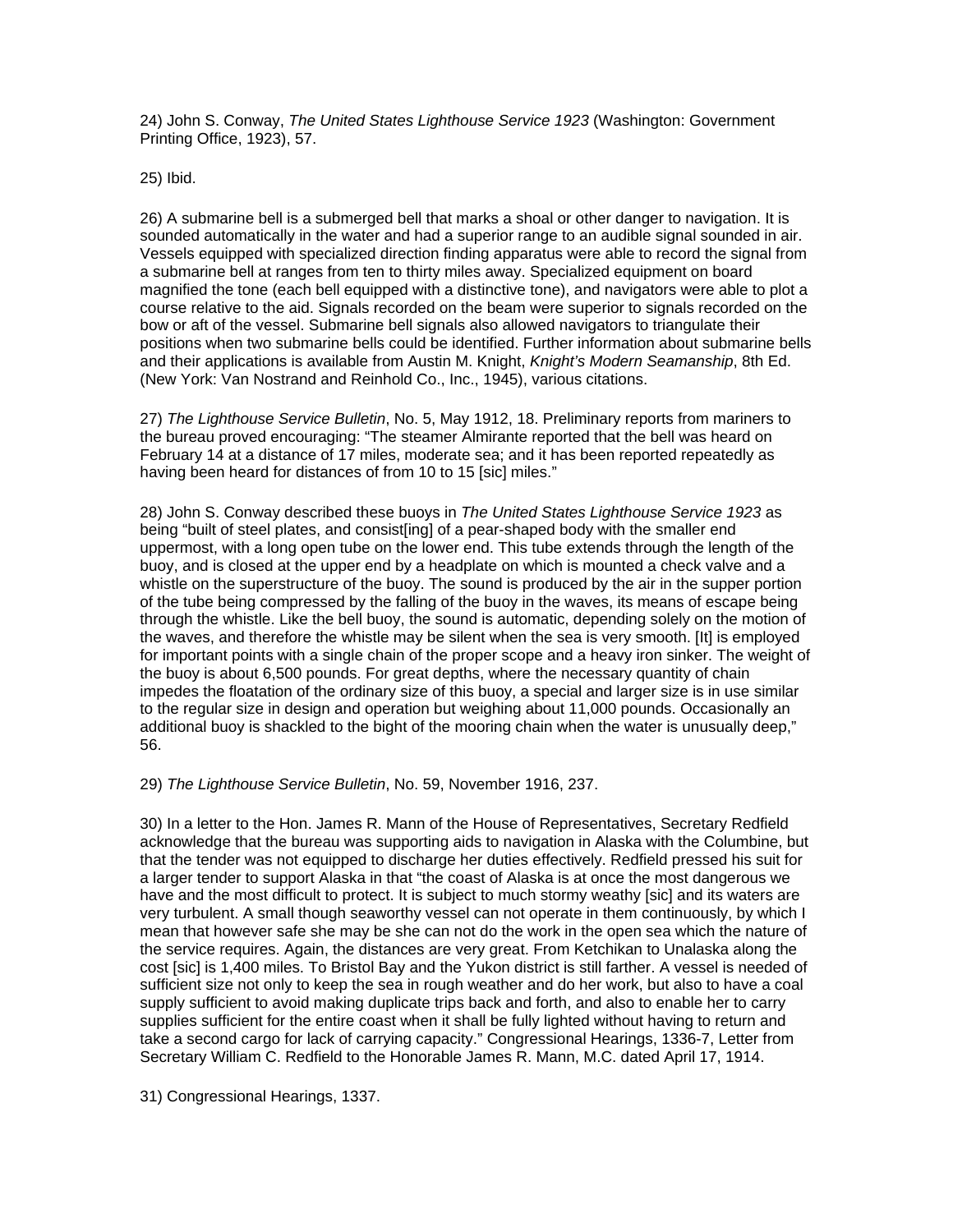32) Ibid.

33) *The Lighthouse Service Bulletin*, No. 43 (July 1915), 169. According to *The Record Book* and *The United States Lighthouse Service 1923*, two sailing tenders were still in service as late as 1882. The *Mignonette* was lost in a hurricane off the coast of Texas in 1887. *Pharos*, the surviving sailing tender, continued to discharge her duties until 1908 when the Light House Bureau condemned and sold her.

34) The Lighthouse Service Bulletin, No. 43 (July 1915), 169.

35) Ibid.

36) "Tenders and Light Vessels" (n.p., n.d.), Coast Guard Historian's Office, n.p. These dimensions are also noted in *The Lighthouse Service Bulletin* issue No. 43 as above.

37) *The Lighthouse Service Bulletin*, No. 61, January 1917 related a report of the voyage of the Fern from Ketchikan, Alaska to Seattle, Washington between November 7- 10, 1916. During the voyage, which took seventy-one hours, Fern consumed seventy-five barrels of oil in order to maintain an average speed of 9.76 knots. Her engineer calculated her consumption at 0.11 barrels of oil per mile. The engineer noted that: "More than half of the distance was run before a NW gale [sic]. Engines were not stopped from Ketchikan to Seattle, and ran at an average of 150 revolutions per hour for the entire voyage," 249.

38) The roles of the Union and Confederate Light House Boards were only briefly touched upon in chapter two. Space here is not sufficient for a complete and detailed rendering of the conflict as viewed through the opposing boards. Individuals manning tenders in areas of conflict were not exempt from the perils of capture. The tender Martha offered the best documentation of an illfated voyage. Confederate troops descended on the Martha in July 1863 as she conducted lighthouse work in Chandeleur Sound, and burned her after capturing her crew. The vessel's master escaped and reached the Union forces at New Orleans. Other vessels were seized at Charleston and Mobile, and the Confederacy successfully severed the supply line tended by the schooner Guthrie in Galveston, Texas. This information is detailed best in John S. Conway, *The United States Lighthouse Service 1923* (Washington: Government Printing Office, 1923).

39) According to Conway and George Putnam's *Sentinels of the Coast,* the transfer was complete on January 31, 1918, when "another lighthouse tender was transferred making 1,132 persons and 50 vessels transferred." John S. Conway, *The United States Lighthouse Service 1923* (Washington, D.C.: Government Printing Office, 1923), 7. When involved in hearings before Congress in 1923, Putnam clarified that the vessels originally transferred to the War Department were quickly turned over to the Navy for service. No mention was made of why the War Department was a considered recipient of vessels and manpower from the Light House Service except Putnam's statement: "we have another relation to these two branches [Army and Navy] of the military service [the question posed requested information about the assignment of Army and Navy officers to the Light House Service]. Congress passed a law in 1916 authorizing the transfer of the Light House Service, or any part of it to either the War or Navy Departments in time of military necessity [this was the Naval Appropriation Act of August 29, 1916]. It authorized the President, in his discretion, to do this, and in 1917, when we entered the war in Europe, the President did transfer a part of the force temporarily to the War Department, and finally about one quarter of the whole service to the Navy Department for duty under the Navy Department in connection with military operations. This part of the service, however, still conducted the lighthouse work and still worked under our bureau organization here, but at the same time was subject to orders that might be given by the naval officers of various districts." Putnam's testimony before the House Appropriations Committee for the Commerce and Labor Appropriations Bill of 1923 in Congressional Hearings, 1923, 539.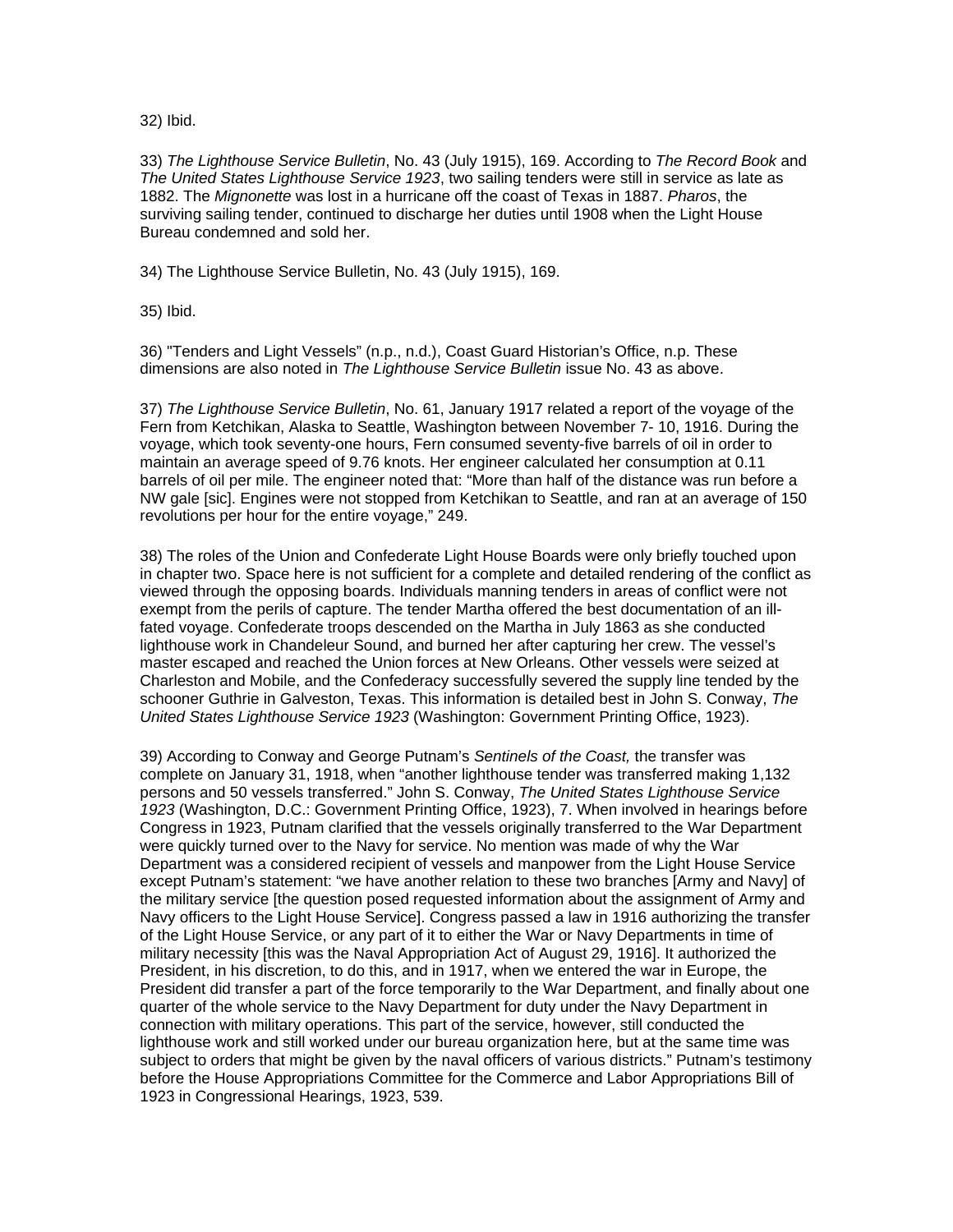40) U.S. House of Representatives, House Appropriations Committee. *Congressional Hearings Relating to the Lighthouse Service* (Washington: Government Printing Office, 1923), Putnam's *Statement on Aids to Navigation and Pay in the Lighthouse Service, 1920*, 35.

41) Ibid.

42) The Light House Bureau lost no buoy tenders during World War I. Earlier citations about the *Martha* during the Civil War illustrate the danger to tenders during war time. The Coast Guard, in World War II, lost a tender to submarine attack. On March 15, 1942, the CGC *Acacia*, a buoy tender assigned to service aids to navigation in the British West Indies fell victim to a German submarine. The U-161 pressed her attack against the tender and, according to witnesses, the Uboat surfaced after three unsuccessful torpedo attacks and tore at the tender with tracer fire. One shot ruptured an acetylene buoy lashed to the deck. The tender's crew, safe in lifeboats, watched as the U- 161 remained on the surface after the attack, watching *Acacia* go under. The captain of the tender believed that German naval officers on the deck of the U-boat attempted to make out the name of the vessel they had sunk, and tried to determine the type of vessel she was. The buoy, released by tracer fire, provided a safe mooring for lifeboats from the tender as the crew waited for rescue. Amy K. Marshall, "A History of Buoys and Tenders" in *The Commandant's Bulletin* (November 1995), 15.

43) U.S. House of Representatives, House Appropriations Committee. *Congressional Hearings, 1923, Statement of George Putnam, Aids to Navigation and Pay in The Light House Service*, 35.

44) Conway, 7.

45) U.S. House of Representatives, House Appropriations Committee. Congressional Hearings Relating to the Lighthouse Service (Washington: Government Printing Office, 1925), Putnam's Statement before the House Appropriations Committee, Sundry Civil Appropriations Bill, 1922, 1243.

46) Ibid., 1253.

47) Ibid. When Gillette spoke before the Committee on Interstate and Foreign Commerce on the subject of Aids to Navigation and Pay in the Lighthouse Service later in 1920, the question of the use of Shipping Board vessels for use as light vessels appeared again. After briefly explaining the stresses to which a light vessel is routinely subjected, Gillette concluded, "these Shipping Board vessels are not built for that work; they are not strong enough in the bows to handle the moorings that would be necessary to hold them on stations. I have looked at this subject from all sides, and as a naval architect, I would not recommend putting them out as light ships, considering the safety of the people aboard; I would not go out there on one myself." Edward C. Gillette in Congressional Hearings, 1923, 85.

48) Conway, 73.

49) *The Lighthouse Service Bulletin*, No. 61, January 1923, 263.

50) 152 employees joined the Army and Navy outright.

51) Putnam, speaking before this committee, stated: "I think there is considerable doubt as to what the standing [of Light House Bureau personnel] is, and in a moment I will show you some opinions and decisions we have upon that subject. The officers and crews of Lighthouse Service vessels, keepers of lighthouses, and other employees were called upon for duty of a military character, and were subjected to risks of war without having their military standing clearly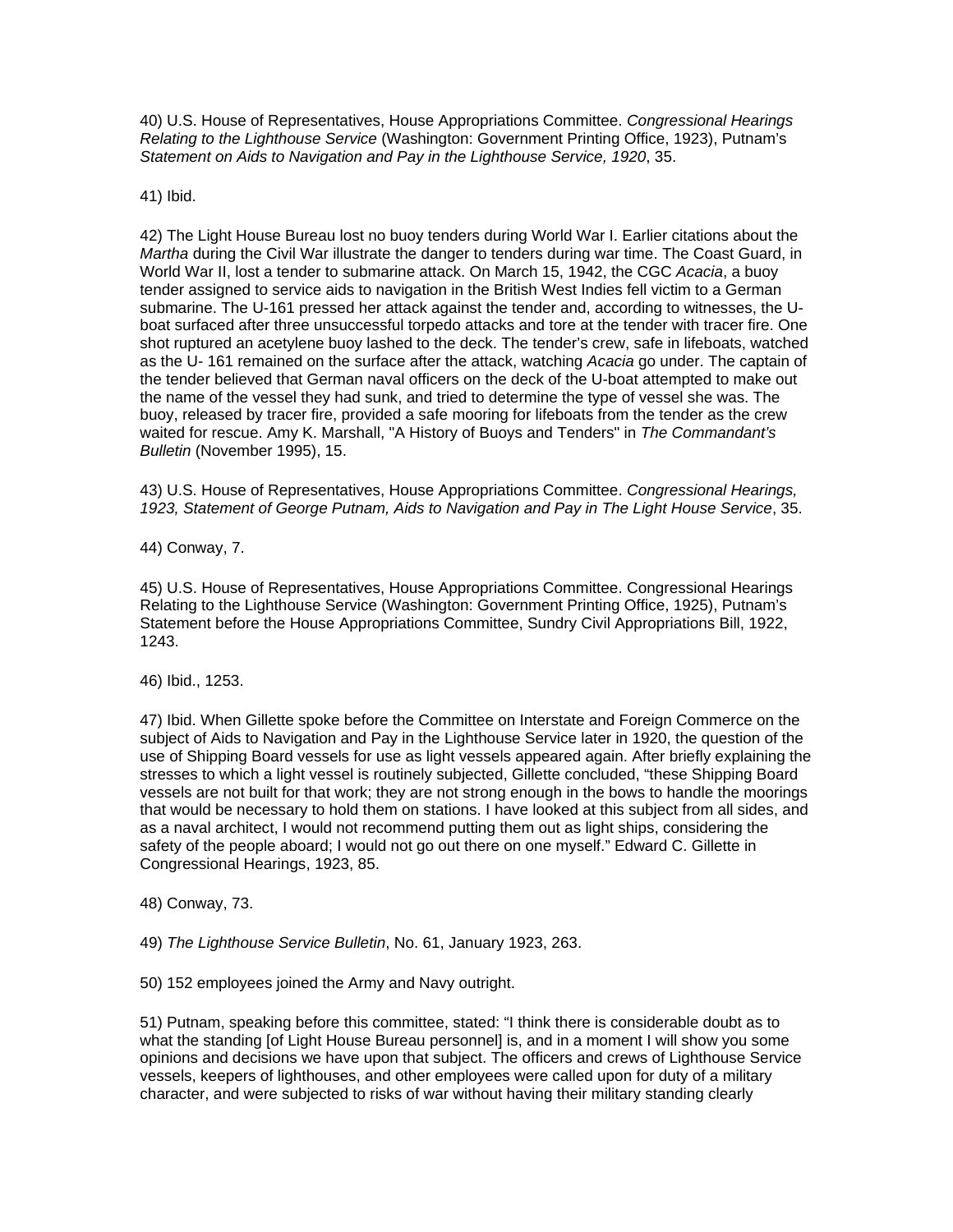defined, and they were required to act with naval vessels and military and naval personnel without any relative military status. This law foes not give them any military standing, and it does not say whether they are civilian or military." Putnam's testimony before the House Appropriations Committee in reference to the Commerce and Labor Appropriations Bill for 1923 in Congressional Hearings, 1923, 36.

52) Ibid., 37. This letter came to Putnam from the superintendent of the fifth lighthouse district.

53) Ibid., 37.

54) U.S. House of Representatives, House Appropriations Committee. Congressional Hearings, 1923, 469. Putnam reinforced this with the drafting of a statement for the consideration of the committee in which he quoted a letter from the secretary of the navy dated April 14, 1916 stating: " 'The War Department, in "Rules and Regulations" for execution of the selective service law, May 18, 1917 (p.27), states that the words "persons of the military and naval service of the United States," shall be construed as including among others, the transferred personnel of the Lighthouse Service. 2. [sic] The Lighthouse Service has a relation to the Navy Department similar to other nautical services, and should have similar status,' " 470.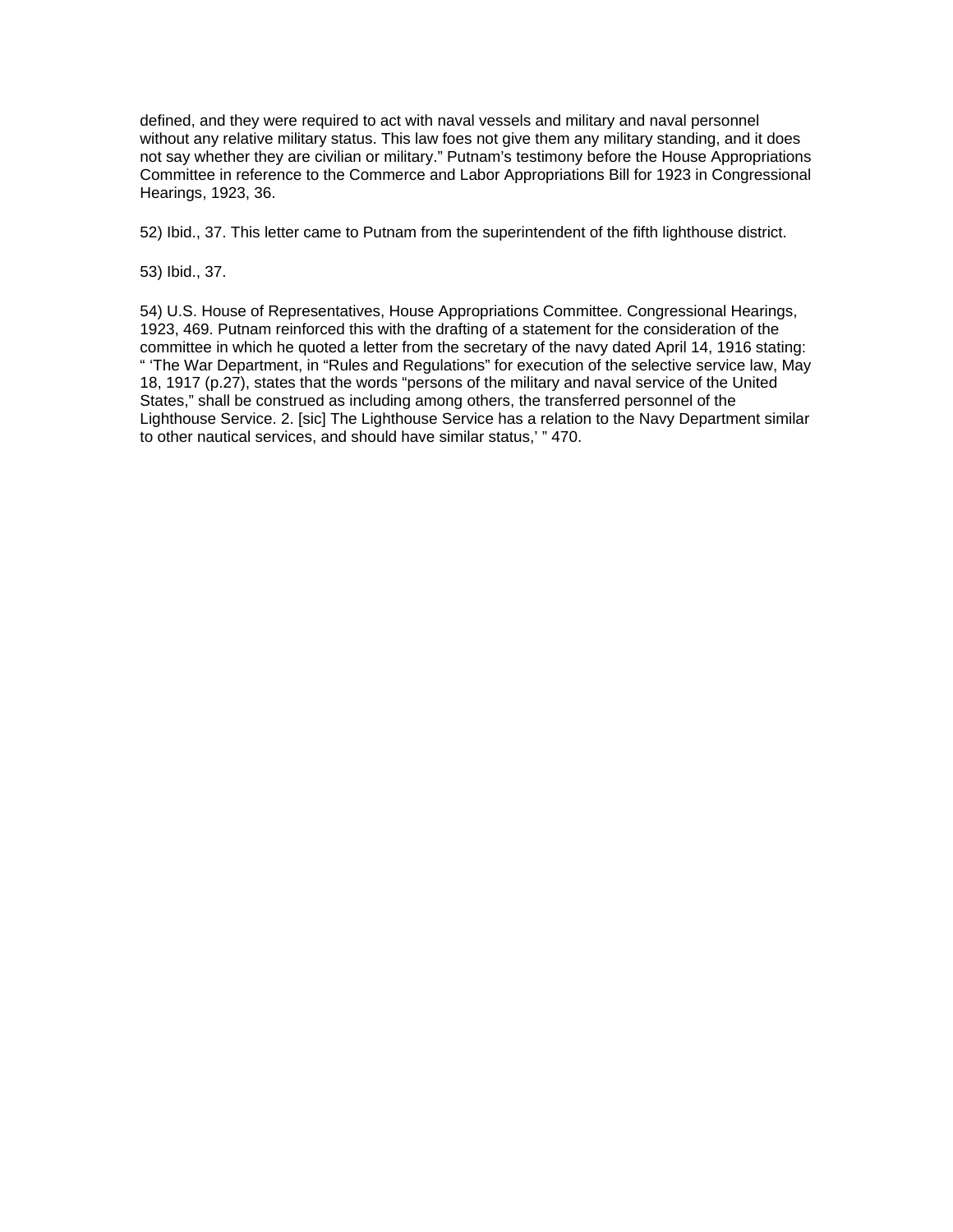#### **CHAPTER IV**

### *The Age of Putnam: The U.S. Lighthouse Service Comes of Age*

1921 - 1939

Putnam and his senior administrators won equitable treatment for Light House Bureau personnel in light of their military service and successfully argued for a new tender construction program. The face of the service was about to change drastically with the improvement to aids to navigation, that would stand as an unmatched monument to the progressiveness and ingenuity of the Light House Bureau. Lighthouse engineers continued experiments with an invention that would change the course of aids to navigation world-wide. This invention, tested in 1921 and quickly adopted for use with lighthouses and on light ships, was the radio beacon. Radio beacon technology allowed major aids to navigation to be used in thick weather and from greater distances. Using an on-board receiver, a vessel could use a radio signal emitted from a station on a lighthouse or light vessel to take a bearing and determine an exact position relative to the aid. (1) Radio signals emitted from specific aids could be identified miles out to sea, thus making the approaches to America's shores less perilous for deep draught vessels. (2)

Radio beacons on board light ships did not always render them visible to large vessels approaching them. The May 1934 edition of *The Lighthouse Service Bulletin* warned of the dangers brought on by the accuracy of radio beacons emitted from light ships. According to reports, the *Nantucket Lightship No. 117* was involved in a scrape with an unnamed Atlantic liner that "found the radio bearing so accurate that the steamer scraped the side of the lightship and carried away the antenna yards; the other signals of the lightship were not heard in time to permit the course to be changed to pass clear; also the crew of the lightship did not hear the steamer's fog warning whistle in time to give any special counter warning."  $(3)$  Fourteen days later, the greatest tragedy of Putnam's administration came to pass when, on May 15, 1934, the *Nantucket Lightship No. 117* keeping her station in a heavy fog, beamed her radio signal to the unsuspecting S.S. *Olympic*. The sister ship of the *Titanic* took a bearing on Nantucket's signal and set a relative course. According to all accounts, the radio beacon continued to function and the signal was accurate. Somehow, in the dense fog, the *Olympic* began to run toward the lightship. In a suddenness that shocked the crew of the liner, *Nantucket* lightship appeared before the bow of the *Olympic*, and was sliced in half and driven to the bottom. [Five] hands on board the *Nantucket* lightship drowned, while the *Olympic* sustained damage that did not put her in peril of sinking. A tablet commemorating the five crewmen of *Nantucket* was dedicated in Seamen's Bethel, New Bedford, Massachusetts, in May 1935.

So successful was this new technology, coupled with the efficient maintenance of unlighted and lighted buoys, that Lloyd's of London published favorable results concerning the United States in a fifteen-year study of maritime nations:

Lloyd's Register of Shipping, which takes a quite impartial view of such matters, reports that in the 15 years from 1920 to 1935, the United States advanced from sixth place to second place in sea safety. Only Holland outranked this country in 1935 in low percentage of ships lost in maritime accident [sic], and the United States stands first among the major shipping countries. We have 17.16 percent of world ship tonnage, against Holland's 4.59 percent. (4)

The fifteen-year period covered in the Lloyd's report reflects a time of progressive change in the Light House Bureau and supports the bureau's faith and reliance on the application and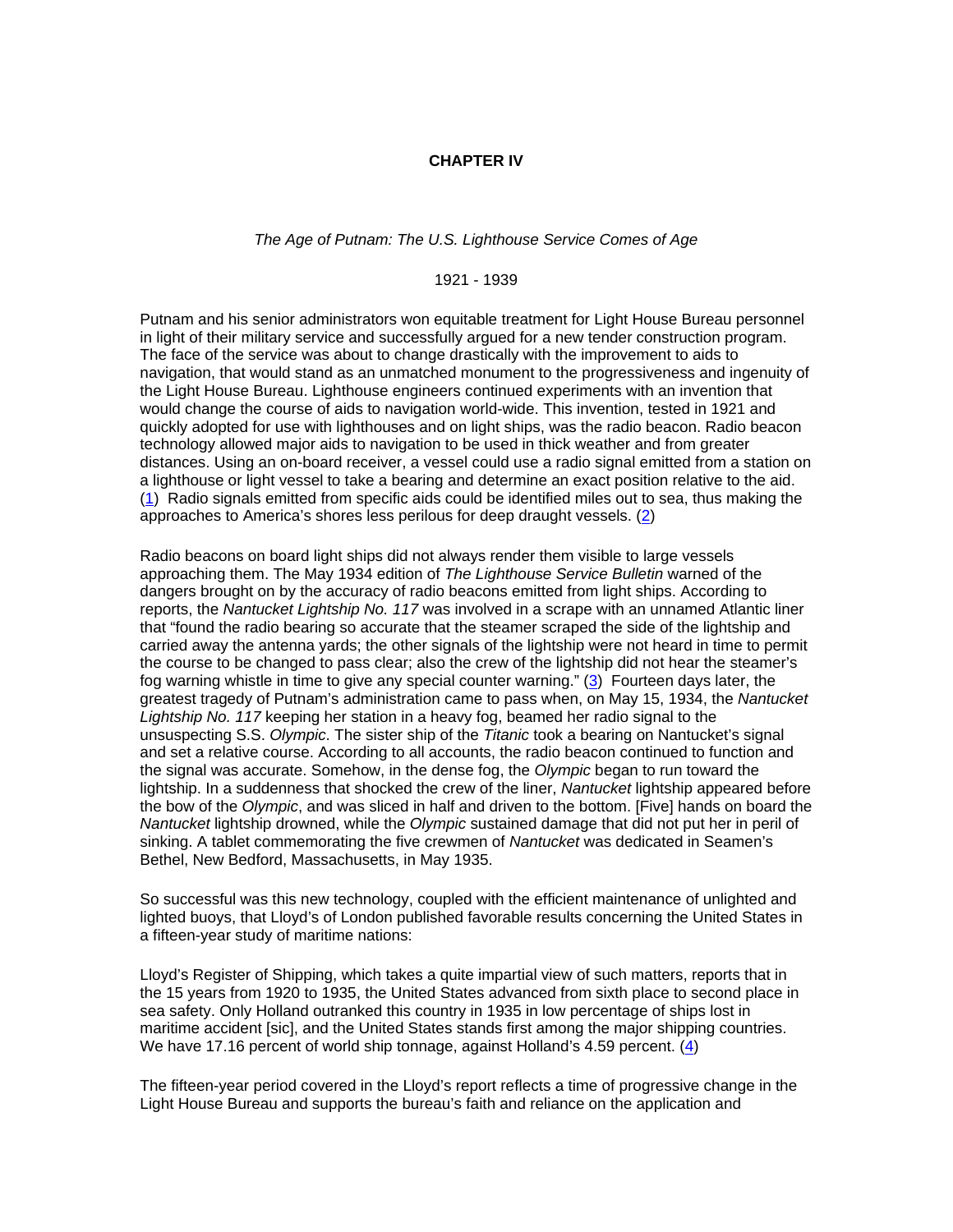aggressive deployment of radio beacon technology and lighted buoys. Radio beacons were not tested on buoys until 1939. These experiments clustered around the time Congress transferred the Light House Service to the U.S. Coast Guard.

Throughout the 1920's and early 1930's, the Light House Bureau continued to rely on unlighted nuns, cans, and spar buoys for marking rivers and less important channels. In June 1922, the Light House Bureau had a total of 7,524 unlighted buoys in service. (5)

| <b>Type of Buoy</b>        | <b>Number in service</b> |
|----------------------------|--------------------------|
| Wooden Spar                | 5,061                    |
| Iron Spars, Cans, and Nuns | 2,143                    |
| <b>Bell Buoys</b>          | 246                      |
| <b>Whistling Buoys</b>     | 74                       |

**Table 1. Unlighted Buoys in the Light House Service as of June 30, 1922.**

That is not to say that the Light House Bureau had abandoned its tradition of experimentation with different designs and materials. Wooden spar buoys, for instance, were the victims of relentless attacks by teredo navalis. This situation caused much concern among lighthouse district inspectors and was responsible for the frequent deployment of tenders for relief. In 1916, the inspector of the second lighthouse district deployed two spruce spar buoys in Vineyard Sound, Massachusetts, at Half-Moon Shoal and Tarpaulin Cove where cedar spars previously marked the hazards. At the close of the first year of navigation, the inspector reported that "these buoys do not appear to be water-soaked more than cedar buoys, give no indication of being worm-eaten, and so far have given good results." (6) By 1919, the third lighthouse district submitted reports on steel plate spar buoys. Primarily constructed for use in shoal waters, these buoys were three-sixteenths inch steel plate "cylindrical in shape at the middle body with conical ends."( 7) These buoys measured seven feet three inches in length with a two feet diameter. *The Lighthouse Service Bulletin* reported that

From observation it appears that this type of buoy is more conspicuous than the spar buoys and of a neater appearance. In comparing the range of visibility of this buoy with the [wooden] spar buoy, it was found that it could be seen as far again as the [wooden] spar buoy. (8)

By January 1927, the application of the spar buoy in its traditional function as a shoal marker began to decline. The bureau finally addressed the concerns voiced for years by mariners regarding the inadequacies of the wooden spar buoy design and construction. Among the complaints were the pilots' inability to spot spar buoys from great distances, and the fact that the "color of the buoy which designates the hand on which the buoy is to be passed cannot be distinguished at night or when the buoy is in the sun's glare, and only with difficulty in thick weather." (9) To combat these problems, the Light House Bureau experimented with iron buoys to replace the spars. These buoys, which came to be known as special-class cans and nuns, were divided into three classes: the first class measured 19 feet, 2 inches length with a 27 inch diameter; the second class was 11 feet, 7 inches in length and 24 inches in diameter; and the third class was 7 feet, 11 inches long with a 24 inch diameter. The Light House Bureau tested the third class buoy extensively in icy conditions. (10) All classes of this type were constructed using the electric or acetylene welding processes, and, while the cost for an individual iron buoy was far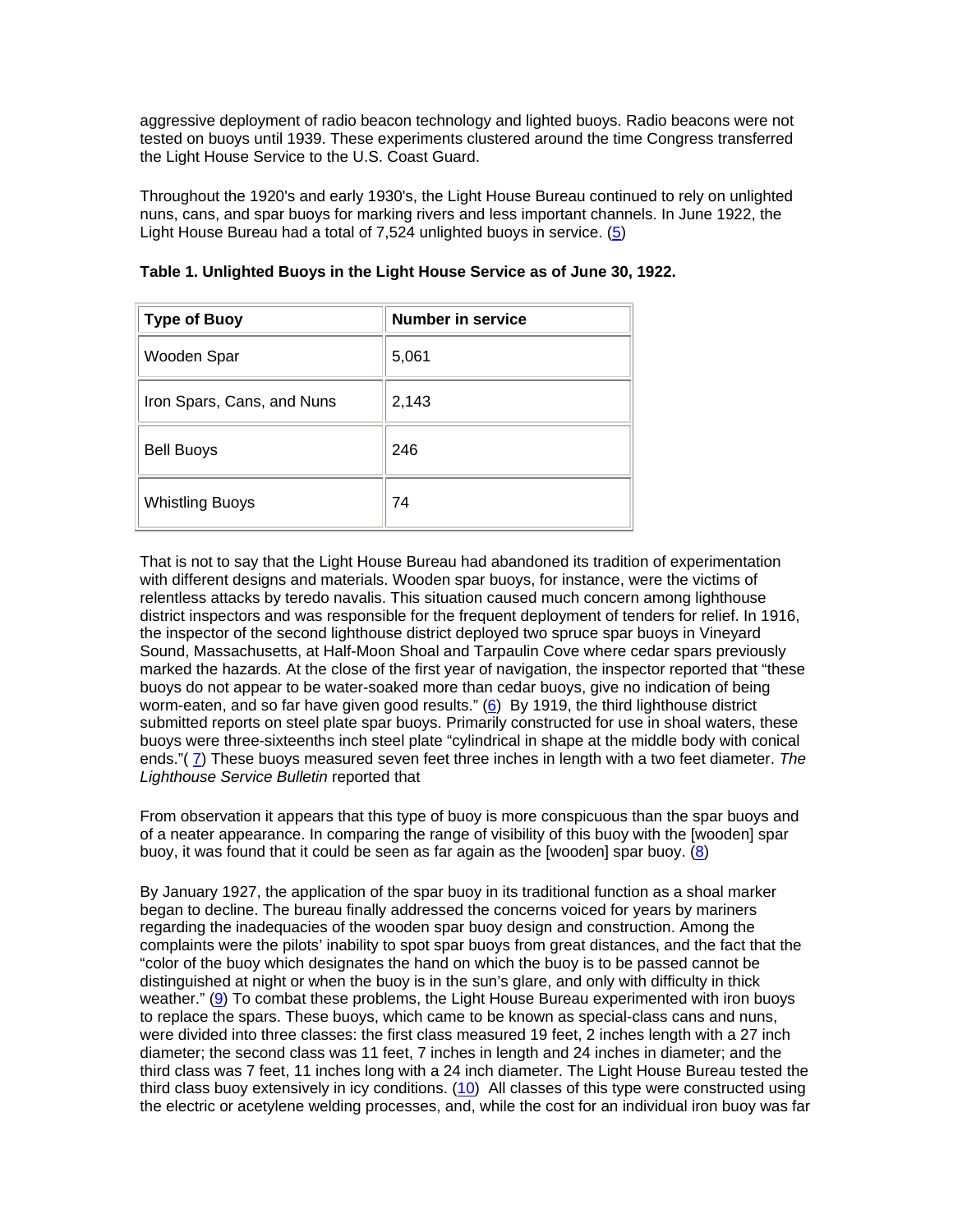greater than that of its wooden counterpart, the greater visibility this navigational aid provided mariners and its longer service life expectancy outweighed the initial investment.

Spar buoys were not the only unlighted buoy to undergo transformation. The Light House Bureau eliminated the wooden spar buoy in deference to new and improved designs of the nuns and cans that continued to be deployed by the Coast Guard into the 1940's. Prior to 1920, the familiar nuns and cans were virtually unchanged in their 1850 riveted design. In 1920, the Third Lighthouse District announced the deployment of a tall-type cone buoy. Like the experimental steel spar buoy, this cone boasted three-sixteenths inch steel plate construction with electrically welded joints. The Third Lighthouse District deployed six experimental buoys of this type in the Bronx River, New York. After six months on station, they reported that the buoys were satisfactory in that they demonstrated an ability to hold their positions while subjected to extreme icing conditions of the winter of 1920. The lighthouse engineers commented that the buoys had a neater appearance than the traditional spars, and mariners reported that they were visible from greater distances and were overall better than the fourth-class spar buoys previously used in the river. (11)

Results of a number of experiments conducted on the effects of sea water on cast iron demonstrated the superiority of steel construction for all types of buoys and resulted in the bureau's abandonment of cast iron. According to the report, the depth of corrosion and effects of galvanic coupling from the proximity of diverse metals in a sea-water environment could not be arrested by the application of traditional preservatives such as anti-fouling paints and tar. The results of these experiments included the reliance on steel plate buoys and the understanding and improving of maintenance of lighted aids which were more subject to the deterioration processes aggravated by the galvanic coupling of their iron and copper fittings.

The Light House Bureau continued to rely on whistle buoys based on the Courtenay design. Newly designed audible buoys of the 1920's expanded on the design of the Brown's Bell Buoy. In 1922, the Light House Bureau tested a variation on the Brown's Bell Buoy off St. George, Staten Island. The bureau designated this new type of audible buoy a "chime buoy." The bureau described this aid as looking "much the same as the ordinary bell buoys which mark the various channels, but its warning or signal is unique." (12) Mariners had long noted the bell buoys' limited use in thick weather; pilots could not distinguish one buoy from another based on tonal qualities alone. Lighthouse engineers created the chime buoy with four bells of varying sizes, ensuring that each would create a different tone. John T. Yates, Superintendent of the Third Lighthouse District, who designed the chime buoy, described its benefits:

There is no sequence or rhythm to the notes thus rung out across the water, although the effect is not unmusical. But the combination of notes is distinctive and readily recognized. The lookout on a vessel approaching the chime buoy in a fog will have no difficulty in recognizing its characteristic music among the scores of ordinary fog bells, and will thus receive definite information as to his position. Any passenger on the Staten Island ferryboats can readily observe this for himself. The new chime buoy rides at present just north of the channel used by the boats on turning toward the slip at Staten Island.  $(13)$ 

Another important advance in audible signal buoys was tested in the mid-1920's and proved its success in the early 1930's. The automatic bell striker used carbon dioxide gas under pressure to cause a clapper to strike a bell. The early automatic strikers used technology that paralleled the use of pressurized air pioneered in the Courtenay's buoy. The automatic bell strikers were extremely successful in a variety of conditions. In fact, the Third District reported that one such striker functioned even though the buoy on which it rode was completely submerged in ice. According to reports, the Bartlett Reef Lighted Bell Buoy off the coast of Long Island, New York, was beset by severe ice for three weeks in the winter of 1934, and during this time the bell and striker were submerged on many occasions by running ice, but at no time did the bell striker cease to operate. On several occasions lighthouse tenders went alongside the buoy, finding it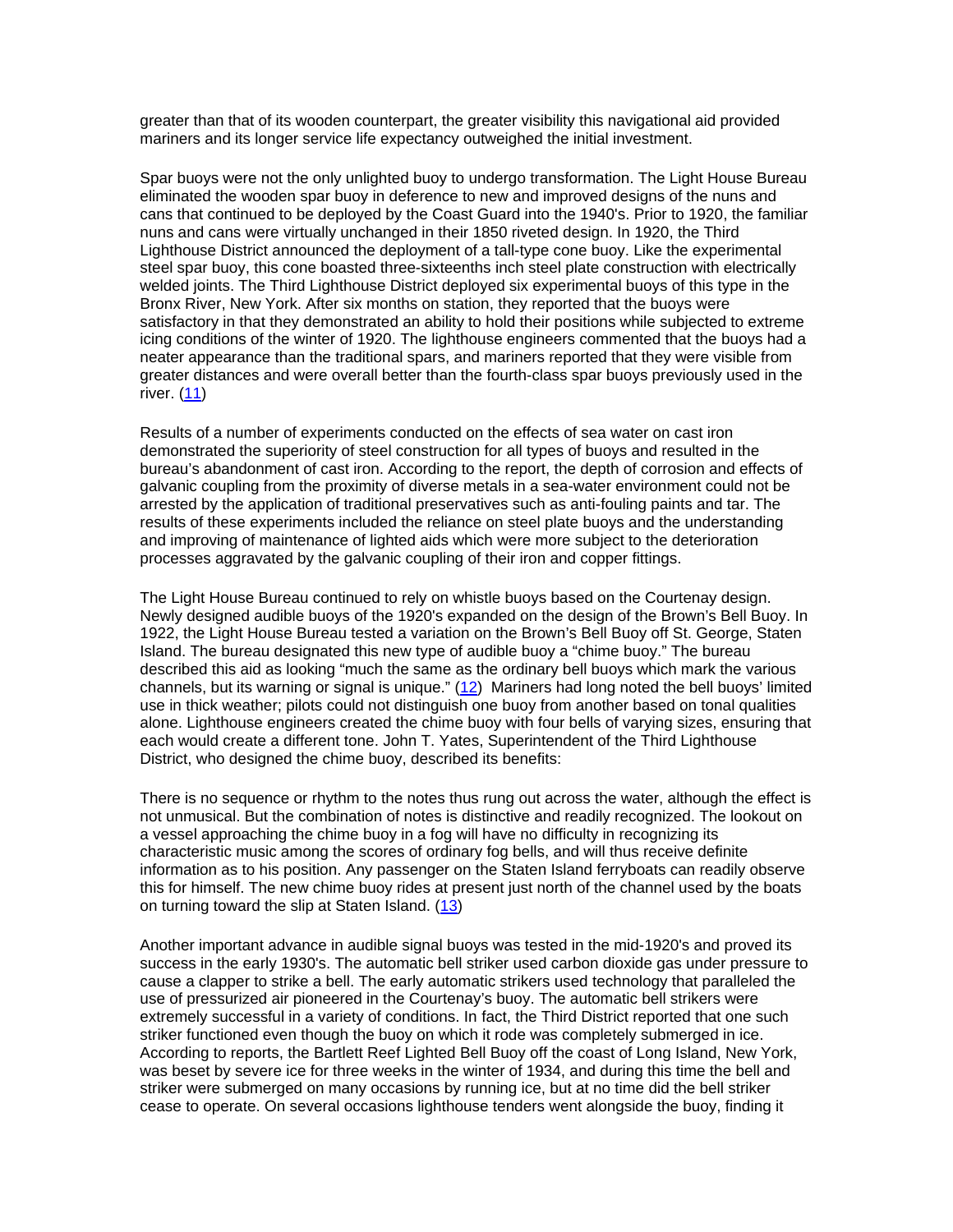submerged, yet were able to hear the bell sounding under the ice. On at least three occasions the entire buoy, including the bell and lantern, were submerged. (14)

The Light House Bureau continued to rely on acetylene power for lighted buoys. Like unlighted aids, these buoys were subject to environmental stresses. Teredo navalis did not threaten metal buoys as it did their wooden counterparts, but, the effects of sea water and salt deposition on lanterns were a major concern. As mentioned earlier, the Light House Bureau turned to pressed glass for 375-mm buoy lanterns after extensive testing in 1916. The Bureau of Standards at the Department of Commerce conducted tests on the effects of sea water on glass and how such deterioration affected the visibility of an aid to navigation. The Bureau of Standards concluded in January 1924 that the most serious problems stemmed from the evaporation of salt water spray on buoy lanterns and the deposition of salt on the lenses. This process of evaporation eventually etched the glass used in the lenses. The investigators concluded that of the three types of glass tested, boro-silicate, lead, and soda-lime, the lead glass proved most inferior, while the other two types did not show significant damage due to salt deposition.  $(15)$ 

Despite numerous improvements in handling techniques, acetylene buoys continued to be dangerous. As late as 1929, the bureau reported the explosion of an acetylene buoy that resulted in the deaths and serious injuries to several members of an unnamed lighthouse tender crew. (16) Undaunted by accidents involving acetylene gas buoys, the Light House Bureau required the conversion of the B III type Pintsch gas buoys to the acetylene type. This change was partly precipitated by the railroads' abandonment of Pintsch gas for lighting; the drop in overall demand created procurement problems for the Light House Service and their supply needs. (17) The acetylene buoys proved so successful that they continued in service through two decades of Coast Guard maintenance of navigational aids. The Coast Guard brought the age of acetylene buoy deployment to an end with the October 14, 1963, removal of the last of this type in service from the James River in Virginia in the Fifth Coast Guard District. (18)

Francis Collins provided an excellent glimpse into how tenders relieved acetylene buoys. The *Larkspur*, the tender on board which Collins took his notes and photographs, was built in 1900. The *Larkspur* was 169 feet two inches in length overall with a 30-foot molded beam. She displaced 703.36 tons, and was equipped with a fore-and-aft compound steam engine. (19) His book, published in 1922, provides a detailed description of a buoy tender's effort to relieve an acetylene buoy. Collins was on board the *Larkspur* as she made her trip from Newport, Rhode Island, to Cape May, New Jersey. Like Mary Crowninshield nearly forty years earlier, Collins left a detailed account of the servicing of a lighted bell buoy marking Ambrose Channel:

The first call of the inspection trip was made upon a monster buoy which rang a bell to the swash of the waves, and flashed a red light with clock-like regularity. It seemed a mere red speck in the distance, but, as the *Larkspur* came alongside, the light atop the red frame actually towered above the forward deck. The visit was made to find if the buoy needed more pressure to keep its light burning, and, in case it did, to supply it.

To come alongside the great buoy in such a sea required delicate navigation. The *Larkspur* was skilfully manoevered [sic] alongside, while half a dozen trained men stood at their stations forward. The towering steel structure of the buoy bumped alongside and drifted swiftly past with surprising speed. The instant the buoy touched the vessel's side experienced hands lassoed it. This may not be the correct nautical phrase, but it describes the action. Ropes were thrown about it, which were quickly caught by long boat-hooks and drawn in. Heavy hawsers had been attached to the lines, which in turn were drawn about the buoy, which was thus held rigidly to the vessel's side despite the motion of the sea.

With the agility of a cat a sailor sprang from the deck to the cage-like frame at the top of the buoy, and holding to the ribs, which swung violently from side to side, opened the lamp and inserted a complicated instrument. It would be difficult to picture a more unusual position for making a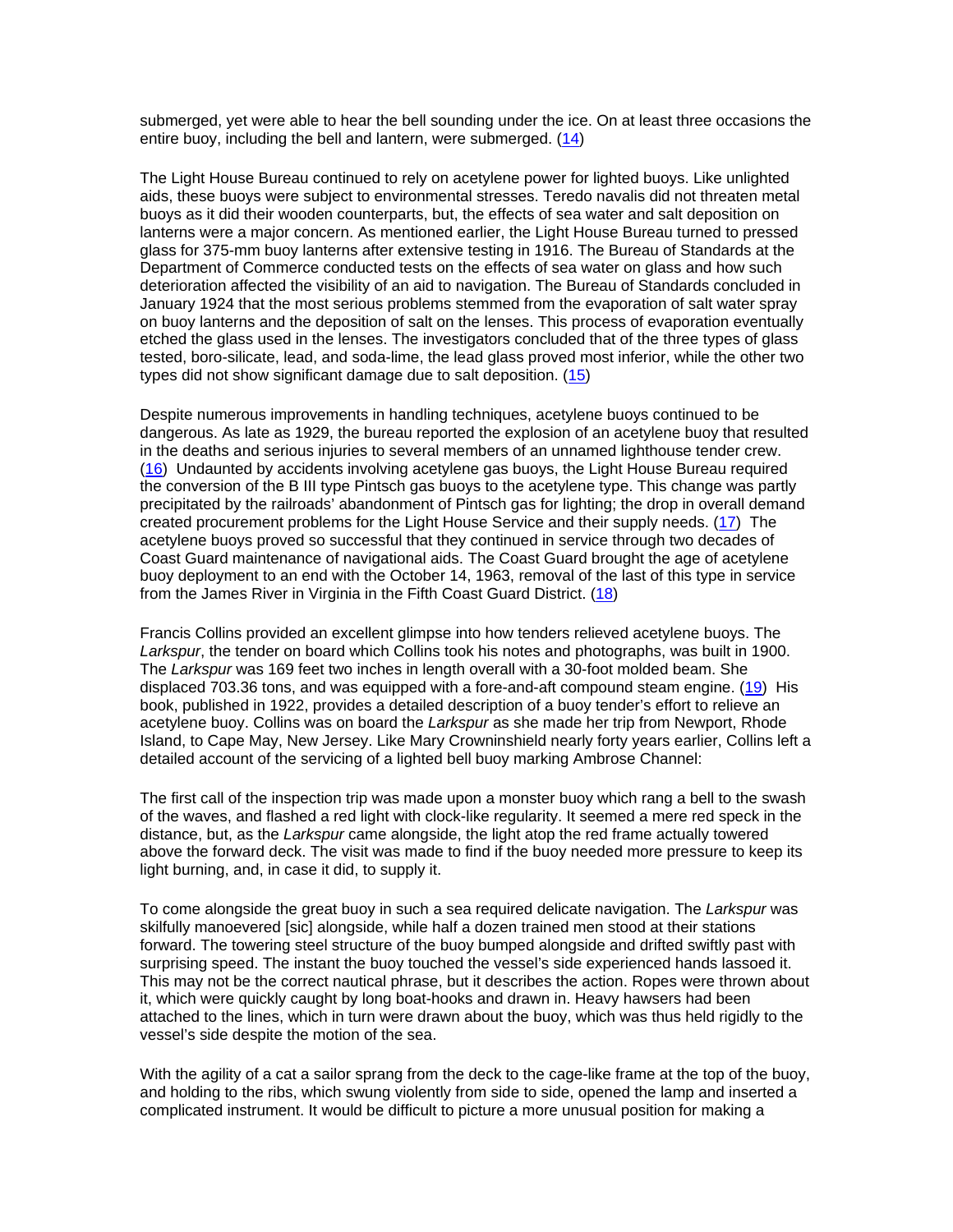scientific observation. A moment later he turned to the ship and shouted a single word, "Four." The signal had nothing to do with the game of golf.

The captain shouted an order in return, and then explained that 'four' meant that the tank of the buoy still contained a pressure of four atmospheres. This would be sufficient to keep the light burning for two months or more, but would nevertheless be renewed to twelve atmospheres.

A flexible hose had meanwhile been carried to the buoy and attached. In the choppy sea the Larkspur and the buoy bobbed about outrageously; but the supply of compressed air was carried across the open water, and in a few minutes the tank was filled and the pipe drawn in. The sailor on the buoy rose to his feet and made a flying leap across three or four feet which separated him from the deck of the Larkspur, landing in safety. A moment later the rope had been drawn in and the buoy quickly floated away with sufficient air pressure to last her for six months. (20)

In 1922, Putnam appeared before the House Appropriations Committee to answer questions and clarify parts of the 1923 Commerce and Labor Appropriations Bill in which he requested \$75,000 for the establishment of buoys. Putnam described the bureau's intention of establishing lighted buoys on stations previously guarded by unlighted buoys. (21) The Committee requested information and locations of the buoys proposed to be covered under the appropriations. Putnam replied that:

Our records would show many places where buoys are needed, but I have no record here which would show those particular localities. This was not gotten up with the idea of putting buoys at any particular place, but there is a very constant demand for improvements in our buoy system and the amount has been running about the same for a number of years. (22)

The committee pressed for information detailing buoy establishment over the previous fiscal year, 1921, which Putnam supplied. Putnam's success in obtaining this appropriation from Congress enabled him to further the mission of the bureau, and led to an unprecedented growth in the application of lighted buoys.

The 1888 Gedney's Channel experiment marked the first time the Light House Board attempted to use electricity to power lighted buoys. The series of spars connected to a generator on shore at Sandy Hook by cables remained in place until 1903, when the Committee on Experiments reported that difficulties with deep-draught vessels severing the cable and mechanical problems doomed the series to failure. The failure of the Gedney's Channel series did not completely thwart engineers' effort to apply electric power to floating aids to navigation. Lighthouse engineers worked to create a different electrically-lit buoy; they deployed it for testing early in the winter of 1934. The Fifth Lighthouse District fitted a second-class tall type buoy with an electric light unit; this unit had a 90-mm closed top lens, and the motor-driven battery operated flasher connected to a battery of twelve no. 6 dry cells. This assembly was sealed in a water-tight container and bolted to the top by a flange.  $(23)$  The engineers equipped the buoy with a cage around the light so it could resist damage from ice. They deployed the buoy during the winter when traditional lighted buoys had to be removed because of the threat of running ice. According to the Fifth District's report "the unit operated without difficulty or damage during this period, and was the subject of much favorable comment by mariners because of its functioning under severe conditions."  $(24)$ 

The electrically-powered buoy proved its worth in conditions of running ice. On January 25, 1935, lighthouse engineers began a test of this buoy type at the mouth of the Columbia River in Oregon. The heavy seas and gale force winds towed the buoy under and its light failed. Engineers countered by installing "a waterproof electric lantern and special cartridge type dry battery packs in the tank pockets." (25) The 14-volt 200-mm lamp operated effectively on 12 volts. A tender visited the buoy six months after she placed the aid on station, and the master noted how the buoy had endured heavy weather and continued to operate. (26)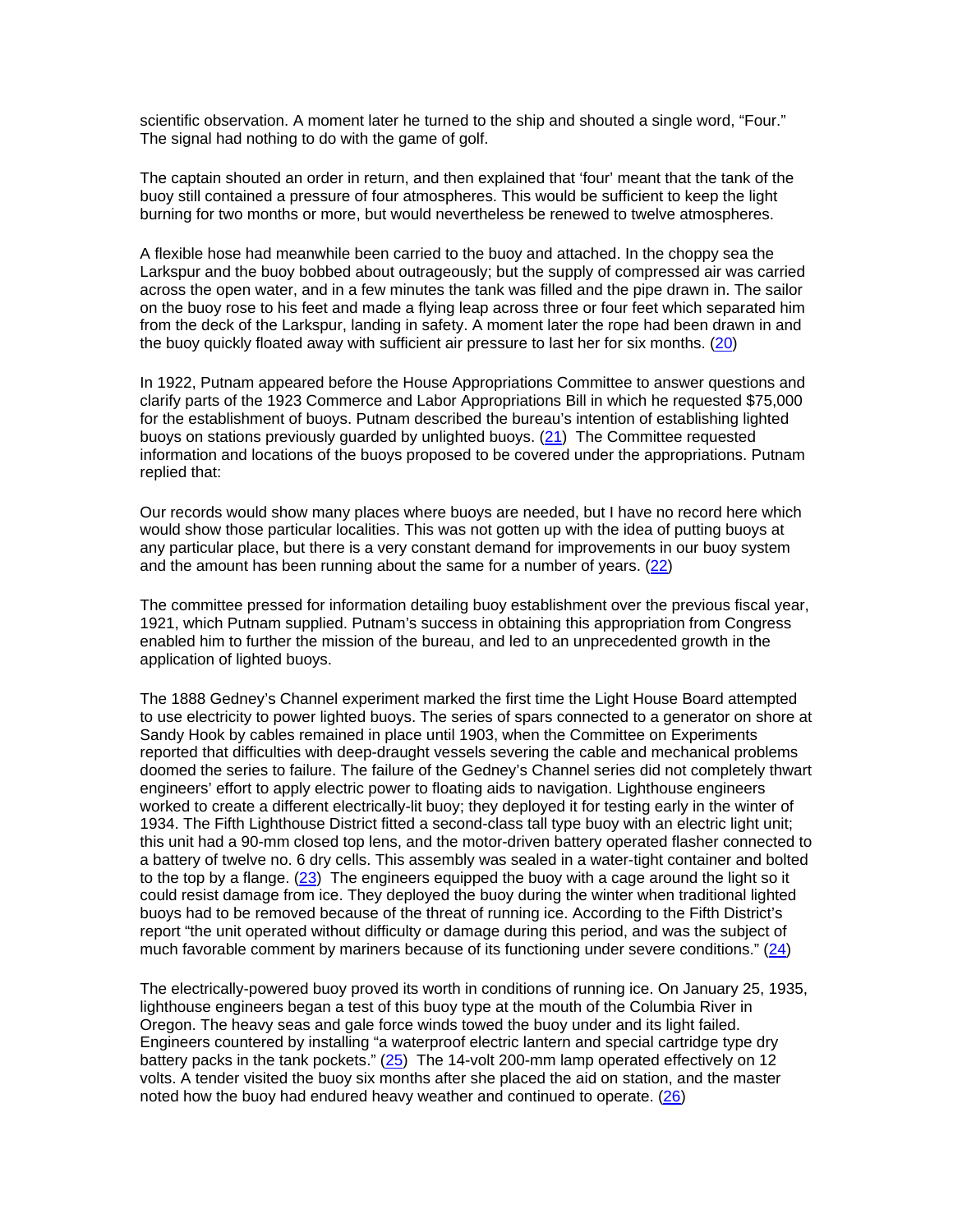Tenders also underwent changes in the 1920's. Naval architects, realizing the necessity for strong-hulled, maneuverable vessels for lighthouse work continued to experiment with designs with great success. John J. Floherty, writing in his 1942 book *Sentries of the Sea*, related his experiences as a guest on board the Tulip. As a testament to the construction of vessels like the *Tulip*, Floherty detailed the story of the fate of the tender during a hurricane in 1938. The wind and water swept *Tulip* from her moorings and cast her up on shore. She landed on the tracks of the New York, New Haven, and Hartford Railroad; her stern rested on a stone pier. A full seventyfive feet of her keel hung unsupported, but her construction was so strong that engineers were able to refloat her without damage to her machinery or hull. (27)

By 1925, the bureau boasted fifty-eight tenders ranging in size from the *Cedar*, which displaced 1,245 tons, to the *Poinsettia* of 27 tons. (28) In addition to the traditional tenders, the bureau experimented with large launches for tending small gas buoys. These launches measured thirtyfive feet in length overall with a ten foot beam and a four foot draft. Lighthouse engineers fitted each of these wooden vessels with an "A" frame "derrick mast and boom for handling buoys." (29) These smaller gas buoys were tested exclusively in the Navesink and Shrewbury rivers in the Third Lighthouse District. The following year, 1928, the bureau began to test a new type of power boat constructed for use in conjunction with larger tenders. These boats were successful in the relief of spar buoys. (30)

Lighthouse tenders were not solely used for lighthouse supply and buoy tending. In 1936, the captain and crew of the *Rose* received a commendation for heroism displayed at the Bandon, Oregon, fire. As fire threatened the town on the Coquille River where the *Rose* was tied up, the master of the vessel aided in fighting the fire. When it became evident that the fire could not be contained, he used the *Rose* as a ferry to evacuate the residents across the Coquille River. According to the commendation:

For 48 hours a considerable number of people were sheltered on the tender, many of these being old persons or those who were ill. During the entire time the stewards and cooks did all possible to supply food to those in need. Both officers and crew turned over their quarters to the needy, they remaining on duty constantly for the full time. Until other agencies took over the work, the lighthouse tender did everything possible to shelter and feed the most distressed, and patrols from the ship searched the ruins for people who might have been injured. (31)

The best records of buoy tender construction in the early twentieth century exist in the specifications of the *Oak*, built in 1918, the *Hollyhock* of 1936, and the *Zinnia* of 1938. These three tenders illustrate the changes in propulsion and tending capacities of tenders in a crucial twenty-year period of development of the Light House Bureau. The fact that the *Zinnia* was laid down before the transfer of the bureau to the Coast Guard is significant because she provides a blueprint for a direction which the Coast Guard pursued.

The earliest of these tenders, the *Oak*, was a single-screw steel, steam-propelled tender built in 1918. She was 160 feet in overall length with a 30-foot molded beam and an approximate displacement of 875 tons. (32) The fuel for the *Oak's* Scotch-type boilers was bituminous coal, and she was equipped with wing coal bunkers with a total capacity of eighty tons. Lighthouse engineers provided the *Oak* with a derrick mast capable of safely hoisting twenty tons. According to the specifications, "the derrick, boom, and the blocks for same shown on the plans will be furnished and installed by the Government." (33) The *Oak* served the Light House Bureau faithfully until she was decommissioned and sold. Her engine and radio rooms remain intact as a permanent display in the Museum of American History at the Smithsonian Institution.

As the *Oak* entered her eighteenth year of service, the Light House Bureau, now under the direction of Commissioner Harold D. King after the retirement of George Putnam in 1935, drew up plans for a new twin-screw steel, steam-propelled lighthouse tender to be christened the *Hollyhock*. The *Hollyhock's* overall length measured 174 feet 10 ½ inches with a 32-foot molded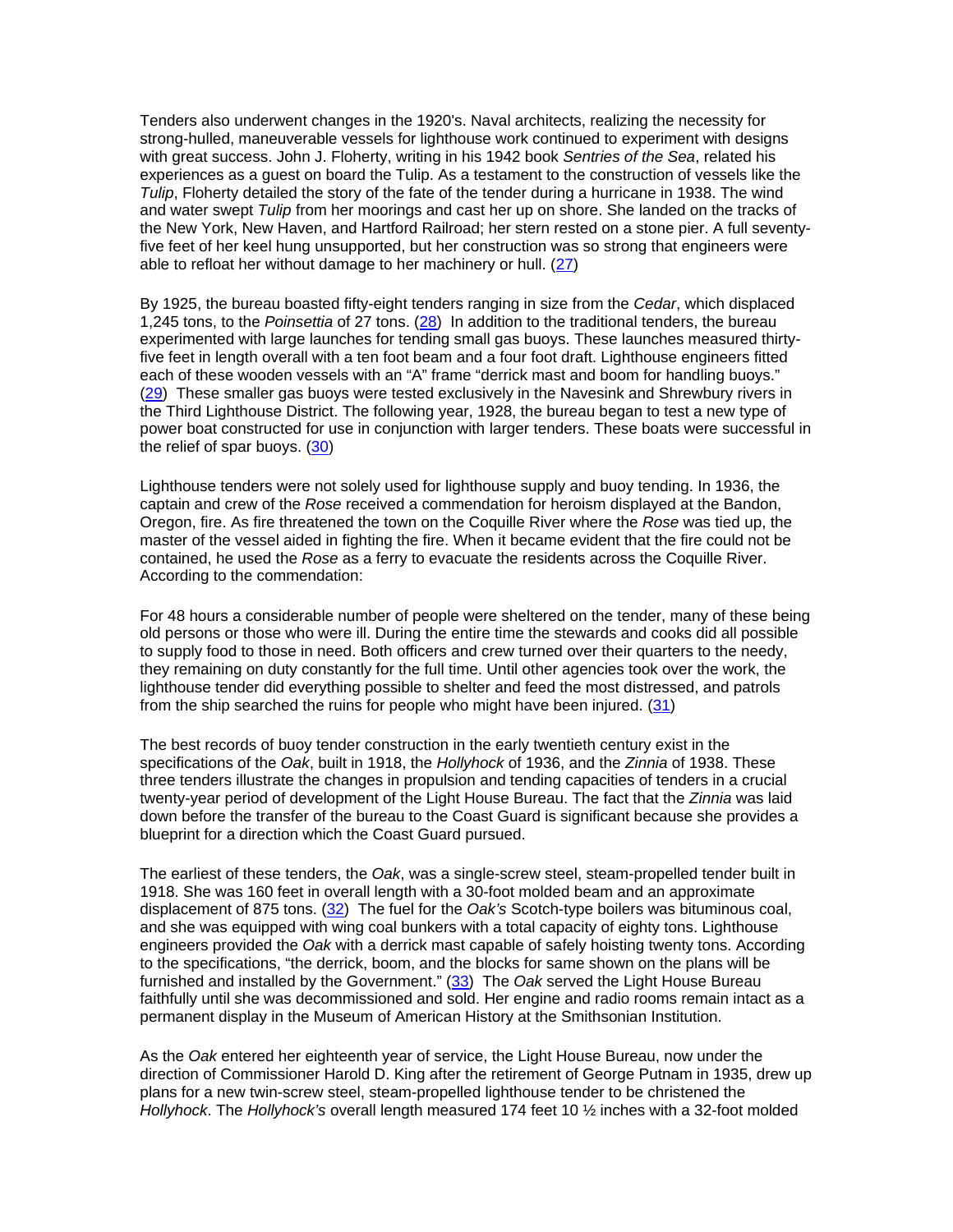beam. Her displacement in salt water was approximately 825 tons, and she was powered by two triple-expansion steam engines. The steam-generating apparatus consisted of two water-tube boilers equipped with furnaces arranged for fuel-oil. Specifications for the *Hollyhock's* buoy ports required a clear opening of sixteen feet "fitted with shutters [to be] worked in the bulwarks on the buoy deck." (34) The specifications for the *Hollyhock* include detailed instructions for the construction of the tender's derrick and boom; the Light House Service engineers required her builders to rig her with a "steel derrick mast and steel boom having a safe lifting capacity of 20 tons." (35) Unlike the individuals involved in letting the contract for the *Oak*, contracting officers in charge of the *Hollyhock*'s construction required the builder to provide the derrick and boom system for the tender under the strictest specifications. (36) Like the *Oak*, the *Hollyhock* required articles furnished by the government. Changes in articles furnished to each tender illustrate the progress of the bureau in the eighteen years that elapsed between construction:

### All boats with outfits

Two 90-fathom 1 1/4 inch stud link chain cables Two searchlights for the top of the pilot house All portable floor covering, mats, rugs, etc. except as otherwise specified All mattresses, bedding, bed covering, bed and table linens All plated silverware, cutlery, china, crockery, galley utensils, and glassware Engineers' and carpenters' tools, except as otherwise specified Two 24-inch lighthouse bow ornaments Electric fans Line throwing gun Bronze plate, outlining steering orders All flags, consisting of two ensigns, two Lighthouse Service pennants, and a full set of international code signals, 4 by 4 feet Storage battery 110-volt 240-ampere-hour capacity Gyro compass (37)

The *Zinnia*, laid down in 1937, demonstrated the departure from steam-propelled tenders in the Light House Service. This tender, described in the specifications as a twin-screw, steel, dieselpropelled tender with an overall extreme length of 122 feet three inches, a molded beam of 27 feet, and a displacement in salt water of approximately 342 tons, ushered in a new type of propulsion for the service. The *Zinnia's* diesel engines provided 400 horsepower and propelled her at a top speed of ten knots. Lighthouse naval constructors required the *Zinnia's* builders to ensure the tender's long service in a salt water environment by providing protection against the dangers of corrosion and electrolysis. (38) With this tender, the bureau also established strict guidelines for the castings of alloys for incorporation into the construction. (39) The *Zinnia* was a significantly smaller vessel than the *Oak* and the *Hollyhock*. The *Zinnia*'s buoy ports provided ten feet of clear opening and were fitted with portable rails. This size of buoy port represents 8.1 per cent of the *Zinnia's* total length, as compared with the *Oak's* buoy ports representing 9.0 per cent, and the *Hollyhock's* 9.1 per cent. The *Zinnia's* designers built her to handle smaller buoys more effectively; additionally, the *Zinnia's* derrick mast and boom configuration provided a safe hoisting capacity of only ten tons. As with the *Hollyhock* before her, the *Zinnia's* derrick mast and boom were subject to strict specifications and were to be supplied by the contractor. (40) The list of articles furnished by the Light House Bureau for this vessel includes navigational instruments, boat compasses, bow ornaments, all hawser and towing lines, as well as all accouterments necessary for the creature comforts of captain and crew residing on board the tender. (41)

Even in light of the new construction and experimentation with new designs, the Light House Bureau continued to cultivate its image, rightly deserved, as a frugal government entity. The tenders described herein were necessary for the completion of the bureau's mission. The bureau, however, did not discard tenders until all working ability was wrung from them. On December 4, 1931, the Fifth Lighthouse District sold the last side-wheel steam tender in coastal service—the *Holly*. (42) She was built in Baltimore by Malster and Reaney in 1881 at an original cost of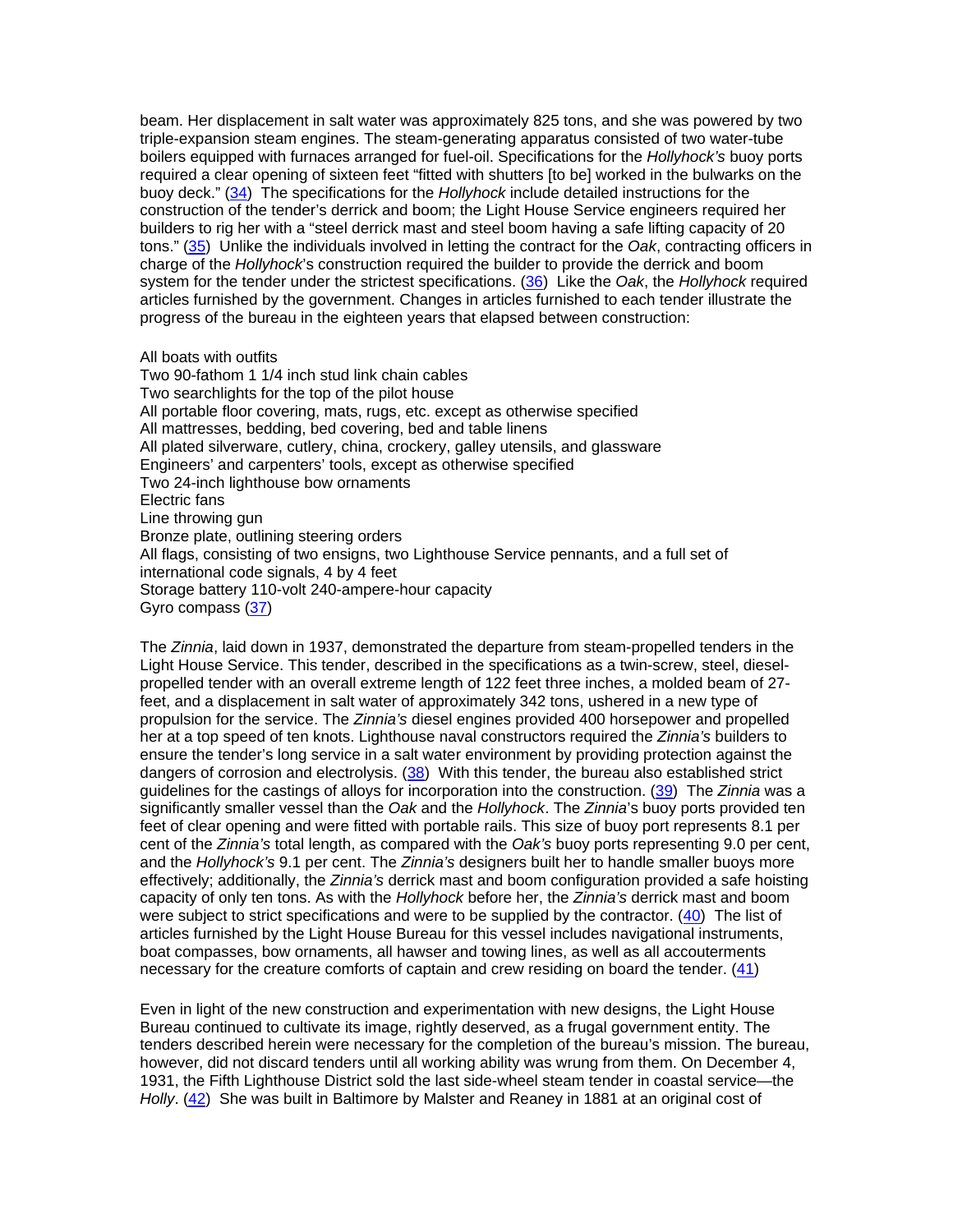\$41,911. The *Holly* measured 176 feet in length with a 24-foot beam and a loaded draft of 8 feet 6 inches. The tender enjoyed a varied career over her fifty years of service—from tending aids and supplying lighthouses in the Fifth District, to standing ready as a relief lightship in the 1890's, to her use by President Grover Cleveland on Chesapeake Bay. Yet, while screw-propelled vessels had proven more maneuverable and better equipped to safely handle coastal buoys, the Light House Bureau was never an entity to discard a resource capable of service. This propensity for frugality served the bureau and its personnel well when it was transferred to the equally frugal Coast Guard in 1939.

In 1935, after twenty-five years as Commissioner of Lighthouses, and a full forty-five years of government service, George Putnam retired. In a glowing editorial, *The New York Times* lamented the loss of the Light House Bureau's commander in chief:

Until his seventieth birthday a fortnight ago, GEORGE reigned over the 50,000 miles of coastline and river channels along which his bells toll and his lights blink at night for the protection of all those who go down to the sea in ships... But back of the lighthouse and lightship and buoy, as MR. PUTNAM notes in his book [Sentinels of the Coasts: The Log of a Lighthouse Engineer], "there must be a great engineering and business machine, with its endless contracts, plans, specifications, appointments, routine." Of those plans and that routine, GEORGE PUTNAM was ever a master. He was one of those quiet, capable, hard-working chiefs of the permanent government service of whom the general public hears little, but to whom it owes much. When you think of men of his character and devotion the word "bureaucracy" loses its sting. (43)

Those familiar with the inside workings of government can truly appreciate the creation of Putnam's will that became the Light House Bureau. Secretary of Commerce Daniel Roper congratulated Putnam on the sheer numbers of aids to navigation that placed America as number two in the world after Holland as having the safest and most approachable coasts. Mere numbers do not relate the entire story of Putnam's achievement, nor is there space here to relate the many times Putnam appeared before Congressional Committees on behalf of his people in the field arguing for better wages and retirement benefits, and also the benefits of Light House Bureau personnel who were truly veterans of World War I. He left his creation in the capable hands of the new Commissioner Harold D. King. The service survived an additional four years until its transfer to the Coast Guard under a reorganization in 1939.

The January 1939 edition of *The Lighthouse Service Bulletin* celebrated the establishment's 150th anniversary by reprinting the original act of Congress that created the service as well as a number of contracts for new construction of lighthouses for the early Light House Service. In June 1939, *The Bulletin* published its final edition with the banner headline: "In Union There is Strength." The tone of the article that followed was somber but resigned. The provision in the President's Reorganization Order No. 11 was a fait accompli, and the bureau was obliged to comply.

There will inevitably be experienced no little heartfelt regret and a measure of concern at the passing of the name of the Lighthouse Service, reflecting as it does, so much of the symbolism which traditionally surrounds the lighthouse and the lighthouse keeper. But it is in the function and not the form that the essence of this symbolism lies and from which derive the characteristics of reliability and stability and of unselfish service which reflect time-hallowed honor upon the keepers of the lights, in all lands and times, and under whatever form of administration whether of the priesthood, or traders and merchants, or governmental. (44)

This somber yet hopeful reflection best expressed the feelings of the bureau about the passing of its organization. The Light House Service had experienced a number of rebirths, but the name, in some form, had always remained. Now, it was destined to join the ranks of an organization composed of two services that joined forces in 1915: the Revenue Cutter Service and Life Saving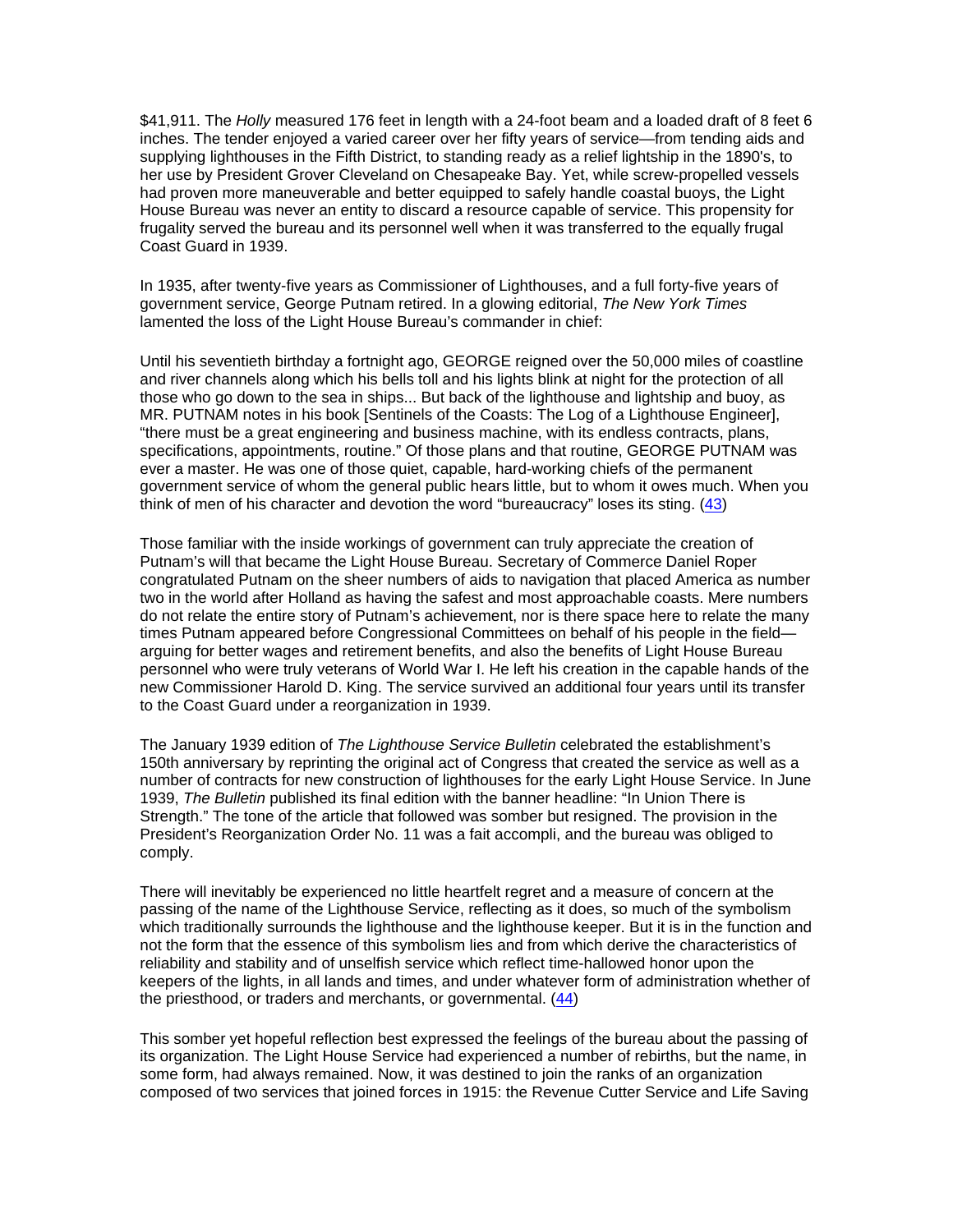Service. To the bureau's credit, it provided the Coast Guard with a solid legacy on which to build, and provided evidence of its achievements in the lighting of America's coasts:

| <b>Buoy Type</b>                                                 | 1910  | 1920  | 1930  | July 1, 1939,<br>est. |
|------------------------------------------------------------------|-------|-------|-------|-----------------------|
| Unlighted<br><b>Buoys</b><br>without Sound<br>Signals            | 6,000 | 7,195 | 8,067 | 13,432                |
| Unlighted<br>Sound<br>Buoys (bell,<br>whistle,<br>gong, trumpet) | 278   | 321   | 339   | 369                   |
| Lighted Buoys<br>without Sound<br>Signals                        | 224   | 381   | 621   | 1,196                 |
| Lighted Sound<br>Buoys (bell,<br>whistle,<br>gong, trumpet)      | 36    | 201   | 396   | 678                   |
| <b>TOTAL:</b>                                                    | 6,628 | 8,098 | 9,423 | 15,675                |

**Table 2. Types of Buoys Deployed during the Light House Service of the 20th Century.**

*The Lighthouse Service Bulletin*, the chronicler of the last twenty-nine years of the service, chose as its final article Polonius's speech from Act I Scene III of "Hamlet" in which he counsels his son Laertes against all the "seeming" in the world:

Polonius: Yet here, Laertes! aboard, aboard, for shame! The wind sits in the shoulder of your sail, And you are stay'd for. There; my blessing with thee! And these few precepts in they memory Look thou character. Give thy thoughts no tongue, Nor an unproportion'd thought his act. Be thou familiar, but by no means vulgar. Those friends thou hast, and their adoption tried, Grapple them to thy soul with hoops of steel.... Beware of entrance to a quarrel, but being in, Bear't that the oppose may beware of thee. Give every man thy ear, but few thy voice: Take each man's censure, but reserve thy judgment. Costly thy habit as thy pursue can buy, But not express'd in fancy; rich not gaudy; For the apparel oft proclaims the man, And they in France of the best rank and station Are of a most select and generous chief in that. Neither a borrower nor a lender be; For loan oft loses both itself and friend. This above all: to thine own self be true, And it must follow, as night the day,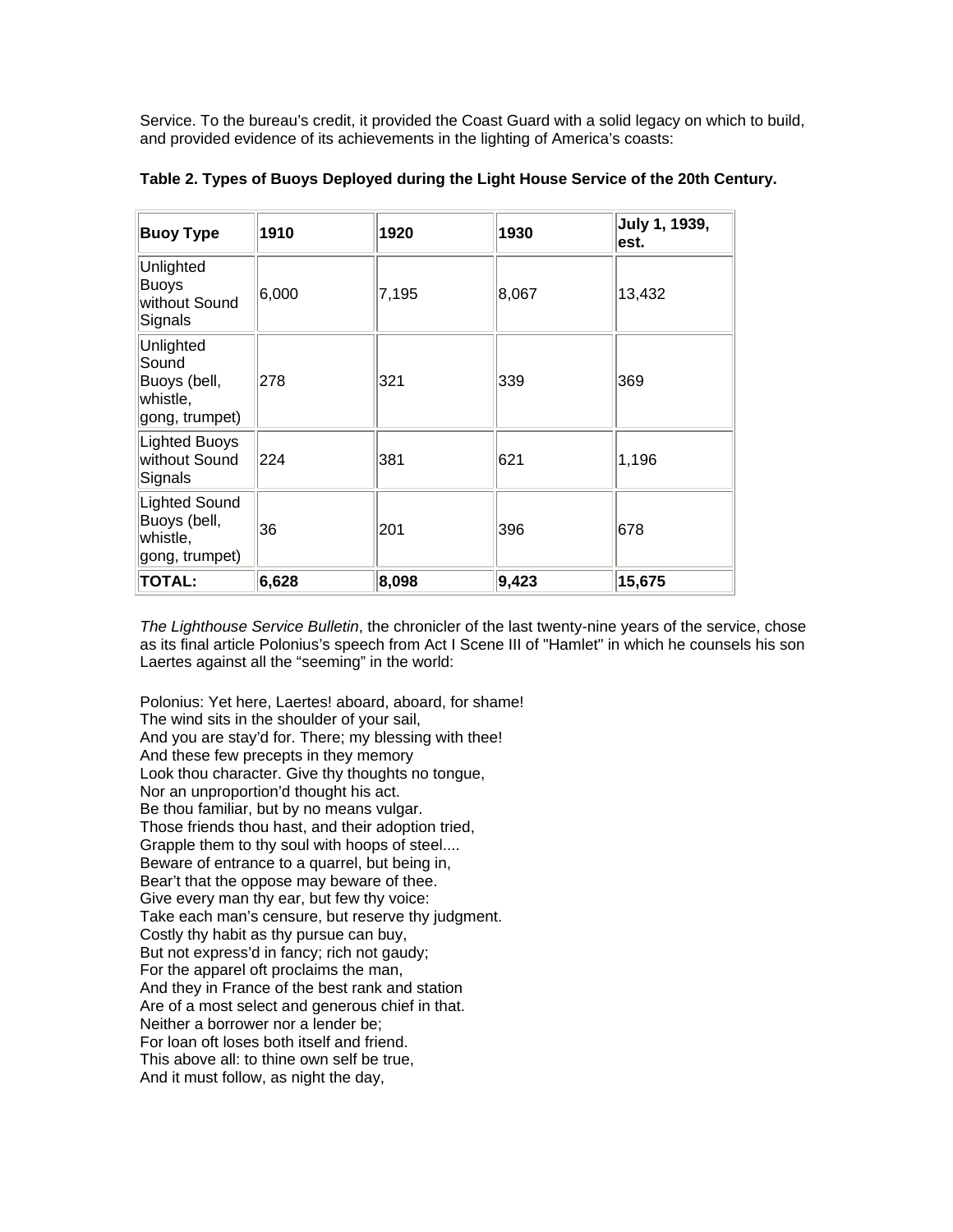Thou canst not then be false to any man. Farewell: my blessing season this in thee! (45)

Thus, it was not without trepidation that the Light House Bureau conveyed its mission to the U.S. Coast Guard. The newly-formed union, however, proved beneficial to all services involved, and the cause of aids to navigation continued to progress even through the present day.

# **CHAPTER FOUR ENDNOTES**

1) Superintendent of the Third Lighthouse District John T. Yates reported how a demonstration of a radio beacon on-board the tender *Tulip* in September 1920 included the suggestion that the radio beacon would be useful in the avoidance of collisions at sea for "if in thick weather arrangements were made for ships to send a low-powered signal every few minutes, their bearings could be taken by other ships in the vicinity and collisions thus could be prevented." *The Lighthouse Service Bulletin*, No. 50 (February 1934), 170. It is interesting to note that Mr. Yates's comments on the use of radio beacon signals for collision avoidance were published just over three months before the tragedy involving *Nantucket* lightship No. 117 and the S.S. *Olympic*.

2) Ibid.

3) Ibid., 175.

4) *Rockford Illinois Star* as reprinted in the *Washington Star*, as reprinted in *The Lighthouse Service Bulletin*, No. 13 (January 1937), 48.

5) This table was created using information from John Conway's *The Lighthouse Service in 1923* (Washington: Government Printing Office, 1923), 58.

6) *The Lighthouse Service Bulletin*, No. 71 (November 1917), 289.

7) Ibid., No. 17 (May 1919), 73.

8) Ibid.

9) Ibid., No. 37 (January 1927), 147. *The Lighthouse Service Bulletin* reported some experiments with special can and nun-type buoys used to replace the wooden spars as early as 1924. Early reports were favorable, but it required three years of further testing with these special buoys in different sizes and capacities before the Light House Bureau would adopt them fully.

10) Ibid., No. 37 (January, 1927), 147. The lighthouse engineers described the problems encountered by wooden spars in icy conditions and the advantages of the new iron buoys in that the wooden spars "are unsatisfactory from the point of maintenance as they are quickly destroyed by worms and cut by ice. In several instances the entire set of spar buoys in Hudson River has been cut down by ice so that only a pencil point of the buoy showed at low water, which made them entirely useless for further use. Also, practically all the paint is cut off the spars in winter so that they show no color. This is always the case where channels are kept open by boats during winter, and this leaves the buoys without a designating color until they can be relieved in the spring; also the spars are frequently run into and broken or cut off just below water, and the stump remaining is hard to locate and recover and remains a dangerous obstruction to navigation." Lighthouse engineers maintained that the new type of iron buoys were not subject to the problems faced by the wooden spars as described in their paper.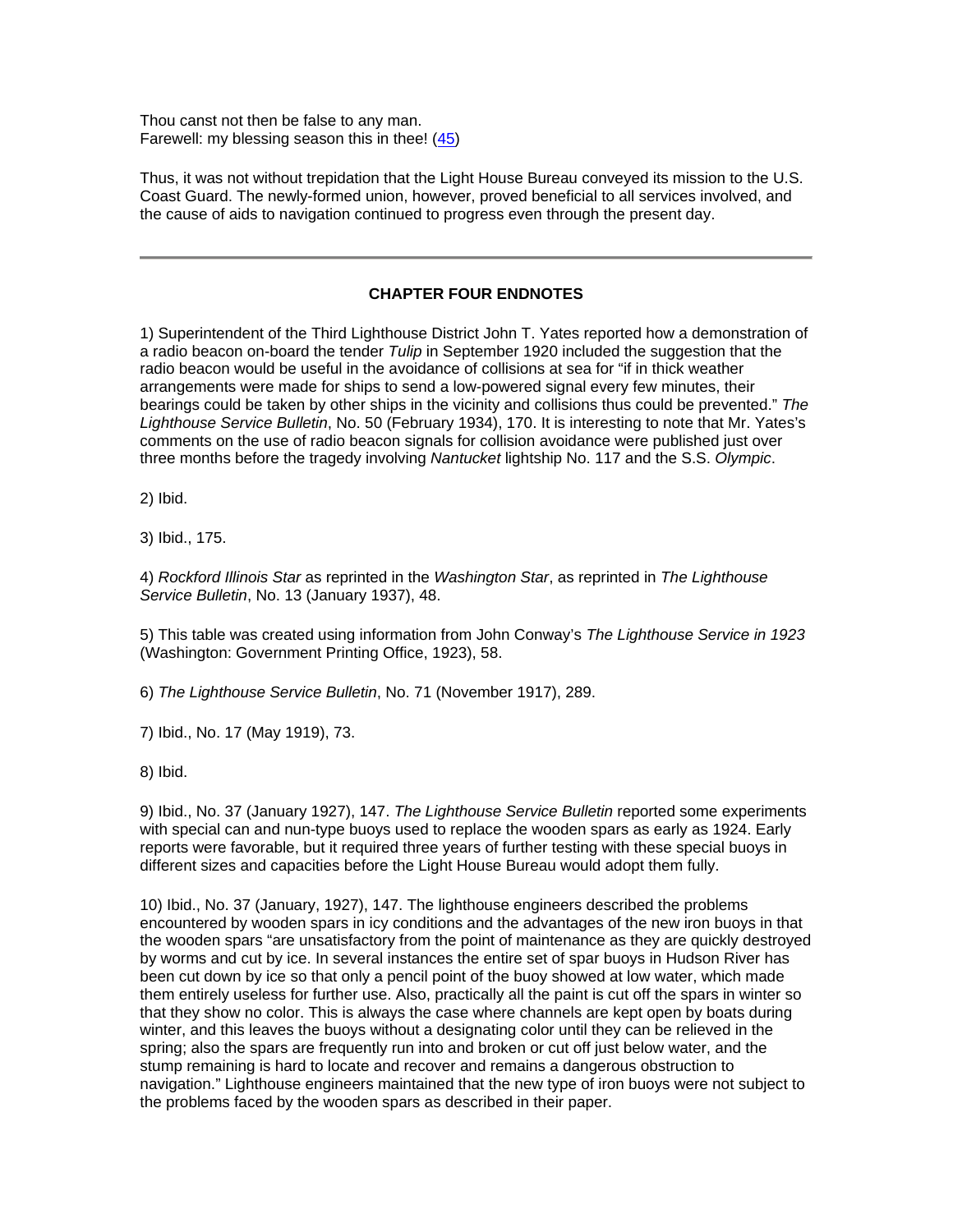11) Ibid., No. 28 (April 1920), 122.

12) Ibid., No. 57 (September, 1922), 242.

13) Ibid. This same buoy was labeled a "gong buoy" in the October 1922 edition of *The Lighthouse Service Bulletin*, which described the aid's success on station at Robbins Reef in New York harbor.

14) Ibid., No. 52 (April, 1934), 173.

15) Ibid., No. 1 (January 1924), 5.

16) *The Lighthouse Service Bulletin*, No. 71 (November 1929), 312-313. The bureau reported that: "The effect of the explosion was to completely sever the flat top of the buoy and the cage work secured to it from the main buoy body. The tanks were not moved from their positions in the buoy, and the fusible plugs in the tank valves were not melted. The valves were found to be closed and the connection openings in the side of the valve plugged tightly."

17) *The Lighthouse Service Bulletin* for January 1932, describes the process of converting the Pintsch gas buoys into acetylene and maintains that the greatest advantage for the conversion of the buoys was the relative ease with which acetylene buoys could be serviced since the bureau could now discontinue the use of gas compressors and storage tanks necessary for servicing Pintsch gas buoys. The conversion was completed by "the installation of two pipe tank pockets in the body of the buoy, to accommodate two A-50 accumulators, with all piping, etc., outside the buoy. Lanterns have also been remodeled with standard acetylene flashers and burners." 101- 102.

18) U.S. Coast Guard Historian's Office, Aids to Navigation file, News Release 5CGD-63-4-51: "Passing of an Era - Last Acetylene Buoy Removed from Fifth Coast Guard District Waters," n.p., October 17, 1963.

19) "Tenders and Light Vessels" (n.p.,n.d.) Coast Guard Historian's Office, Washington, D.C., n.p.

20) Francis A. Collins, *Sentinels Along Our Coast* (New York: The Century Company, 1922), 159- 161.

21) Commerce and Labor Appropriations Bill, 1923 in *Congressional Hearings Relative to the Lighthouse Service* (Washington: Government Printing Office, 1925), 551.

22) Ibid., 552.

23) *The Lighthouse Service Bulletin*, No. 67 (July 1935), 209.

24) Ibid.

25) Ibid.

26) The lighthouse engineers responsible for the test of the electrically lighted buoy in the Columbia River concluded in their report published in the July 1935 issue of *The Lighthouse Service Bulletin* that "the performance of the buoy has been carefully observed by lighthouse tender officers, as well as members of the Columbia River Bar Pilots Association, and has been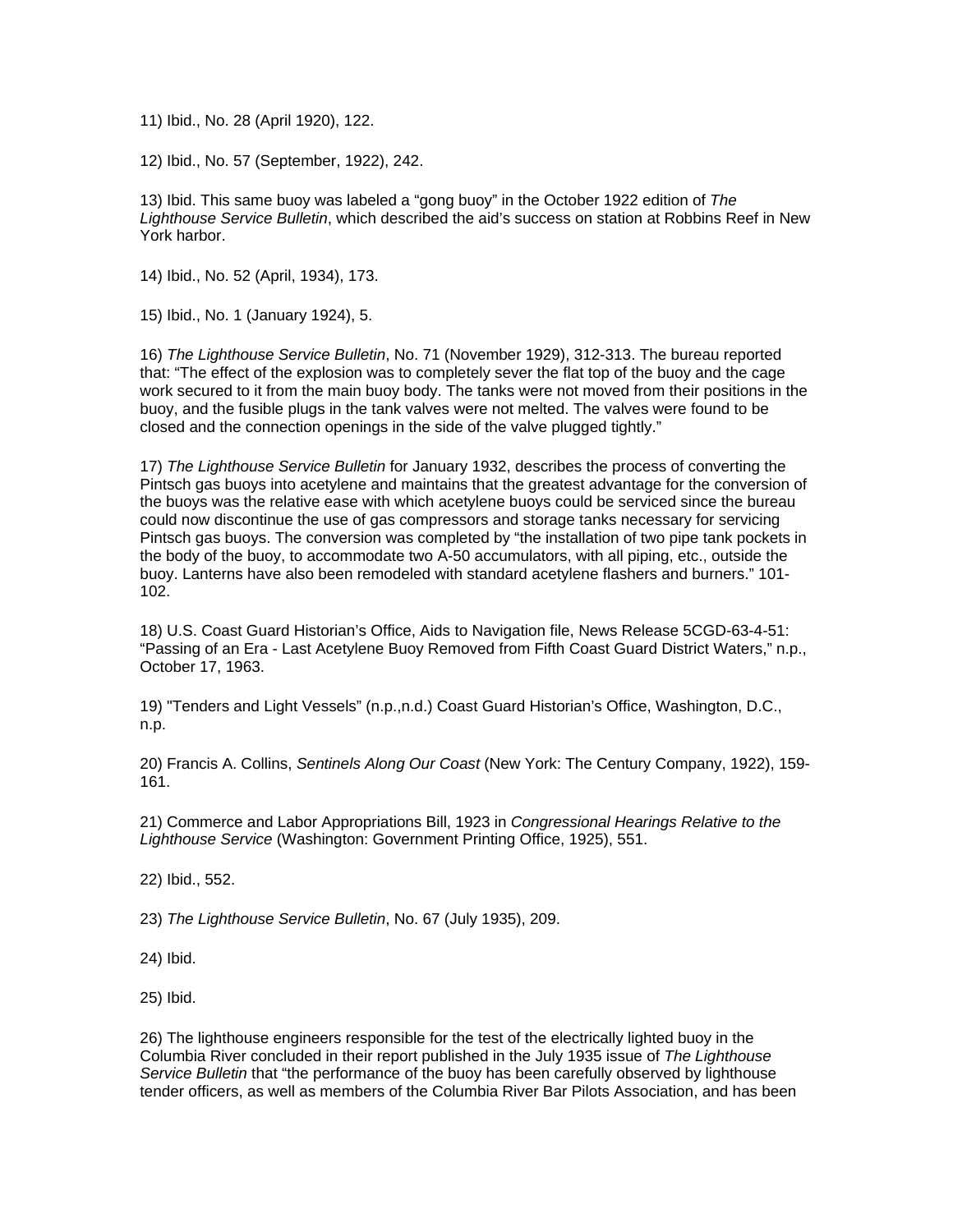the subject of much favorable comment from all sources. This is the first large lighted buoy in the Service to be so equipped." 209.

27) John J. Floherty, *Sentries of the Sea* (New York: J.B. Lippincott Company, 1942), 210-211.

28) A list of these tenders, tonnages, and complements can be found in Appendix B.

29) *The Lighthouse Service Bulletin*, No. 46, October 1927, 211. The Bulletin described the hoisting system of these smaller boats by stating that the "derrick is hinged so as to lower down on deck, and the boom swings aft. The buoy boat is equipped with a gasoline engine for propulsion, and the derrick gear is operated by a winch driven by a small gasoline engine. This boat will carry four of these small gas buoys with sinkers and moorings complete, and it is now in successful use."

30) *The Lighthouse Service Bulletin*. No. 55 (July 1928), 249-250. Figure shows one of these new buoy boats in use as its crew relieves a tall-can type buoy - the type of buoy that would slowly come to replace spar buoys. The *Bulletin* gives the dimensions of this new buoy boat as being thirty-seven feet six inches in length overall with an eleven foot beam and a four foot seven inch draft. "It is constructed of oak, with cedar planking, and is fitted with a folding "A" frame derrick and gear and propelled by a 4-cylinder, 4- cycle gasoline engine, directly connected to a shaft driving a 3-blade, right-hand propeller, 22 inches in diameter, with a pitch of 12 inches."

31) *The Lighthouse Service Bulletin*, No. 11 (November 1936), 39.

32) Department of Commerce/ Lighthouse Service, *Specifications for the Single- Screw, Steel, Steam-Propelled Lighthouse Tender OAK* (Washington: Government Printing Office, 1918), 3.

33) Ibid., 36-7. The government also planned for the provision and installation of the four drum hoisting engine, as well as distant control levers and connecting gear. The government also agreed to provide "all boats with covers and outfits, two 75-fathom 1- 1/4 inch stud link chain cables, two floodlight-projector searchlights for the top of the pilot house, two U.S. Navy standard binnacles and compasses, oil lamps for staterooms and crew's quarters and hand lanterns, all floor covering, mats, rugs, etc., except those specified, wooden tables, desks, chairs, and stools, except as otherwise specified, beds and springs, excepting those built in steel, and other berths in quarters, all mirrors, mattresses, bedding, bed covering, bed and table linen, all plated silverware, cutlery, china, crockery, galley utensils, and glassware, engineers' and carpenters' tools, except as otherwise specified, two 24-inch lighthouse bow ornaments, fire extinguishers, and two Lighthouse Service pennants, two ensigns, and a complete set of International Code signal flags." Ibid., 98.

34) Department of Commerce/ Lighthouse Service, *Specifications for the Twin- Screw, Steel, Steam-Propelled Lighthouse Tender HOLLYHOCK* (Washington: Government Printing Office, 1936), 29. The comparable figures between Hollyhock and Oak indicate a need for larger buoy ports; Oak's specifications called for ports measuring 14 feet 6 inches and operated similarly to those on Hollyhock. See also Department of Commerce/Lighthouse Service, *Specifications for the Single-Screw, Steel, Steam- Propelled Lighthouse Tender OAK* (Washington: Government Printing Office, 1918), 26.

35) Ibid., 40.

36) Specifications required that "the mast shall be built up of steel plates and shapes. There shall be two seams, one port, and one starboard. Plating shall be flush on the outside with trebleriveted butt and single-riveted seam straps on the inside. All riveting shall be countersunk and flush on the outside. The mast shall be firmly stepped on the center keelson as specified under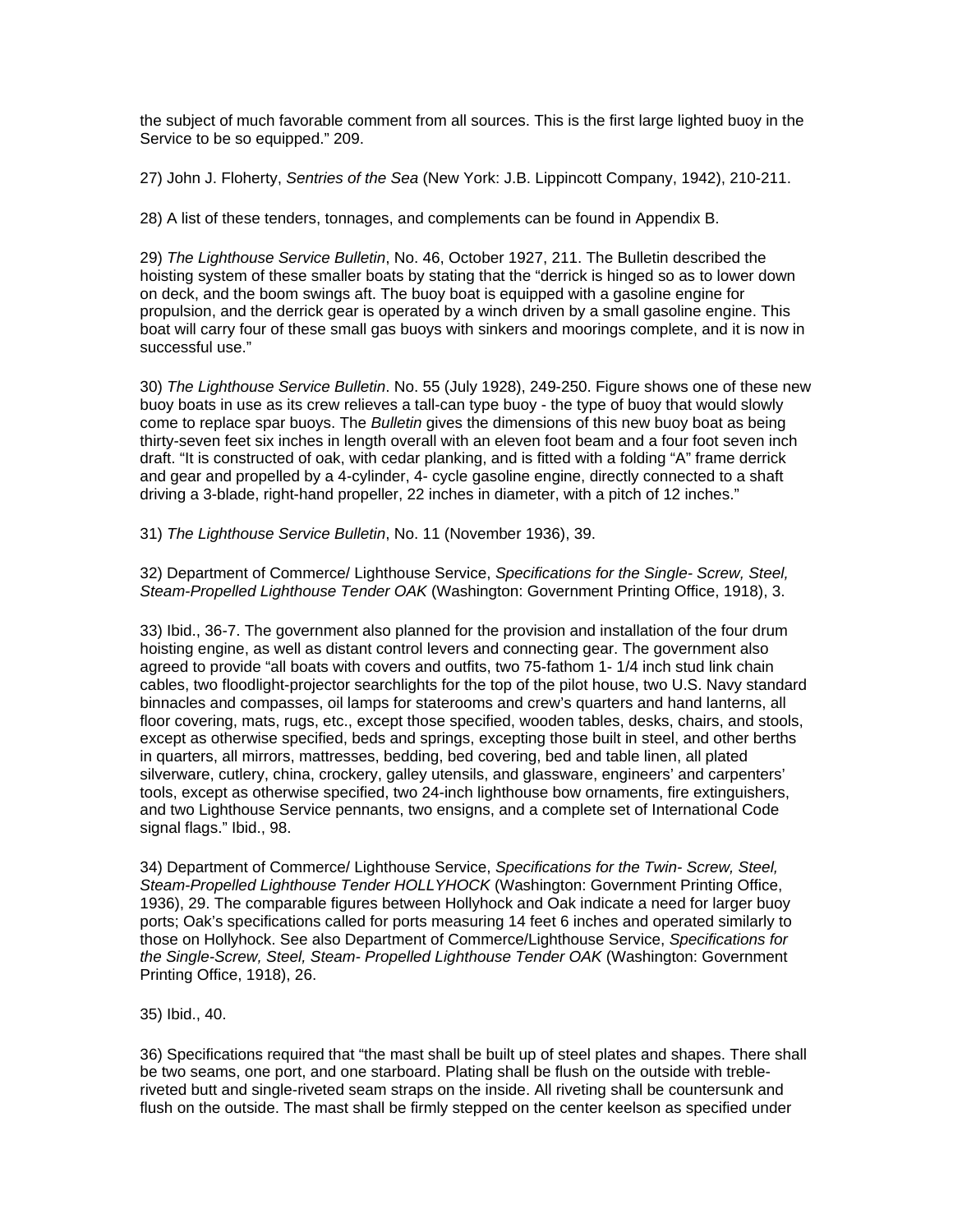'Foundations.' The height of the step to the cap shall be 81 feet 6 inches [sic]." Further specifications are too lengthy to include here, but the dimensions of the boom, to be built up in the same manner and with the same types of materials as the derrick mast, were "50 feet long, not less than 16 by 16 inches square in the middle, and tapered to 10 by 10 inches at ends. Angles to be 4 by 4 inches by 12.8 pounds, plates not to be less than 15 pounds per square foot," 40-41.

37) Ibid., 107-108.

38) Department of Commerce/ Lighthouse Service, *Specifications for the Twin- Screw, Steel, Diesel-Propelled Lighthouse Tenders ZINNIA and Class* (Washington: Government Printing Office, 1937), 1.

39) Table information taken from Specifications for the *Twin-Screw, Steel, Diesel- Propelled Lighthouse Tenders ZINNIA and Class*, 5.

40) Specifications for the mast dictated that it should be "about 55 feet long and made of seamless drawn steel tubing 14 inches diameter by ½ inch thick. It shall be in one piece from heel to hounds. The upper part shall be 5/16 inch thick and tapered from full size at the hounds to 4 inches at the truck, forming a topmast. It shall step on a steel plate foundation on the center keelson. Where it passes through the deck the plating shall be well reinforced with plate doublers, and the opening closed by means of a 3 by 3 inches by 7.2 pound staple angle riveted to the deck and mast and calked [sic] watertight. The top end shall be covered with steel cap casting forming a neat finish and having lugs for the halliards and socket for lightening rod. The boom shall be 38 feet long. It shall consist of a steel H column 9 by 9 inches by 38 pounds similar to Carnegie section CB- 93 in one piece. [It] shall work freely without fouling any of the ropes or parts from beam to beam across the forward deck, and at any height the boom can be topped up to." from Specifications, 30.

41) Ibid., 78.

42) The description of the *Holly* as the last coastal side-wheeler is significant because the bureau still relied on side-wheelers on the western rivers and on the Mississippi River.

43) *The New York Times* "Putnam of the Lights," Editorial Page, June 9, 1935.

44) *The Lighthouse Service Bulletin*, No. 42 (June 1939), 183.

45) Ibid., 192.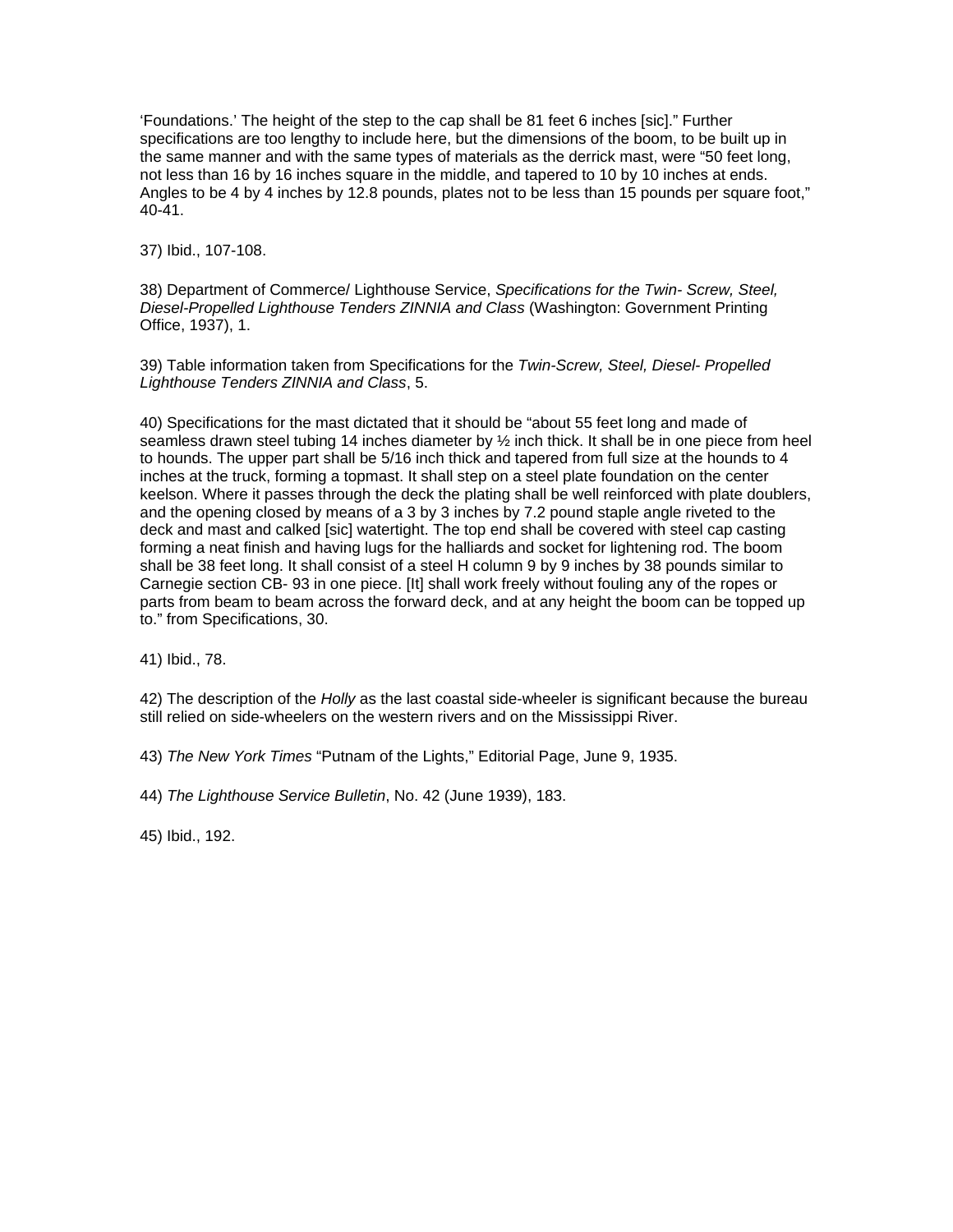# **CONCLUSION**

For 150 years, the Light House Service existed as a separate entity dedicated to the preservation of lives and property in the waters of the United States. From its beginnings in 1789, when buoyage in America's waters consisted only of a few spar and wooden, metal-hooped bound cask buoys, through its growing pains in the 1840's precipitated by the advent of steam navigation, to its final incarnation under Putnam in 1910, the mission of the service remained constant: the effective marking and maintenance of safe approaches to the shores of the United States, and the efficient marking and lighting of rivers and channels. Few governmental organizations can boast of retaining their primary mission when confronted with as many reorganizations as the Light House Service endured. Yet every time the service met with reorganization, it evolved into a better institution—more committed to its mission, more willing to experiment with new ideas, but tied to a past of frugality that, while never endangering the cause of aids to navigation, persisted in the continued use of out-dated vessels to tend buoys. Where the service continually tested new buoy designs, its imagination for tenders appears startlingly limited. The persistence of sailing tenders into the twentieth century is evidence of this.

John Maginn, president of the New York Pilots Association, and others who complained so vehemently of Stephen Pleasanton's administration of the lights and buoys in the 1840's would hardly have believed the legacy left even by the time of the dissolution of the Light House Board in 1910. The Light House Service of the 1840's turned to the charter and institution of Great Britain's Trinity House for a model from which to build its new Light House Board and administration. The United States was a navigational backwater in the 1840's as it related to buoyage, and the Board was quick to realize that this situation had to be remedied. The adoption of audible signal buoys in the 1870's and lighted buoys soon after, coupled with the fifteen-year long experiment of the electrically-lit spar series in Gedney's Channel in New York harbor pushed the service forward in its drive to become a maritime institution unparalleled in the world.

America was a maritime nation and relied heavily on trade. That Congress recognized this fact and acted upon it in light of the consequences of lost lives and property is significant. The application of the scientific method and the willingness to experiment with designs deemed beneficial to the mariner were the hallmarks of the Light House Board. Only under this organization, which counted two of the nation's most respected scientists among its members, could such a tradition of experimentation be founded.

The appointment of George Putnam as Commissioner of Lighthouses in 1910 was also a move calculated to continue the scientific advancement of the service. Putnam's tenure in the Coast and Geodetic Survey had given him a thorough understanding of the needs of mariners as they approached America's coasts. His willingness to try new ideas and advance safety issues gave greater strength to the service as a whole. Under Putnam, the service continued to build on the foundation of excellence of service and ingenuity laid under the administration of the Light House Board in the late nineteenth century.

That the Light House Bureau would emerge as one of the premier organizations of its kind in the world is a testimony to the ideals and momentum that drove it.

Recognition of the service came under George Putnam. The significance of the *Lloyd's Register of Shipping* report of 1930, which rated the United States as number two in the world for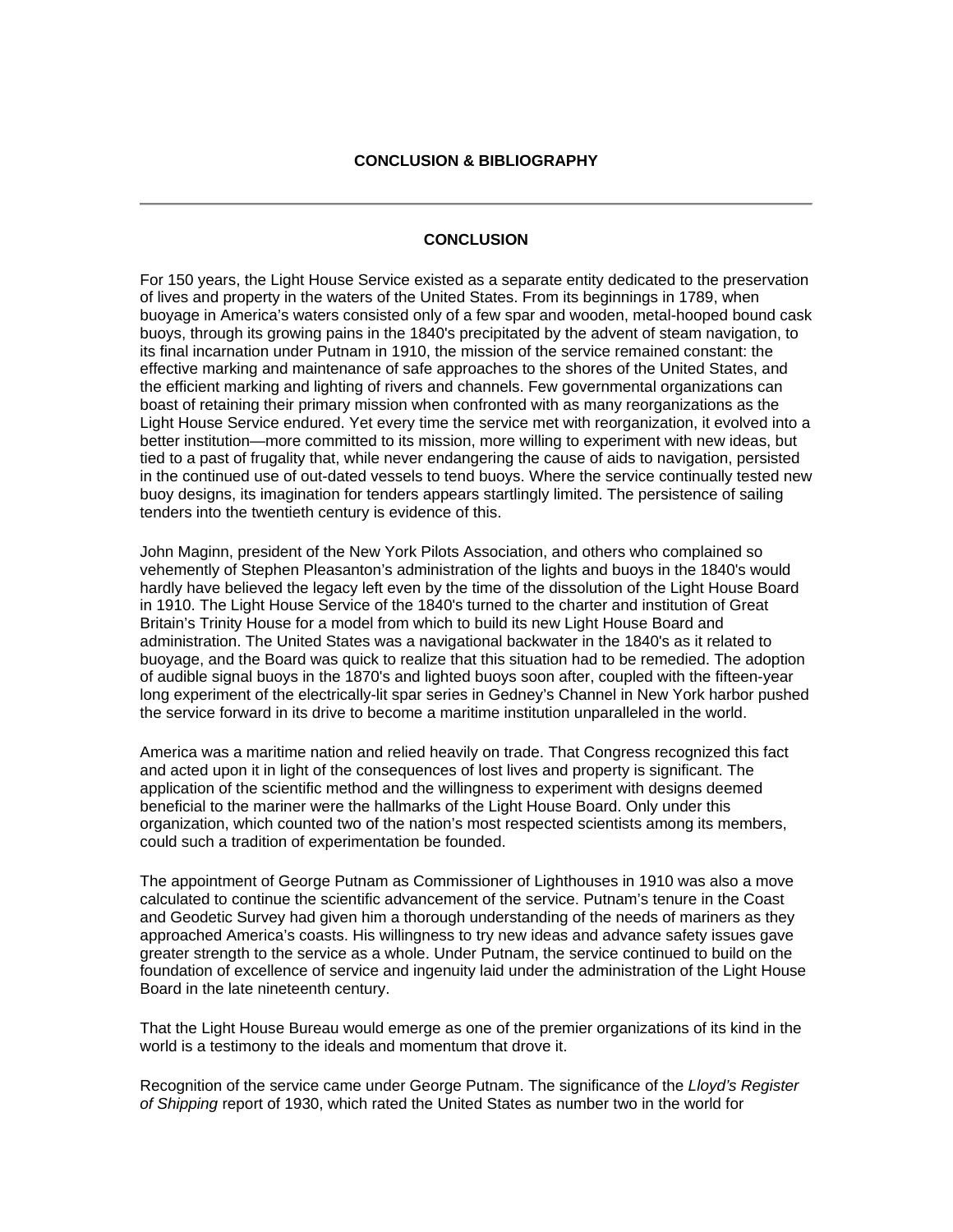navigational aids establishment and maintenance cannot be ignored; nor can the reflection of this achievement in the low casualty rate among arriving and clearing vessels. While some could argue, with some validity, that Putnam stood upon the shoulders of giants before him, it cannot be denied that his background and personality were responsible for many of the strides taken by his Light House Bureau in the years of his direction. He openly encouraged experimentation with new designs and fostered the creativity of his personnel. Under Putnam's management, the Light House Bureau implemented the radio beacon technology, which later had world-wide implications; other maritime nations quickly recognized its advantages and sought to adopt it. He recognized the benefits of a decentralized staff—of the placement of people in the field and the ability of his district inspectors and superintendents to recognize their areas' needs and communicate those needs to a sparsely-staffed head office in Washington, D.C. The publication of The Lighthouse Service Bulletin informed service personnel of news in their agency nationwide. It also served as a forum to provoke thought and to spark ideas on how to make the service better.

The Light House Board and, later, the Light House Bureau encouraged creativity in the American citizenry as demonstrated by the number of patents obtained for buoy designs. The organization capitalized on the most successful designs and ensured the fulfillment of its mission. The Journal of the Light House Board recounts numerous instances of thanks tendered to would-be inventors who submitted their designs to the board's Committee on Experiments. Such rapport with scientists and inventors could only help the cause of aids to navigation.

The Light House Bureau that merged with the Coast Guard was a very different entity than the one that shrugged off the administration of the Light House Board. For twenty-nine years, the service existed as a civilian agency (except for a period in World War I when it was transferred to the Navy). Once again, the bureau found itself part of a quasi-military agency, but this time the bureau's mission was teamed with duties as diverse as fisheries management and customs' work. It was only natural for the personnel of the Light House Bureau to feel a sense of loss as the Coast Guard took over operations. The somber tone of the final edition of The Lighthouse Service Bulletin suggests that the Light House Bureau veterans believed that the diverse nature of the Coast Guard's mission would preclude any true commitment to aids to navigation—that the mission that had so focused the Light House Service for 150 years would be relegated to a second-class status. Admiral Russell Waesche, Commandant of the Coast Guard, in an open letter to Light House Bureau personnel assured them of the Coast Guard's commitment to aids to navigation. True to Admiral Waesche's word, the Coast Guard remains committed to the efficient establishment and maintenance of aids to navigation in the United States to the present day.

### **SELECT BIBLIOGRAPHY**

#### **Manuscript Collections**

Coast Guard Historian's Office, Washington, D.C.

Aids to Navigation Subject File

Tenders and Light Vessels, a bound collection of information and specifications of vessels used by the Light House Service during the mid-19th century through the 1920's.

Cutter File

Mariners' Museum, Newport News, Virginia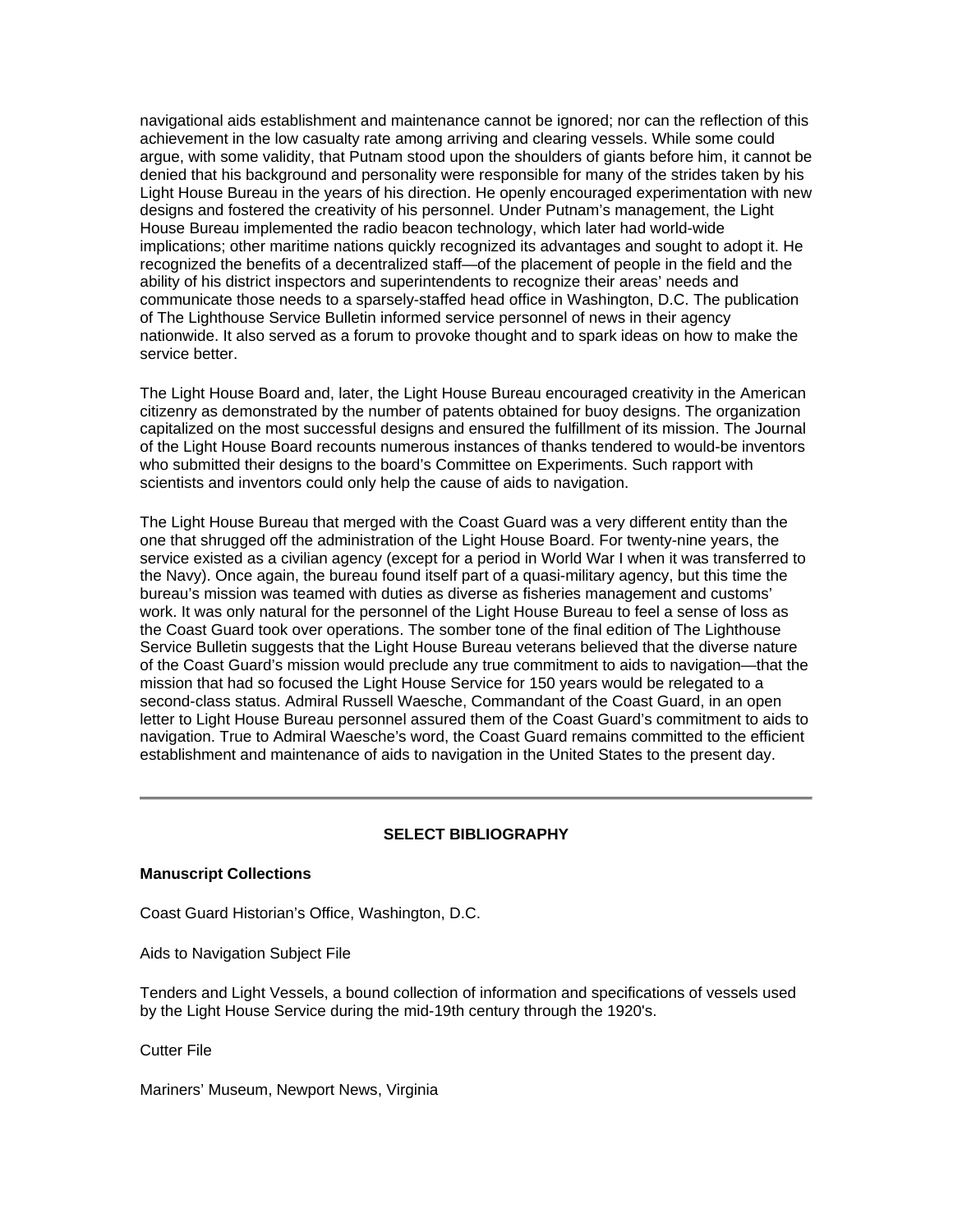Miscellaneous Collections including some papers and correspondence from Stephen Pleasonton

National Aids to Navigation School, Yorktown, Virginia

Miscellaneous document collection

National Archives, Washington, D.C.

Record Group 26, Records of the United States Coast Guard

Entry 1, Journal of the Light House Board, Volumes I, II, and III.

Entry 16, Title Papers of Vessels Owned by the Light House Board 1853 - 1895.

Entry 17, Correspondence: 1785 - 1852.

Entry 18, Letters Sent Regarding the Light House Service 1792 - 1852.

Entry 45, Miscellaneous Materials Received by the Fifth Auditor.

Record Group 45, Naval Records Collection of the Office of Naval Records and Library

Subject File of the Confederate States Navy, 1861 - 1865.

Nautical Technology and Science

K. L. Lighthouses and other navigational aids, microfilm (M1091).

Patent Record Office, Crystal City, Virginia

Optics Patent Subject File

Smithsonian Archives, Washington, D.C.

Alexander Dallas Bache Papers 1821 - 1869. Smithsonian Record Unit 7053

Joseph Henry Papers. Smithsonian Record Unit 7053

Southern Historical Collection, University of North Carolina, Chapel Hill, North Carolina

Joseph Ramsey Papers 1860 - 1865

## **Published Sources**

Bachand, Robert G. Northeast Lights: Lighthouses and Lightships: Rhode Island to Cape May, New Jersey. Norwalk, Connecticut: Sea Sports Publications, 1989.

Baltimore Sun. Announcement of Acceptance of Bids for Buoy Construction and Tending. 2 September, 1842.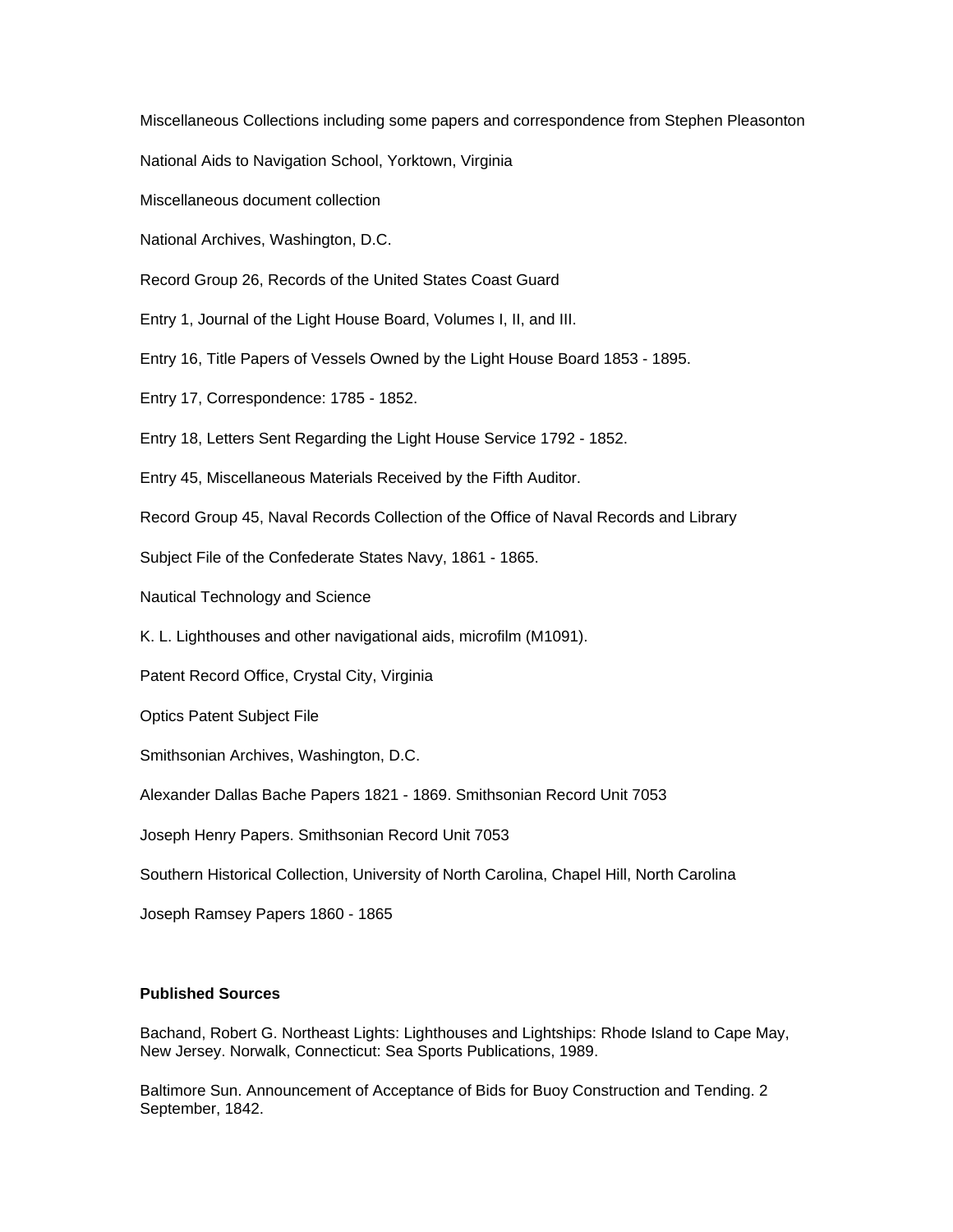Canney, Donald L. U.S. Coast Guard and Revenue Cutters 1790 - 1935. Annapolis: Naval Institute Press, 1995.

Chadwick, F.E. "Aids to Navigation" in Naval Institute Proceedings, Volume VII, No. 17, 1881.

Cipra, David L. "The Confederate States Light House Bureau: A Portrait in Blue and Gray" in The Keeper's Log, Volume VIII, No. 2, Winter, 1992.

Collins, Francis A. Sentinels Along Our Coast. New York: the Century Company, 1922.

Conway, John S. The United States Lighthouse Service 1923. Washington: Government Printing Office, 1923.

Crowninshield, Mary Bradford. All Among the Lighthouses or the Cruise of the Goldenrod. Boston: D. Lothrop Co., 1886.

The Elastic Stop Nut Corporation of America. This is ESNA. Elizabeth, New Jersey: n.p. 1970.

Holland, Francis Ross, Jr. America's Lighthouses: Their Illustrated History Since 1716. Brattleboro, Vermont: The Stephen Greene Press, 1972.

Johnson, Arnold Burges. The Modern Light House Service. Washington: Government Printing Office, 1890.

Knight, Austin M. Knight's Modern Seamanship, Eighth Edition. New York: Van Nostrand Reinhold, Co., Inc., 1945.

Marshall, Amy K. "A History of Buoys and Tenders" in The Commandant's Bulletin, Washington: U.S. Coast Guard, November 1995.

Naish, John. Seamarks: Their History and Development. London: Stanford Maritime Limited, 1985.

The New York Times, "Putnam of the Lights." New York: Editorial Page, 9 June 1935.

Putnam, George R. Sentinel of the Coasts: The Log of a Lighthouse Engineer. New York: W.W. Norton and Co., Inc., 1937.

Rush, Richard et al., eds. Official Records of the Union and Confederate Navies in the War of the Rebellion. 31 vols. Washington, D.C.: Government Printing Office, 1894 - 1927.

The Safety Car Heating and Lighting Company. Aids to Navigation Lighting Apparatus for Coasts, Harbors, and Rivers. New York: n.p., 1913.

U.S. House of Representatives, House Appropriations Committee. Congressional Hearings Relating to the U.S. Lighthouse Service. Washington, D.C.: Government Printing Office, 1923.

———. Congressional Hearings Relating to the U.S. Lighthouse Service. Washington, D.C.: Government Printing Office, 1925.

U.S. Light House Board. Laws of the United States Relating to the Establishment, Support, and Management of the Light-Houses, Light-Vessels, Monuments, Beacons, Spindels, Buoys, and